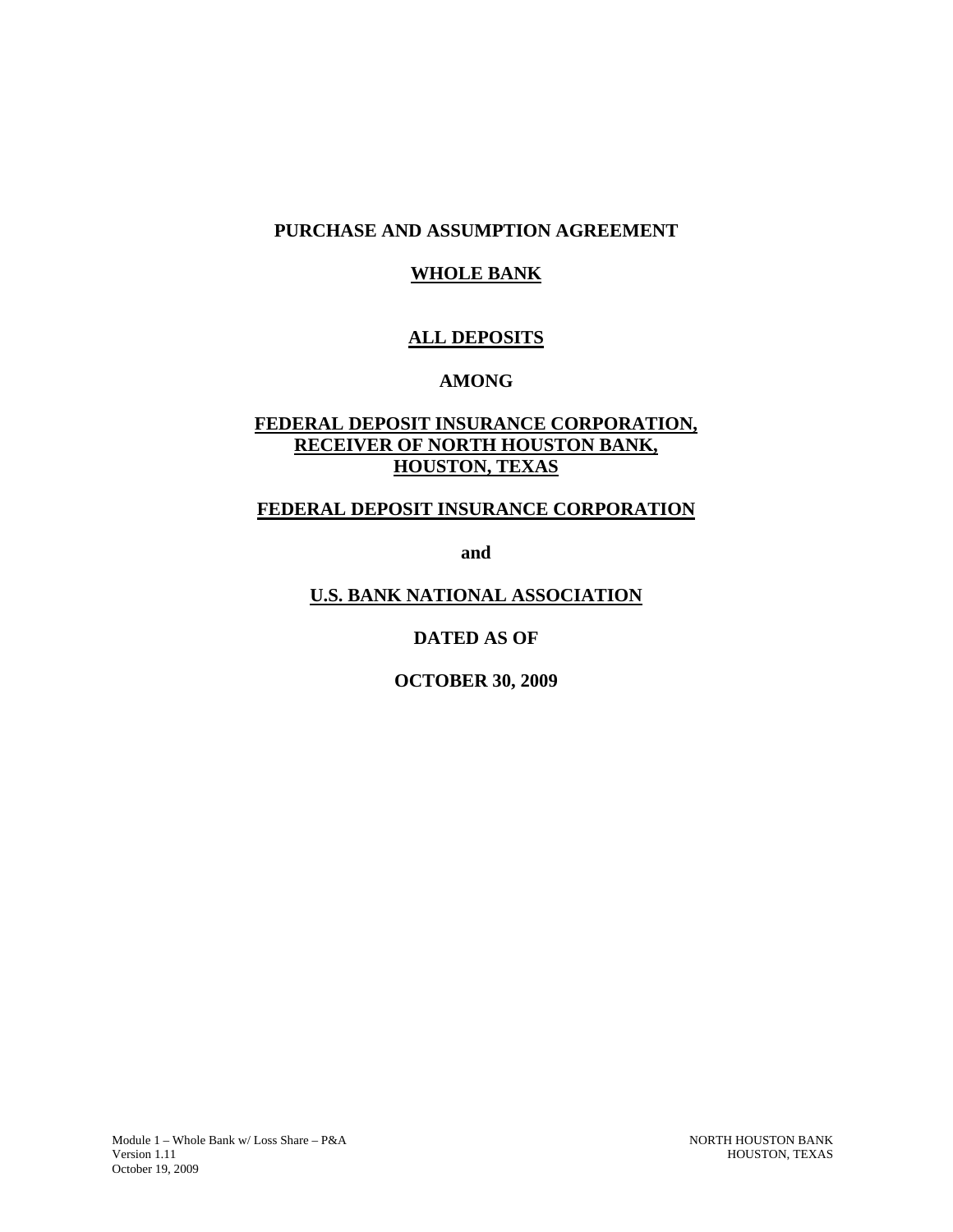# **TABLE OF CONTENTS**

| <b>ARTICLE I</b>   |                                                       |  |
|--------------------|-------------------------------------------------------|--|
| <b>ARTICLE II</b>  |                                                       |  |
| 2.1                |                                                       |  |
| 2.2                |                                                       |  |
| 2.3                |                                                       |  |
| <b>ARTICLE III</b> |                                                       |  |
| 3.1                |                                                       |  |
| 3.2                |                                                       |  |
| 3.3                | Manner of Conveyance; Limited Warranty;               |  |
|                    |                                                       |  |
| 3.4                |                                                       |  |
| 3.5                |                                                       |  |
| 3.6                |                                                       |  |
| <b>ARTICLE IV</b>  | <b>ASSUMPTION OF CERTAIN DUTIES AND OBLIGATIONS16</b> |  |
| 4.1                |                                                       |  |
| 4.2                |                                                       |  |
| 4.3                |                                                       |  |
| 4.4                |                                                       |  |
| 4.5                |                                                       |  |
| 4.6                |                                                       |  |
| 4.7                | Agreement with Respect to Leased Data                 |  |
|                    |                                                       |  |
| 4.8                | Agreement with Respect to Certain                     |  |
|                    |                                                       |  |
| 4.9                |                                                       |  |
| 4.10               |                                                       |  |
| 4.11               |                                                       |  |
| 4.12               | Agreement with Respect to Continuation of Group       |  |
|                    |                                                       |  |
| 4.13               | Agreement with Respect to Interim Asset Servicing 24  |  |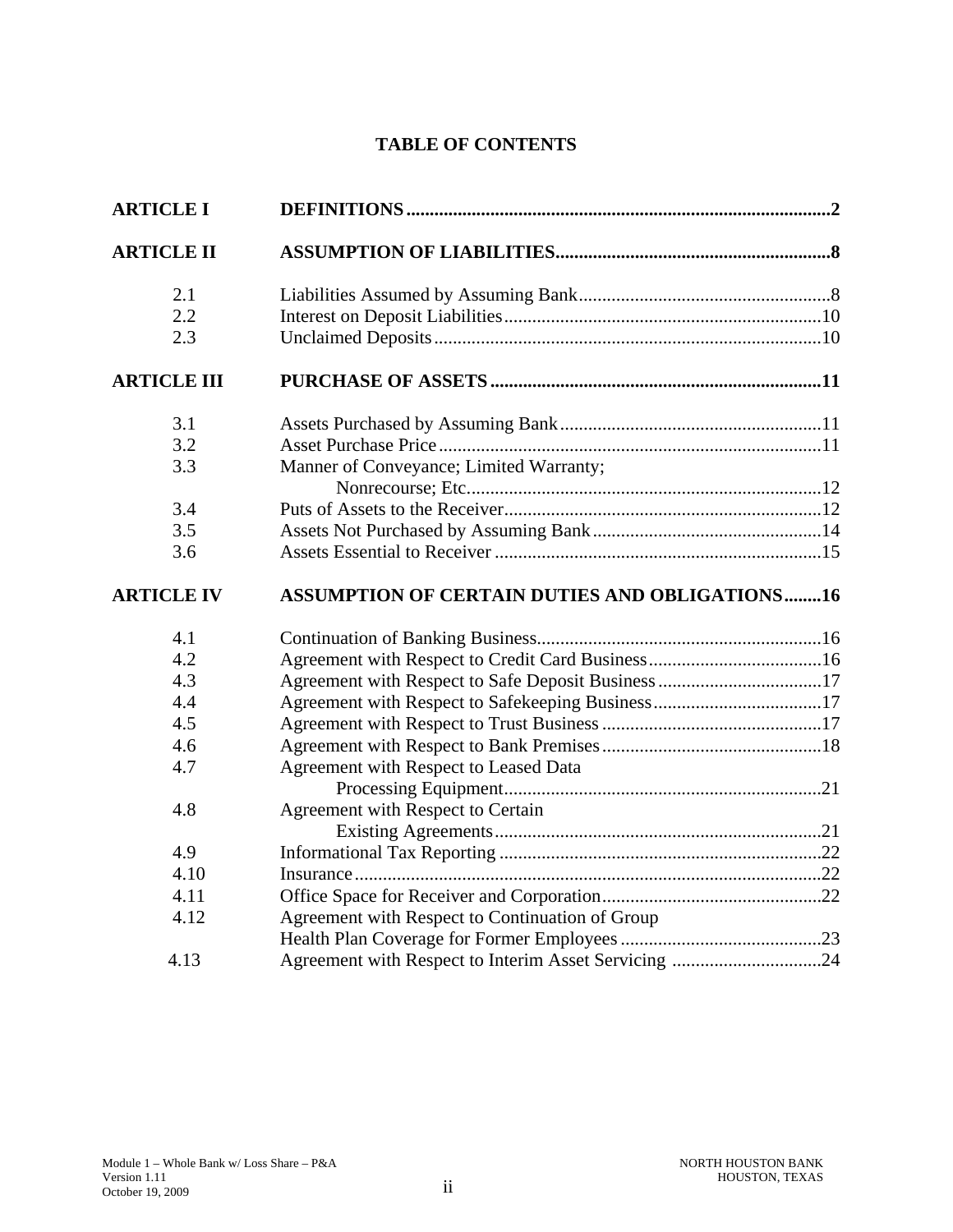| <b>ARTICLE V</b>    | DUTIES WITH RESPECT TO DEPOSITORS                     |  |
|---------------------|-------------------------------------------------------|--|
|                     |                                                       |  |
| 5.1                 |                                                       |  |
| 5.2                 |                                                       |  |
| 5.3                 |                                                       |  |
| <b>ARTICLE VI</b>   |                                                       |  |
| 6.1                 |                                                       |  |
| 6.2                 |                                                       |  |
| 6.3                 |                                                       |  |
| 6.4                 |                                                       |  |
| <b>ARTICLE VII</b>  |                                                       |  |
| <b>ARTICLE VIII</b> |                                                       |  |
| 8.1                 |                                                       |  |
| 8.2                 | Correction of Errors and Omissions; Other Liabilities |  |
| 8.3                 |                                                       |  |
| 8.4                 |                                                       |  |
| 8.5                 |                                                       |  |
| <b>ARTICLE IX</b>   |                                                       |  |
| 9.1                 |                                                       |  |
| 9.2                 |                                                       |  |
| 9.3                 |                                                       |  |
| 9.4                 |                                                       |  |
| 9.5                 |                                                       |  |
| 9.6                 | Proceedings with Respect to Certain Assets            |  |
|                     |                                                       |  |
| 9.7                 |                                                       |  |
| <b>ARTICLE X</b>    |                                                       |  |
| <b>ARTICLE XI</b>   | <b>REPRESENTATIONS AND WARRANTIES OF THE</b>          |  |
| <b>ARTICLE XII</b>  |                                                       |  |
| 12.1                |                                                       |  |
| 12.2                |                                                       |  |
| 12.3                |                                                       |  |
| 12.4                |                                                       |  |
| 12.5                |                                                       |  |
|                     |                                                       |  |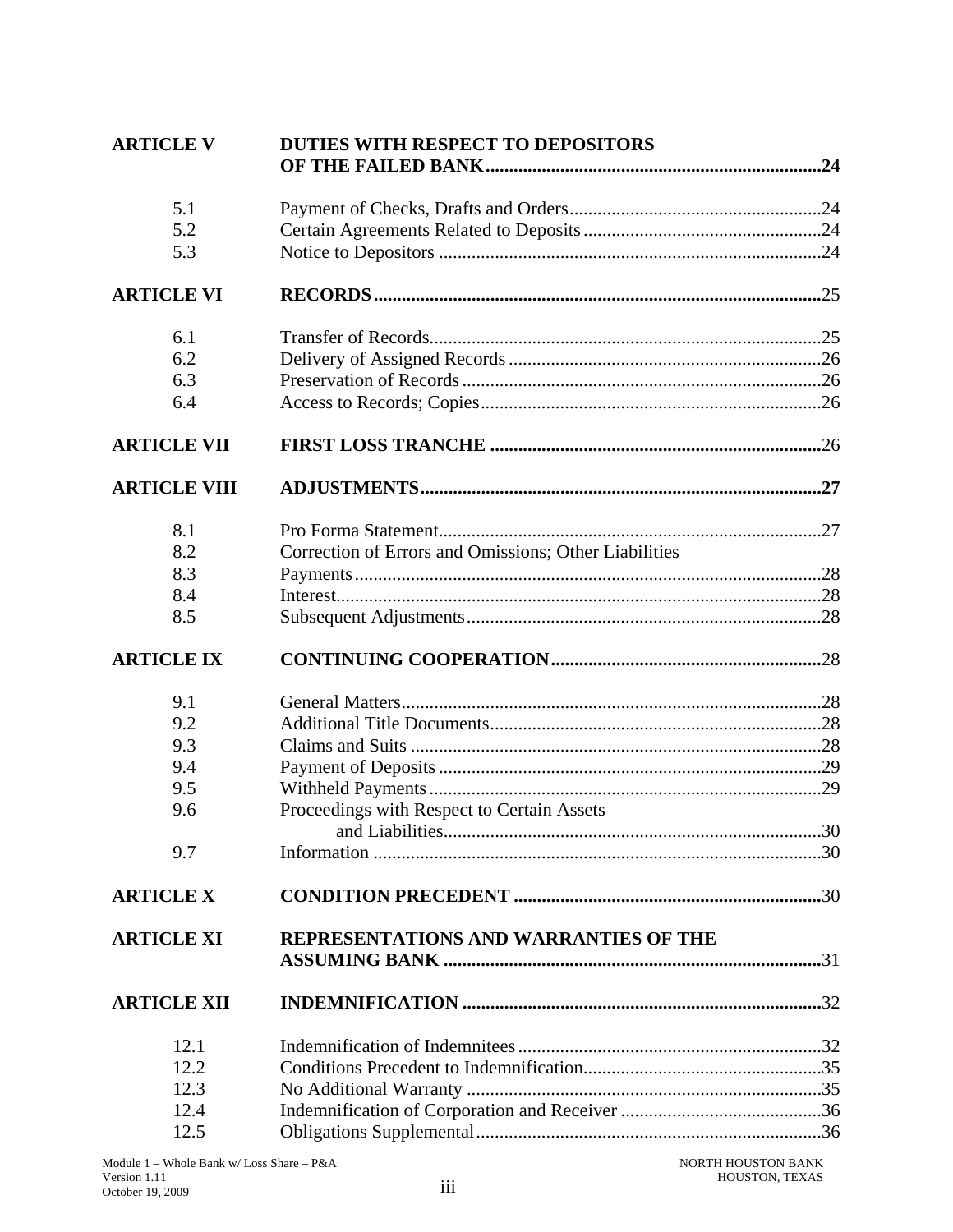| 12.6                |  |
|---------------------|--|
| 12.7                |  |
| 12.8                |  |
| <b>ARTICLE XIII</b> |  |
| 13.1                |  |
| 13.2                |  |
| 13.3                |  |
| 13.4                |  |
| 13.5                |  |
| 13.6                |  |
| 13.7                |  |
| 13.8                |  |
| 13.9                |  |
| 13.10               |  |
| 13.11               |  |
| 13.12               |  |
| 13.13               |  |

# **SCHEDULES**

| 2.1    |  |
|--------|--|
| 2.1(a) |  |
| 3.1    |  |
| 3.2    |  |
| 3.5(l) |  |
| 4.15A  |  |
| 4.15B  |  |
| 7      |  |

# **EXHIBITS**

| 2.3A  |  |
|-------|--|
| 2.3B  |  |
| 4.13  |  |
| 4.15A |  |
| 4.15B |  |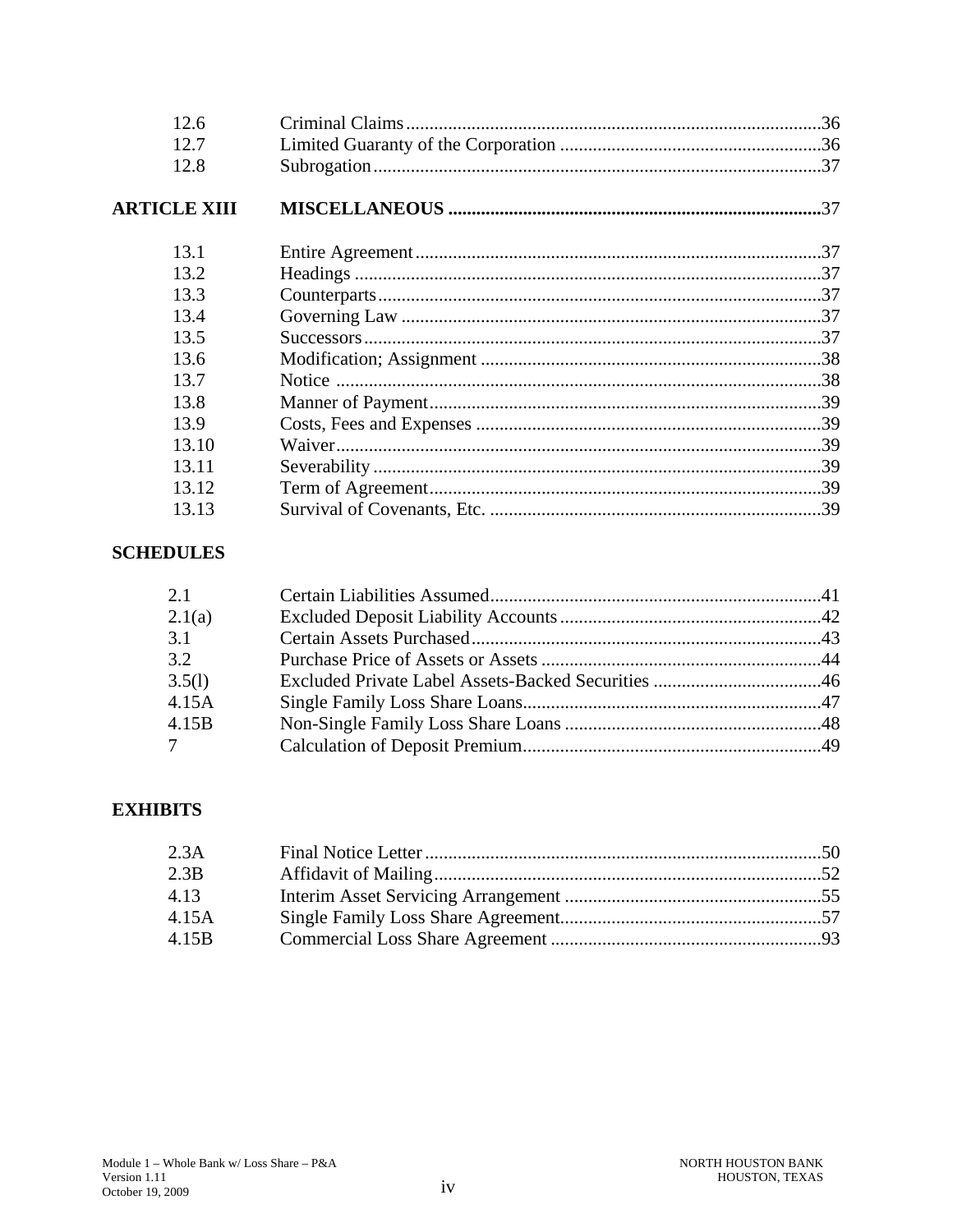#### **PURCHASE AND ASSUMPTION AGREEMENT**

### **WHOLE BANK**

#### **ALL DEPOSITS**

**THIS AGREEMENT**, made and entered into as of the 30<sup>th</sup> day of October, 2009, by and among the **FEDERAL DEPOSIT INSURANCE CORPORATION, RECEIVER of NORTH HOUSTON BANK, HOUSTON, TEXAS** (the "Receiver"), **U.S. BANK NATIONAL ASSOCIATION**, organized under the laws of the United States of America, and having its principal place of business in Minneapolis, Minnesota (the "Assuming Bank"), and the **FEDERAL DEPOSIT INSURANCE CORPORATION**, organized under the laws of the United States of America and having its principal office in Washington, D.C., acting in its corporate capacity (the "Corporation").

#### **WITNESSETH**:

**WHEREAS**, on Bank Closing, the Chartering Authority closed **NORTH HOUSTON BANK** (the "Failed Bank") pursuant to applicable law and the Corporation was appointed Receiver thereof; and

**WHEREAS**, the Assuming Bank desires to purchase certain assets and assume certain deposit and other liabilities of the Failed Bank on the terms and conditions set forth in this Agreement; and

**WHEREAS**, pursuant to 12 U.S.C. Section 1823(c)(2)(A), the Corporation may provide assistance to the Assuming Bank to facilitate the transactions contemplated by this Agreement, which assistance may include indemnification pursuant to Article XII; and

**WHEREAS**, the Board of Directors of the Corporation (the "Board") has determined to provide assistance to the Assuming Bank on the terms and subject to the conditions set forth in this Agreement; and

**WHEREAS**, the Board has determined pursuant to 12 U.S.C. Section 1823(c)(4)(A) that such assistance is necessary to meet the obligation of the Corporation to provide insurance coverage for the insured deposits in the Failed Bank.

 **NOW THEREFORE**, in consideration of the mutual promises herein set forth and other valuable consideration, the parties hereto agree as follows: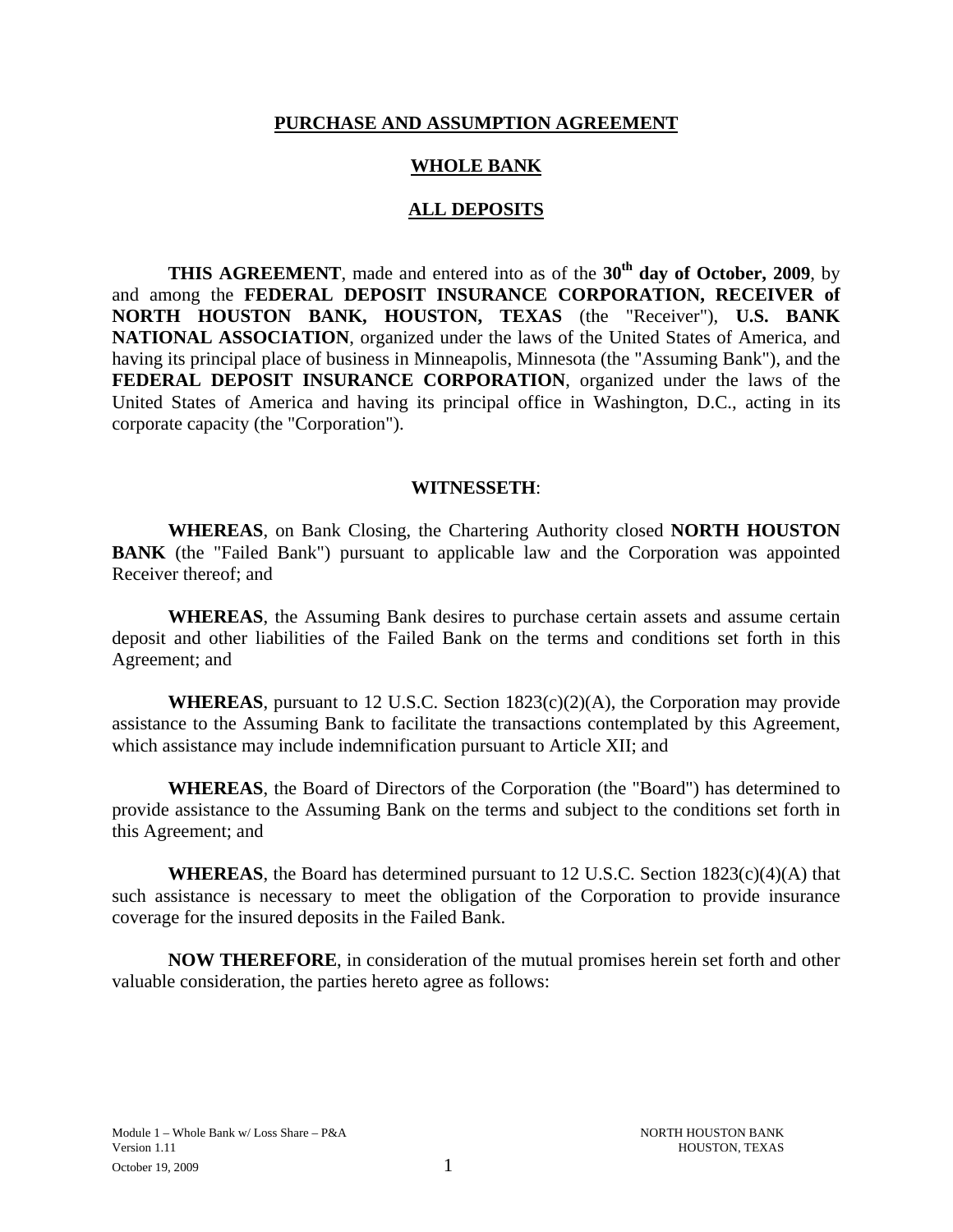#### **ARTICLE I DEFINITIONS**

<span id="page-5-1"></span><span id="page-5-0"></span>Capitalized terms used in this Agreement shall have the meanings set forth in this Article I, or elsewhere in this Agreement. As used herein, words imparting the singular include the plural and vice versa.

**"Accounting Records"** means the general ledger and subsidiary ledgers and supporting schedules which support the general ledger balances.

**"Acquired Subsidiaries"** means Subsidiaries of the Failed Bank acquired pursuant to Section 3.1.

**"Affiliate"** of any Person means any director, officer, or employee of that Person and any other Person (i) who is directly or indirectly controlling, or controlled by, or under direct or indirect common control with, such Person, or (ii) who is an affiliate of such Person as the term "affiliate" is defined in Section 2 of the Bank Holding Company Act of 1956, as amended, 12 U.S.C. Section 1841.

**"Agreement"** means this Purchase and Assumption Agreement by and among the Assuming Bank, the Corporation and the Receiver, as amended or otherwise modified from time to time.

**"Assets"** means all assets of the Failed Bank purchased pursuant to Section 3.1. Assets owned by Subsidiaries of the Failed Bank are not "Assets" within the meaning of this definition.

**"Assumed Deposits"** means Deposits.

**"Bank Closing"** means the close of business of the Failed Bank on the date on which the Chartering Authority closed such institution.

**"Bank Premises"** means the banking houses, drive-in banking facilities, and teller facilities (staffed or automated) together with appurtenant parking, storage and service facilities and structures connecting remote facilities to banking houses, and land on which the foregoing are located, that are owned or leased by the Failed Bank and that have formerly been utilized, are currently utilized, or are intended to be utilized in the future by the Failed Bank as shown on the Accounting Record of the Failed Bank as of Bank Closing.

**"Book Value"** means, with respect to any Asset and any Liability Assumed, the dollar amount thereof stated on the Accounting Records of the Failed Bank. The Book Value of any item shall be determined as of Bank Closing after adjustments made by the Receiver for differences in accounts, suspense items, unposted debits and credits, and other similar adjustments or corrections and for setoffs, whether voluntary or involuntary. The Book Value of a Subsidiary of the Failed Bank acquired by the Assuming Bank shall be determined from the investment in subsidiary and related accounts on the "bank only" (unconsolidated) balance sheet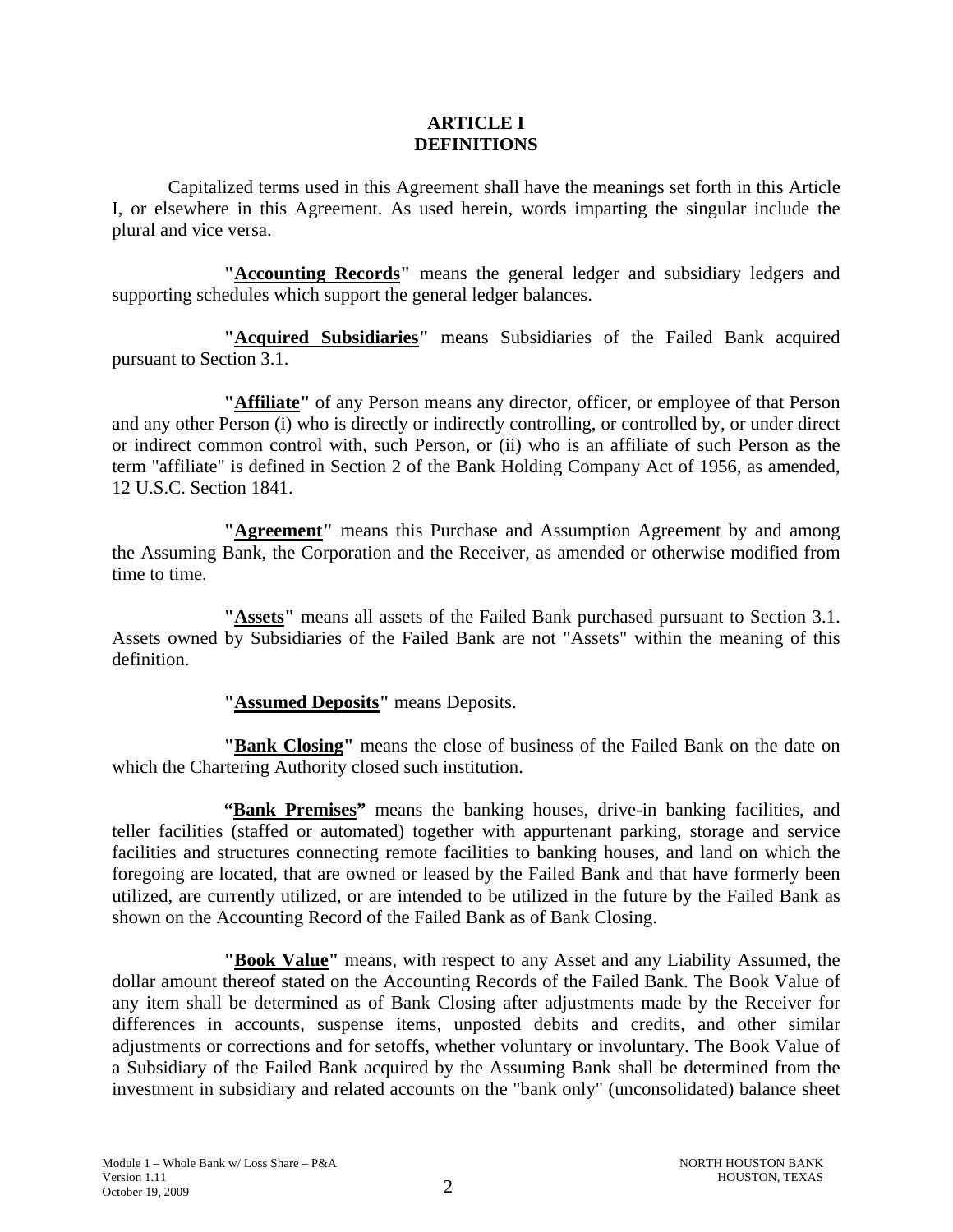<span id="page-6-0"></span>of the Failed Bank based on the equity method of accounting. Without limiting the generality of the foregoing, (i) the Book Value of a Liability Assumed shall include all accrued and unpaid interest thereon as of Bank Closing, and (ii) the Book Value of a Loan shall reflect adjustments for earned interest, or unearned interest (as it relates to the "rule of 78s" or add-on-interest loans, as applicable), if any, as of Bank Closing, adjustments for the portion of earned or unearned loan-related credit life and/or disability insurance premiums, if any, attributable to the Failed Bank as of Bank Closing, and adjustments for Failed Bank Advances, if any, in each case as determined for financial reporting purposes. The Book Value of an Asset shall not include any adjustment for loan premiums, discounts or any related deferred income, fees or expenses, or general or specific reserves on the Accounting Records of the Failed Bank.

**"Business Day"** means a day other than a Saturday, Sunday, Federal legal holiday or legal holiday under the laws of the State where the Failed Bank is located, or a day on which the principal office of the Corporation is closed.

**"Chartering Authority"** means (i) with respect to a national bank, the Office of the Comptroller of the Currency, (ii) with respect to a Federal savings association or savings bank, the Office of Thrift Supervision, (iii) with respect to a bank or savings institution chartered by a State, the agency of such State charged with primary responsibility for regulating and/or closing banks or savings institutions, as the case may be, (iv) the Corporation in accordance with 12 U.S.C. Section 1821(c), with regard to self appointment, or (v) the appropriate Federal banking agency in accordance with 12 U.S.C. 1821(c)(9).

**"Commitment"** means the unfunded portion of a line of credit or other commitment reflected on the books and records of the Failed Bank to make an extension of credit (or additional advances with respect to a Loan) that was legally binding on the Failed Bank as of Bank Closing, other than extensions of credit pursuant to the credit card business and overdraft protection plans of the Failed Bank, if any.

**"Credit Documents"** mean the agreements, instruments, certificates or other documents at any time evidencing or otherwise relating to, governing or executed in connection with or as security for, a Loan, including without limitation notes, bonds, loan agreements, letter of credit applications, lease financing contracts, banker's acceptances, drafts, interest protection agreements, currency exchange agreements, repurchase agreements, reverse repurchase agreements, guarantees, deeds of trust, mortgages, assignments, security agreements, pledges, subordination or priority agreements, lien priority agreements, undertakings, security instruments, certificates, documents, legal opinions, participation agreements and intercreditor agreements, and all amendments, modifications, renewals, extensions, rearrangements, and substitutions with respect to any of the foregoing.

**"Credit File"** means all Credit Documents and all other credit, collateral, or insurance documents in the possession or custody of the Assuming Bank, or any of its Subsidiaries or Affiliates, relating to an Asset or a Loan included in a Put Notice, or copies of any thereof.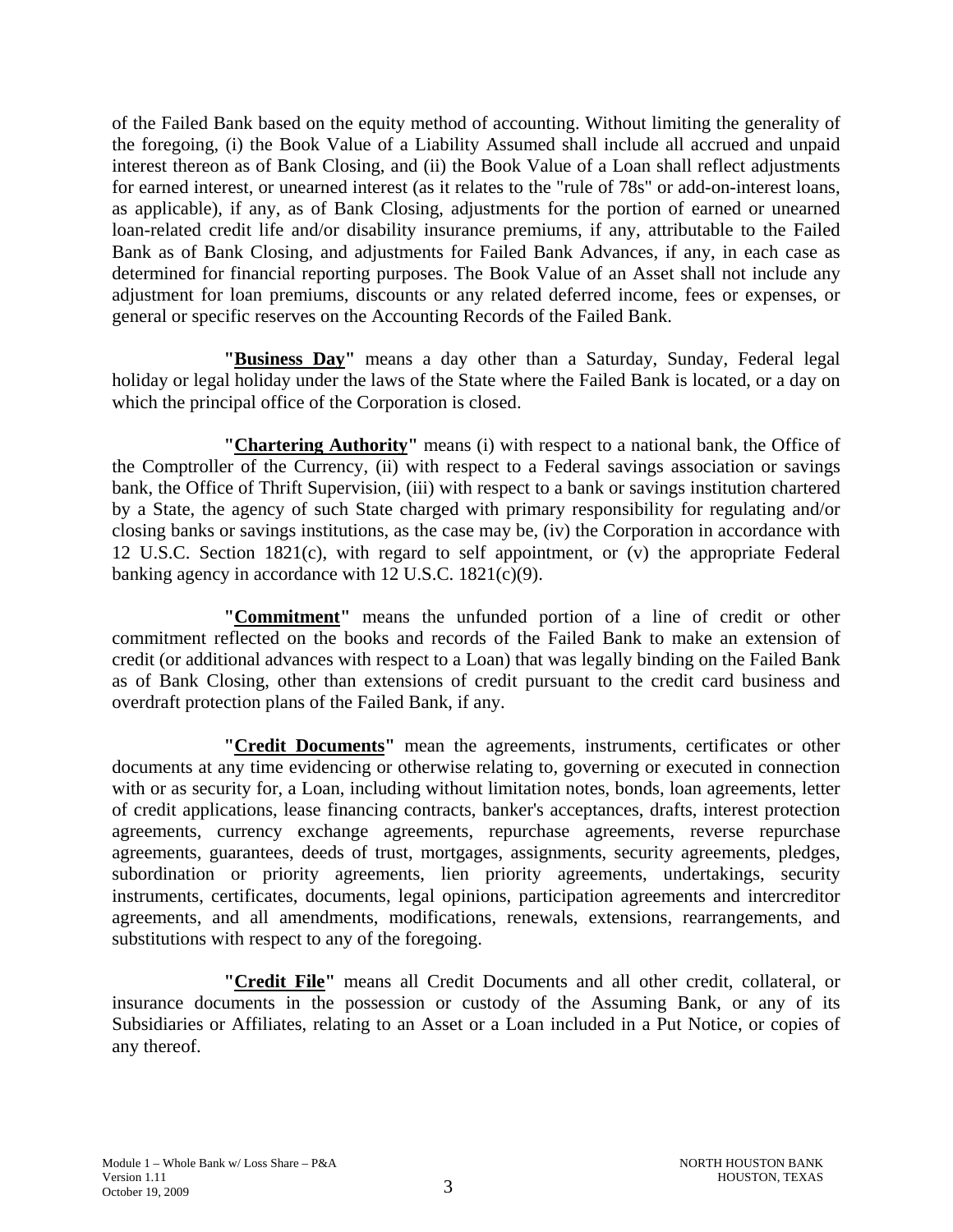**"Data Processing Lease"** means any lease or licensing agreement, binding on the Failed Bank as of Bank Closing, the subject of which is data processing equipment or computer hardware or software used in connection with data processing activities. A lease or licensing agreement for computer software used in connection with data processing activities shall constitute a Data Processing Lease regardless of whether such lease or licensing agreement also covers data processing equipment.

**"Deposit"** means a deposit as defined in 12 U.S.C. Section 1813(l), including without limitation, outstanding cashier's checks and other official checks and all uncollected items included in the depositors' balances and credited on the books and records of the Failed Bank; provided, that the term "Deposit" shall not include all or any portion of those deposit balances which, in the discretion of the Receiver or the Corporation, (i) may be required to satisfy it for any liquidated or contingent liability of any depositor arising from an unauthorized or unlawful transaction, or (ii) may be needed to provide payment of any liability of any depositor to the Failed Bank or the Receiver, including the liability of any depositor as a director or officer of the Failed Bank, whether or not the amount of the liability is or can be determined as of Bank Closing.

**"Equity Adjustment"** means the dollar amount resulting by subtracting the Book Value, as of Bank Closing, of all Liabilities Assumed under this Agreement by the Assuming Bank from the purchase price, as determined in accordance with this Agreement, as of Bank Closing, of all Assets acquired under this Agreement by the Assuming Bank, which may be a positive or a negative number.

**"Failed Bank Advances"** means the total sums paid by the Failed Bank to (i) protect its lien position, (ii) pay ad valorem taxes and hazard insurance, and (iii) pay credit life insurance, accident and health insurance, and vendor's single interest insurance.

**"Fair Market Value"** means (i)(a) "Market Value" as defined in the regulation prescribing the standards for real estate appraisals used in federally related transactions, 12 C.F.R. § 323.2(g), and accordingly shall mean the most probable price which a property should bring in a competitive and open market under all conditions requisite to a fair sale, the buyer and seller each acting prudently and knowledgeably, and assuming the price is not affected by undue stimulus. Implicit in this definition is the consummation of a sale as of a specified date and the passing of title from seller to buyer under conditions whereby:

(1) Buyer and seller are typically motivated;

(2) Both parties are well informed or well advised, and acting in what they consider their own best interests;

(3) A reasonable time is allowed for exposure in the open market;

(4) Payment is made in terms of cash in U.S. dollars or in terms of financial arrangements comparable thereto; and

(5) The price represents the normal consideration for the property sold unaffected by special or creative financing or sales concessions granted by anyone associated with the sale;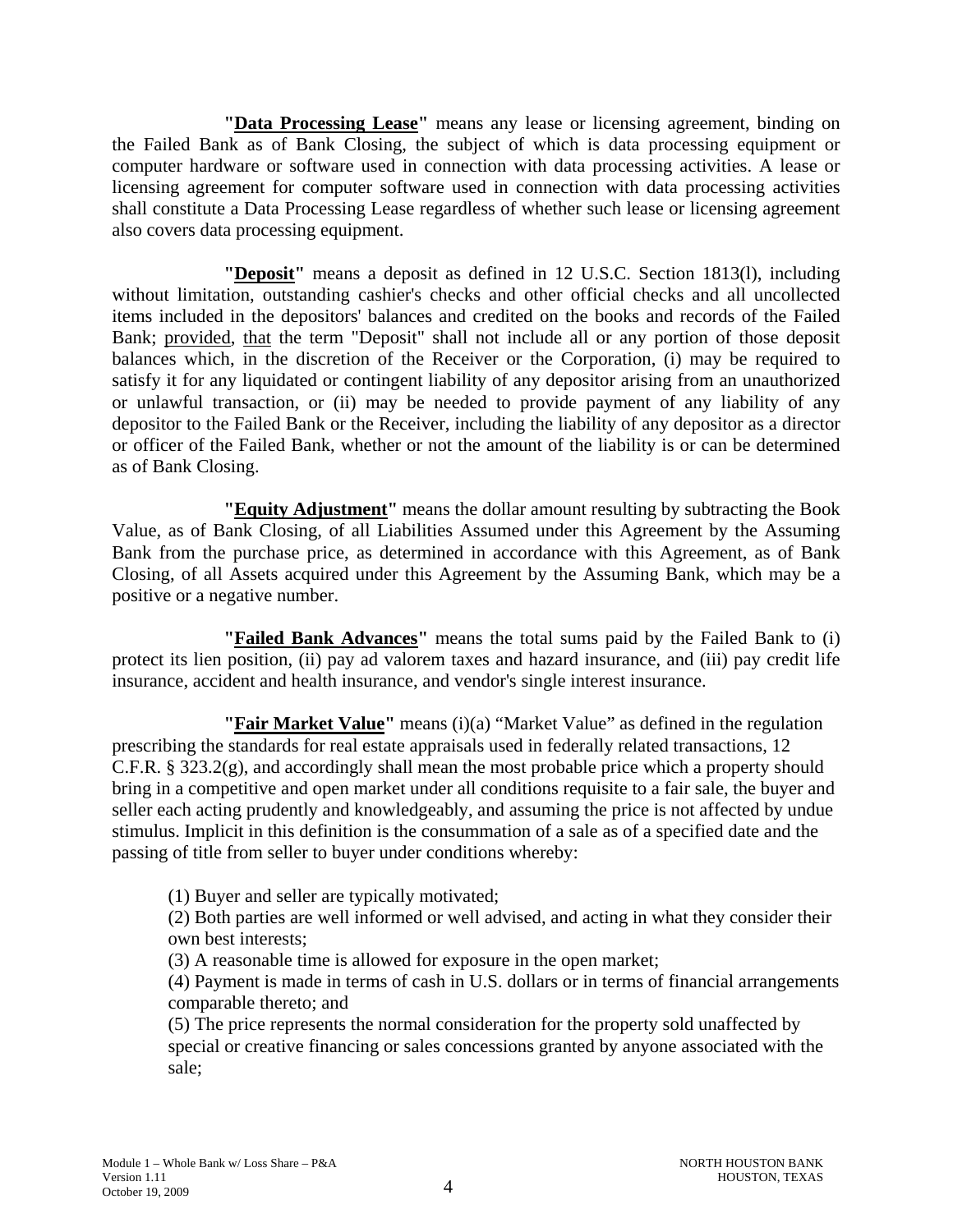as determined as of Bank Closing by an appraiser chosen by the Assuming Bank from a list of acceptable appraisers provided by the Receiver; any costs and fees associated with such determination shall be shared equally by the Receiver and the Assuming Bank, and (b) which, with respect to Bank Premises (to the extent, if any, that Bank Premises are purchased utilizing this valuation method), shall be determined not later than sixty (60) days after Bank Closing by an appraiser selected by the Receiver and the Assuming Bank within seven (7) days after Bank Closing; or (ii) with respect to property other than Bank Premises purchased utilizing this valuation method, the price therefore as established by the Receiver and agreed to by the Assuming Bank, or in the absence of such agreement, as determined in accordance with clause  $(i)(a)$  above.

"**First Loss Tranche**" means the dollar amount of liability that the Assuming Bank will incur prior to the commencement of loss sharing, which is the sum of (i) the Assuming Bank's asset premium (discount) bid, as reflected on the Assuming Bank's bid form, plus (ii) the Assuming Bank's Deposit premium bid, as reflected on the Assuming Bank's bid form, plus (iii) the Equity Adjustment. The First Loss Tranche may be a positive or negative number.

"**Fixtures**" means those leasehold improvements, additions, alterations and installations constituting all or a part of Bank Premises and which were acquired, added, built, installed or purchased at the expense of the Failed Bank, regardless of the holder of legal title thereto as of Bank Closing.

**"Furniture and Equipment"** means the furniture and equipment, other than motor vehicles, leased or owned by the Failed Bank and reflected on the books of the Failed Bank as of Bank Closing, including without limitation automated teller machines, carpeting, furniture, office machinery (including personal computers), shelving, office supplies, telephone, surveillance, security systems and artwork. Motor vehicles shall be considered other assets and pass at Book Value.

**"Indemnitees"** means, except as provided in paragraph (k) of Section 12.1, (i) the Assuming Bank, (ii) the Subsidiaries and Affiliates of the Assuming Bank other than any Subsidiaries or Affiliates of the Failed Bank that are or become Subsidiaries or Affiliates of the Assuming Bank, and (iii) the directors, officers, employees and agents of the Assuming Bank and its Subsidiaries and Affiliates who are not also present or former directors, officers, employees or agents of the Failed Bank or of any Subsidiary or Affiliate of the Failed Bank.

**"Information Package"** means the most recent compilation of financial and other data with respect to the Failed Bank, including any amendments or supplements thereto, provided to the Assuming Bank by the Corporation on the web site used by the Corporation to market the Failed Bank to potential acquirers.

**"Legal Balance"** means the amount of indebtedness legally owed by an Obligor with respect to a Loan, including principal and accrued and unpaid interest, late fees, attorneys' fees and expenses, taxes, insurance premiums, and similar charges, if any.

**"Liabilities Assumed"** has the meaning provided in Section 2.1.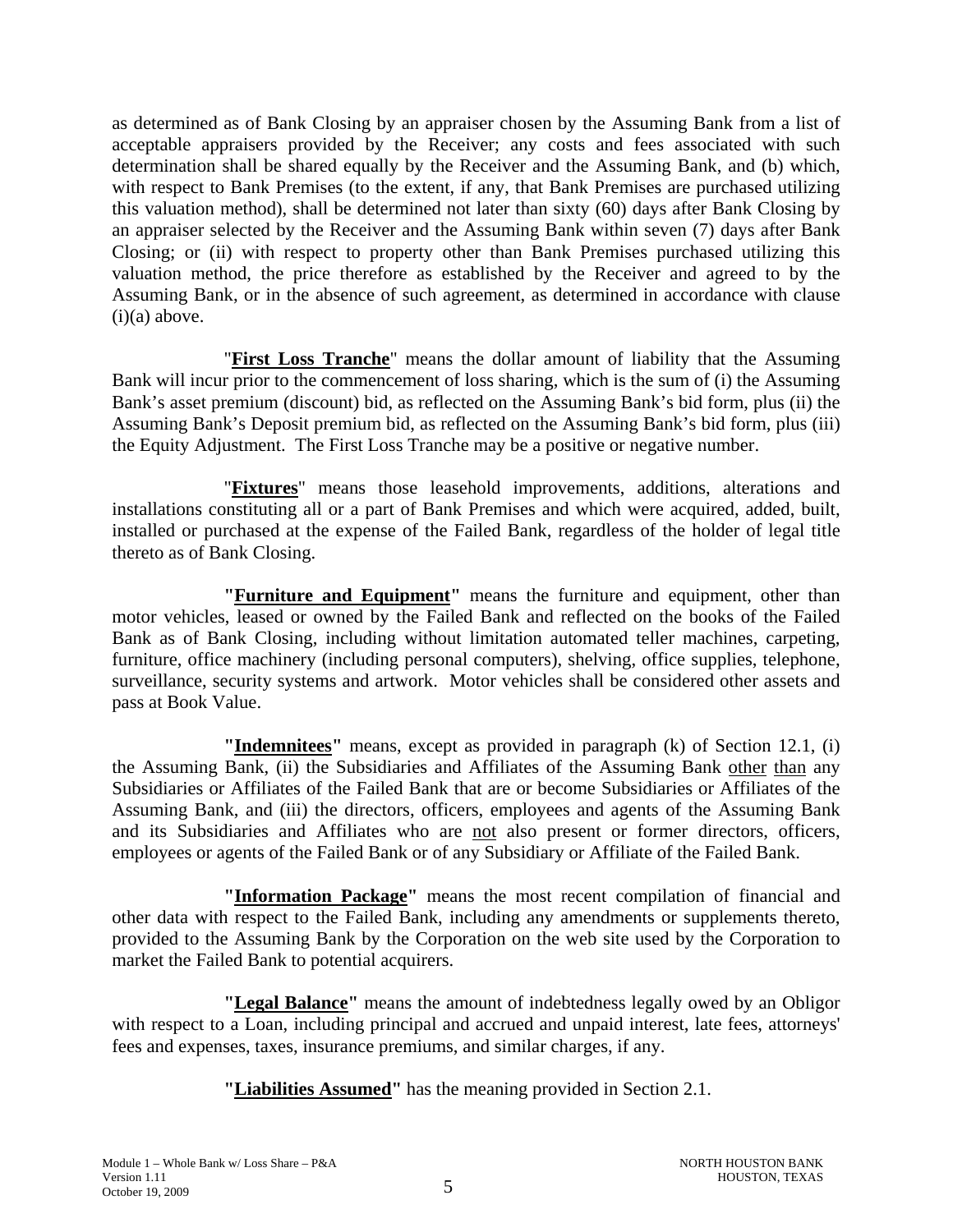"**Lien**" means any mortgage, lien, pledge, charge, assignment for security purposes, security interest, or encumbrance of any kind with respect to an Asset, including any conditional sale agreement or capital lease or other title retention agreement relating to such Asset.

**"Loans"** means all of the following owed to or held by the Failed Bank as of Bank Closing:

(i) loans (including loans which have been charged off the Accounting Records of the Failed Bank in whole or in part prior to **August 14, 2009**), participation agreements, interests in participations, overdrafts of customers (including but not limited to overdrafts made pursuant to an overdraft protection plan or similar extensions of credit in connection with a deposit account), revolving commercial lines of credit, home equity lines of credit, Commitments, United States and/or State-guaranteed student loans, and lease financing contracts;

(ii) all Liens, rights (including rights of set-off), remedies, powers, privileges, demands, claims, priorities, equities and benefits owned or held by, or accruing or to accrue to or for the benefit of, the holder of the obligations or instruments referred to in clause (i) above, including but not limited to those arising under or based upon Credit Documents, casualty insurance policies and binders, standby letters of credit, mortgagee title insurance policies and binders, payment bonds and performance bonds at any time and from time to time existing with respect to any of the obligations or instruments referred to in clause (i) above; and

(iii) all amendments, modifications, renewals, extensions, refinancings, and refundings of or for any of the foregoing.

**"Obligor"** means each Person liable for the full or partial payment or performance of any Loan, whether such Person is obligated directly, indirectly, primarily, secondarily, jointly, or severally.

**"Other Real Estate"** means all interests in real estate (other than Bank Premises and Fixtures), including but not limited to mineral rights, leasehold rights, condominium and cooperative interests, air rights and development rights that are owned by the Failed Bank.

**"Person"** means any individual, corporation, partnership, joint venture, association, joint-stock company, trust, unincorporated organization, or government or any agency or political subdivision thereof, excluding the Corporation.

**"Primary Indemnitor"** means any Person (other than the Assuming Bank or any of its Affiliates) who is obligated to indemnify or insure, or otherwise make payments (including payments on account of claims made against) to or on behalf of any Person in connection with the claims covered under Article XII, including without limitation any insurer issuing any directors and officers liability policy or any Person issuing a financial institution bond or banker's blanket bond.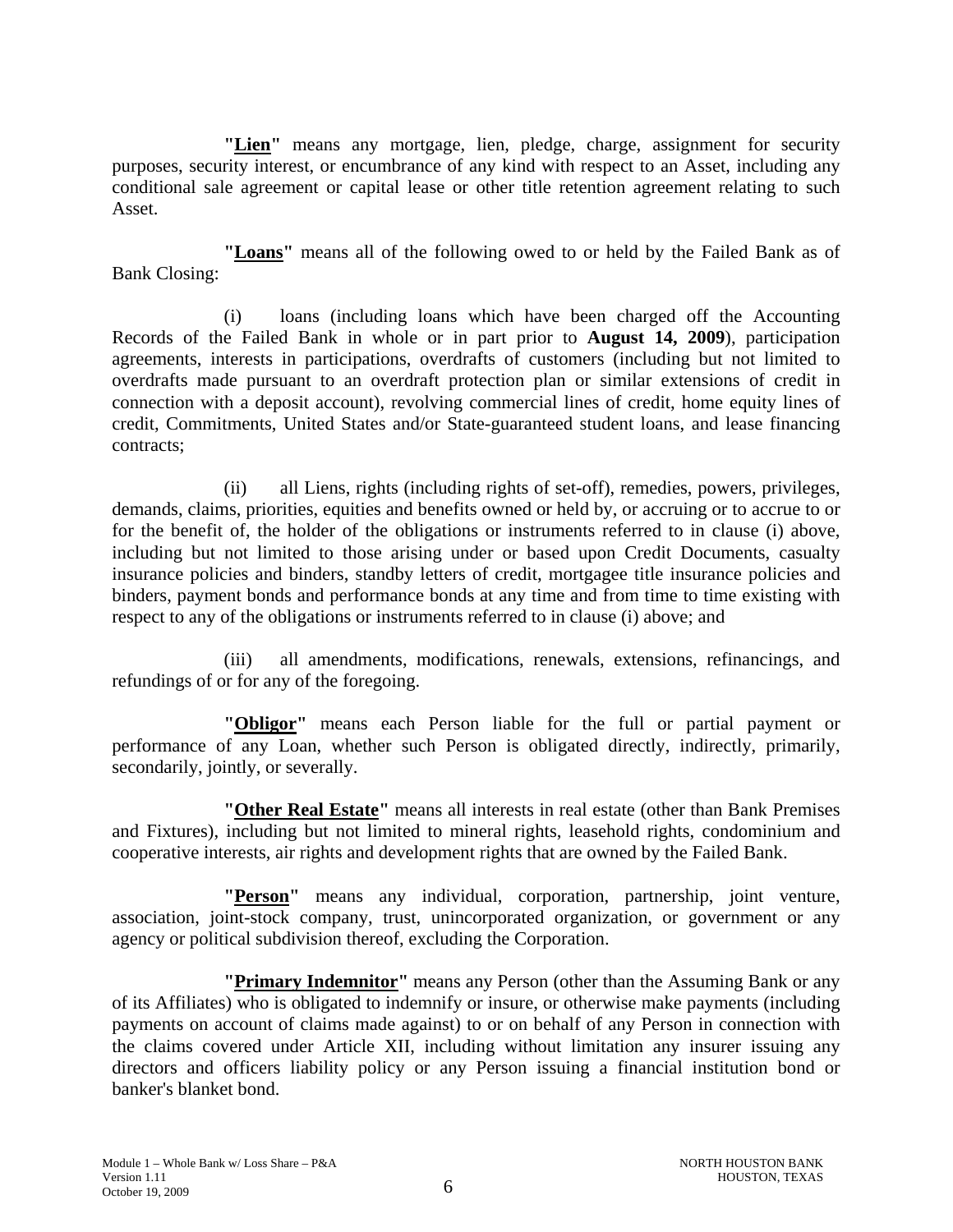**"Proforma"** means producing a balance sheet that reflects a reasonably accurate financial statement of the Failed bank through the date of closing. The Proforma financial statements serve as a basis for the opening entries of both the Assuming Bank and the Receiver.

**"Put Date"** has the meaning provided in Section 3.4.

**"Put Notice"** has the meaning provided in Section 3.4.

**"Qualified Financial Contract"** means a qualified financial contract as defined in 12 U.S.C. Section 1821(e)(8)(D).

**"Record"** means any document, microfiche, microfilm and computer records (including but not limited to magnetic tape, disc storage, card forms and printed copy) of the Failed Bank generated or maintained by the Failed Bank that is owned by or in the possession of the Receiver at Bank Closing.

**"Related Liability"** with respect to any Asset means any liability existing and reflected on the Accounting Records of the Failed Bank as of Bank Closing for (i) indebtedness secured by mortgages, deeds of trust, chattel mortgages, security interests or other liens on or affecting such Asset, (ii) ad valorem taxes applicable to such Asset, and (iii) any other obligation determined by the Receiver to be directly related to such Asset.

**"Related Liability Amount"** with respect to any Related Liability on the books of the Assuming Bank, means the amount of such Related Liability as stated on the Accounting Records of the Assuming Bank (as maintained in accordance with generally accepted accounting principles) as of the date as of which the Related Liability Amount is being determined. With respect to a liability that relates to more than one asset, the amount of such Related Liability shall be allocated among such assets for the purpose of determining the Related Liability Amount with respect to any one of such assets. Such allocation shall be made by specific allocation, where determinable, and otherwise shall be pro rata based upon the dollar amount of such assets stated on the Accounting Records of the entity that owns such asset.

 **"Repurchase Price"** means, with respect to any Loan the Book Value, adjusted to reflect changes to Book Value after Bank Closing, plus (i) any advances and interest on such Loan after Bank Closing, minus (ii) the total of amounts received by the Assuming Bank for such Loan, regardless of how applied, after Bank Closing, plus (iii) advances made by Assuming Bank, plus (iv) total disbursements of principal made by Receiver that are not included in the Book Value.

**"Safe Deposit Boxes"** means the safe deposit boxes of the Failed Bank, if any, including the removable safe deposit boxes and safe deposit stacks in the Failed Bank's vault(s), all rights and benefits under rental agreements with respect to such safe deposit boxes, and all keys and combinations thereto.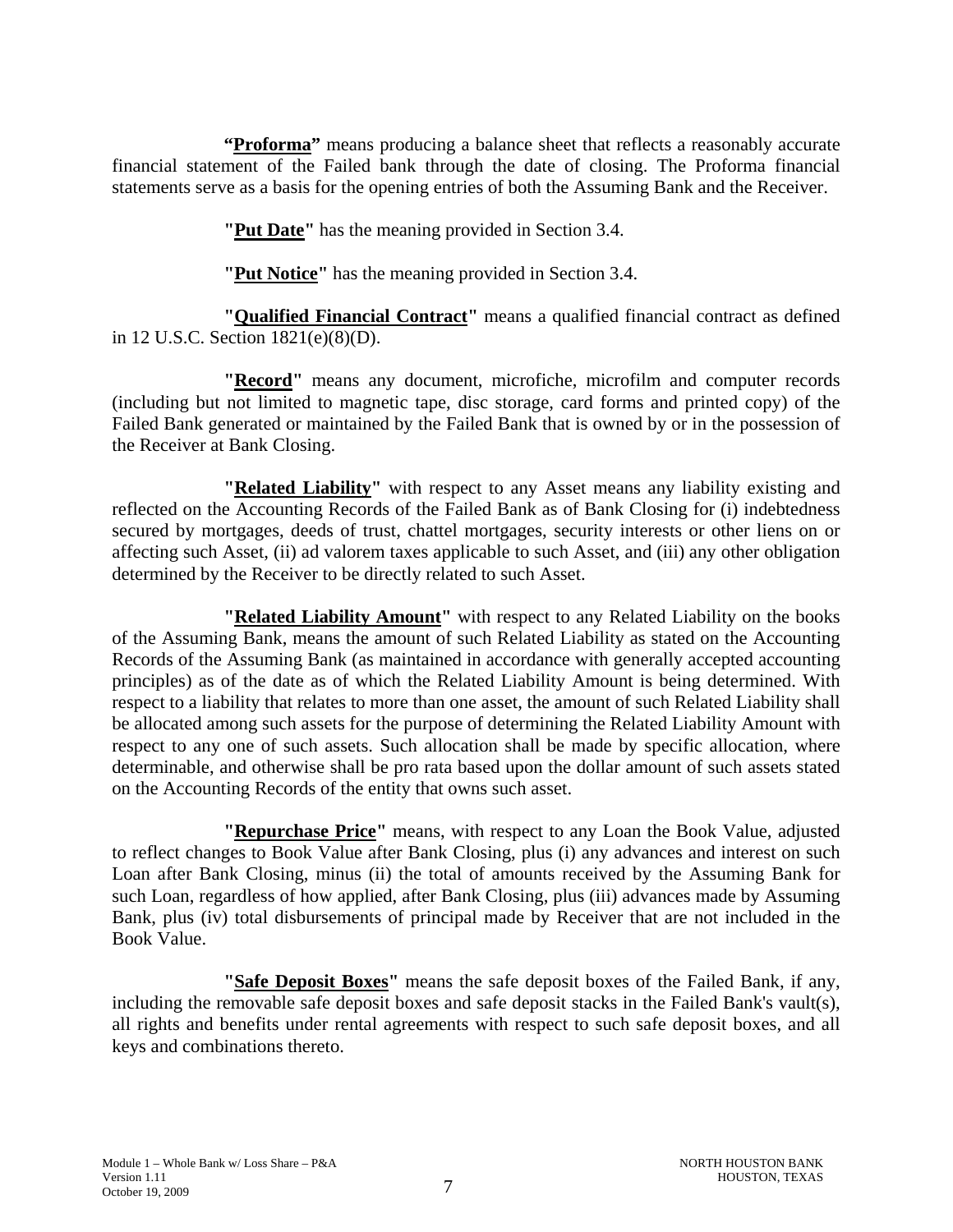**"Settlement Date"** means the first Business Day immediately prior to the day which is one hundred eighty (180) days after Bank Closing, or such other date prior thereto as may be agreed upon by the Receiver and the Assuming Bank. The Receiver, in its discretion, may extend the Settlement Date.

**"Settlement Interest Rate"** means, for the first calendar quarter or portion thereof during which interest accrues, the rate determined by the Receiver to be equal to the equivalent coupon issue yield on twenty-six (26)-week United States Treasury Bills in effect as of Bank Closing as published in The Wall Street Journal; provided, that if no such equivalent coupon issue yield is available as of Bank Closing, the equivalent coupon issue yield for such Treasury Bills most recently published in The Wall Street Journal prior to Bank Closing shall be used. Thereafter, the rate shall be adjusted to the rate determined by the Receiver to be equal to the equivalent coupon issue yield on such Treasury Bills in effect as of the first day of each succeeding calendar quarter during which interest accrues as published in The Wall Street Journal.

**"Subsidiary"** has the meaning set forth in Section 3(w)(4) of the Federal Deposit Insurance Act, 12 U.S.C. Section 1813(w)(4), as amended.

# **ARTICLE II ASSUMPTION OF LIABILITIES**

<span id="page-11-1"></span><span id="page-11-0"></span> **2.1 Liabilities Assumed by Assuming Bank.** The Assuming Bank expressly assumes at Book Value (subject to adjustment pursuant to Article VIII) and agrees to pay, perform, and discharge all of the following liabilities of the Failed Bank as of Bank Closing, except as otherwise provided in this Agreement (such liabilities referred to as "Liabilities Assumed"):

> (a) Assumed Deposits, except those Deposits specifically listed on Schedule 2.1(a); provided, that as to any Deposits of public money which are Assumed Deposits, the Assuming Bank agrees to properly secure such Deposits with such Assets as appropriate which, prior to Bank Closing, were pledged as security by the Failed Bank, or with assets of the Assuming Bank, if such securing Assets, if any, are insufficient to properly secure such Deposits;

> (b) liabilities for indebtedness secured by mortgages, deeds of trust, chattel mortgages, security interests or other liens on or affecting any Assets, if any; provided, that the assumption of any liability pursuant to this paragraph shall be limited to the market value of the Assets securing such liability as determined by the Receiver;

> (c) borrowings from Federal Reserve Banks and Federal Home Loan Banks, if any, provided, that the assumption of any liability pursuant to this paragraph shall be limited to the market value of the assets securing such liability as determined by the Receiver; and overdrafts, debit balances, service charges, reclamations, and adjustments to accounts with the Federal Reserve Banks as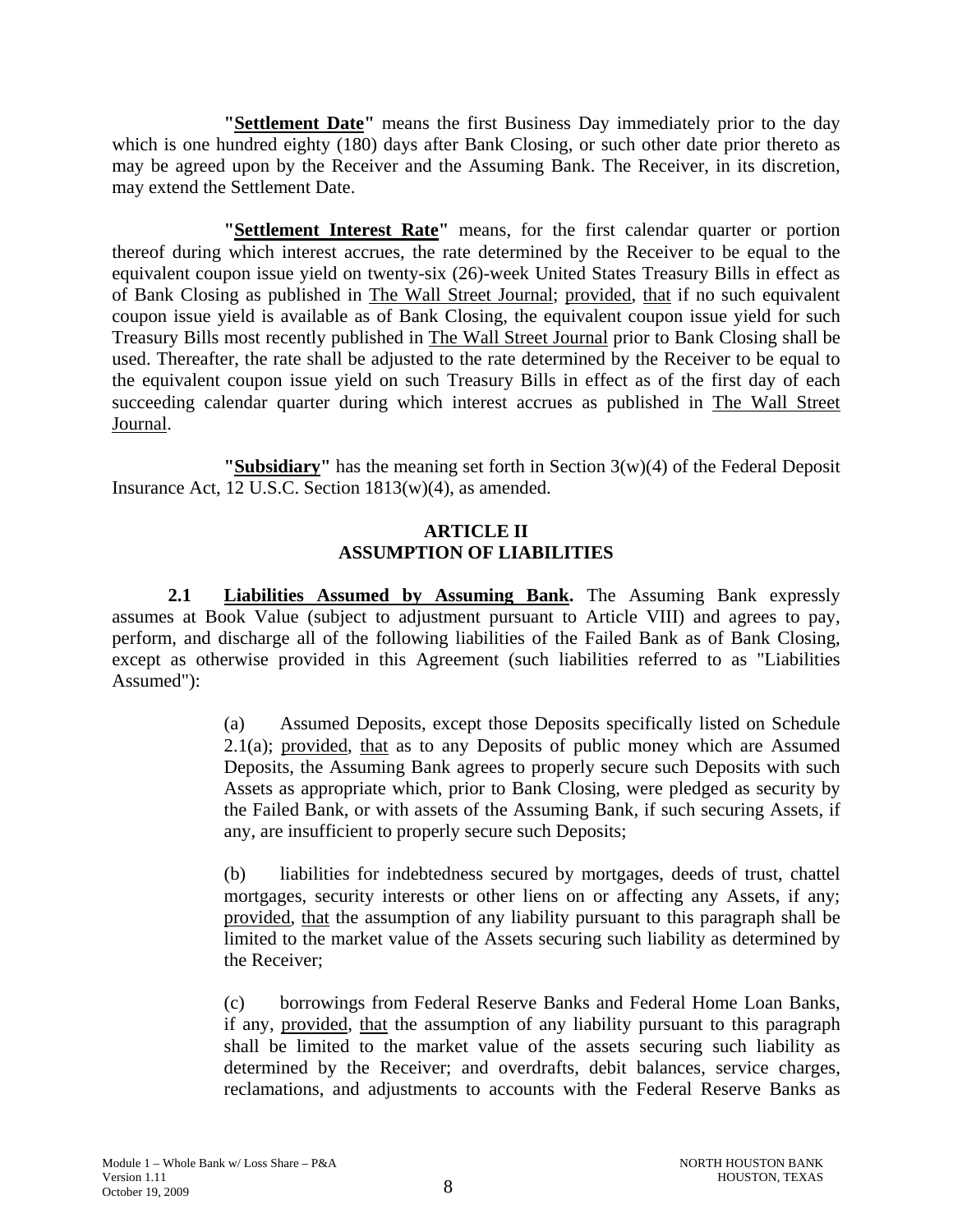reflected on the books and records of any such Federal Reserve Bank within ninety (90) days after Bank Closing, if any;

(d) ad valorem taxes applicable to any Asset, if any; provided, that the assumption of any ad valorem taxes pursuant to this paragraph shall be limited to an amount equal to the market value of the Asset to which such taxes apply as determined by the Receiver;

(e) liabilities, if any, for federal funds purchased, repurchase agreements and overdrafts in accounts maintained with other depository institutions (including any accrued and unpaid interest thereon computed to and including Bank Closing); provided, that the assumption of any liability pursuant to this paragraph shall be limited to the market value of the Assets securing such liability as determined by the Receiver;

(f) United States Treasury tax and loan note option accounts, if any;

(g) liabilities for any acceptance or commercial letter of credit (other than "standby letters of credit" as defined in 12 C.F.R. Section 337.2(a)); provided, that the assumption of any liability pursuant to this paragraph shall be limited to the market value of the Assets securing such liability as determined by the Receiver;

(h) duties and obligations assumed pursuant to this Agreement including without limitation those relating to the Failed Bank's credit card business, overdraft protection plans, safe deposit business, safekeeping business or trust business, if any;

(i) liabilities, if any, for Commitments;

(j) liabilities, if any, for amounts owed to any Subsidiary of the Failed Bank acquired under Section 3.1;

(k) liabilities, if any, with respect to Qualified Financial Contracts;

(l) duties and obligations under any contract pursuant to which the Failed Bank provides mortgage servicing for others, or mortgage servicing is provided to the Failed Bank by others; and

(m) all asset-related offensive litigation liabilities and all asset-related defensive litigation liabilities, but only to the extent such liabilities relate to assets subject to a loss share agreement, and provided that all other defensive litigation and any class actions with respect to credit card business are retained by the Receiver.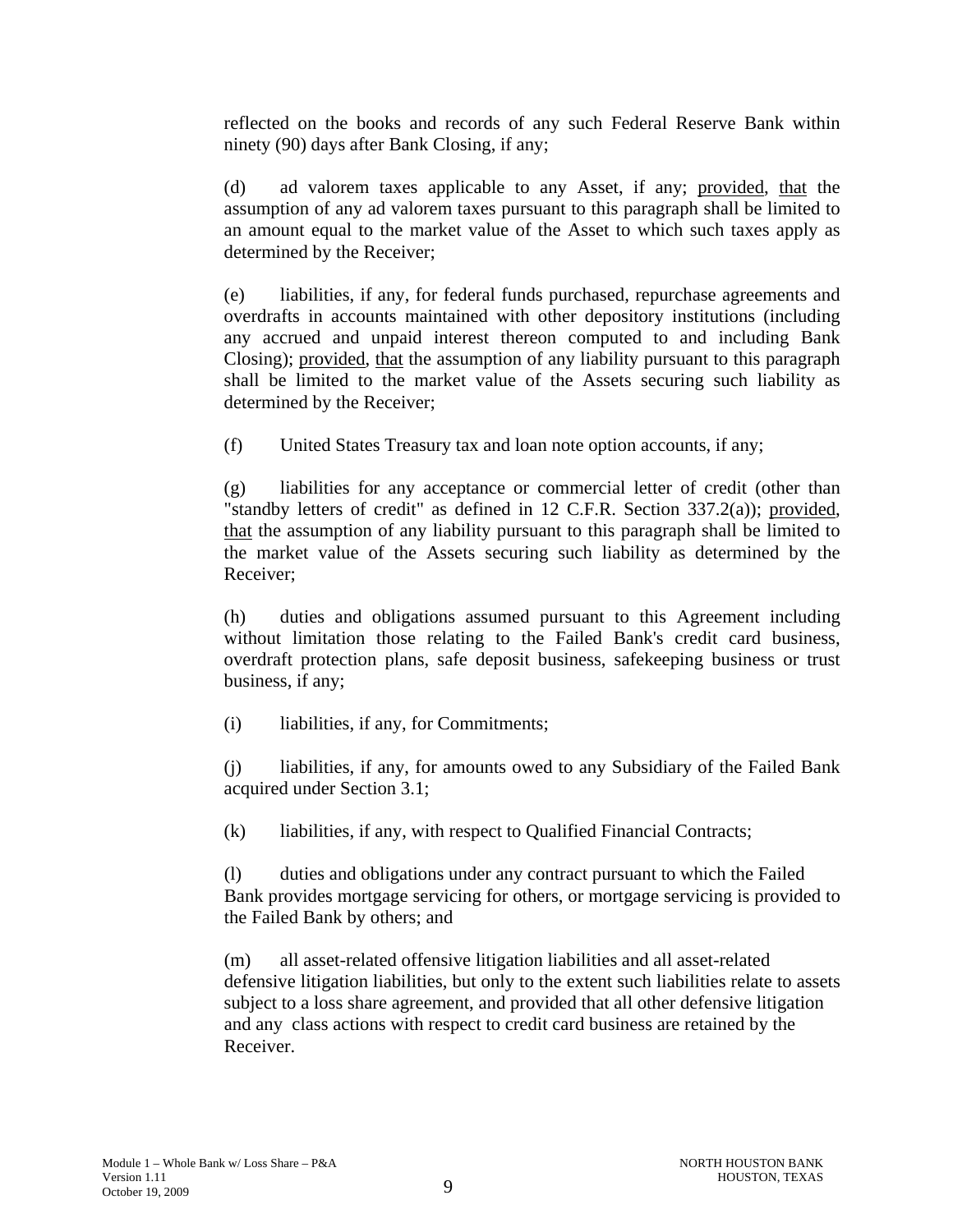Schedule 2.1 attached hereto and incorporated herein sets forth certain categories of Liabilities Assumed and the aggregate Book Value of the Liabilities Assumed in such categories. Such schedule is based upon the best information available to the Receiver and may be adjusted as provided in Article VIII.

<span id="page-13-0"></span>**2.2 Interest on Deposit Liabilities.** The Assuming Bank agrees that, from and after Bank Closing, it will accrue and pay interest on Deposit liabilities assumed pursuant to Section 2.1 at a rate(s) it shall determine; provided, that for non-transaction Deposit liabilities such rate(s) shall not be less than the lowest rate offered by the Assuming Bank to its depositors for non-transaction deposit accounts. The Assuming Bank shall permit each depositor to withdraw, without penalty for early withdrawal, all or any portion of such depositor's Deposit, whether or not the Assuming Bank elects to pay interest in accordance with any deposit agreement formerly existing between the Failed Bank and such depositor; and further provided, that if such Deposit has been pledged to secure an obligation of the depositor or other party, any withdrawal thereof shall be subject to the terms of the agreement governing such pledge. The Assuming Bank shall give notice to such depositors as provided in Section 5.3 of the rate(s) of interest which it has determined to pay and of such withdrawal rights.

<span id="page-13-1"></span>**2.3 Unclaimed Deposits.** Fifteen (15) months following the Bank Closing Date, the Assuming Bank will provide the Receiver a listing of all deposit accounts, including the type of account, not claimed by the depositor. The Receiver will review the list and authorize the Assuming Bank to act on behalf of the Receiver to send a "Final Legal Notice" in a form substantially similar to Exhibit 2.3A to the owner(s) of the unclaimed deposits reminding them of the need to claim or arrange to continue their account(s) with the Assuming Bank. The Assuming Bank will send the "Final Legal Notice" to the depositors within thirty (30) days following notification of the Receiver's authorization. The Assuming Bank will prepare an Affidavit of Mailing and will forward the Affidavit of Mailing to the Receiver after mailing out the "Final Legal Notice" in a form substantially similar to Exhibit 2.3B to the owner(s) of unclaimed deposit accounts.

If, within eighteen (18) months after Bank Closing, any depositor of the Failed Bank does not claim or arrange to continue such depositor's Deposit assumed pursuant to Section 2.1 at the Assuming Bank, the Assuming Bank shall, within fifteen (15) Business Days after the end of such eighteen (18) month period, (i) refund to the Receiver the full amount of each such deposit (without reduction for service charges), (ii) provide to the Receiver a schedule of all such refunded Deposits in such form as may be prescribed by the Receiver, and (iii) assign, transfer, convey, and deliver to the Receiver, all right, title, and interest of the Assuming Bank in and to the Records previously transferred to the Assuming Bank and other records generated or maintained by the Assuming Bank pertaining to such Deposits. During such eighteen (18) month period, at the request of the Receiver, the Assuming Bank promptly shall provide to the Receiver schedules of unclaimed deposits in such form as may be prescribed by the Receiver.

**2.4 Employee Plans.** Except as provided in Section 4.12, the Assuming Bank shall have no liabilities, obligations or responsibilities under the Failed Bank's health care, bonus, vacation, pension, profit sharing, deferred compensation, 401K or stock purchase plans or similar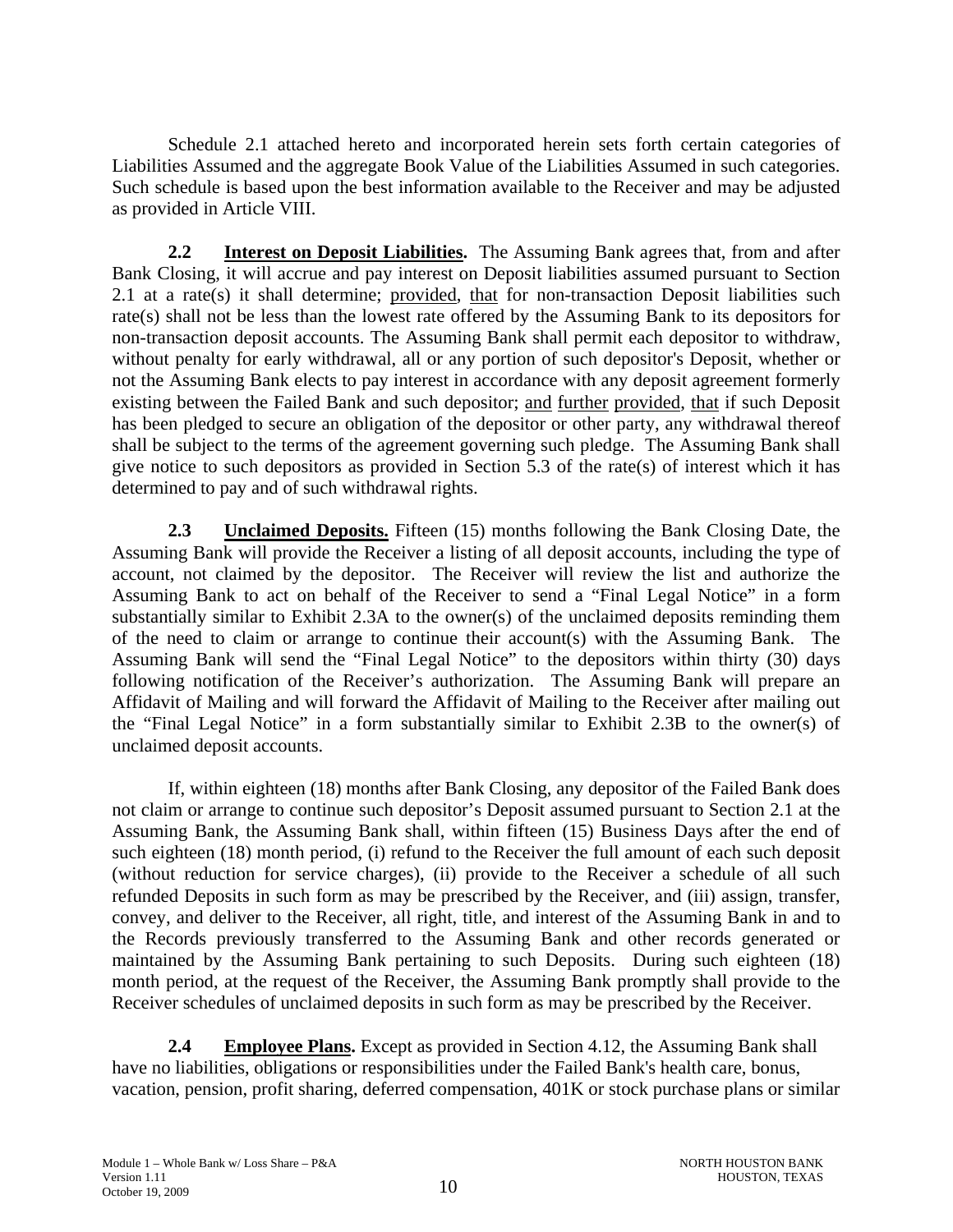plans, if any, unless the Receiver and the Assuming Bank agree otherwise subsequent to the date of this Agreement.

# **ARTICLE III PURCHASE OF ASSETS**

<span id="page-14-1"></span><span id="page-14-0"></span>Assuming Bank includes, but is not limited to, the entities listed on Schedule 3.1a.  **3.1 Assets Purchased by Assuming Bank**. With the exception of certain assets expressly excluded in Sections 3.5 and 3.6, the Assuming Bank hereby purchases from the Receiver, and the Receiver hereby sells, assigns, transfers, conveys, and delivers to the Assuming Bank, all right, title, and interest of the Receiver in and to all of the assets (real, personal and mixed, wherever located and however acquired) including all subsidiaries, joint ventures, partnerships, and any and all other business combinations or arrangements, whether active, inactive, dissolved or terminated, of the Failed Bank whether or not reflected on the books of the Failed Bank as of Bank Closing. Schedules 3.1 and 3.1a attached hereto and incorporated herein sets forth certain categories of Assets purchased hereunder. Such schedule is based upon the best information available to the Receiver and may be adjusted as provided in Article VIII. Assets are purchased hereunder by the Assuming Bank subject to all liabilities for indebtedness collateralized by Liens affecting such Assets to the extent provided in Section 2.1. The subsidiaries, joint ventures, partnerships, and any and all other business combinations or arrangements, whether active, inactive, dissolved or terminated being purchased by the Notwithstanding Section 4.8, the Assuming Bank specifically purchases all mortgage servicing rights and obligations of the Failed Bank.

# **3.2 Asset Purchase Price**.

<span id="page-14-2"></span>(a) All Assets and assets of the Failed Bank subject to an option to purchase by the Assuming Bank shall be purchased for the amount, or the amount resulting from the method specified for determining the amount, as specified on Schedule 3.2, except as otherwise may be provided herein. Any Asset, asset of the Failed Bank subject to an option to purchase or other asset purchased for which no purchase price is specified on Schedule 3.2 or otherwise herein shall be purchased at its Book Value. Loans or other assets charged off the Accounting Records of the Failed Bank prior to **August 14, 2009** shall be purchased at a price of zero.

(b) The purchase price for securities (other than the capital stock of any Acquired Subsidiary) purchased under Section 3.1 by the Assuming Bank shall be the market value thereof as of Bank Closing, which market value shall be (i) the market price for each such security quoted at the close of the trading day effective on Bank Closing as published electronically by Bloomberg, L.P., or alternatively, at the discretion of the Receiver, IDC/Financial Times (FT) Interactive Data; (ii) provided, that if such market price is not available for any such security, the Assuming Bank will submit a bid for each such security within three days of notification/bid request by the Receiver (unless a different time period is agreed to by the Assuming Bank and the Receiver) and the Receiver, in its sole discretion will accept or reject each such bid; and (iii) further provided in the absence of an acceptable bid from the Assuming Bank, each such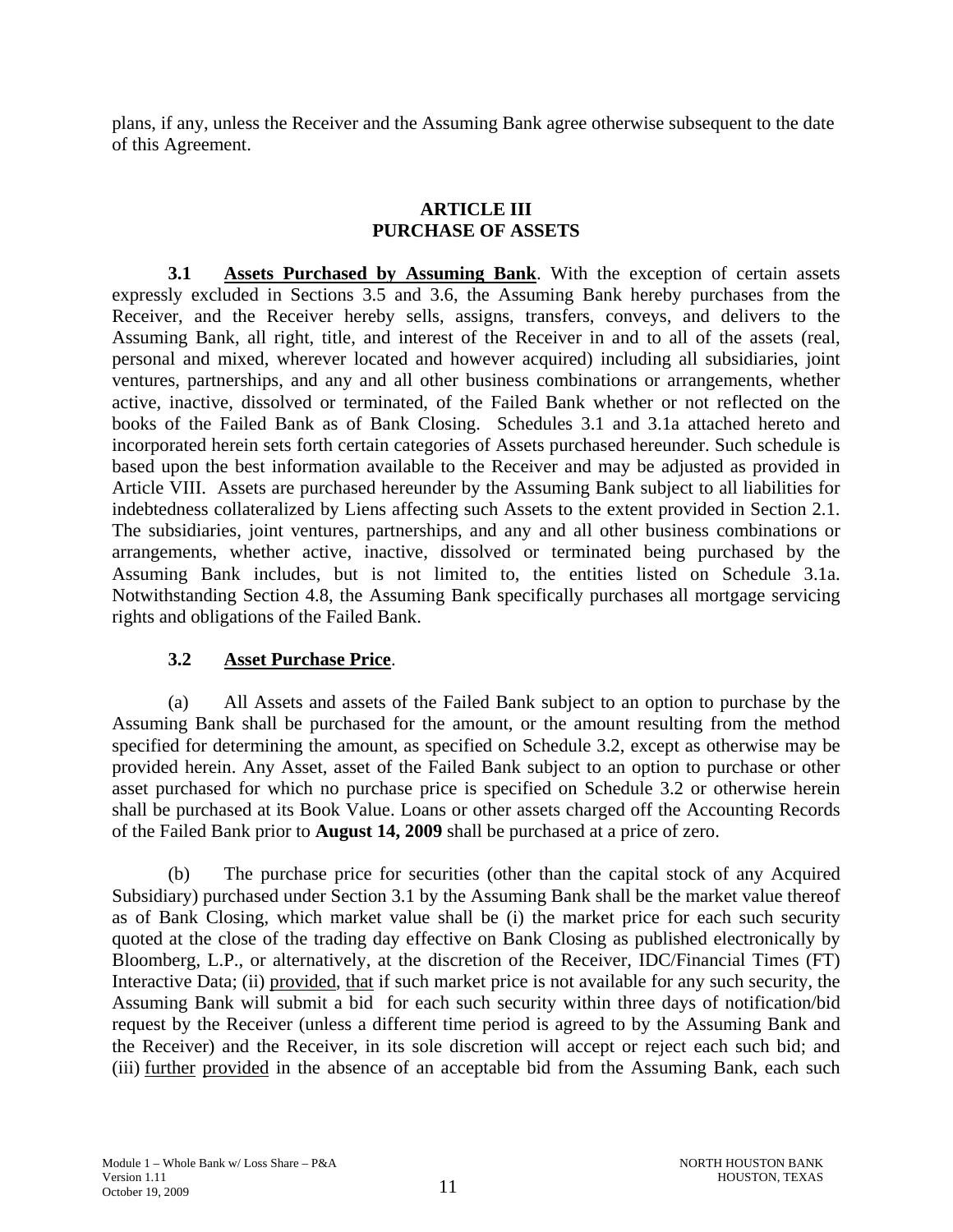security shall not pass to the Assuming Bank and shall be deemed to be an excluded asset hereunder.

(c) Qualified Financial Contracts shall be purchased at market value determined in accordance with the terms of Exhibit 3.2(c). Any costs associated with such valuation shall be shared equally by the Receiver and the Assuming Bank.

<span id="page-15-0"></span>**3.3 Manner of Conveyance; Limited Warranty; Nonrecourse; Etc. THE CONVEYANCE OF ALL ASSETS, INCLUDING REAL AND PERSONAL PROPERTY INTERESTS, PURCHASED BY THE ASSUMING BANK UNDER THIS AGREEMENT SHALL BE MADE, AS NECESSARY, BY RECEIVER'S DEED OR RECEIVER'S BILL OF SALE, "AS IS", "WHERE IS", WITHOUT RECOURSE AND, EXCEPT AS OTHERWISE SPECIFICALLY PROVIDED IN THIS AGREEMENT, WITHOUT ANY WARRANTIES WHATSOEVER WITH RESPECT TO SUCH ASSETS, EXPRESS OR IMPLIED, WITH RESPECT TO TITLE, ENFORCEABILITY, COLLECTIBILITY, DOCUMENTATION OR FREEDOM FROM LIENS OR ENCUMBRANCES (IN WHOLE OR IN PART), OR ANY OTHER MATTERS.** 

# **3.4 Puts of Assets to the Receiver**.

<span id="page-15-1"></span>(a) **Puts Within 30 Days After Bank Closing**. During the thirty (30)-day period following Bank Closing and only during such period (which thirty (30)-day period may be extended in writing in the sole absolute discretion of the Receiver for any Loan), in accordance with this Section 3.4, the Assuming Bank shall be entitled to require the Receiver to purchase any Loan secured by an Assumed Deposit and transferred to the Assuming Bank pursuant to Section 3.1 which is not a Shared-Loss Loan and which is not fully secured by Assumed Deposits or deposits at other insured depository institutions due to either insufficient Assumed Deposit or deposit collateral or deficient documentation regarding such collateral; provided with regard to any Loan secured by an Assumed Deposit, no such purchase may be required until any Deposit setoff determination, whether voluntary or involuntary, has been made; and,

at the end of the thirty (30)-day period following Bank Closing and at that time only, in accordance with this Section 3.4, the Assuming Bank shall be entitled to require the Receiver to purchase any remaining overdraft transferred to the Assuming Bank pursuant to 3.1 which both was made after **August 14, 2009** and was not made pursuant to an overdraft protection plan or similar extension of credit.

Notwithstanding the foregoing, the Assuming Bank shall not have the right to require the Receiver to purchase any Loan if (i) the Obligor with respect to such Loan is an Acquired Subsidiary, or (ii) the Assuming Bank has:

> (A) made any advance in accordance with the terms of a Commitment or otherwise with respect to such Loan;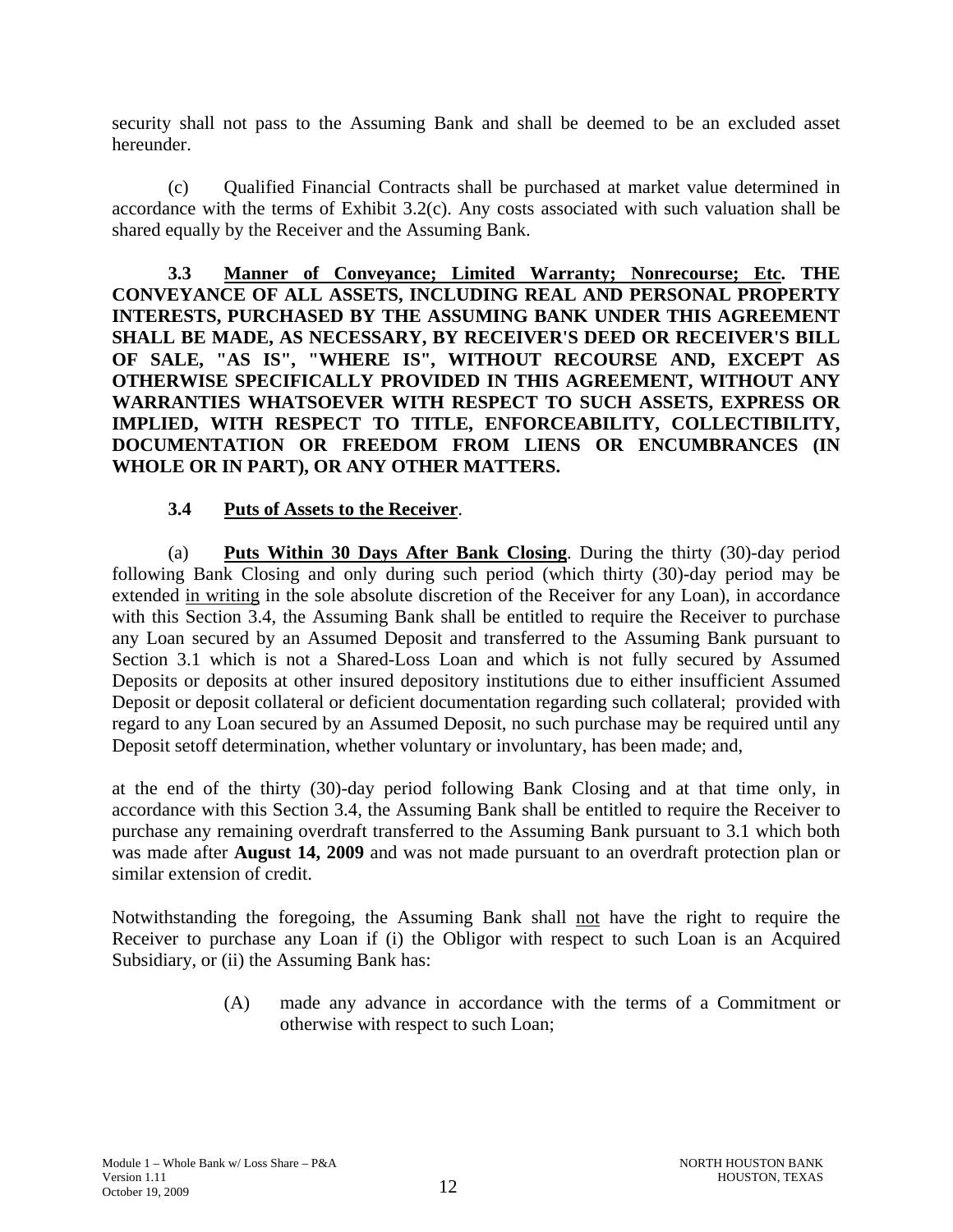- (B) taken any action that increased the amount of a Related Liability with respect to such Loan over the amount of such liability immediately prior to the time of such action;
- (C) created or permitted to be created any Lien on such Loan which secures indebtedness for money borrowed or which constitutes a conditional sales agreement, capital lease or other title retention agreement;
- (D) entered into, agreed to make, grant or permit, or made, granted or permitted any modification or amendment to, any waiver or extension with respect to, or any renewal, refinancing or refunding of, such Loan or related Credit Documents or collateral, including, without limitation, any act or omission which diminished such collateral; or
- (E) sold, assigned or transferred all or a portion of such Loan to a third party (whether with or without recourse).

The Assuming Bank shall transfer all such Assets to the Receiver without recourse, and shall indemnify the Receiver against any and all claims of any Person claiming by, through or under the Assuming Bank with respect to any such Asset, as provided in Section 12.4.

(b) **Notices to the Receiver**. In the event that the Assuming Bank elects to require the Receiver to purchase one or more Assets, the Assuming Bank shall deliver to the Receiver a notice (a "Put Notice") which shall include:

- (i) a list of all Assets that the Assuming Bank requires the Receiver to purchase;
- (ii) a list of all Related Liabilities with respect to the Assets identified pursuant to (i) above; and
- (iii) a statement of the estimated Repurchase Price of each Asset identified pursuant to (i) above as of the applicable Put Date.

Such notice shall be in the form prescribed by the Receiver or such other form to which the Receiver shall consent. As provided in Section 9.6, the Assuming Bank shall deliver to the Receiver such documents, Credit Files and such additional information relating to the subject matter of the Put Notice as the Receiver may request and shall provide to the Receiver full access to all other relevant books and records.

(c) **Purchase by Receiver**. The Receiver shall purchase Assets that are specified in the Put Notice and shall assume Related Liabilities with respect to such Assets, and the transfer of such Assets and Related Liabilities shall be effective as of a date determined by the Receiver which date shall not be later than thirty (30) days after receipt by the Receiver of the Put Notice (the "Put Date").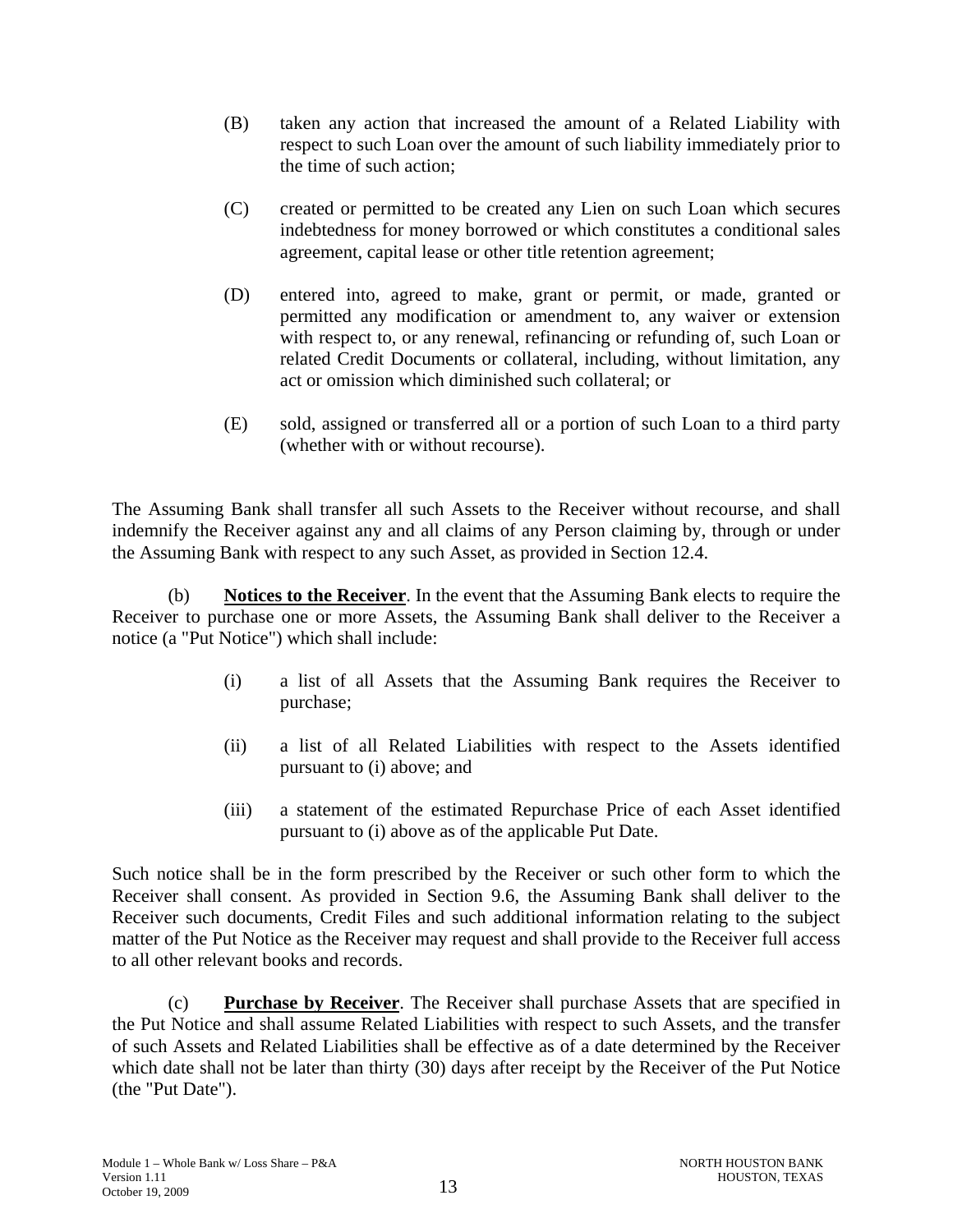(d) **Purchase Price and Payment Date**. Each Asset purchased by the Receiver pursuant to this Section 3.4 shall be purchased at a price equal to the Repurchase Price of such Asset less the Related Liability Amount applicable to such Asset, in each case determined as of the applicable Put Date. If the difference between such Repurchase Price and such Related Liability Amount is positive, then the Receiver shall pay to the Assuming Bank the amount of such difference; if the difference between such amounts is negative, then the Assuming Bank shall pay to the Receiver the amount of such difference. The Assuming Bank or the Receiver, as the case may be, shall pay the purchase price determined pursuant to this Section 3.4(d) not later than the twentieth (20th) Business Day following the applicable Put Date, together with interest on such amount at the Settlement Interest Rate for the period from and including such Put Date to and including the day preceding the date upon which payment is made.

(e) **Servicing.** The Assuming Bank shall administer and manage any Asset subject to purchase by the Receiver in accordance with usual and prudent banking standards and business practices until such time as such Asset is purchased by the Receiver.

(f) **Reversals**. In the event that the Receiver purchases an Asset (and assumes the Related Liability) that it is not required to purchase pursuant to this Section 3.4, the Assuming Bank shall repurchase such Asset (and assume such Related Liability) from the Receiver at a price computed so as to achieve the same economic result as would apply if the Receiver had never purchased such Asset pursuant to this Section 3.4.

<span id="page-17-0"></span>**3.5 Assets Not Purchased by Assuming Bank**. The Assuming Bank does not purchase, acquire or assume, or (except as otherwise expressly provided in this Agreement) obtain an option to purchase, acquire or assume under this Agreement:

(a) any financial institution bonds, banker's blanket bonds, or public liability, fire, or extended coverage insurance policy or any other insurance policy of the Failed Bank, or premium refund, unearned premium derived from cancellation, or any proceeds payable with respect to any of the foregoing;

(b) any interest, right, action, claim, or judgment against (i) any officer, director, employee, accountant, attorney, or any other Person employed or retained by the Failed Bank or any Subsidiary of the Failed Bank on or prior to Bank Closing arising out of any act or omission of such Person in such capacity, (ii) any underwriter of financial institution bonds, banker's blanket bonds or any other insurance policy of the Failed Bank, (iii) any shareholder or holding company of the Failed Bank, or (iv) any other Person whose action or inaction may be related to any loss (exclusive of any loss resulting from such Person's failure to pay on a Loan made by the Failed Bank) incurred by the Failed Bank; provided, that for the purposes hereof, the acts, omissions or other events giving rise to any such claim shall have occurred on or before Bank Closing, regardless of when any such claim is discovered and regardless of whether any such claim is made with respect to a financial institution bond, banker's blanket bond, or any other insurance policy of the Failed Bank in force as of Bank Closing;

(c) prepaid regulatory assessments of the Failed Bank, if any;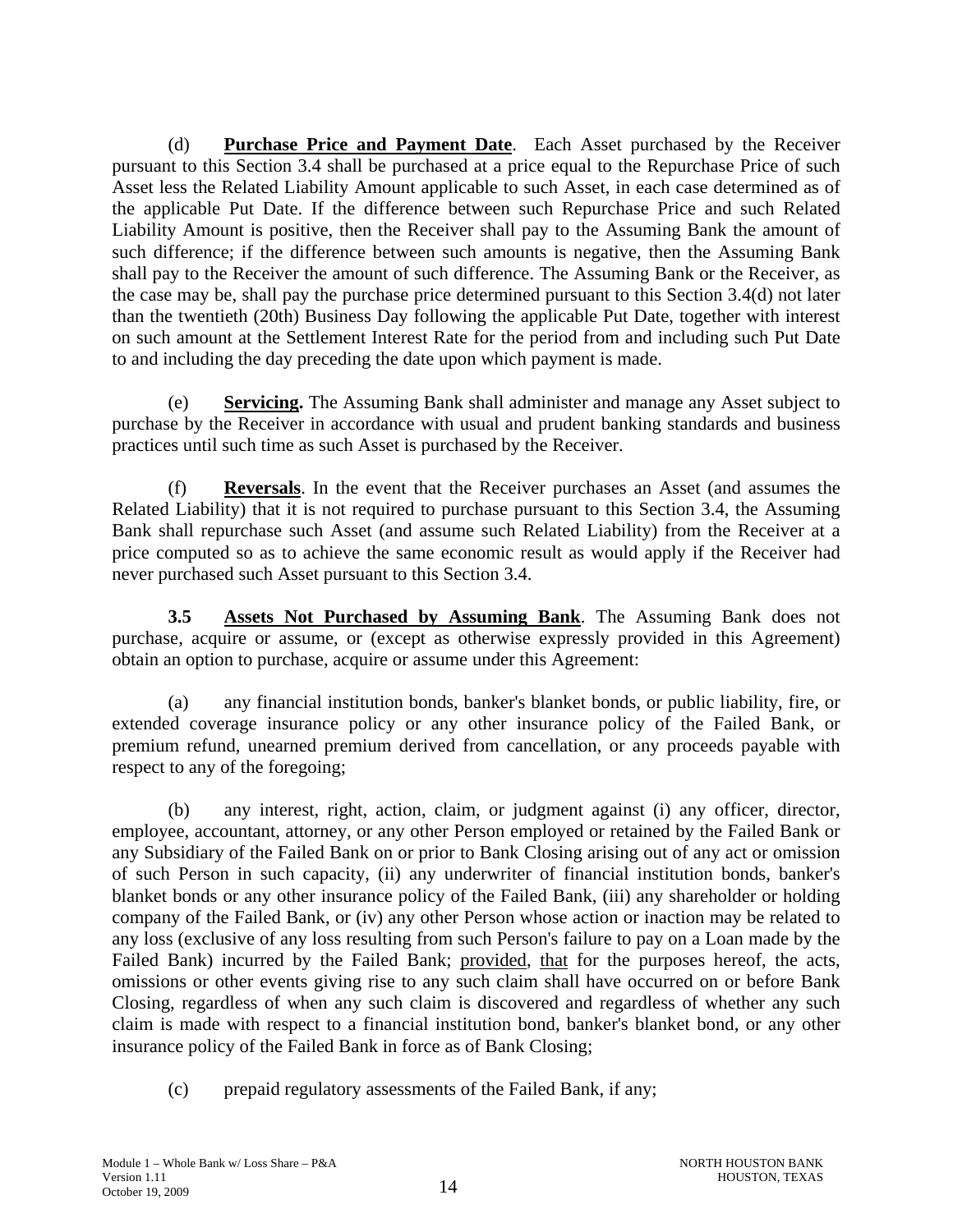(d) legal or equitable interests in tax receivables of the Failed Bank, if any, including any claims arising as a result of the Failed Bank having entered into any agreement or otherwise being joined with another Person with respect to the filing of tax returns or the payment of taxes;

(e) amounts reflected on the Accounting Records of the Failed Bank as of Bank Closing as a general or specific loss reserve or contingency account, if any;

(f) leased or owned Bank Premises and leased or owned Furniture and Equipment and Fixtures and data processing equipment (including hardware and software) located on leased or owned Bank Premises, if any; provided, that the Assuming Bank does obtain an option under Section 4.6, Section 4.7 or Section 4.8, as the case may be, with respect thereto;

(g) owned Bank Premises which the Receiver, in its discretion, determines may contain environmentally hazardous substances;

(h) any "goodwill," as such term is defined in the instructions to the report of condition prepared by banks examined by the Corporation in accordance with 12 C.F.R. Section 304.4, and other intangibles;

- (i) any criminal restitution or forfeiture orders issued in favor of the Failed Bank;
- (j) reserved;
- (k) assets essential to the Receiver in accordance with Section 3.6; and
- (l) the private label asset-backed securities listed on the attached Schedule 3.5(l).

# **3.6 Retention or Repurchase of Assets Essential to Receiver**.

<span id="page-18-0"></span>(a) The Receiver may refuse to sell to the Assuming Bank, or the Assuming Bank agrees, at the request of the Receiver set forth in a written notice to the Assuming Bank, to assign, transfer, convey, and deliver to the Receiver all of the Assuming Bank's right, title and interest in and to, any Asset or asset essential to the Receiver as determined by the Receiver in its discretion (together with all Credit Documents evidencing or pertaining thereto), which may include any Asset or asset that the Receiver determines to be:

- (i) made to an officer, director, or other Person engaging in the affairs of the Failed Bank, its Subsidiaries or Affiliates or any related entities of any of the foregoing;
- (ii) the subject of any investigation relating to any claim with respect to any item described in Section 3.5(a) or (b), or the subject of, or potentially the subject of, any legal proceedings;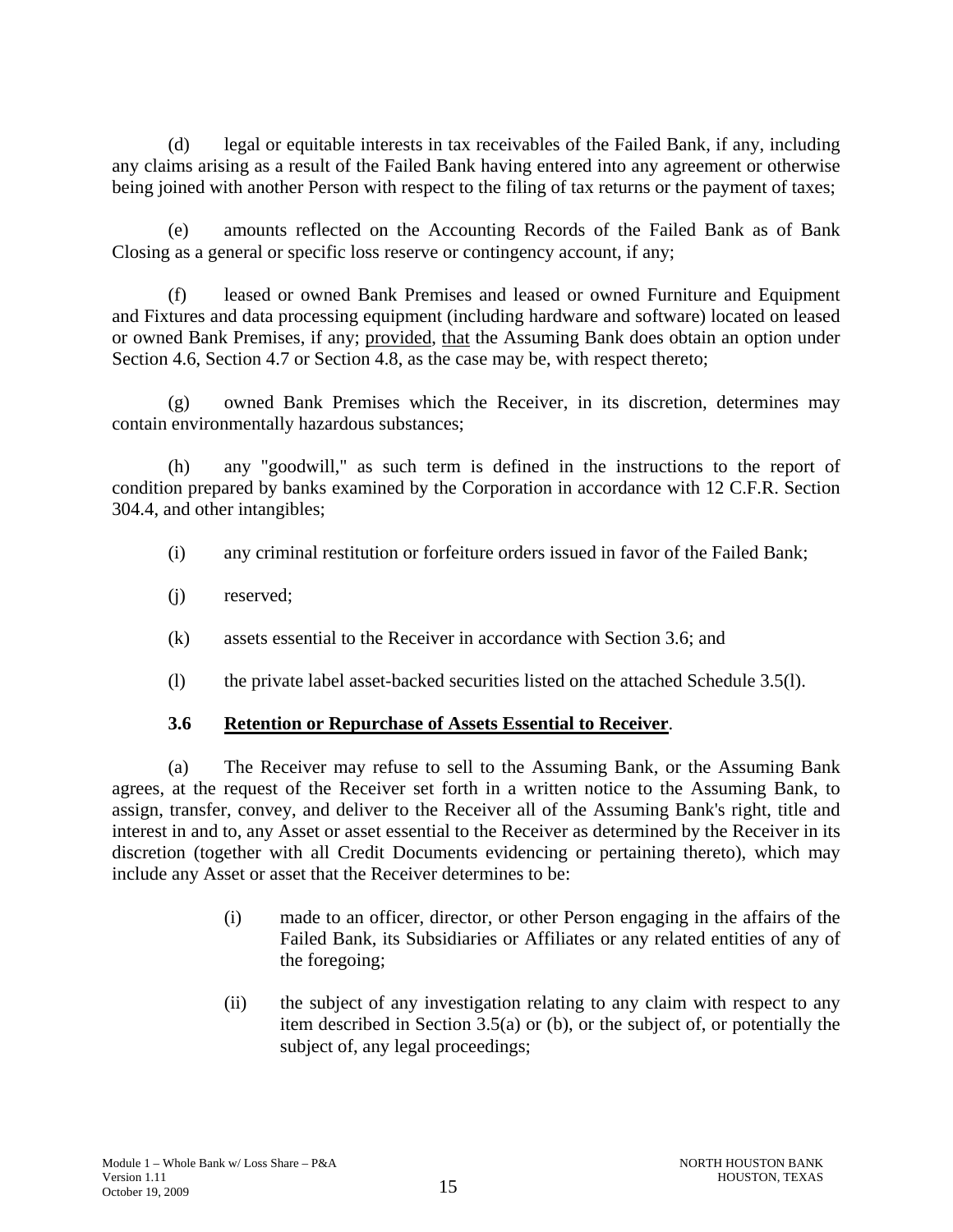- (iii) made to a Person who is an Obligor on a loan owned by the Receiver or the Corporation in its corporate capacity or its capacity as receiver of any institution;
- (iv) secured by collateral which also secures any asset owned by the Receiver; or
- (v) related to any asset of the Failed Bank not purchased by the Assuming Bank under this Article III or any liability of the Failed Bank not assumed by the Assuming Bank under Article II.

(b) Each such Asset or asset purchased by the Receiver shall be purchased at a price equal to the Repurchase Price thereof less the Related Liability Amount with respect to any Related Liabilities related to such Asset or asset, in each case determined as of the date of the notice provided by the Receiver pursuant to Section 3.6(a). The Receiver shall pay the Assuming Bank not later than the twentieth (20th) Business Day following receipt of related Credit Documents and Credit Files together with interest on such amount at the Settlement Interest Rate for the period from and including the date of receipt of such documents to and including the day preceding the day on which payment is made. The Assuming Bank agrees to administer and manage each such Asset or asset in accordance with usual and prudent banking standards and business practices until each such Asset or asset is purchased by the Receiver. All transfers with respect to Asset or assets under this Section 3.6 shall be made as provided in Section 9.6. The Assuming Bank shall transfer all such Asset or assets and Related Liabilities to the Receiver without recourse, and shall indemnify the Receiver against any and all claims of any Person claiming by, through or under the Assuming Bank with respect to any such Asset or asset, as provided in Section 12.4.

# **ARTICLE IV ASSUMPTION OF CERTAIN DUTIES AND OBLIGATIONS**

The Assuming Bank agrees with the Receiver and the Corporation as follows:

<span id="page-19-1"></span><span id="page-19-0"></span>**4.1 Continuation of Banking Business**. For the period commencing the first banking Business Day after Bank Closing and ending no earlier than the first anniversary of Bank Closing, the Assuming Bank will provide full service banking in the trade area of the Failed Bank. Thereafter, the Assuming Bank may cease providing such banking services in the trade area of the Failed Bank, provided the Assuming Bank has received all necessary regulatory approvals. At the option of the Assuming Bank, such banking services may be provided at any or all of the Bank Premises, or at other premises within such trade area. The trade area shall be determined by the Receiver.

**4.2 Agreement with Respect to Credit Card Business**. The Assuming Bank agrees to honor and perform, from and after Bank Closing, all duties and obligations with respect to the Failed Bank's credit card business, and/or processing related to credit cards, if any, and assumes all outstanding extensions of credit with respect thereto.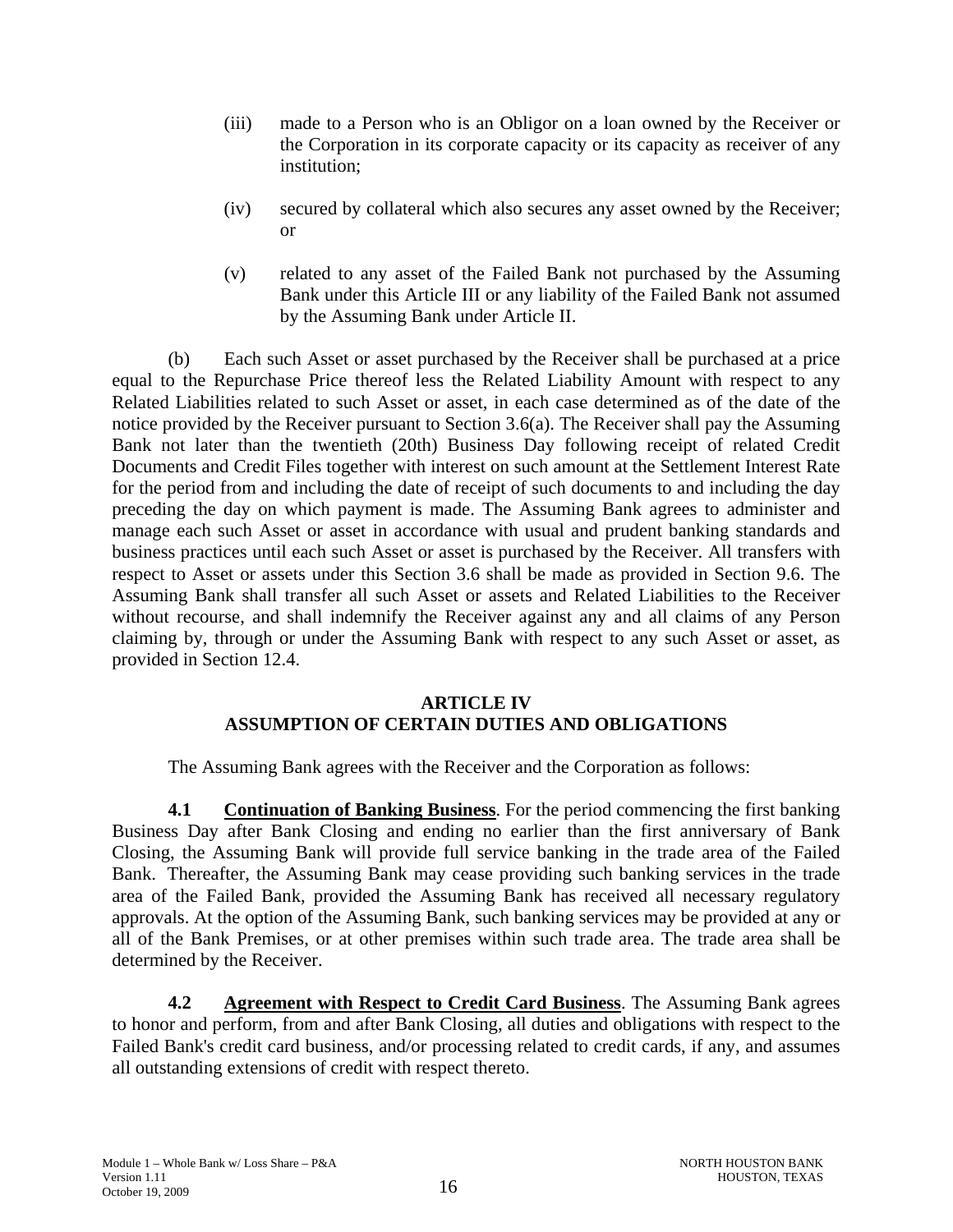**4.3 Agreement with Respect to Safe Deposit Business**. The Assuming Bank assumes and agrees to discharge, from and after Bank Closing, in the usual course of conducting a banking business, the duties and obligations of the Failed Bank with respect to all Safe Deposit Boxes, if any, of the Failed Bank and to maintain all of the necessary facilities for the use of such boxes by the renters thereof during the period for which such boxes have been rented and the rent therefore paid to the Failed Bank, subject to the provisions of the rental agreements between the Failed Bank and the respective renters of such boxes; provided, that the Assuming Bank may relocate the Safe Deposit Boxes of the Failed Bank to any office of the Assuming Bank located in the trade area of the Failed Bank. The Safe Deposit Boxes shall be located and maintained in the trade area of the Failed Bank for a minimum of one year from Bank Closing. The trade area shall be determined by the Receiver. Fees related to the safe deposit business earned prior to the Bank Closing Date shall be for the benefit of the Receiver and fees earned after the Bank Closing Date shall be for the benefit of the Assuming Bank.

**4.4 Agreement with Respect to Safekeeping Business**. The Receiver transfers, conveys and delivers to the Assuming Bank and the Assuming Bank accepts all securities and other items, if any, held by the Failed Bank in safekeeping for its customers as of Bank Closing. The Assuming Bank assumes and agrees to honor and discharge, from and after Bank Closing, the duties and obligations of the Failed Bank with respect to such securities and items held in safekeeping. The Assuming Bank shall be entitled to all rights and benefits heretofore accrued or hereafter accruing with respect thereto. The Assuming Bank shall provide to the Receiver written verification of all assets held by the Failed Bank for safekeeping within sixty (60) days after Bank Closing. The assets held for safekeeping by the Failed Bank shall be held and maintained by the Assuming Bank in the trade area of the Failed Bank for a minimum of one year from Bank Closing. At the option of the Assuming Bank, the safekeeping business may be provided at any or all of the Bank Premises, or at other premises within such trade area. The trade area shall be determined by the Receiver. Fees related to the safekeeping business earned prior to the Bank Closing Date shall be for the benefit of the Receiver and fees earned after the Bank Closing Date shall be for the benefit of the Assuming Bank.

# **4.5 Agreement with Respect to Trust Business**.

<span id="page-20-0"></span>(a) The Assuming Bank shall, without further transfer, substitution, act or deed, to the full extent permitted by law, succeed to the rights, obligations, properties, assets, investments, deposits, agreements, and trusts of the Failed Bank under trusts, executorships, administrations, guardianships, and agencies, and other fiduciary or representative capacities, all to the same extent as though the Assuming Bank had assumed the same from the Failed Bank prior to Bank Closing; provided, that any liability based on the misfeasance, malfeasance or nonfeasance of the Failed Bank, its directors, officers, employees or agents with respect to the trust business is not assumed hereunder.

(b) The Assuming Bank shall, to the full extent permitted by law, succeed to, and be entitled to take and execute, the appointment to all executorships, trusteeships, guardianships and other fiduciary or representative capacities to which the Failed Bank is or may be named in wills, whenever probated, or to which the Failed Bank is or may be named or appointed by any other instrument.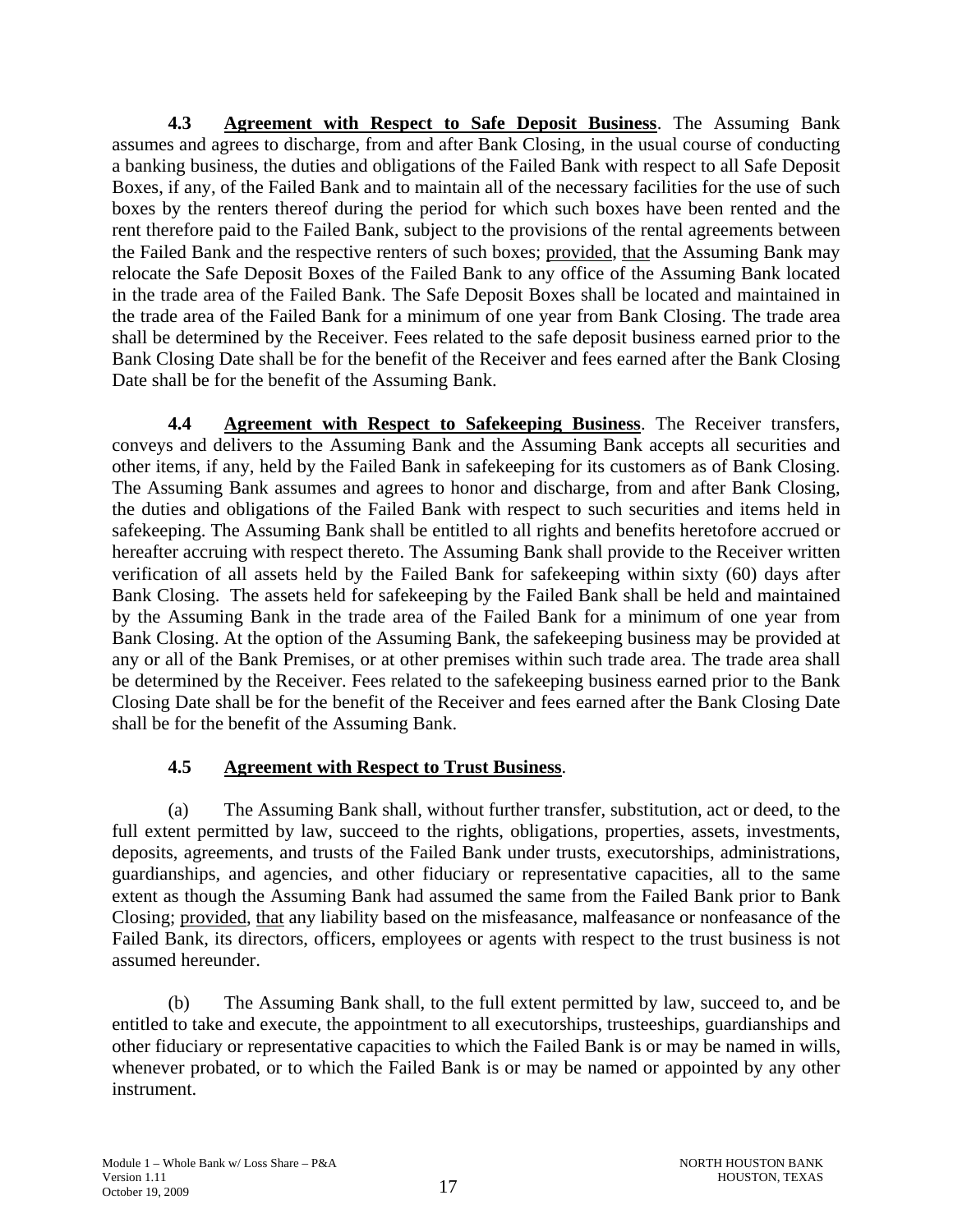(c) In the event additional proceedings of any kind are necessary to accomplish the transfer of such trust business, the Assuming Bank agrees that, at its own expense, it will take whatever action is necessary to accomplish such transfer. The Receiver agrees to use reasonable efforts to assist the Assuming Bank in accomplishing such transfer.

(d) The Assuming Bank shall provide to the Receiver written verification of the assets held in connection with the Failed Bank's trust business within sixty (60) days after Bank Closing.

# **4.6 Agreement with Respect to Bank Premises**.

<span id="page-21-0"></span>(a) **Option to Purchase.** Subject to Section 3.5, the Receiver hereby grants to the Assuming Bank an exclusive option for the period of ninety (90) days commencing the day after Bank Closing to purchase any or all owned Bank Premises, including all Furniture, Fixtures and Equipment located on the Bank Premises. The Assuming Bank shall give written notice to the Receiver within the option period of its election to purchase or not to purchase any of the owned Bank Premises. Any purchase of such premises shall be effective as of the date of Bank Closing and such purchase shall be consummated as soon as practicable thereafter, and in no event later than the Settlement Date. If the Assuming Bank gives notice of its election not to purchase one or more of the owned Bank Premises within seven (7) days of Bank Closing, then, not withstanding any other provision of this Agreement to the contrary, the Assuming Bank shall not be liable for any of the costs or fees associated with appraisals for such Bank Premises.

(b) **Option to Lease.** The Receiver hereby grants to the Assuming Bank an exclusive option for the period of ninety (90) days commencing the day after Bank Closing to cause the Receiver to assign to the Assuming Bank any or all leases for leased Bank Premises, if any, which have been continuously occupied by the Assuming Bank from Bank Closing to the date it elects to accept an assignment of the leases with respect thereto to the extent such leases can be assigned; provided, that the exercise of this option with respect to any lease must be as to all premises or other property subject to the lease. If an assignment cannot be made of any such leases, the Receiver may, in its discretion, enter into subleases with the Assuming Bank containing the same terms and conditions provided under such existing leases for such leased Bank Premises or other property. The Assuming Bank shall give notice to the Receiver within the option period of its election to accept or not to accept an assignment of any or all leases (or enter into subleases or new leases in lieu thereof). The Assuming Bank agrees to assume all leases assigned (or enter into subleases or new leases in lieu thereof) pursuant to this Section 4.6.

(c) **Facilitation.** The Receiver agrees to facilitate the assumption, assignment or sublease of leases or the negotiation of new leases by the Assuming Bank; provided, that neither the Receiver nor the Corporation shall be obligated to engage in litigation, make payments to the Assuming Bank or to any third party in connection with facilitating any such assumption, assignment, sublease or negotiation or commit to any other obligations to third parties.

(d) **Occupancy.** The Assuming Bank shall give the Receiver fifteen (15) days' prior written notice of its intention to vacate prior to vacating any leased Bank Premises with respect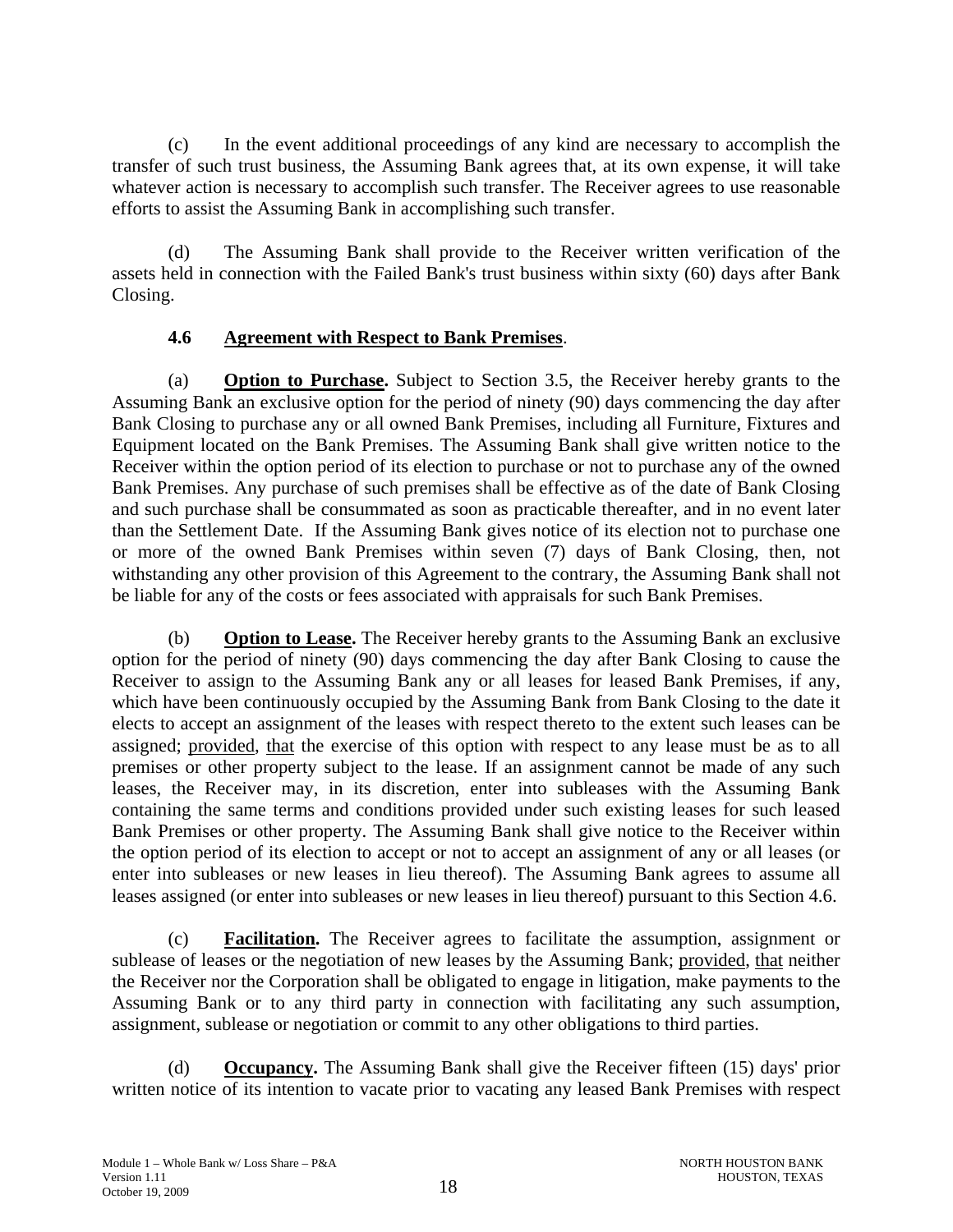to which the Assuming Bank has not exercised the option provided in Section 4.6(b). Any such notice shall be deemed to terminate the Assuming Bank's option with respect to such leased Bank Premises.

# (e) **Occupancy Costs.**

(i) The Assuming Bank agrees to pay to the Receiver, or to appropriate third parties at the direction of the Receiver, during and for the period of any occupancy by it of (x) owned Bank Premises the market rental value, as determined by the appraiser selected in accordance with the definition of Fair Market Value, and all operating costs, and (y) leased Bank Premises, all operating costs with respect thereto and to comply with all relevant terms of applicable leases entered into by the Failed Bank, including without limitation the timely payment of all rent. Operating costs include, without limitation all taxes, fees, charges, utilities, insurance and assessments, to the extent not included in the rental value or rent. If the Assuming Bank elects to purchase any owned Bank Premises in accordance with Section 4.6(a), the amount of any rent paid (and taxes paid to the Receiver which have not been paid to the taxing authority and for which the Assuming Bank assumes liability) by the Assuming Bank with respect thereto shall be applied as an offset against the purchase price thereof.

(ii) The Assuming Bank agrees during the period of occupancy by it of owned or leased Bank Premises, to pay to the Receiver rent for the use of all owned or leased Furniture and Equipment and all owned or leased Fixtures located on such Bank Premises for the period of such occupancy. Rent for such property owned by the Failed Bank shall be the market rental value thereof, as determined by the Receiver within sixty (60) days after Bank Closing. Rent for such leased property shall be an amount equal to any and all rent and other amounts which the Receiver incurs or accrues as an obligation or is obligated to pay for such period of occupancy pursuant to all leases and contracts with respect to such property. If the Assuming Bank purchases any owned Furniture and Equipment or owned Fixtures in accordance with Section 4.6(f) or 4.6(h), the amount of any rents paid by the Assuming Bank with respect thereto shall be applied as an offset against the purchase price thereof.

(f) **Certain Requirements as to Furniture, Equipment and Fixtures.** If the Assuming Bank purchases owned Bank Premises or accepts an assignment of the lease (or enters into a sublease or a new lease in lieu thereof) for leased Bank Premises as provided in Section 4.6(a) or 4.6(b), or if the Assuming Bank does not exercise such option but within twelve (12) months following Bank Closing obtains the right to occupy such premises (whether by assignment, lease, sublease, purchase or otherwise), other than in accordance with Section 4.6(a) or (b), the Assuming Bank shall (i) effective as of the date of Bank Closing, purchase from the Receiver all Furniture and Equipment and Fixtures owned by the Failed Bank at Fair Market Value and located thereon as of Bank Closing, (ii) accept an assignment or a sublease of the leases or negotiate new leases for all Furniture and Equipment and Fixtures leased by the Failed Bank and located thereon, and (iii) if applicable, accept an assignment or a sublease of any ground lease or negotiate a new ground lease with respect to any land on which such Bank Premises are located; provided, that the Receiver shall not have disposed of such Furniture and Equipment and Fixtures or repudiated the leases specified in clause (ii) or (iii).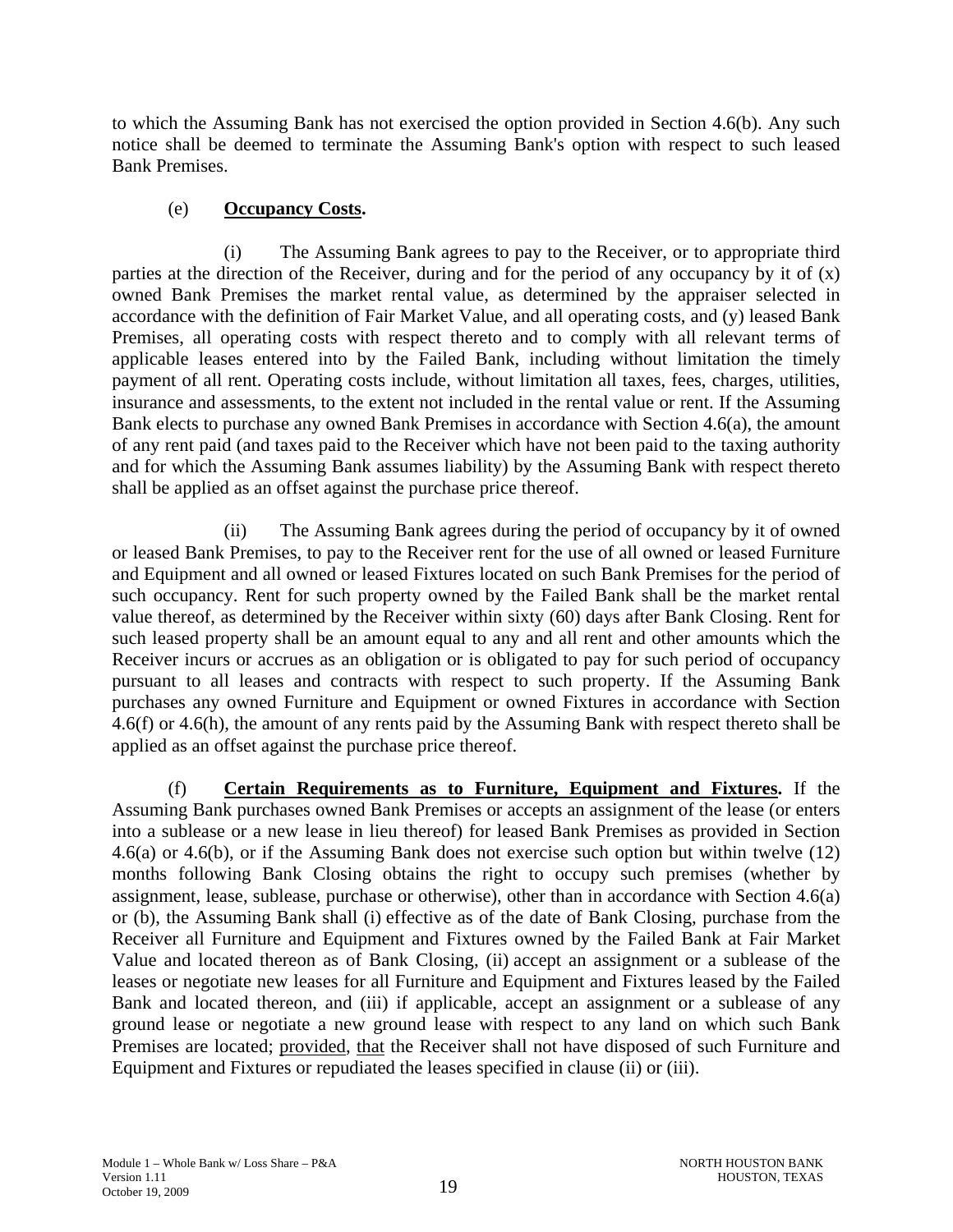# (g) **Vacating Premises.**

(i) If the Assuming Bank elects not to purchase any owned Bank Premises, the notice of such election in accordance with Section 4.6(a) shall specify the date upon which the Assuming Bank's occupancy of such premises shall terminate, which date shall not be later than ninety (90) days after the date of the Assuming Bank's notice not to exercise such option. The Assuming Bank promptly shall relinquish and release to the Receiver such premises and the Furniture and Equipment and Fixtures located thereon in the same condition as at Bank Closing, normal wear and tear excepted. By occupying any such premises after the expiration of such ninety (90)-day period, the Assuming Bank shall, at the Receiver's option, (x) be deemed to have agreed to purchase such Bank Premises, and to assume all leases, obligations and liabilities with respect to leased Furniture and Equipment and leased Fixtures located thereon and any ground lease with respect to the land on which such premises are located, and (y) be required to purchase all Furniture and Equipment and Fixtures owned by the Failed Bank and located on such premises as of Bank Closing.

(ii) If the Assuming Bank elects not to accept an assignment of the lease or sublease any leased Bank Premises, the notice of such election in accordance with Section 4.6(b) shall specify the date upon which the Assuming Bank's occupancy of such leased Bank Premises shall terminate, which date shall not be later than the date which is one hundred eighty (180) days after Bank Closing. Upon vacating such premises, the Assuming Bank shall relinquish and release to the Receiver such premises and the Fixtures and the Furniture and Equipment located thereon in the same condition as at Bank Closing, normal wear and tear excepted. By failing to provide notice of its intention to vacate such premises prior to the expiration of the option period specified in Section 4.6(b), or by occupying such premises after the one hundred eighty (180) day period specified above in this paragraph (ii), the Assuming Bank shall, at the Receiver's option, (x) be deemed to have assumed all leases, obligations and liabilities with respect to such premises (including any ground lease with respect to the land on which premises are located), and leased Furniture and Equipment and leased Fixtures located thereon in accordance with this Section 4.6 (unless the Receiver previously repudiated any such lease), and (y) be required to purchase all Furniture and Equipment and Fixtures owned by the Failed Bank at Fair Market Value and located on such premises as of Bank Closing.

(h) **Furniture and Equipment and Certain Other Equipment.** The Receiver hereby grants to the Assuming Bank an option to purchase all Furniture and Equipment or any telecommunications, data processing equipment (including hardware and software) and check processing and similar operating equipment owned by the Failed Bank at Fair Market Value and located at any leased Bank Premises that the Assuming Bank elects to vacate or which it could have, but did not occupy, pursuant to this Section 4.6; provided, that, the Assuming Bank shall give the Receiver notice of its election to purchase such property at the time it gives notice of its intention to vacate such Bank Premises or within ten (10) days after Bank Closing for Bank Premises it could have, but did not, occupy.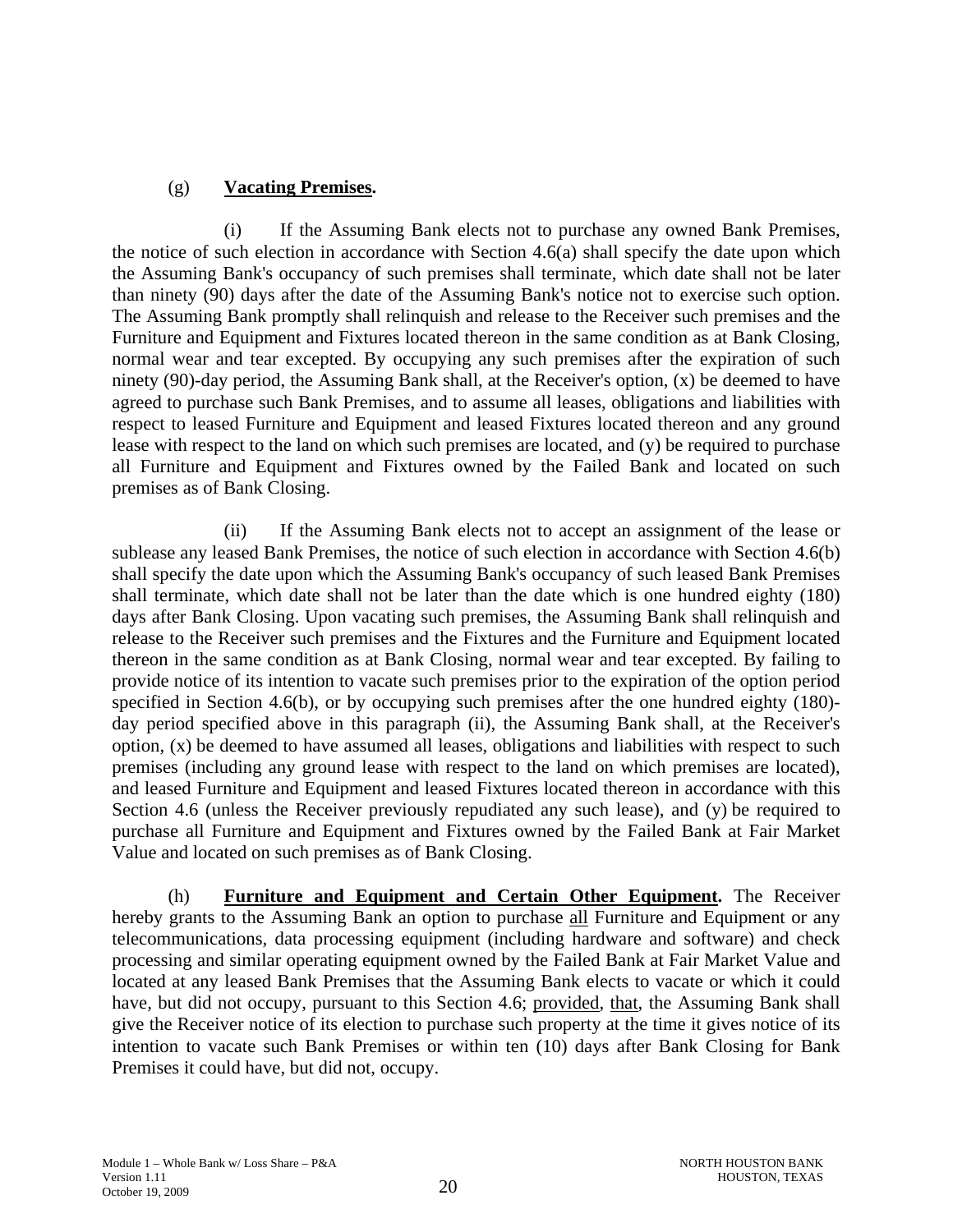# **4.7 Agreement with Respect to Leased Data Processing Equipment**

<span id="page-24-0"></span>(a) The Receiver hereby grants to the Assuming Bank an exclusive option for the period of ninety (90) days commencing the day after Bank Closing to accept an assignment from the Receiver of any or all Data Processing Leases to the extent that such Data Processing Leases can be assigned.

(b) The Assuming Bank shall (i) give written notice to the Receiver within the option period specified in Section 4.7(a) of its intent to accept or decline an assignment or sublease of any or all Data Processing Leases and promptly accept an assignment or sublease of such Data Processing Leases, and (ii) give written notice to the appropriate lessor(s) that it has accepted an assignment or sublease of any such Data Processing Leases.

(c) The Receiver agrees to facilitate the assignment or sublease of Data Processing Leases or the negotiation of new leases or license agreements by the Assuming Bank; provided, that neither the Receiver nor the Corporation shall be obligated to engage in litigation or make payments to the Assuming Bank or to any third party in connection with facilitating any such assumption, assignment, sublease or negotiation.

(d) The Assuming Bank agrees, during its period of use of any property subject to a Data Processing Lease, to pay to the Receiver or to appropriate third parties at the direction of the Receiver all operating costs with respect thereto and to comply with all relevant terms of the applicable Data Processing Leases entered into by the Failed Bank, including without limitation the timely payment of all rent, taxes, fees, charges, utilities, insurance and assessments.

(e) The Assuming Bank shall, not later than fifty (50) days after giving the notice provided in Section 4.7(b), (i) relinquish and release to the Receiver all property subject to the relevant Data Processing Lease, in the same condition as at Bank Closing, normal wear and tear excepted, or (ii) accept an assignment or a sublease thereof or negotiate a new lease or license agreement under this Section 4.7.

# **4.8 Agreement with Respect to Certain Existing Agreements**.

<span id="page-24-1"></span>(a) Subject to the provisions of Section 4.8(b), with respect to agreements existing as of Bank Closing which provide for the rendering of services by or to the Failed Bank, within ninety (90) days after Bank Closing, the Assuming Bank shall give the Receiver written notice specifying whether it elects to assume or not to assume each such agreement. Except as may be otherwise provided in this Article IV, the Assuming Bank agrees to comply with the terms of each such agreement for a period commencing on the day after Bank Closing and ending on: (i) in the case of an agreement that provides for the rendering of services by the Failed Bank, the date which is ninety (90) days after Bank Closing, and (ii) in the case of an agreement that provides for the rendering of services to the Failed Bank, the date which is thirty (30) days after the Assuming Bank has given notice to the Receiver of its election not to assume such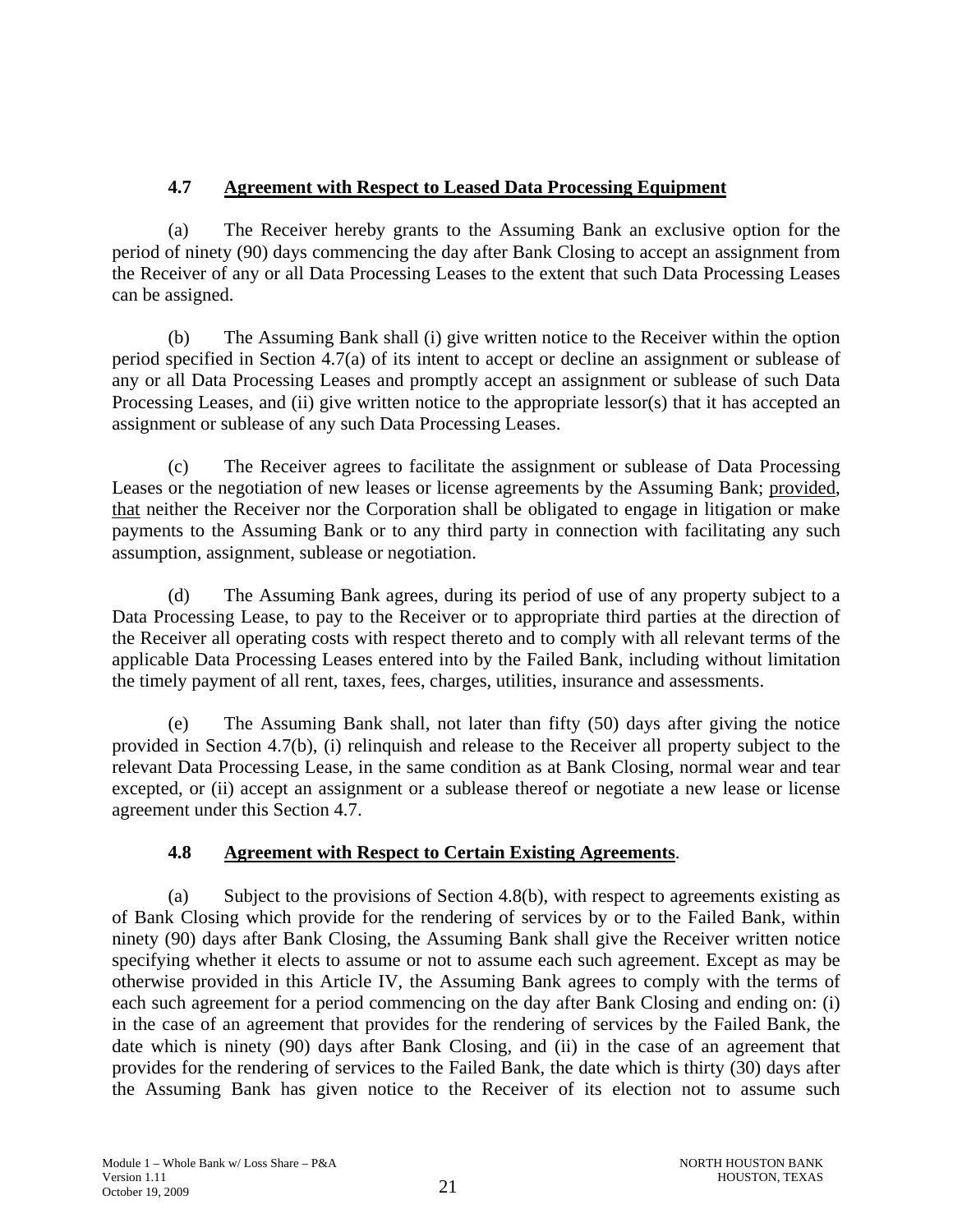agreement; provided, that the Receiver can reasonably make such service agreements available to the Assuming Bank. The Assuming Bank shall be deemed by the Receiver to have assumed agreements for which no notification is timely given. The Receiver agrees to assign, transfer, convey, and deliver to the Assuming Bank all right, title and interest of the Receiver, if any, in and to agreements the Assuming Bank assumes hereunder. In the event the Assuming Bank elects not to accept an assignment of any lease (or sublease) or negotiate a new lease for leased Bank Premises under Section 4.6 and does not otherwise occupy such premises, the provisions of this Section 4.8(a) shall not apply to service agreements related to such premises. The Assuming Bank agrees, during the period it has the use or benefit of any such agreement, promptly to pay to the Receiver or to appropriate third parties at the direction of the Receiver all operating costs with respect thereto and to comply with all relevant terms of such agreement.

(b) The provisions of Section 4.8(a) regarding the Assuming Bank's election to assume or not assume certain agreements shall not apply to (i) agreements pursuant to which the Failed Bank provides mortgage servicing for others or mortgage servicing is provided to the Failed Bank by others, (ii) agreements that are subject to Sections 4.1 through 4.7 and any insurance policy or bond referred to in Section 3.5(a) or other agreement specified in Section 3.5, and (iii) consulting, management or employment agreements, if any, between the Failed Bank and its employees or other Persons. Except as otherwise expressly set forth elsewhere in this Agreement, the Assuming Bank does not assume any liabilities or acquire any rights under any of the agreements described in this Section 4.8(b).

<span id="page-25-0"></span>**4.9 Informational Tax Reporting**. The Assuming Bank agrees to perform all obligations of the Failed Bank with respect to Federal and State income tax informational reporting related to (i) the Assets and the Liabilities Assumed, (ii) deposit accounts that were closed and loans that were paid off or collateral obtained with respect thereto prior to Bank Closing, (iii) miscellaneous payments made to vendors of the Failed Bank, and (iv) any other asset or liability of the Failed Bank, including, without limitation, loans not purchased and Deposits not assumed by the Assuming Bank, as may be required by the Receiver.

<span id="page-25-1"></span>**4.10 Insurance**. The Assuming Bank agrees to obtain insurance coverage effective from and after Bank Closing, including public liability, fire and extended coverage insurance acceptable to the Receiver with respect to owned or leased Bank Premises that it occupies, and all owned or leased Furniture and Equipment and Fixtures and leased data processing equipment (including hardware and software) located thereon, in the event such insurance coverage is not already in force and effect with respect to the Assuming Bank as the insured as of Bank Closing. All such insurance shall, where appropriate (as determined by the Receiver), name the Receiver as an additional insured.

<span id="page-25-2"></span>**4.11 Office Space for Receiver and Corporation**. For the period commencing on the day following Bank Closing and ending on the one hundred eightieth (180th) day thereafter, the Assuming Bank agrees to provide to the Receiver and the Corporation, without charge, adequate and suitable office space (including parking facilities and vault space), furniture, equipment (including photocopying and telecopying machines), email accounts, network access and technology resources (such as shared drive) and utilities (including local telephone service and fax machines) at the Bank Premises occupied by the Assuming Bank for their use in the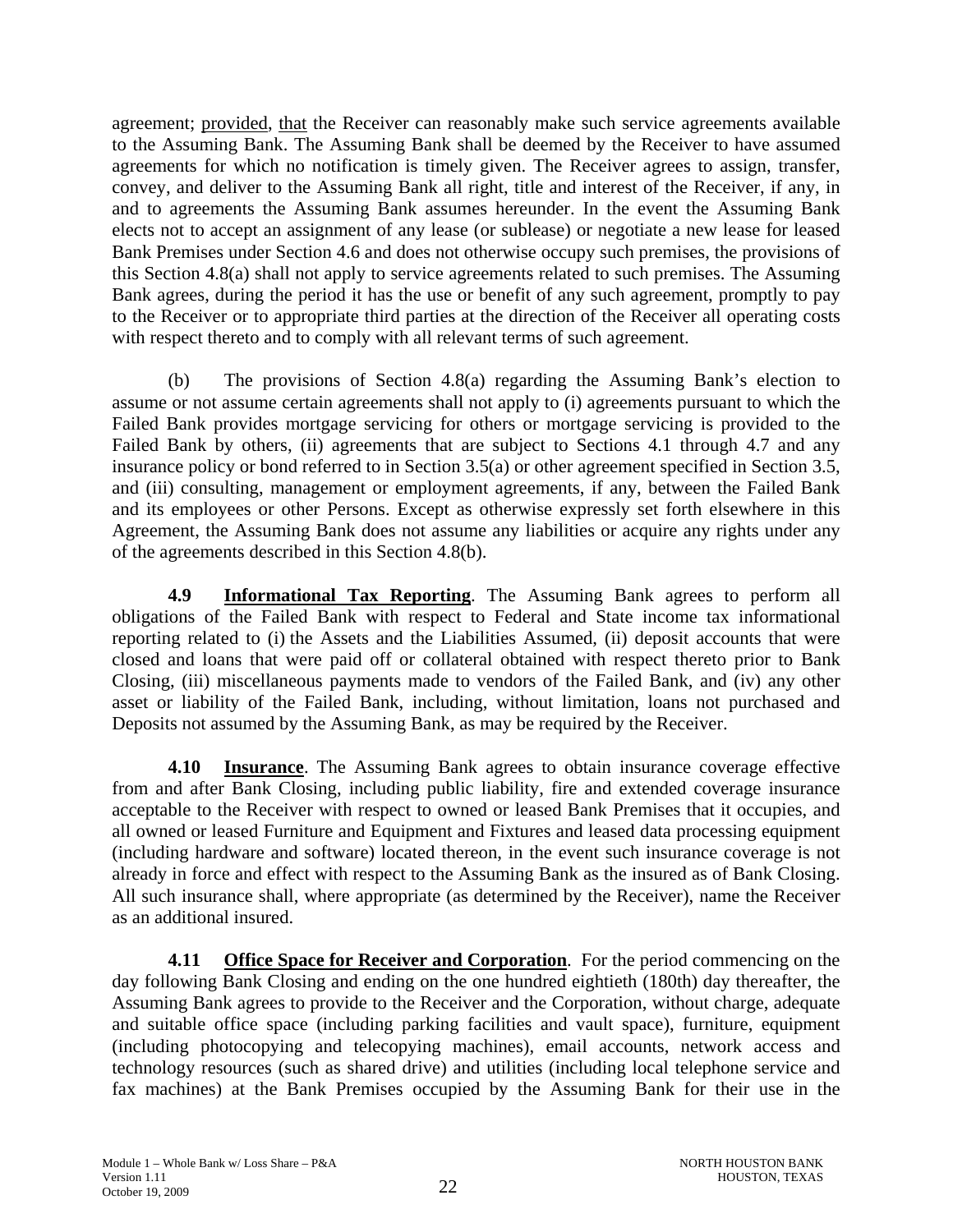discharge of their respective functions with respect to the Failed Bank. In the event the Receiver and the Corporation determine that the space provided is inadequate or unsuitable, the Receiver and the Corporation may relocate to other quarters having adequate and suitable space and the costs of relocation and any rental and utility costs for the balance of the period of occupancy by the Receiver and the Corporation shall be borne by the Assuming Bank. Additionally, the Assuming Bank agrees to pay such bills and invoices on behalf of the Receiver and Corporation as the Receiver or Corporation may direct for the period beginning on the date of Bank Closing and ending on Settlement Date. Assuming Bank shall submit it requests for reimbursement of such expenditures pursuant to Article VIII of this Agreement.

### <span id="page-26-0"></span>**4.12 Agreement with Respect to Continuation of Group Health Plan Coverage for Former Employees of the Failed Bank.**

(a) The Assuming Bank agrees to assist the Receiver, as provided in this Section 4.12, in offering individuals who were employees or former employees of the Failed Bank, or any of its Subsidiaries, and who, immediately prior to Bank Closing, were receiving, or were eligible to receive, health insurance coverage or health insurance continuation coverage from the Failed Bank ("Eligible Individuals"), the opportunity to obtain health insurance coverage in the Corporation's FIA Continuation Coverage Plan which provides for health insurance continuation coverage to such Eligible Individuals who are qualified beneficiaries of the Failed Bank as defined in Section 607 of the Employee Retirement Income Security Act of 1974, as amended (respectively, "qualified beneficiaries" and "ERISA"). The Assuming Bank shall consult with the Receiver and not later than five (5) Business Days after Bank Closing shall provide written notice to the Receiver of the number (if available), identity (if available) and addresses (if available) of the Eligible Individuals who are qualified beneficiaries of the Failed Bank and for whom a "qualifying event" (as defined in Section 603 of ERISA) has occurred and with respect to whom the Failed Bank's obligations under Part 6 of Subtitle B of Title I of ERISA have not been satisfied in full, and such other information as the Receiver may reasonably require. The Receiver shall cooperate with the Assuming Bank in order to permit it to prepare such notice and shall provide to the Assuming Bank such data in its possession as may be reasonably required for purposes of preparing such notice.

(b) The Assuming Bank shall take such further action to assist the Receiver in offering the Eligible Individuals who are qualified beneficiaries of the Failed Bank the opportunity to obtain health insurance coverage in the Corporation's FIA Continuation Coverage Plan as the Receiver may direct. All expenses incurred and paid by the Assuming Bank (i) in connection with the obligations of the Assuming Bank under this Section 4.12, and (ii) in providing health insurance continuation coverage to any Eligible Individuals who are hired by the Assuming Bank and such employees' qualified beneficiaries shall be borne by the Assuming Bank.

(c) This Section 4.12 is for the sole and exclusive benefit of the parties to this Agreement, and for the benefit of no other Person (including any former employee of the Failed Bank or any Subsidiary thereof or qualified beneficiary of such former employee). Nothing in this Section 4.12 is intended by the parties, or shall be construed, to give any Person (including any former employee of the Failed Bank or any Subsidiary thereof or qualified beneficiary of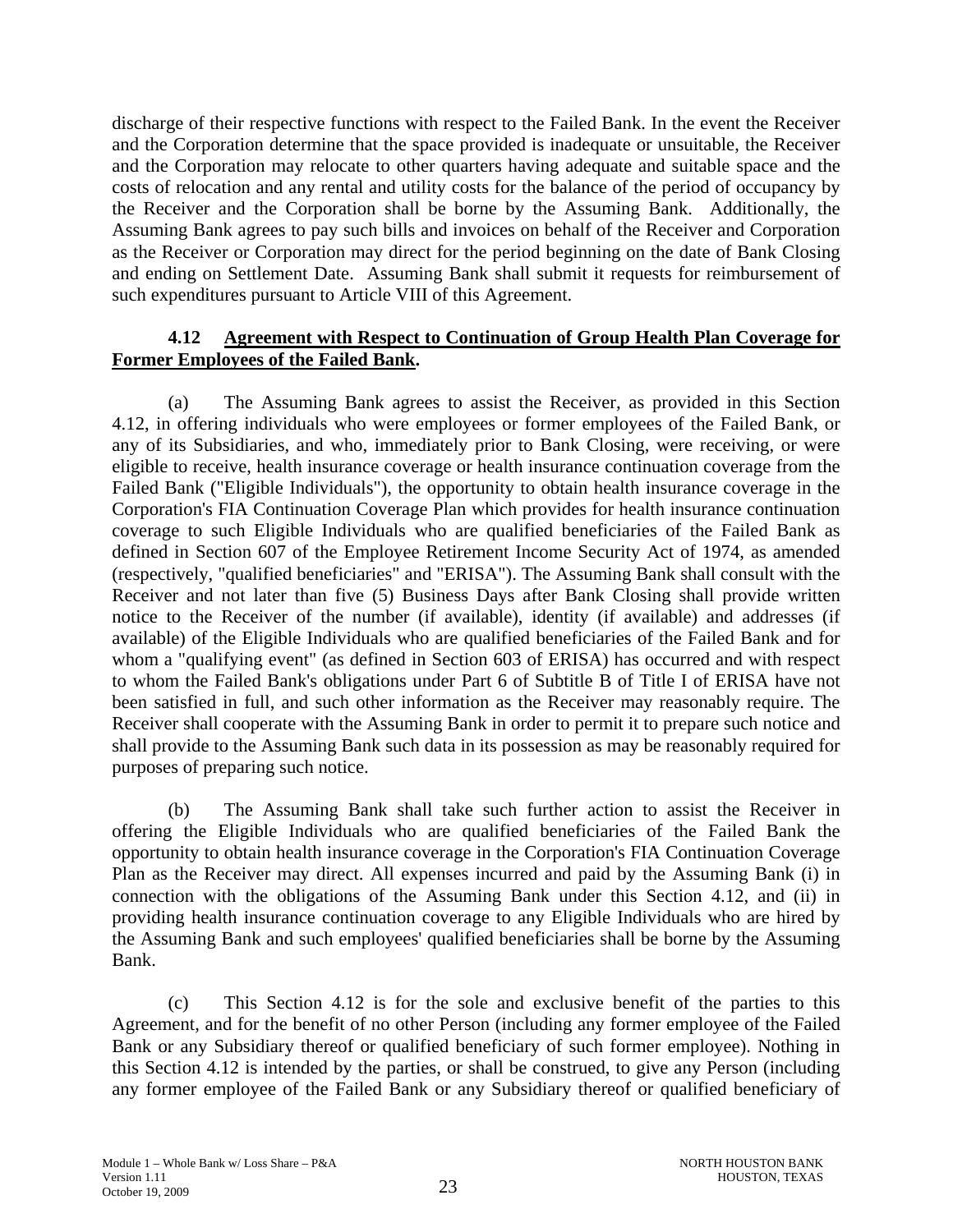such former employee) other than the Corporation, the Receiver and the Assuming Bank any legal or equitable right, remedy or claim under or with respect to the provisions of this Section.

<span id="page-27-0"></span>**4.13** Agreement with Respect to Interim Asset Servicing. At any time after Bank Closing, the Receiver may establish on its books an asset pool(s) and may transfer to such asset pool(s) (by means of accounting entries on the books of the Receiver) all or any assets and liabilities of the Failed Bank which are not acquired by the Assuming Bank, including, without limitation, wholly unfunded Commitments and assets and liabilities which may be acquired, funded or originated by the Receiver subsequent to Bank Closing. The Receiver may remove assets (and liabilities) from or add assets (and liabilities) to such pool(s) at any time in its discretion. At the option of the Receiver, the Assuming Bank agrees to service, administer, and collect such pool assets in accordance with and for the term set forth in Exhibit 4.13 "Interim Asset Servicing Arrangement".

# **4.14 Reserved.**

**4.15 Agreement with Respect to Loss Sharing.** The Assuming Bank shall be entitled to require reimbursement from the Receiver for loss sharing on certain loans in accordance with the Single Family Shared-Loss Agreement attached hereto as Exhibit 4.15A and the Non-SF Shared-Loss Agreement attached hereto as Exhibit 4.15B, collectively, the "Shared-Loss Agreements." The Loans that shall be subject to the Shared-Loss Agreements are identified on the Schedule of Loans 4.15A and 4.15B attached hereto.

# **ARTICLE V DUTIES WITH RESPECT TO DEPOSITORS OF THE FAILED BANK**

<span id="page-27-2"></span><span id="page-27-1"></span> **5.1 Payment of Checks, Drafts and Orders.** Subject to Section 9.5, the Assuming Bank agrees to pay all properly drawn checks, drafts and withdrawal orders of depositors of the Failed Bank presented for payment, whether drawn on the check or draft forms provided by the Failed Bank or by the Assuming Bank, to the extent that the Deposit balances to the credit of the respective makers or drawers assumed by the Assuming Bank under this Agreement are sufficient to permit the payment thereof, and in all other respects to discharge, in the usual course of conducting a banking business, the duties and obligations of the Failed Bank with respect to the Deposit balances due and owing to the depositors of the Failed Bank assumed by the Assuming Bank under this Agreement.

<span id="page-27-3"></span>**5.2 Certain Agreements Related to Deposits.** Subject to Section 2.2, the Assuming Bank agrees to honor the terms and conditions of any written escrow or mortgage servicing agreement or other similar agreement relating to a Deposit liability assumed by the Assuming Bank pursuant to this Agreement.

# **5.3 Notice to Depositors.**

<span id="page-27-4"></span>(a) Within seven (7) days after Bank Closing, the Assuming Bank shall give (i) notice to depositors of the Failed Bank of its assumption of the Deposit liabilities of the Failed Bank,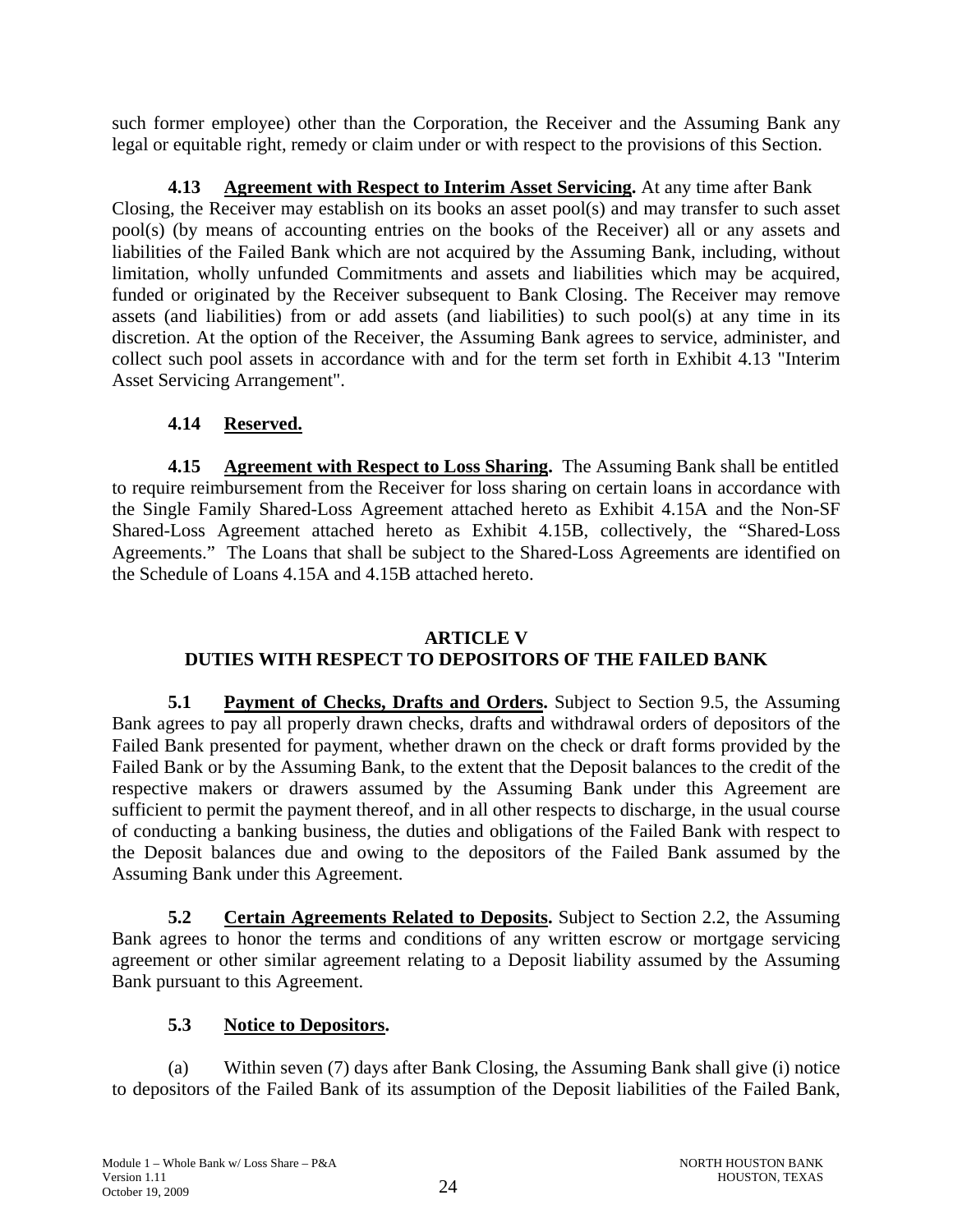and (ii) any notice required under Section 2.2, by mailing to each such depositor a notice with respect to such assumption and by advertising in a newspaper of general circulation in the county or counties in which the Failed Bank was located. The Assuming Bank agrees that it will obtain prior approval of all such notices and advertisements from counsel for the Receiver and that such notices and advertisements shall not be mailed or published until such approval is received.

(b) The Assuming Bank shall give notice by mail to depositors of the Failed Bank concerning the procedures to claim their deposits, which notice shall be provided to the Assuming Bank by the Receiver or the Corporation. Such notice shall be included with the notice to depositors to be mailed by the Assuming Bank pursuant to Section 5.3(a).

(c) If the Assuming Bank proposes to charge fees different from those charged by the Failed Bank before it establishes new deposit account relationships with the depositors of the Failed Bank, the Assuming Bank shall give notice by mail of such changed fees to such depositors.

### **ARTICLE VI RECORDS**

# **6.1 Transfer of Records**.

<span id="page-28-1"></span><span id="page-28-0"></span>(a) In accordance with Sections 2.1 and 3.1, the Receiver assigns, transfers, conveys and delivers to the Assuming Bank the following:

(i) all Records pertaining to the Deposit liabilities of the Failed Bank assumed by the Assuming Bank under this Agreement, including, but not limited to, the following:

(A) signature cards, orders, contracts between the Failed Bank and its depositors and Records of similar character;

(B) passbooks of depositors held by the Failed Bank, deposit slips, cancelled checks and withdrawal orders representing charges to accounts of depositors; and

following: (ii) all Records pertaining to the Assets, including, but not limited to, the

companies; (A) records of deposit balances carried with other banks, bankers or trust

(B) Loan and collateral records and Credit Files and other documents;

(C) deeds, mortgages, abstracts, surveys, and other instruments or records of title pertaining to real estate or real estate mortgages;

(D) signature cards, agreements and records pertaining to Safe Deposit Boxes,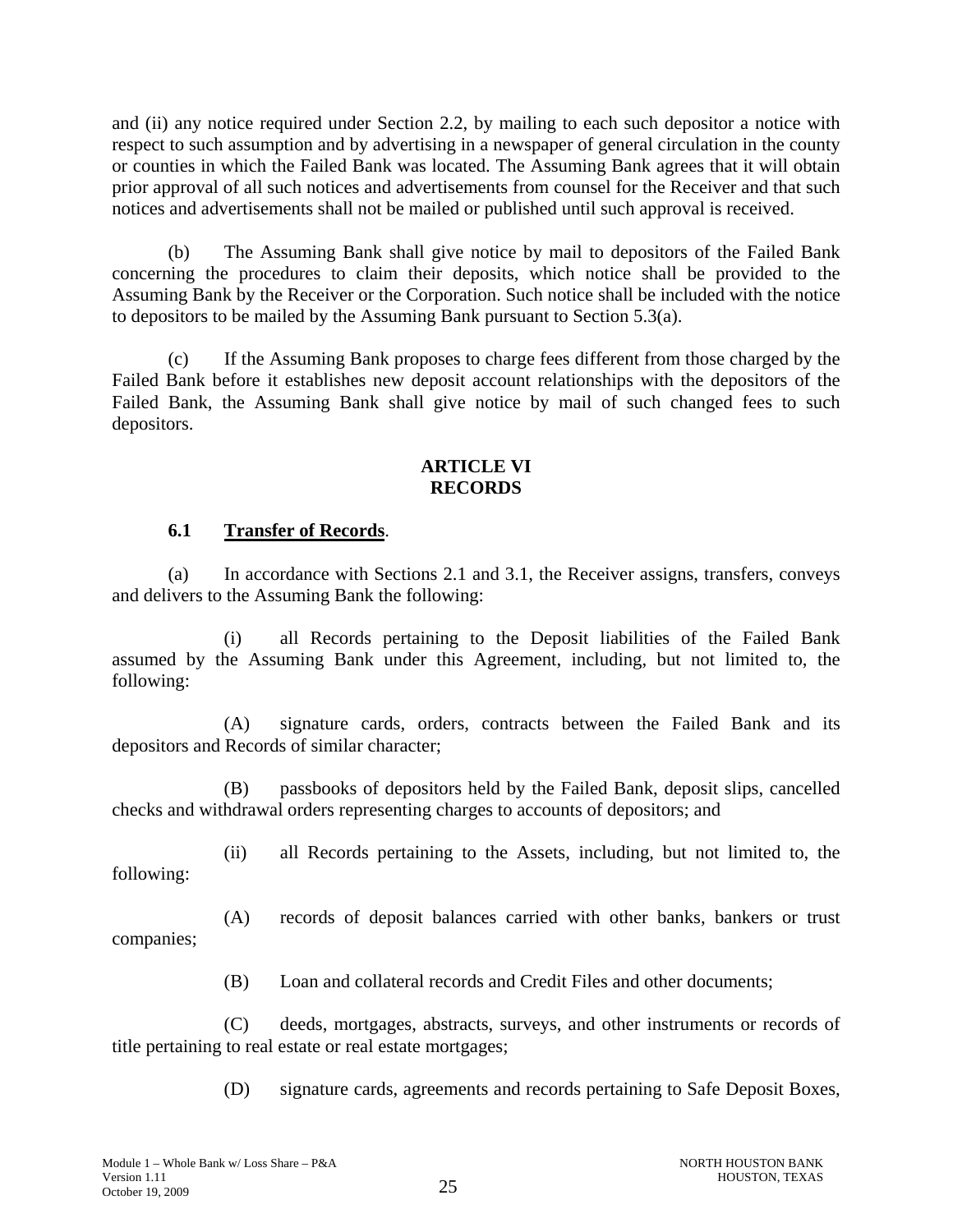if any; and

(E) records pertaining to the credit card business, trust business or safekeeping business of the Failed Bank, if any.

(b) The Receiver, at its option, may assign and transfer to the Assuming Bank by a single blanket assignment or otherwise, as soon as practicable after Bank Closing, any other Records not assigned and transferred to the Assuming Bank as provided in this Agreement, including but not limited to loan disbursement checks, general ledger tickets, official bank checks, proof transactions (including proof tapes) and paid out loan files.

<span id="page-29-0"></span>**6.2 Delivery of Assigned Records**. The Receiver shall deliver to the Assuming Bank all Records described in (i) Section 6.1(a) as soon as practicable on or after the date of this Agreement, and (ii) Section 6.1(b) as soon as practicable after making any assignment described therein.

<span id="page-29-1"></span>**6.3 Preservation of Records**. The Assuming Bank agrees that it will preserve and maintain for the joint benefit of the Receiver, the Corporation and the Assuming Bank, all Records of which it has custody for such period as either the Receiver or the Corporation in its discretion may require, until directed otherwise, in writing, by the Receiver or Corporation. The Assuming Bank shall have the primary responsibility to respond to subpoenas, discovery requests, and other similar official inquiries with respect to the Records of which it has custody.

**6.4 Access to Records; Copies.** The Assuming Bank agrees to permit the Receiver and the Corporation access to all Records of which the Assuming Bank has custody, and to use, inspect, make extracts from or request copies of any such Records in the manner and to the extent requested, and to duplicate, in the discretion of the Receiver or the Corporation, any Record in the form of microfilm or microfiche pertaining to Deposit account relationships; provided, that in the event that the Failed Bank maintained one or more duplicate copies of such microfilm or microfiche Records, the Assuming Bank hereby assigns, transfers, and conveys to the Corporation one such duplicate copy of each such Record without cost to the Corporation, and agrees to deliver to the Corporation all Records assigned and transferred to the Corporation under this Article VI as soon as practicable on or after the date of this Agreement. The party requesting a copy of any Record shall bear the cost (based on standard accepted industry charges to the extent applicable, as determined by the Receiver) for providing such duplicate Records. A copy of each Record requested shall be provided as soon as practicable by the party having custody thereof.

# **ARTICLE VII FIRST LOSS TRANCHE**

 The Assuming Bank has submitted to the Receiver an asset discount bid of (\$25,000,000.00) and a Deposit premium bid of 0.00%. The Deposit premium bid will be applied to the total of all Assumed Deposits except for brokered, CDARS, and any market place or similar subscription services Deposits. The First Loss Tranche shall be determined by adding (i) the asset premium (discount) bid, (ii) the Deposit premium bid, and (iii) the Equity Adjustment.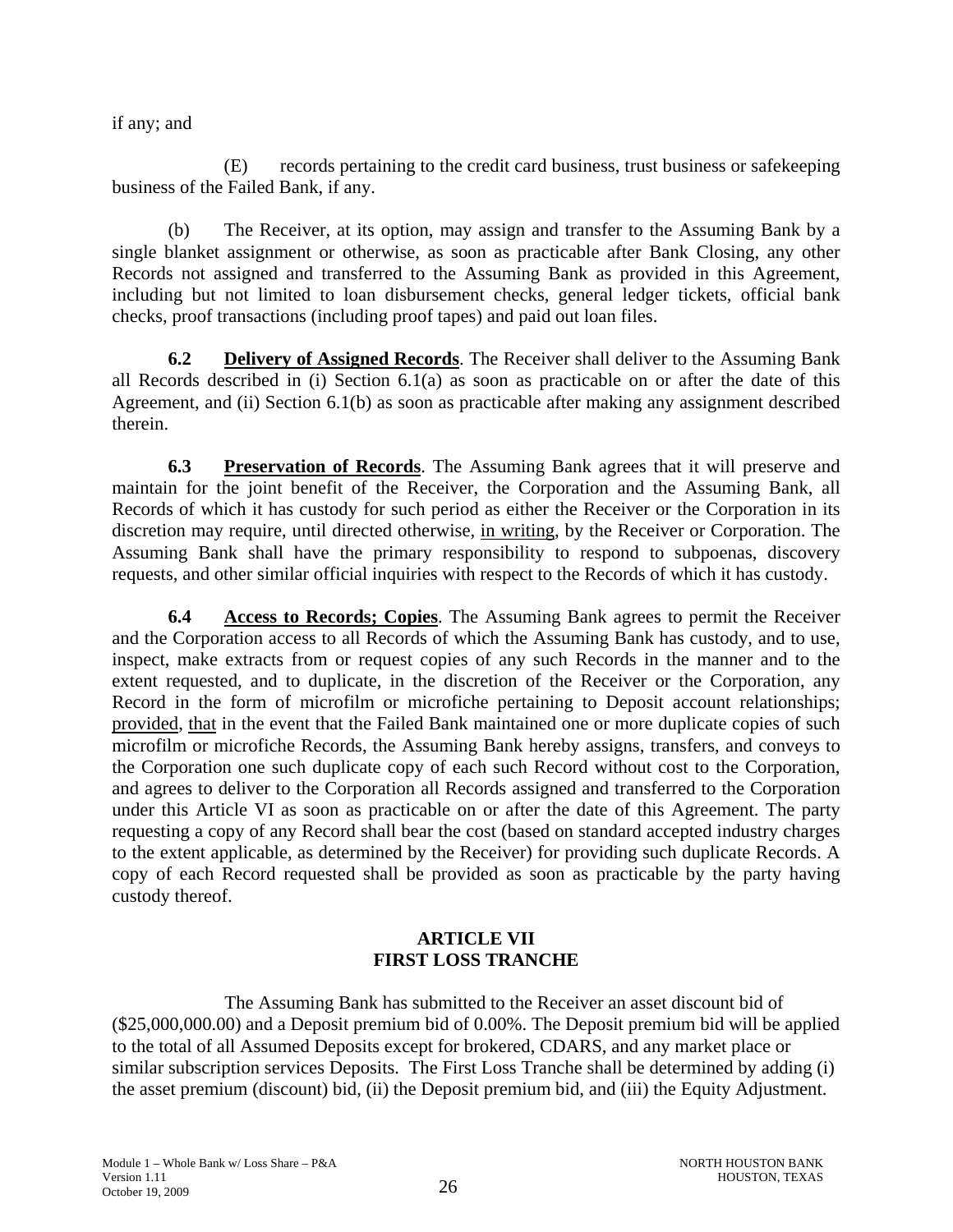If the First Loss Tranche is a positive number, then this is the Losses on Single Family Shared-Loss Loans and Net Charge-offs on Shared Loss Assets that the Assuming Bank will incur before loss-sharing commences under Exhibits 4.15A and 4.15B. If the First Loss Tranche is a negative number, the Corporation shall pay such amount by wire transfer to the Assuming Bank by the end of the first business day following Bank Closing, plus interest in accordance with Section 8.4, and loss sharing shall commence immediately.

### **ARTICLE VIII ADJUSTMENTS**

<span id="page-30-1"></span><span id="page-30-0"></span>**8.1 Pro Forma Statement**. The Receiver, as soon as practicable after Bank Closing, in accordance with the best information then available, shall provide to the Assuming Bank a pro forma statement reflecting any adjustments of such liabilities and assets as may be necessary. Such pro forma statement shall take into account, to the extent possible, (i) liabilities and assets of a nature similar to those contemplated by Section 2.1 or Section 3.1, respectively, which at Bank Closing were carried in the Failed Bank's suspense accounts, (ii) accruals as of Bank Closing for all income related to the assets and business of the Failed Bank acquired by the Assuming Bank hereunder, whether or not such accruals were reflected on the Accounting Records of the Failed Bank in the normal course of its operations, and (iii) adjustments to determine the Book Value of any investment in an Acquired Subsidiary and related accounts on the "bank only" (unconsolidated) balance sheet of the Failed Bank based on the equity method of accounting, whether or not the Failed Bank used the equity method of accounting for investments in subsidiaries, except that the resulting amount cannot be less than the Acquired Subsidiary's recorded equity as of Bank Closing as reflected on the Accounting Records of the Acquired Subsidiary. Any Loan purchased by the Assuming Bank pursuant to Section 3.1 which the Failed Bank charged off during the period from August 14, 2009 to Bank Closing shall be deemed not to be charged off for the purposes of the pro forma statement, and the purchase price shall be determined pursuant to Section 3.2.

# **8.2 Correction of Errors and Omissions; Other Liabilities**.

(a) In the event any bookkeeping omissions or errors are discovered in preparing any pro forma statement or in completing the transfers and assumptions contemplated hereby, the parties hereto agree to correct such errors and omissions, it being understood that, as far as practicable, all adjustments will be made consistent with the judgments, methods, policies or accounting principles utilized by the Failed Bank in preparing and maintaining Accounting Records, except that adjustments made pursuant to this Section 8.2(a) are not intended to bring the Accounting Records of the Failed Bank into accordance with generally accepted accounting principles.

(b) If the Receiver discovers at any time subsequent to the date of this Agreement that any claim exists against the Failed Bank which is of such a nature that it would have been included in the liabilities assumed under Article II had the existence of such claim or the facts giving rise thereto been known as of Bank Closing, the Receiver may, in its discretion, at any time, require that such claim be assumed by the Assuming Bank in a manner consistent with the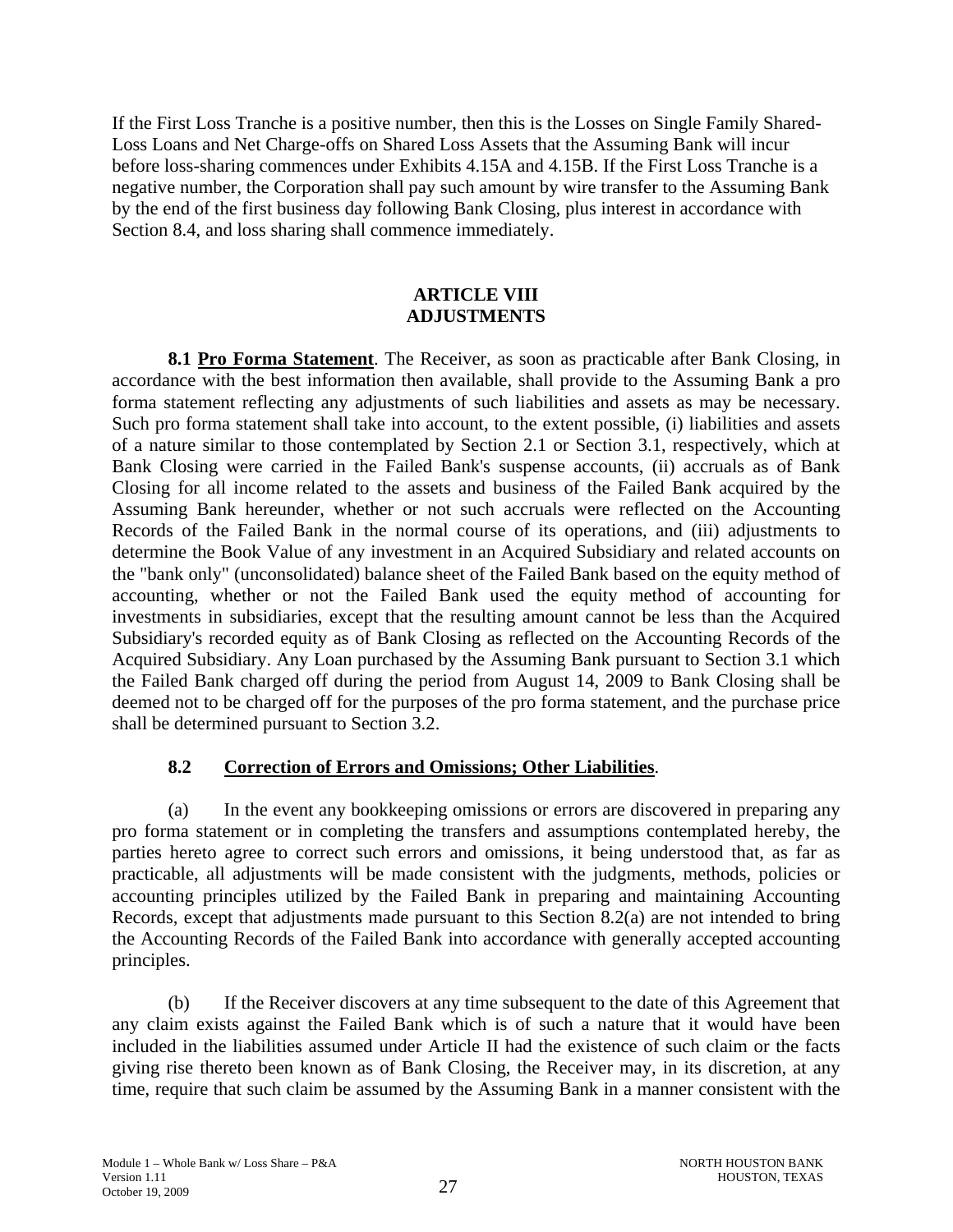intent of this Agreement. The Receiver will make appropriate adjustments to the pro forma statement provided by the Receiver to the Assuming Bank pursuant to Section 8.1 as may be necessary.

<span id="page-31-0"></span>**8.3 Payments**. The Receiver agrees to cause to be paid to the Assuming Bank, or the Assuming Bank agrees to pay to the Receiver, as the case may be, on the Settlement Date, a payment in an amount which reflects net adjustments (including any costs, expenses and fees associated with determinations of value as provided in this Agreement) made pursuant to Section 8.1 or Section 8.2, plus interest as provided in Section 8.4. The Receiver and the Assuming Bank agree to effect on the Settlement Date any further transfer of assets to or assumption of liabilities or claims by the Assuming Bank as may be necessary in accordance with Section 8.1 or Section 8.2.

<span id="page-31-1"></span>**8.4 Interest**. Any amounts paid under Section 8.3 or Section 8.5, shall bear interest for the period from and including the day following Bank Closing to and including the day preceding the payment at the Settlement Interest Rate.

<span id="page-31-2"></span>**8.5 Subsequent Adjustments.** In the event that the Assuming Bank or the Receiver discovers any errors or omissions as contemplated by Section 8.2 or any error with respect to the payment made under Section 8.3 after the Settlement Date, the Assuming Bank and the Receiver agree to promptly correct any such errors or omissions, make any payments and effect any transfers or assumptions as may be necessary to reflect any such correction plus interest as provided in Section 8.4.

# **ARTICLE IX CONTINUING COOPERATION**

<span id="page-31-4"></span><span id="page-31-3"></span>**9.1** General Matters. The parties hereto agree that they will, in good faith and with their best efforts, cooperate with each other to carry out the transactions contemplated by this Agreement and to effect the purposes hereof.

<span id="page-31-5"></span>**9.2 Additional Title Documents**. The Receiver, the Corporation and the Assuming Bank each agree, at any time, and from time to time, upon the request of any party hereto, to execute and deliver such additional instruments and documents of conveyance as shall be reasonably necessary to vest in the appropriate party its full legal or equitable title in and to the property transferred pursuant to this Agreement or to be transferred in accordance herewith. The Assuming Bank shall prepare such instruments and documents of conveyance (in form and substance satisfactory to the Receiver) as shall be necessary to vest title to the Assets in the Assuming Bank. The Assuming Bank shall be responsible for recording such instruments and documents of conveyance at its own expense.

# **9.3 Claims and Suits**.

<span id="page-31-6"></span>(a) The Receiver shall have the right, in its discretion, to (i) defend or settle any claim or suit against the Assuming Bank with respect to which the Receiver has indemnified the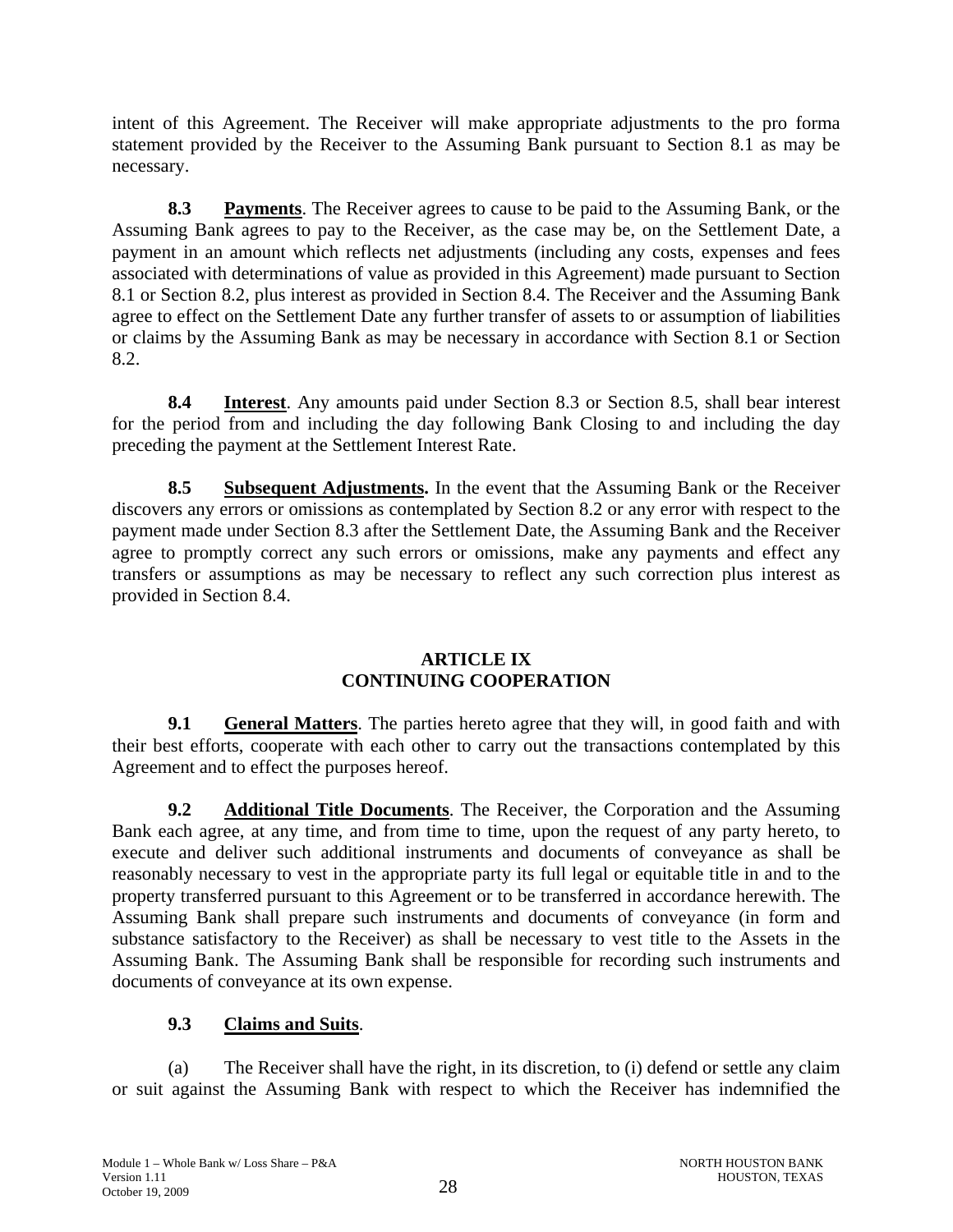Assuming Bank in the same manner and to the same extent as provided in Article XII, and (ii) defend or settle any claim or suit against the Assuming Bank with respect to any Liability Assumed, which claim or suit may result in a loss to the Receiver arising out of or related to this Agreement, or which existed against the Failed Bank on or before Bank Closing. The exercise by the Receiver of any rights under this Section 9.3(a) shall not release the Assuming Bank with respect to any of its obligations under this Agreement.

(b) In the event any action at law or in equity shall be instituted by any Person against the Receiver and the Corporation as codefendants with respect to any asset of the Failed Bank retained or acquired pursuant to this Agreement by the Receiver, the Receiver agrees, at the request of the Corporation, to join with the Corporation in a petition to remove the action to the United States District Court for the proper district. The Receiver agrees to institute, with or without joinder of the Corporation as coplaintiff, any action with respect to any such retained or acquired asset or any matter connected therewith whenever notice requiring such action shall be given by the Corporation to the Receiver.

<span id="page-32-0"></span>**9.4** Payment of Deposits. In the event any depositor does not accept the obligation of the Assuming Bank to pay any Deposit liability of the Failed Bank assumed by the Assuming Bank pursuant to this Agreement and asserts a claim against the Receiver for all or any portion of any such Deposit liability, the Assuming Bank agrees on demand to provide to the Receiver funds sufficient to pay such claim in an amount not in excess of the Deposit liability reflected on the books of the Assuming Bank at the time such claim is made. Upon payment by the Assuming Bank to the Receiver of such amount, the Assuming Bank shall be discharged from any further obligation under this Agreement to pay to any such depositor the amount of such Deposit liability paid to the Receiver.

<span id="page-32-1"></span>**9.5 Withheld Payments**. At any time, the Receiver or the Corporation may, in its discretion, determine that all or any portion of any deposit balance assumed by the Assuming Bank pursuant to this Agreement does not constitute a "Deposit" (or otherwise, in its discretion, determine that it is the best interest of the Receiver or Corporation to withhold all or any portion of any deposit), and may direct the Assuming Bank to withhold payment of all or any portion of any such deposit balance. Upon such direction, the Assuming Bank agrees to hold such deposit and not to make any payment of such deposit balance to or on behalf of the depositor, or to itself, whether by way of transfer, set-off, or otherwise. The Assuming Bank agrees to maintain the "withheld payment" status of any such deposit balance until directed in writing by the Receiver or the Corporation as to its disposition. At the direction of the Receiver or the Corporation, the Assuming Bank shall return all or any portion of such deposit balance to the Receiver or the Corporation, as appropriate, and thereupon the Assuming Bank shall be discharged from any further liability to such depositor with respect to such returned deposit balance. If such deposit balance has been paid to the depositor prior to a demand for return by the Corporation or the Receiver, and payment of such deposit balance had not been previously withheld pursuant to this Section, the Assuming Bank shall not be obligated to return such deposit balance to the Receiver or the Corporation. The Assuming Bank shall be obligated to reimburse the Corporation or the Receiver, as the case may be, for the amount of any deposit balance or portion thereof paid by the Assuming Bank in contravention of any previous direction to withhold payment of such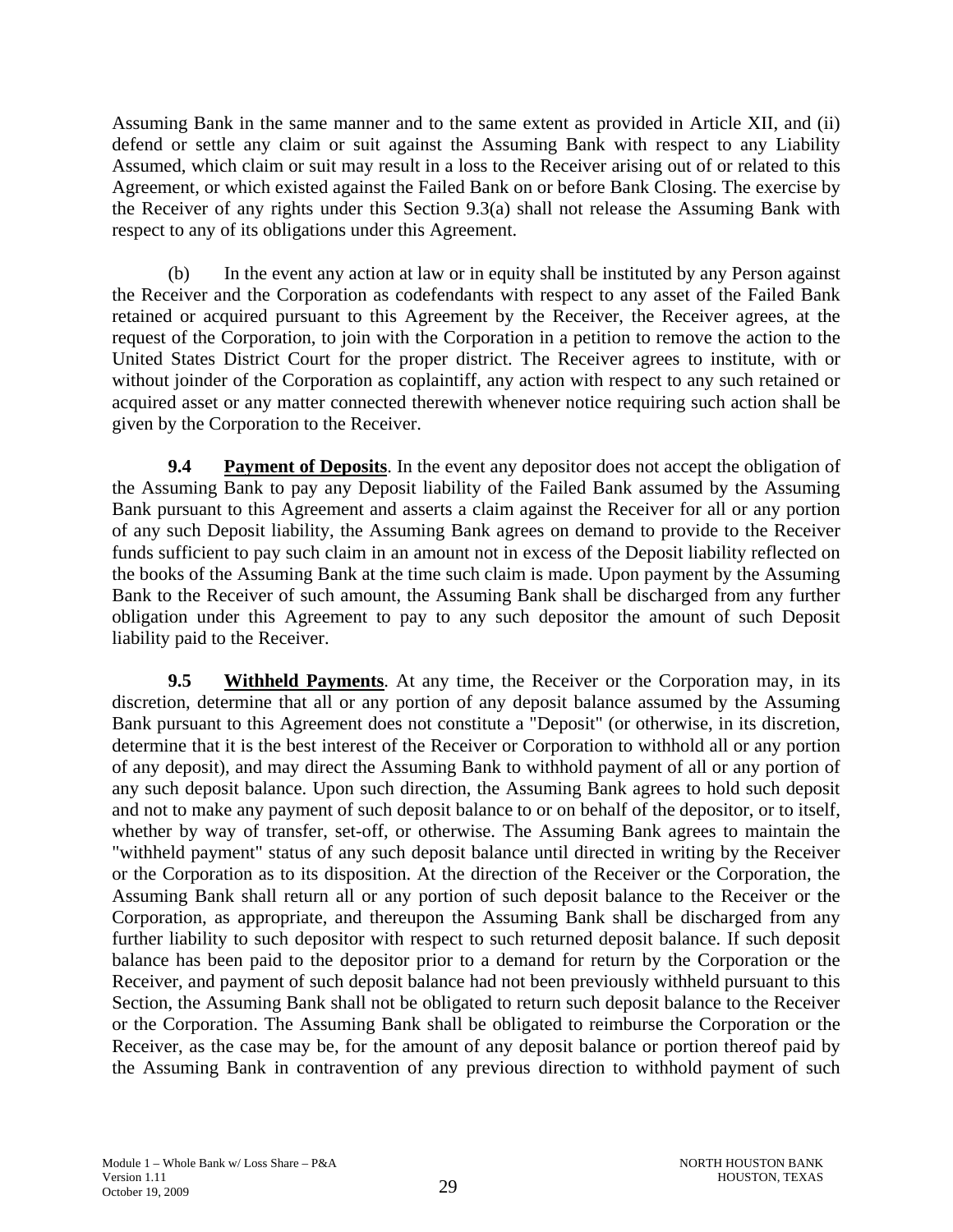deposit balance or return such deposit balance the payment of which was withheld pursuant to this Section.

# **9.6 Proceedings with Respect to Certain Assets and Liabilities**.

<span id="page-33-0"></span>(a) In connection with any investigation, proceeding or other matter with respect to any asset or liability of the Failed Bank retained by the Receiver, or any asset of the Failed Bank acquired by the Receiver pursuant to this Agreement, the Assuming Bank shall cooperate to the extent reasonably required by the Receiver.

(b) In addition to its obligations under Section 6.4, the Assuming Bank shall provide representatives of the Receiver access at reasonable times and locations without other limitation or qualification to (i) its directors, officers, employees and agents and those of the Subsidiaries acquired by the Assuming Bank, and (ii) its books and records, the books and records of such Subsidiaries and all Credit Files, and copies thereof. Copies of books, records and Credit Files shall be provided by the Assuming Bank as requested by the Receiver and the costs of duplication thereof shall be borne by the Receiver.

(c) Not later than ten (10) days after the Put Notice pursuant to Section 3.4 or the date of the notice of transfer of any Loan by the Assuming Bank to the Receiver pursuant to Section 3.6, the Assuming Bank shall deliver to the Receiver such documents with respect to such Loan as the Receiver may request, including without limitation the following: (i) all related Credit Documents (other than certificates, notices and other ancillary documents), (ii) a certificate setting forth the principal amount on the date of the transfer and the amount of interest, fees and other charges then accrued and unpaid thereon, and any restrictions on transfer to which any such Loan is subject, and (iii) all Credit Files, and all documents, microfiche, microfilm and computer records (including but not limited to magnetic tape, disc storage, card forms and printed copy) maintained by, owned by, or in the possession of the Assuming Bank or any Affiliate of the Assuming Bank relating to the transferred Loan.

<span id="page-33-1"></span>**9.7** Information. The Assuming Bank promptly shall provide to the Corporation such other information, including financial statements and computations, relating to the performance of the provisions of this Agreement as the Corporation or the Receiver may request from time to time, and, at the request of the Receiver, make available employees of the Failed Bank employed or retained by the Assuming Bank to assist in preparation of the pro forma statement pursuant to Section 8.1.

# **ARTICLE X CONDITION PRECEDENT**

<span id="page-33-2"></span>The obligations of the parties to this Agreement are subject to the Receiver and the Corporation having received at or before Bank Closing evidence reasonably satisfactory to each of any necessary approval, waiver, or other action by any governmental authority, the board of directors of the Assuming Bank, or other third party, with respect to this Agreement and the transactions contemplated hereby, the closing of the Failed Bank and the appointment of the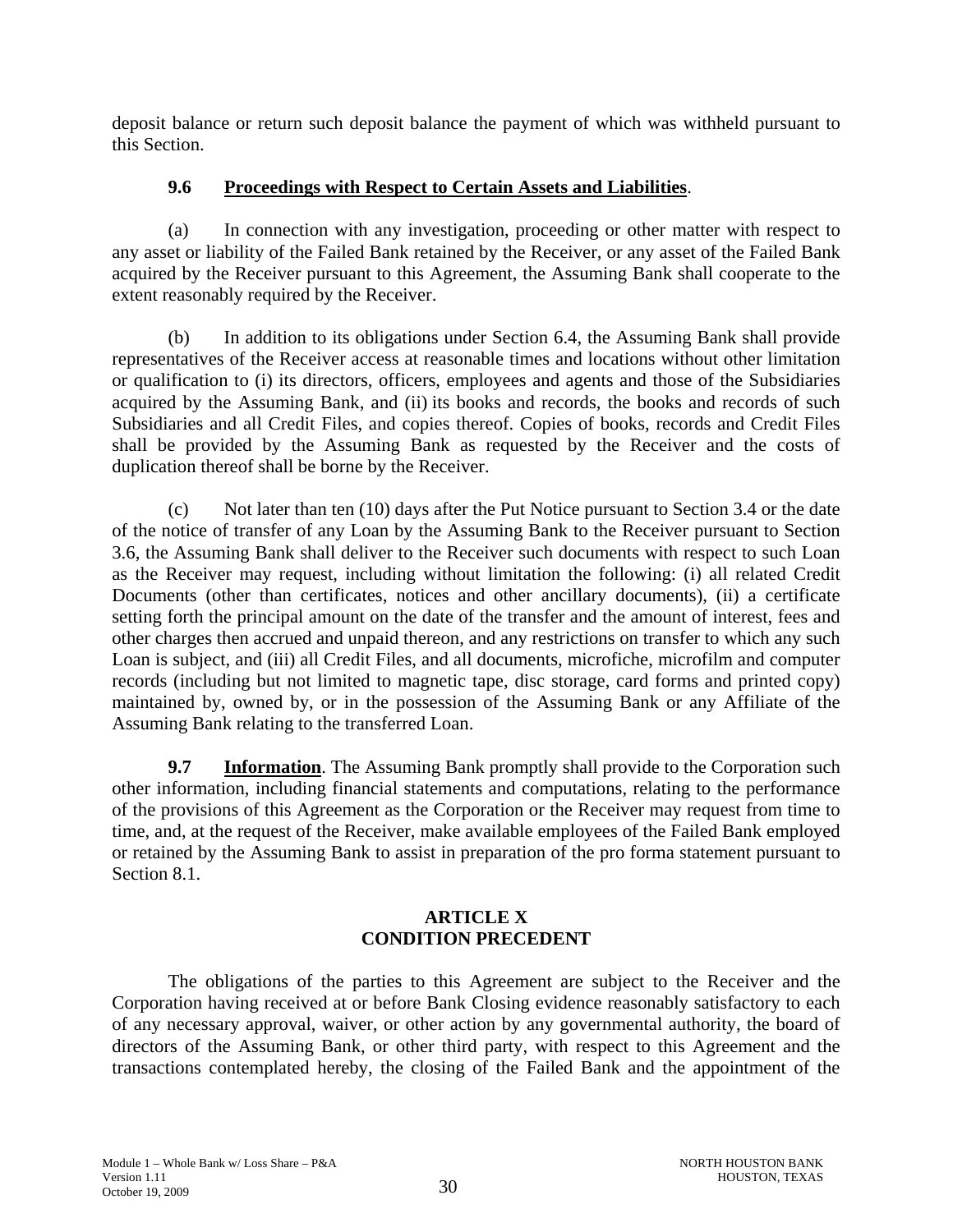Receiver, the chartering of the Assuming Bank, and any agreements, documents, matters or proceedings contemplated hereby or thereby.

#### **ARTICLE XI REPRESENTATIONS AND WARRANTIES OF THE ASSUMING BANK**

<span id="page-34-0"></span>The Assuming Bank represents and warrants to the Corporation and the Receiver as follows:

(a) **Corporate Existence and Authority**. The Assuming Bank (i) is duly organized, validly existing and in good standing under the laws of its Chartering Authority and has full power and authority to own and operate its properties and to conduct its business as now conducted by it, and (ii) has full power and authority to execute and deliver this Agreement and to perform its obligations hereunder. The Assuming Bank has taken all necessary corporate action to authorize the execution, delivery and performance of this Agreement and the performance of the transactions contemplated hereby.

(b) **Third Party Consents**. No governmental authority or other third party consents (including but not limited to approvals, licenses, registrations or declarations) are required in connection with the execution, delivery or performance by the Assuming Bank of this Agreement, other than such consents as have been duly obtained and are in full force and effect.

(c) **Execution and Enforceability**. This Agreement has been duly executed and delivered by the Assuming Bank and when this Agreement has been duly authorized, executed and delivered by the Corporation and the Receiver, this Agreement will constitute the legal, valid and binding obligation of the Assuming Bank, enforceable in accordance with its terms.

# (d) **Compliance with Law**.

(i) Neither the Assuming Bank nor any of its Subsidiaries is in violation of any statute, regulation, order, decision, judgment or decree of, or any restriction imposed by, the United States of America, any State, municipality or other political subdivision or any agency of any of the foregoing, or any court or other tribunal having jurisdiction over the Assuming Bank or any of its Subsidiaries or any assets of any such Person, or any foreign government or agency thereof having such jurisdiction, with respect to the conduct of the business of the Assuming Bank or of any of its Subsidiaries, or the ownership of the properties of the Assuming Bank or any of its Subsidiaries, which, either individually or in the aggregate with all other such violations, would materially and adversely affect the business, operations or condition (financial or otherwise) of the Assuming Bank or the ability of the Assuming Bank to perform, satisfy or observe any obligation or condition under this Agreement.

(ii) Neither the execution and delivery nor the performance by the Assuming Bank of this Agreement will result in any violation by the Assuming Bank of, or be in conflict with, any provision of any applicable law or regulation, or any order, writ or decree of any court or governmental authority.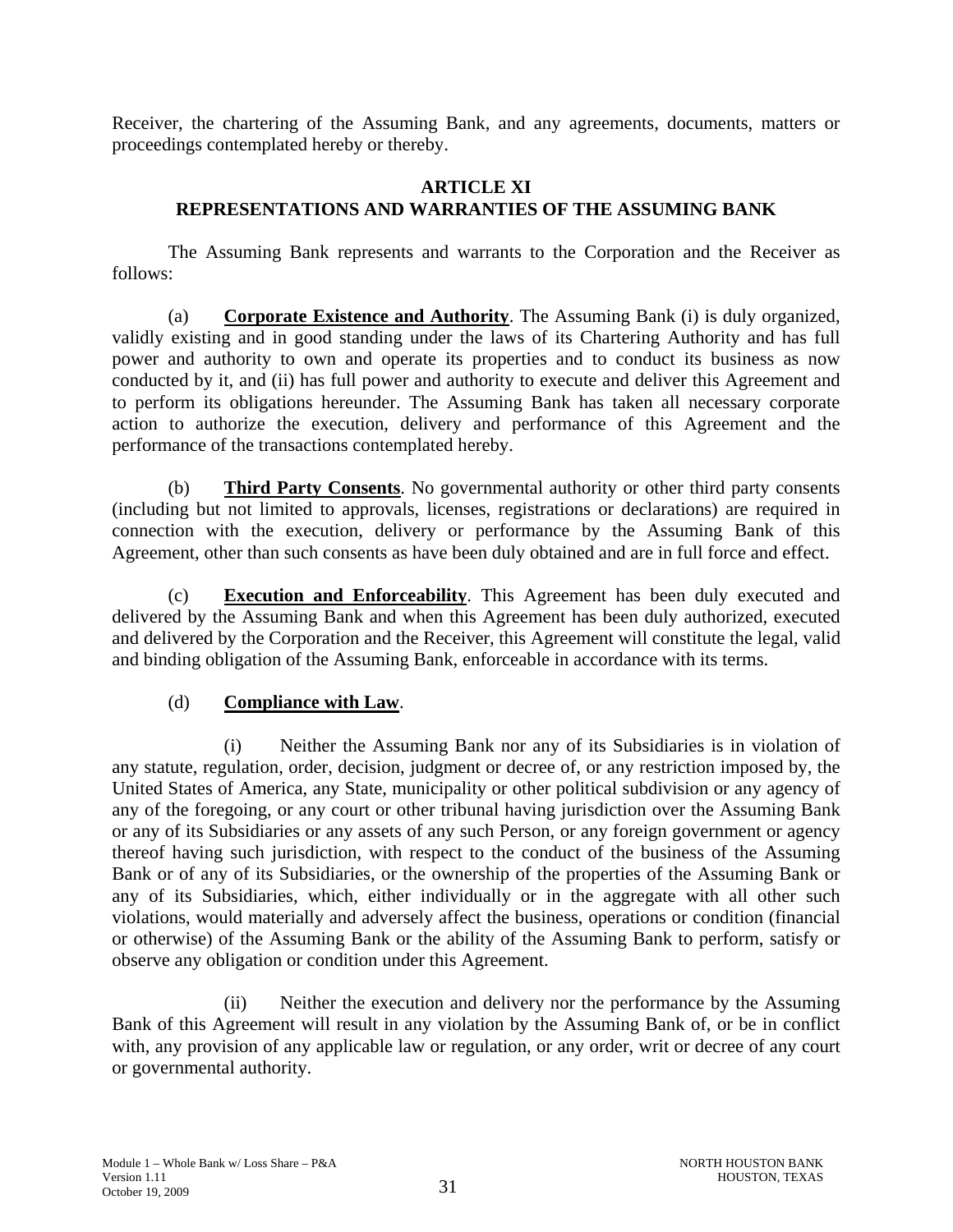e) **Representations Remain True**. The Assuming Bank represents and warrants that it has executed and delivered to the Corporation a Purchaser Eligibility Certification and Confidentiality Agreement and that all information provided and representations made by or on behalf of the Assuming Bank in connection with this Agreement and the transactions contemplated hereby, including, but not limited to, the Purchaser Eligibility Certification and Confidentiality Agreement (which are affirmed and ratified hereby) are and remain true and correct in all material respects and do not fail to state any fact required to make the information contained therein not misleading.

### **ARTICLE XII INDEMNIFICATION**

<span id="page-35-0"></span>**12.1** Indemnification of Indemnitees. From and after Bank Closing and subject to the limitations set forth in this Section and Section 12.6 and compliance by the Indemnitees with Section 12.2, the Receiver agrees to indemnify and hold harmless the Indemnitees against any and all costs, losses, liabilities, expenses (including attorneys' fees) incurred prior to the assumption of defense by the Receiver pursuant to paragraph (d) of Section 12.2, judgments, fines and amounts paid in settlement actually and reasonably incurred in connection with claims against any Indemnitee based on liabilities of the Failed Bank that are not assumed by the Assuming Bank pursuant to this Agreement or subsequent to the execution hereof by the Assuming Bank or any Subsidiary or Affiliate of the Assuming Bank for which indemnification is provided hereunder in (a) of this Section 12.1, subject to certain exclusions as provided in (b) of this Section 12.1:

(a)

(1) claims based on the rights of any shareholder or former shareholder as such of (x) the Failed Bank, or (y) any Subsidiary or Affiliate of the Failed Bank;

(2) claims based on the rights of any creditor as such of the Failed Bank, or any creditor as such of any director, officer, employee or agent of the Failed Bank, with respect to any indebtedness or other obligation of the Failed Bank arising prior to Bank Closing;

(3) claims based on the rights of any present or former director, officer, employee or agent as such of the Failed Bank or of any Subsidiary or Affiliate of the Failed Bank;

(4) claims based on any action or inaction prior to Bank Closing of the Failed Bank, its directors, officers, employees or agents as such, or any Subsidiary or Affiliate of the Failed Bank, or the directors, officers, employees or agents as such of such Subsidiary or Affiliate;

(5) claims based on any malfeasance, misfeasance or nonfeasance of the Failed Bank, its directors, officers, employees or agents with respect to the trust business of the Failed Bank, if any;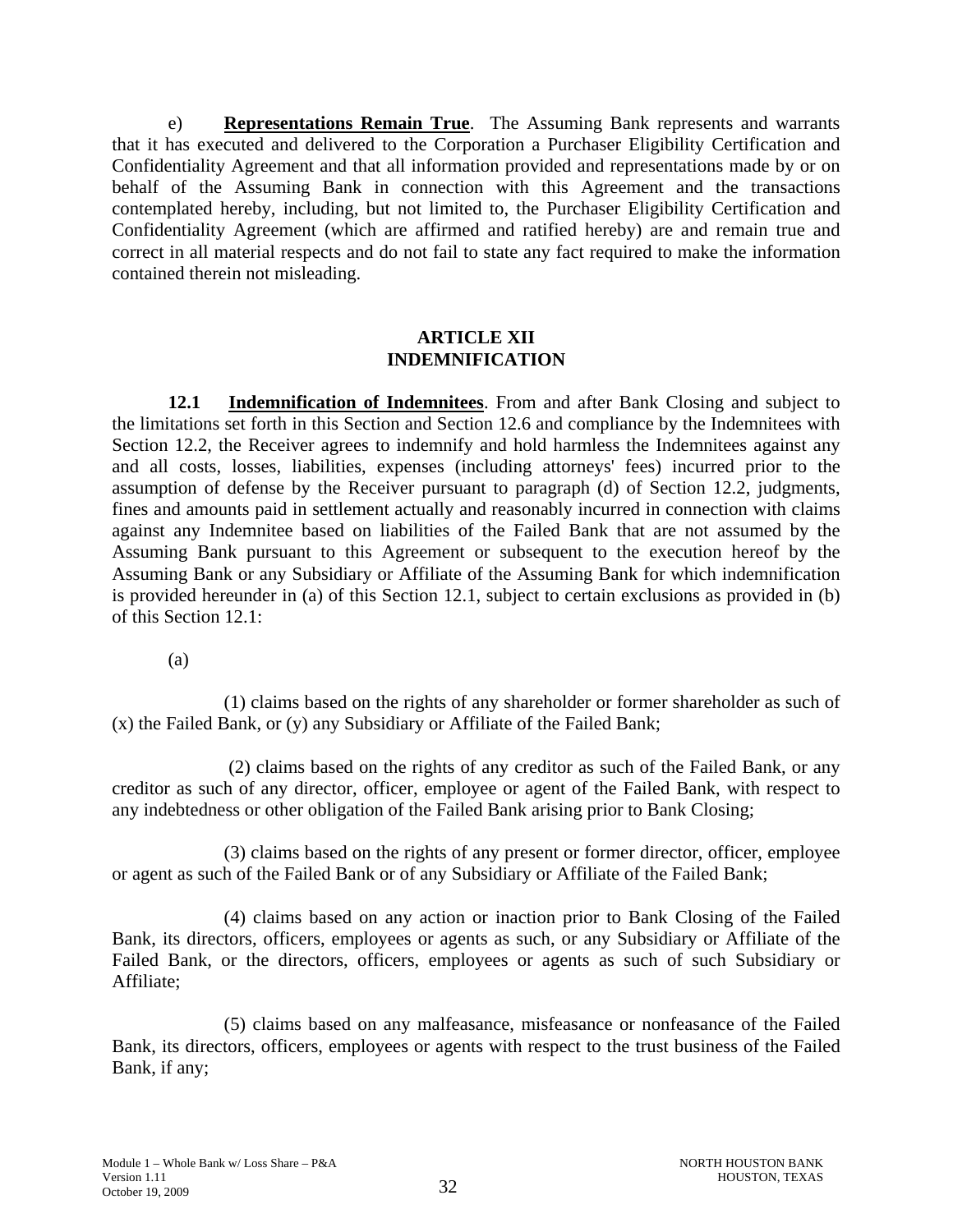(6) claims based on any failure or alleged failure (not in violation of law) by the Assuming Bank to continue to perform any service or activity previously performed by the Failed Bank which the Assuming Bank is not required to perform pursuant to this Agreement or which arise under any contract to which the Failed Bank was a party which the Assuming Bank elected not to assume in accordance with this Agreement and which neither the Assuming Bank nor any Subsidiary or Affiliate of the Assuming Bank has assumed subsequent to the execution hereof;

(7) claims arising from any action or inaction of any Indemnitee, including for purposes of this Section 12.1(a)(7) the former officers or employees of the Failed Bank or of any Subsidiary or Affiliate of the Failed Bank that is taken upon the specific written direction of the Corporation or the Receiver, other than any action or inaction taken in a manner constituting bad faith, gross negligence or willful misconduct; and

(8) claims based on the rights of any depositor of the Failed Bank whose deposit has been accorded "withheld payment" status and/or returned to the Receiver or Corporation in accordance with Section 9.5 and/or has become an "unclaimed deposit" or has been returned to the Corporation or the Receiver in accordance with Section 2.3;

(b) provided, that, with respect to this Agreement, except for paragraphs (7) and (8) of Section 12.1(a), no indemnification will be provided under this Agreement for any:

(1) judgment or fine against, or any amount paid in settlement (without the written approval of the Receiver) by, any Indemnitee in connection with any action that seeks damages against any Indemnitee (a "counterclaim") arising with respect to any Asset and based on any action or inaction of either the Failed Bank, its directors, officers, employees or agents as such prior to Bank Closing, unless any such judgment, fine or amount paid in settlement exceeds the greater of (i) the Repurchase Price of such Asset, or (ii) the monetary recovery sought on such Asset by the Assuming Bank in the cause of action from which the counterclaim arises; and in such event the Receiver will provide indemnification only in the amount of such excess; and no indemnification will be provided for any costs or expenses other than any costs or expenses (including attorneys' fees) which, in the determination of the Receiver, have been actually and reasonably incurred by such Indemnitee in connection with the defense of any such counterclaim; and it is expressly agreed that the Receiver reserves the right to intervene, in its discretion, on its behalf and/or on behalf of the Receiver, in the defense of any such counterclaim;

(2) claims with respect to any liability or obligation of the Failed Bank that is expressly assumed by the Assuming Bank pursuant to this Agreement or subsequent to the execution hereof by the Assuming Bank or any Subsidiary or Affiliate of the Assuming Bank;

(3) claims with respect to any liability of the Failed Bank to any present or former employee as such of the Failed Bank or of any Subsidiary or Affiliate of the Failed Bank, which liability is expressly assumed by the Assuming Bank pursuant to this Agreement or subsequent to the execution hereof by the Assuming Bank or any Subsidiary or Affiliate of the Assuming Bank;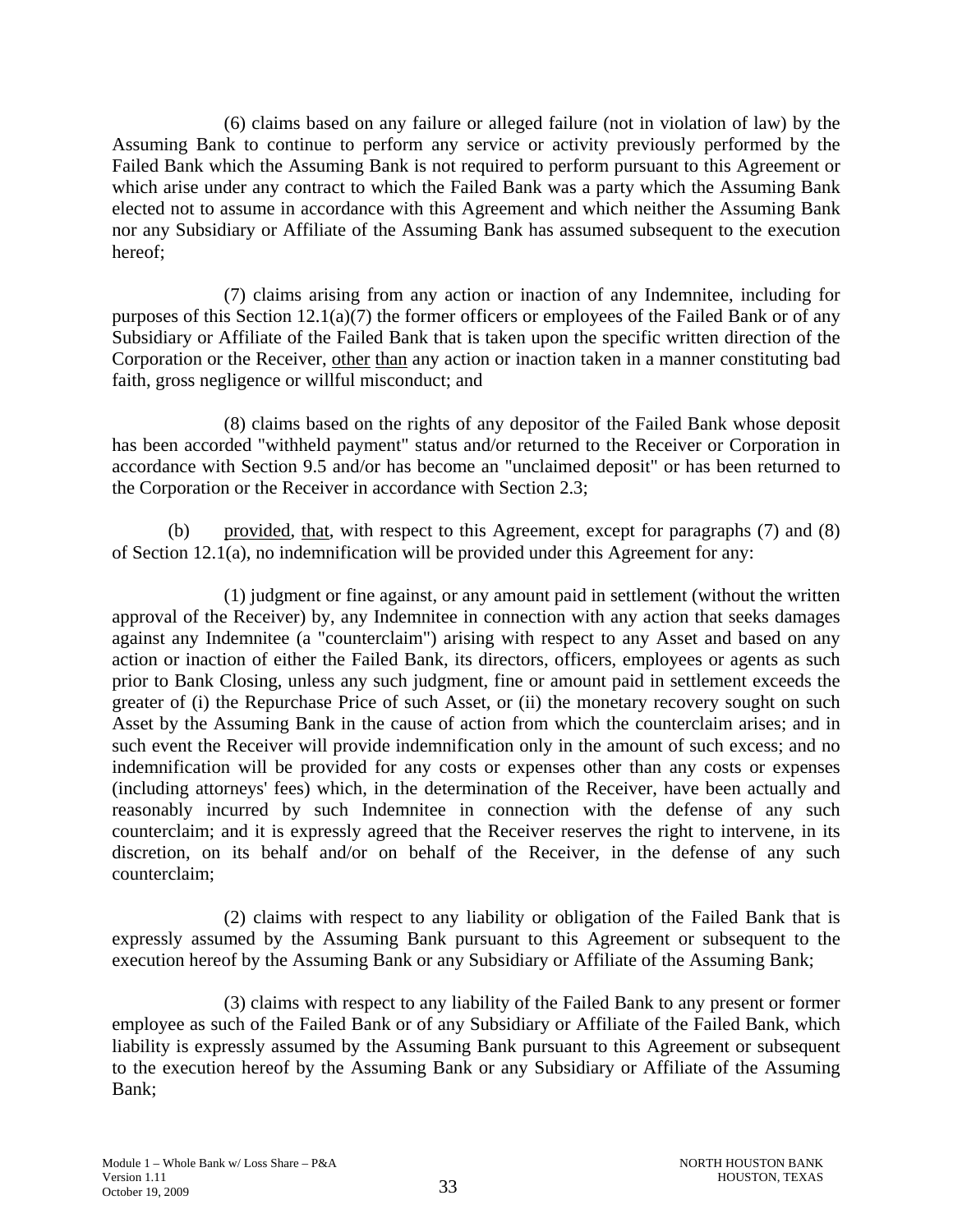(4) claims based on the failure of any Indemnitee to seek recovery of damages from the Receiver for any claims based upon any action or inaction of the Failed Bank, its directors, officers, employees or agents as fiduciary, agent or custodian prior to Bank Closing;

(5) claims based on any violation or alleged violation by any Indemnitee of the antitrust, branching, banking or bank holding company or securities laws of the United States of America or any State thereof;

(6) claims based on the rights of any present or former creditor, customer, or supplier as such of the Assuming Bank or any Subsidiary or Affiliate of the Assuming Bank;

(7) claims based on the rights of any present or former shareholder as such of the Assuming Bank or any Subsidiary or Affiliate of the Assuming Bank regardless of whether any such present or former shareholder is also a present or former shareholder of the Failed Bank;

(8) claims, if the Receiver determines that the effect of providing such indemnification would be to (i) expand or alter the provisions of any warranty or disclaimer thereof provided in Section 3.3 or any other provision of this Agreement, or (ii) create any warranty not expressly provided under this Agreement;

(9) claims which could have been enforced against any Indemnitee had the Assuming Bank not entered into this Agreement;

(10) claims based on any liability for taxes or fees assessed with respect to the consummation of the transactions contemplated by this Agreement, including without limitation any subsequent transfer of any Assets or Liabilities Assumed to any Subsidiary or Affiliate of the Assuming Bank;

(11) except as expressly provided in this Article XII, claims based on any action or inaction of any Indemnitee, and nothing in this Agreement shall be construed to provide indemnification for (i) the Failed Bank, (ii) any Subsidiary or Affiliate of the Failed Bank, or (iii) any present or former director, officer, employee or agent of the Failed Bank or its Subsidiaries or Affiliates; provided, that the Receiver, in its discretion, may provide indemnification hereunder for any present or former director, officer, employee or agent of the Failed Bank or its Subsidiaries or Affiliates who is also or becomes a director, officer, employee or agent of the Assuming Bank or its Subsidiaries or Affiliates;

(12) claims or actions which constitute a breach by the Assuming Bank of the representations and warranties contained in Article XI;

(13) claims arising out of or relating to the condition of or generated by an Asset arising from or relating to the presence, storage or release of any hazardous or toxic substance, or any pollutant or contaminant, or condition of such Asset which violate any applicable Federal, State or local law or regulation concerning environmental protection; and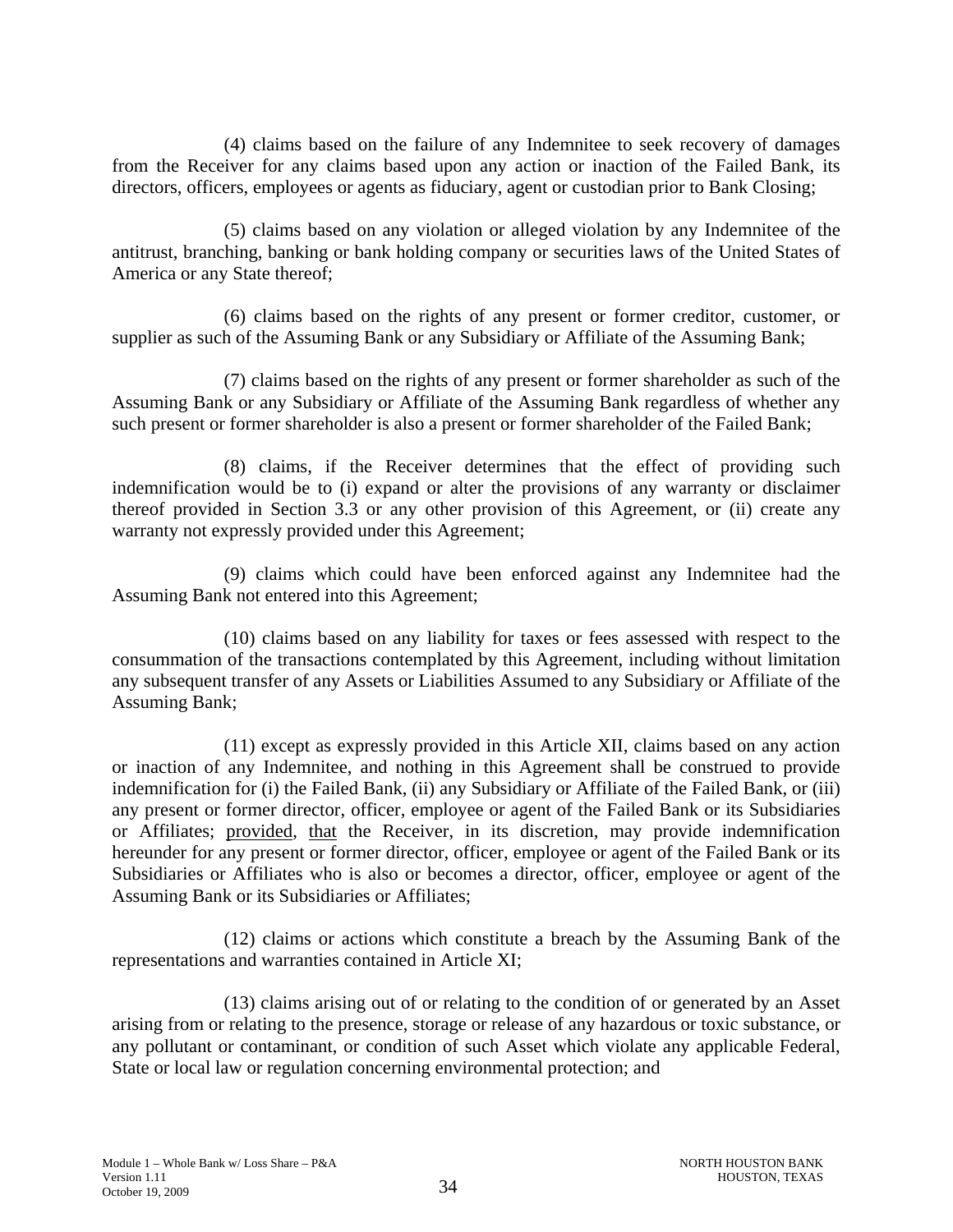(14) claims based on, related to or arising from any asset, including a loan, acquired or liability assumed by the Assuming Bank, other than pursuant to this Agreement.

**12.2 Conditions Precedent to Indemnification**. It shall be a condition precedent to the obligation of the Receiver to indemnify any Person pursuant to this Article XII that such Person shall, with respect to any claim made or threatened against such Person for which such Person is or may be entitled to indemnification hereunder:

(a) give written notice to the Regional Counsel (Litigation Branch) of the Corporation in the manner and at the address provided in Section 13.7 of such claim as soon as practicable after such claim is made or threatened; provided, that notice must be given on or before the date which is six (6) years from the date of this Agreement;

(b) provide to the Receiver such information and cooperation with respect to such claim as the Receiver may reasonably require;

(c) cooperate and take all steps, as the Receiver may reasonably require, to preserve and protect any defense to such claim;

(d) in the event suit is brought with respect to such claim, upon reasonable prior notice, afford to the Receiver the right, which the Receiver may exercise in its sole discretion, to conduct the investigation, control the defense and effect settlement of such claim, including without limitation the right to designate counsel and to control all negotiations, litigation, arbitration, settlements, compromises and appeals of any such claim, all of which shall be at the expense of the Receiver; provided, that the Receiver shall have notified the Person claiming indemnification in writing that such claim is a claim with respect to which the Person claiming indemnification is entitled to indemnification under this Article XII;

(e) not incur any costs or expenses in connection with any response or suit with respect to such claim, unless such costs or expenses were incurred upon the written direction of the Receiver; provided, that the Receiver shall not be obligated to reimburse the amount of any such costs or expenses unless such costs or expenses were incurred upon the written direction of the Receiver;

(f) not release or settle such claim or make any payment or admission with respect thereto, unless the Receiver consents in writing thereto, which consent shall not be unreasonably withheld; provided, that the Receiver shall not be obligated to reimburse the amount of any such settlement or payment unless such settlement or payment was effected upon the written direction of the Receiver; and

(g) take reasonable action as the Receiver may request in writing as necessary to preserve, protect or enforce the rights of the indemnified Person against any Primary Indemnitor.

**12.3 No Additional Warranty**. Nothing in this Article XII shall be construed or deemed to (i) expand or otherwise alter any warranty or disclaimer thereof provided under Section 3.3 or any other provision of this Agreement with respect to, among other matters, the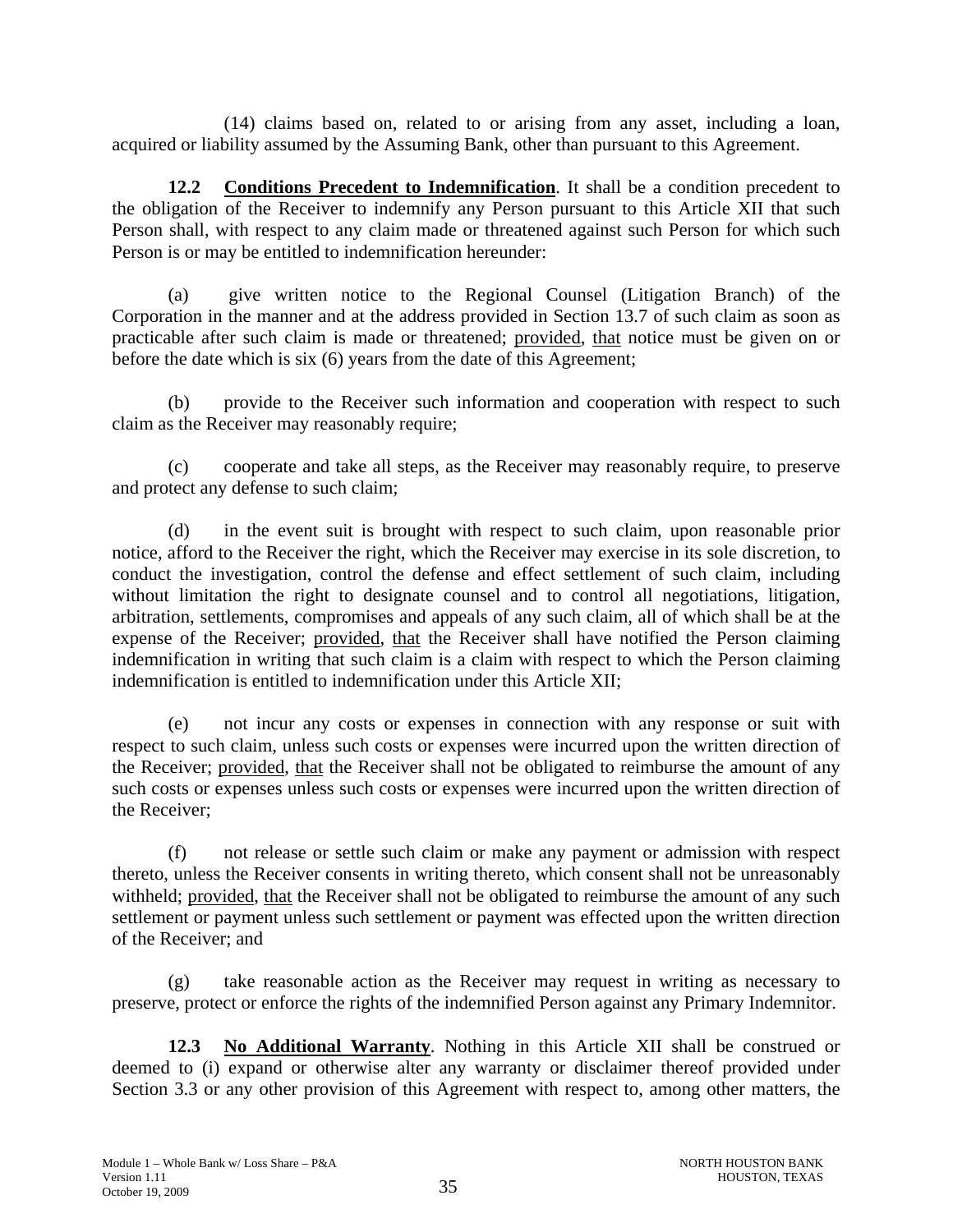title, value, collectibility, genuineness, enforceability or condition of any (x) Asset, or (y) asset of the Failed Bank purchased by the Assuming Bank subsequent to the execution of this Agreement by the Assuming Bank or any Subsidiary or Affiliate of the Assuming Bank, or (ii) create any warranty not expressly provided under this Agreement with respect thereto.

**12.4 Indemnification of Receiver and Corporation**. From and after Bank Closing, the Assuming Bank agrees to indemnify and hold harmless the Corporation and the Receiver and their respective directors, officers, employees and agents from and against any and all costs, losses, liabilities, expenses (including attorneys' fees), judgments, fines and amounts paid in settlement actually and reasonably incurred in connection with any of the following:

(a) claims based on any and all liabilities or obligations of the Failed Bank assumed by the Assuming Bank pursuant to this Agreement or subsequent to the execution hereof by the Assuming Bank or any Subsidiary or Affiliate of the Assuming Bank, whether or not any such liabilities subsequently are sold and/or transferred, other than any claim based upon any action or inaction of any Indemnitee as provided in paragraph (7) or (8) of Section 12.1(a); and

(b) claims based on any act or omission of any Indemnitee (including but not limited to claims of any Person claiming any right or title by or through the Assuming Bank with respect to Assets transferred to the Receiver pursuant to Section 3.4 or 3.6), other than any action or inaction of any Indemnitee as provided in paragraph (7) or (8) of Section 12.1(a).

**12.5 Obligations Supplemental**. The obligations of the Receiver, and the Corporation as guarantor in accordance with Section 12.7, to provide indemnification under this Article XII are to supplement any amount payable by any Primary Indemnitor to the Person indemnified under this Article XII. Consistent with that intent, the Receiver agrees only to make payments pursuant to such indemnification to the extent not payable by a Primary Indemnitor. If the aggregate amount of payments by the Receiver, or the Corporation as guarantor in accordance with Section 12.7, and all Primary Indemnitors with respect to any item of indemnification under this Article XII exceeds the amount payable with respect to such item, such Person being indemnified shall notify the Receiver thereof and, upon the request of the Receiver, shall promptly pay to the Receiver, or the Corporation as appropriate, the amount of the Receiver's (or Corporation's) payments to the extent of such excess.

**12.6 Criminal Claims**. Notwithstanding any provision of this Article XII to the contrary, in the event that any Person being indemnified under this Article XII shall become involved in any criminal action, suit or proceeding, whether judicial, administrative or investigative, the Receiver shall have no obligation hereunder to indemnify such Person for liability with respect to any criminal act or to the extent any costs or expenses are attributable to the defense against the allegation of any criminal act, unless (i) the Person is successful on the merits or otherwise in the defense against any such action, suit or proceeding, or (ii) such action, suit or proceeding is terminated without the imposition of liability on such Person.

**12.7 Limited Guaranty of the Corporation.** The Corporation hereby guarantees performance of the Receiver's obligation to indemnify the Assuming Bank as set forth in this Article XII. It is a condition to the Corporation's obligation hereunder that the Assuming Bank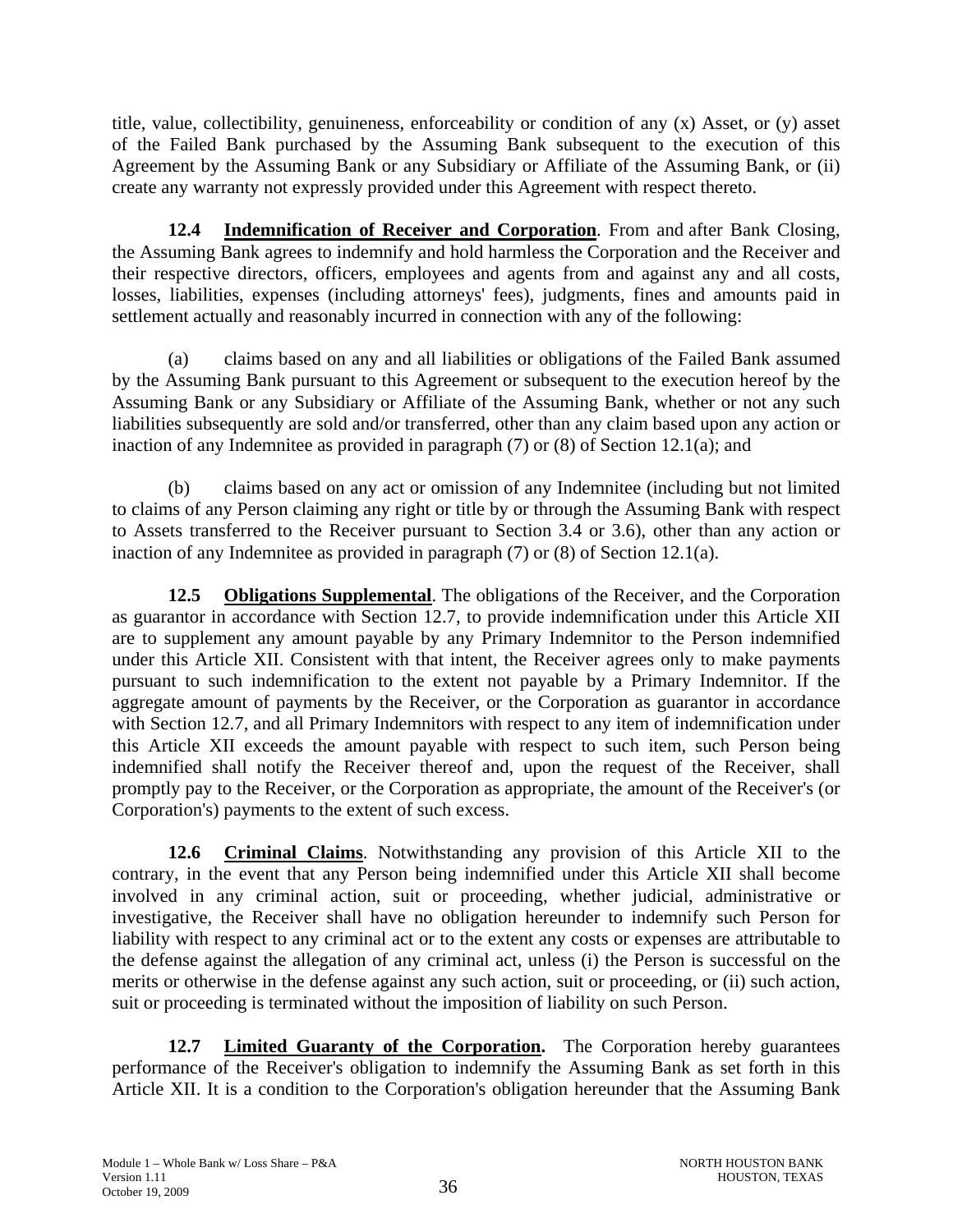shall comply in all respects with the applicable provisions of this Article XII. The Corporation shall be liable hereunder only for such amounts, if any, as the Receiver is obligated to pay under the terms of this Article XII but shall fail to pay. Except as otherwise provided above in this Section 12.7, nothing in this Article XII is intended or shall be construed to create any liability or obligation on the part of the Corporation, the United States of America or any department or agency thereof under or with respect to this Article XII, or any provision hereof, it being the intention of the parties hereto that the obligations undertaken by the Receiver under this Article XII are the sole and exclusive responsibility of the Receiver and no other Person or entity.

**12.8 Subrogation.** Upon payment by the Receiver, or the Corporation as guarantor in accordance with Section 12.7, to any Indemnitee for any claims indemnified by the Receiver under this Article XII, the Receiver, or the Corporation as appropriate, shall become subrogated to all rights of the Indemnitee against any other Person to the extent of such payment.

### **ARTICLE XIII MISCELLANEOUS**

**13.1** Entire Agreement. This Agreement embodies the entire agreement of the parties hereto in relation to the subject matter herein and supersedes all prior understandings or agreements, oral or written, between the parties.

**13.2 Headings**. The headings and subheadings of the Table of Contents, Articles and Sections contained in this Agreement, except the terms identified for definition in Article I and elsewhere in this Agreement, are inserted for convenience only and shall not affect the meaning or interpretation of this Agreement or any provision hereof.

**13.3 Counterparts**. This Agreement may be executed in any number of counterparts and by the duly authorized representative of a different party hereto on separate counterparts, each of which when so executed shall be deemed to be an original and all of which when taken together shall constitute one and the same Agreement.

**13.4 GOVERNING LAW**. THIS AGREEMENT AND THE RIGHTS AND OBLIGATIONS HEREUNDER SHALL BE GOVERNED BY AND CONSTRUED IN ACCORDANCE WITH THE FEDERAL LAW OF THE UNITED STATES OF AMERICA, AND IN THE ABSENCE OF CONTROLLING FEDERAL LAW, IN ACCORDANCE WITH THE LAWS OF THE STATE IN WHICH THE MAIN OFFICE OF THE FAILED BANK IS LOCATED.

 **13.5 Successors**. All terms and conditions of this Agreement shall be binding on the successors and assigns of the Receiver, the Corporation and the Assuming Bank. Except as otherwise specifically provided in this Agreement, nothing expressed or referred to in this Agreement is intended or shall be construed to give any Person other than the Receiver, the Corporation and the Assuming Bank any legal or equitable right, remedy or claim under or with respect to this Agreement or any provisions contained herein, it being the intention of the parties hereto that this Agreement, the obligations and statements of responsibilities hereunder, and all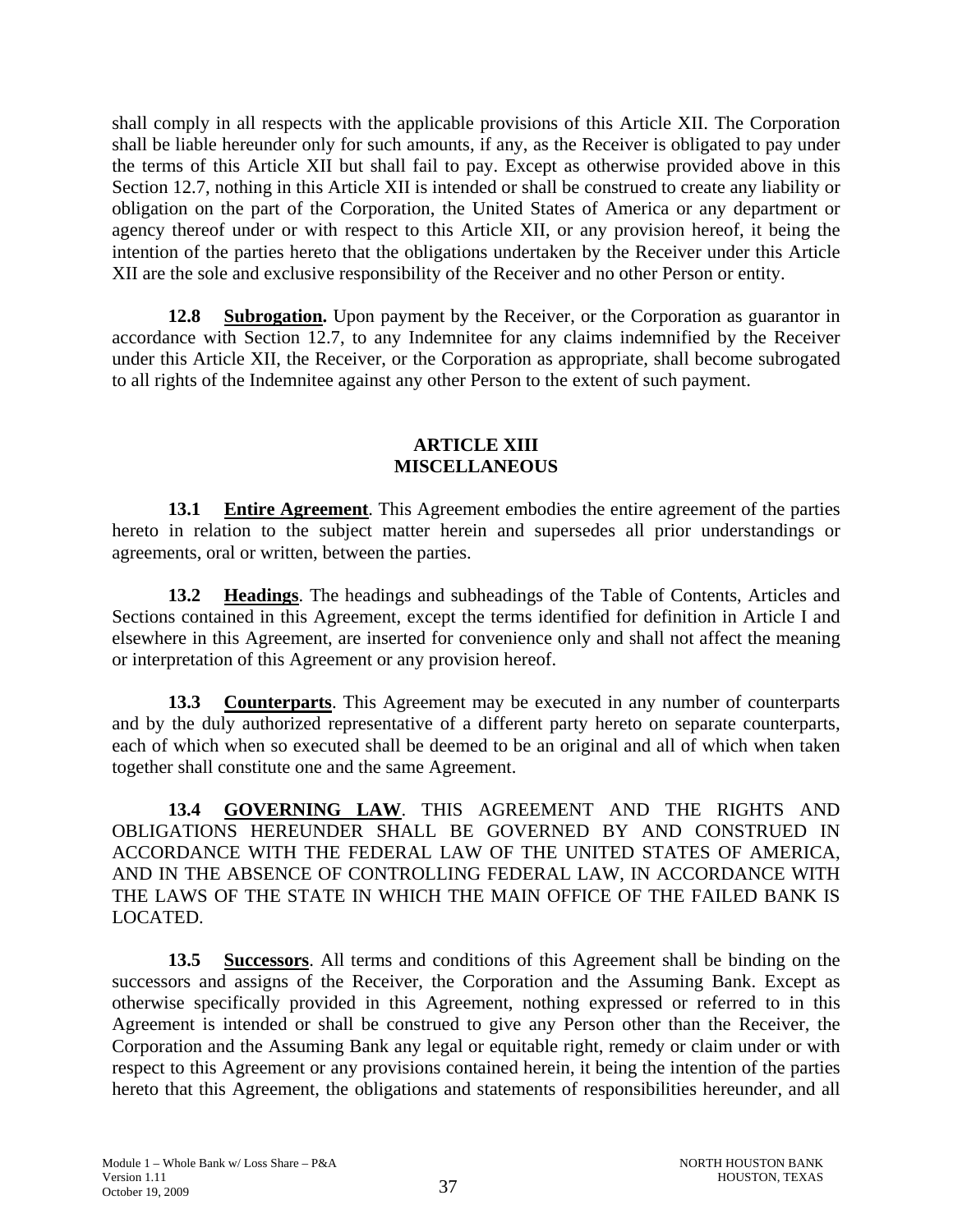other conditions and provisions hereof are for the sole and exclusive benefit of the Receiver, the Corporation and the Assuming Bank and for the benefit of no other Person.

**13.6 Modification; Assignment**. No amendment or other modification, rescission, release, or assignment of any part of this Agreement shall be effective except pursuant to a written agreement subscribed by the duly authorized representatives of the parties hereto.

13.7 Notice. Any notice, request, demand, consent, approval or other communication to any party hereto shall be effective when received and shall be given in writing, and delivered in person against receipt therefore, or sent by certified mail, postage prepaid, courier service, telex, facsimile transmission or email to such party (with copies as indicated below) at its address set forth below or at such other address as it shall hereafter furnish in writing to the other parties. All such notices and other communications shall be deemed given on the date received by the addressee.

## **Assuming Bank**

U.S. Bank National Association U.S. Bancorp Center BC-MN-H21N 800 Nicolett Mall Minneapolis, Minnesota 55402-4302

Attention: Daniel Good, Vice President

with a copy to: Terrance Dolan, Executive Vice President and Controller

# **Receiver and Corporation**

Federal Deposit Insurance Corporation, Receiver of **NORTH HOUSTON BANK**  1601 Bryan Street, Suite 1700 Dallas, Texas 75201

Attention: Settlement Manager

with copy to: Regional Counsel (Litigation Branch)

## **and with respect to notice under Article XII:**

Federal Deposit Insurance Corporation Receiver of North Houston Bank 1601 Bryan Street, Suite 1700 Dallas, Texas 75201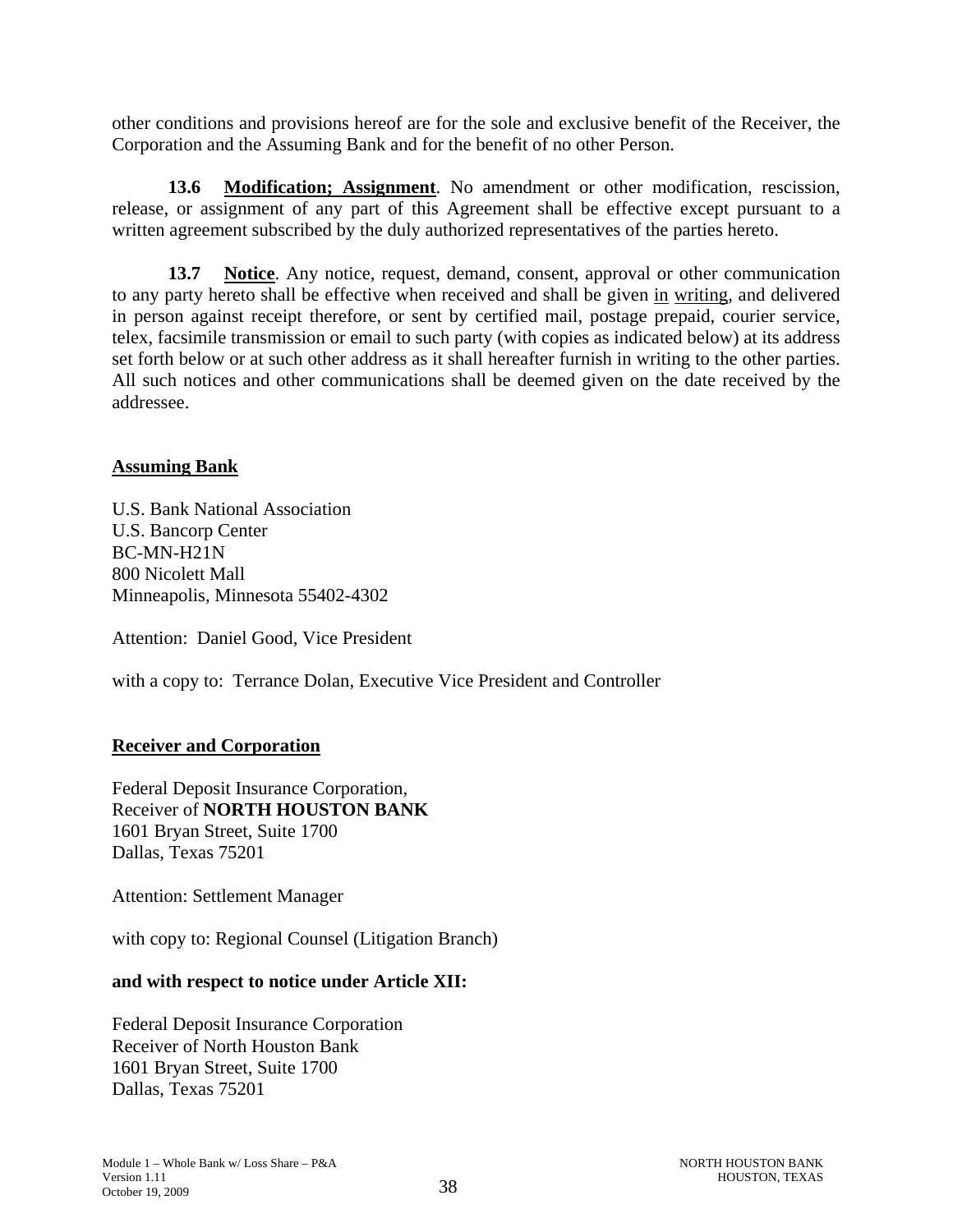Attention: Regional Counsel (Litigation Branch)

 **13.8 Manner of Payment**. All payments due under this Agreement shall be in lawful money of the United States of America in immediately available funds as each party hereto may specify to the other parties; provided, that in the event the Receiver or the Corporation is obligated to make any payment hereunder in the amount of \$25,000.00 or less, such payment may be made by check.

**13.9 Costs, Fees and Expenses**. Except as otherwise specifically provided herein, each party hereto agrees to pay all costs, fees and expenses which it has incurred in connection with or incidental to the matters contained in this Agreement, including without limitation any fees and disbursements to its accountants and counsel; provided, that the Assuming Bank shall pay all fees, costs and expenses (other than attorneys' fees incurred by the Receiver) incurred in connection with the transfer to it of any Assets or Liabilities Assumed hereunder or in accordance herewith.

**13.10 Waiver**. Each of the Receiver, the Corporation and the Assuming Bank may waive its respective rights, powers or privileges under this Agreement; provided, that such waiver shall be in writing; and further provided, that no failure or delay on the part of the Receiver, the Corporation or the Assuming Bank to exercise any right, power or privilege under this Agreement shall operate as a waiver thereof, nor will any single or partial exercise of any right, power or privilege under this Agreement preclude any other or further exercise thereof or the exercise of any other right, power or privilege by the Receiver, the Corporation, or the Assuming Bank under this Agreement, nor will any such waiver operate or be construed as a future waiver of such right, power or privilege under this Agreement.

**13.11 Severability**. If any provision of this Agreement is declared invalid or unenforceable, then, to the extent possible, all of the remaining provisions of this Agreement shall remain in full force and effect and shall be binding upon the parties hereto.

**13.12 Term of Agreement**. This Agreement shall continue in full force and effect until the tenth (10th) anniversary of Bank Closing; provided, that the provisions of Section 6.3 and 6.4 shall survive the expiration of the term of this Agreement. Provided, however, the receivership of the Failed Bank may be terminated prior to the expiration of the term of this Agreement; in such event, the guaranty of the Corporation, as provided in and in accordance with the provisions of Section 12.7 shall be in effect for the remainder of the term. Expiration of the term of this Agreement shall not affect any claim or liability of any party with respect to any (i) amount which is owing at the time of such expiration, regardless of when such amount becomes payable, and (ii) breach of this Agreement occurring prior to such expiration, regardless of when such breach is discovered.

**13.13 Survival of Covenants, Etc.** The covenants, representations, and warranties in this Agreement shall survive the execution of this Agreement and the consummation of the transactions contemplated hereunder.

## **[Signature Page Follows]**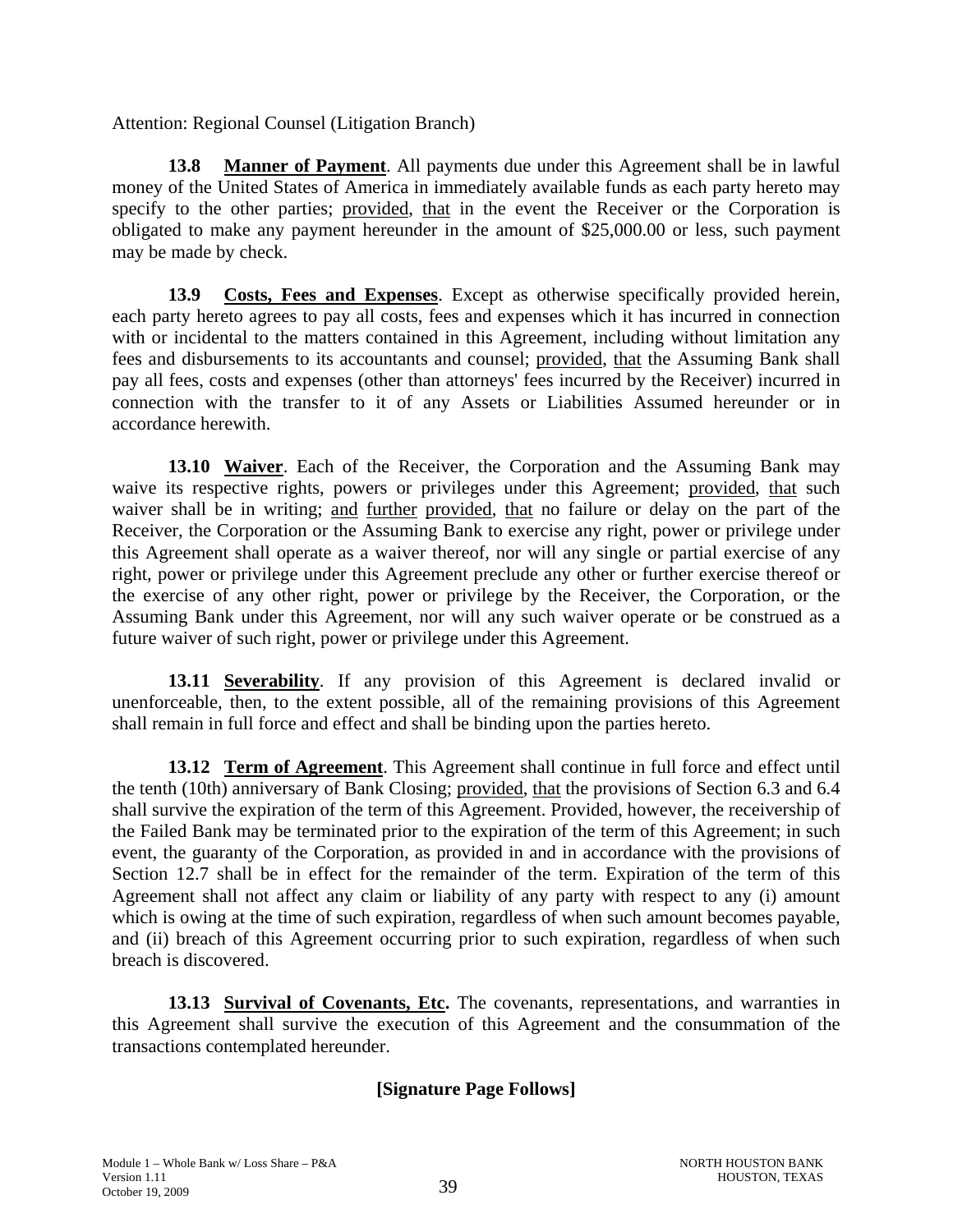IN WITNESS WHEREOF, the parties hereto have caused this Agreement to be executed by their duly authorized representatives as of the date first above written.

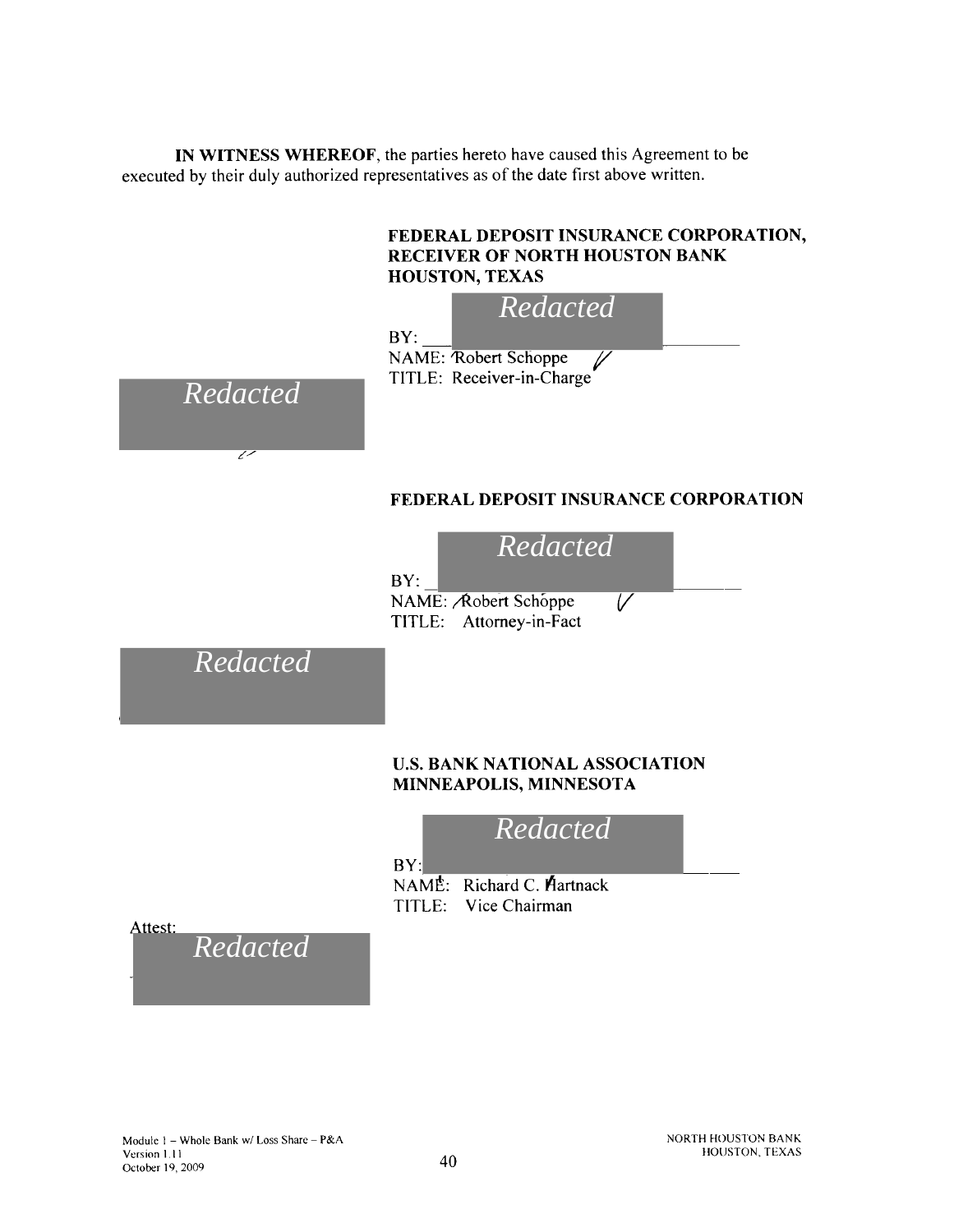# **SCHEDULE 2.1 - Certain Liabilities Assumed by the Assuming Bank**

**To be provided post-closing.**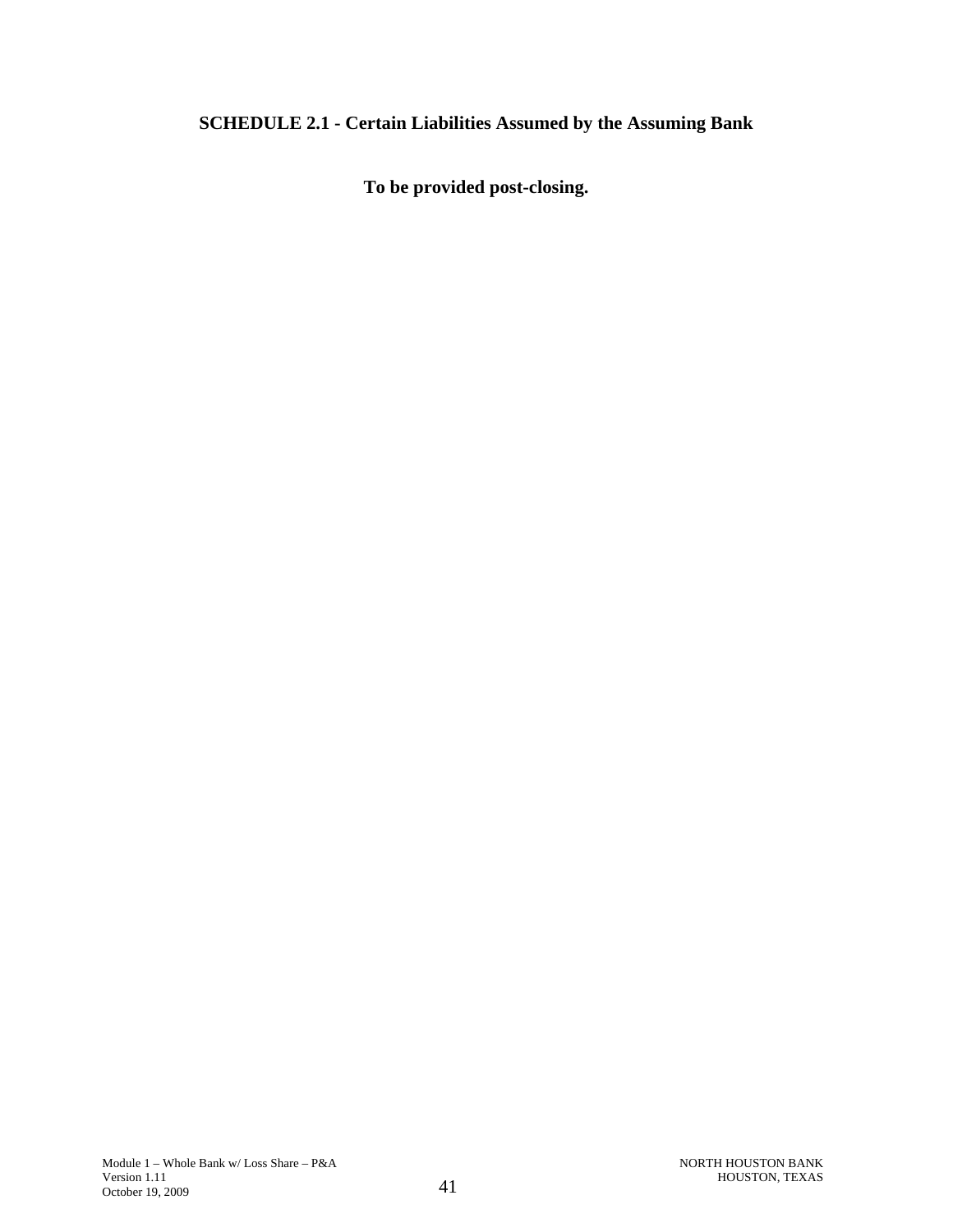# **SCHEDULE 2.1(a) – Excluded Deposit Liability Accounts**

## **North Houston Bank Houston, TX**

North Houston Bank has no deposits associated with the Depository Organization (DO) Cede & Co as Nominee for DTC. The DO accounts do not pass to the Assuming Bank and are excluded from the transaction as described in section 2.1 of the P&A Agreement. The schedule below identifies the DO accounts as of the date of the deposit download. This schedule will be updated post closing with data as of Bank Closing date.

**Schedule** 

NONE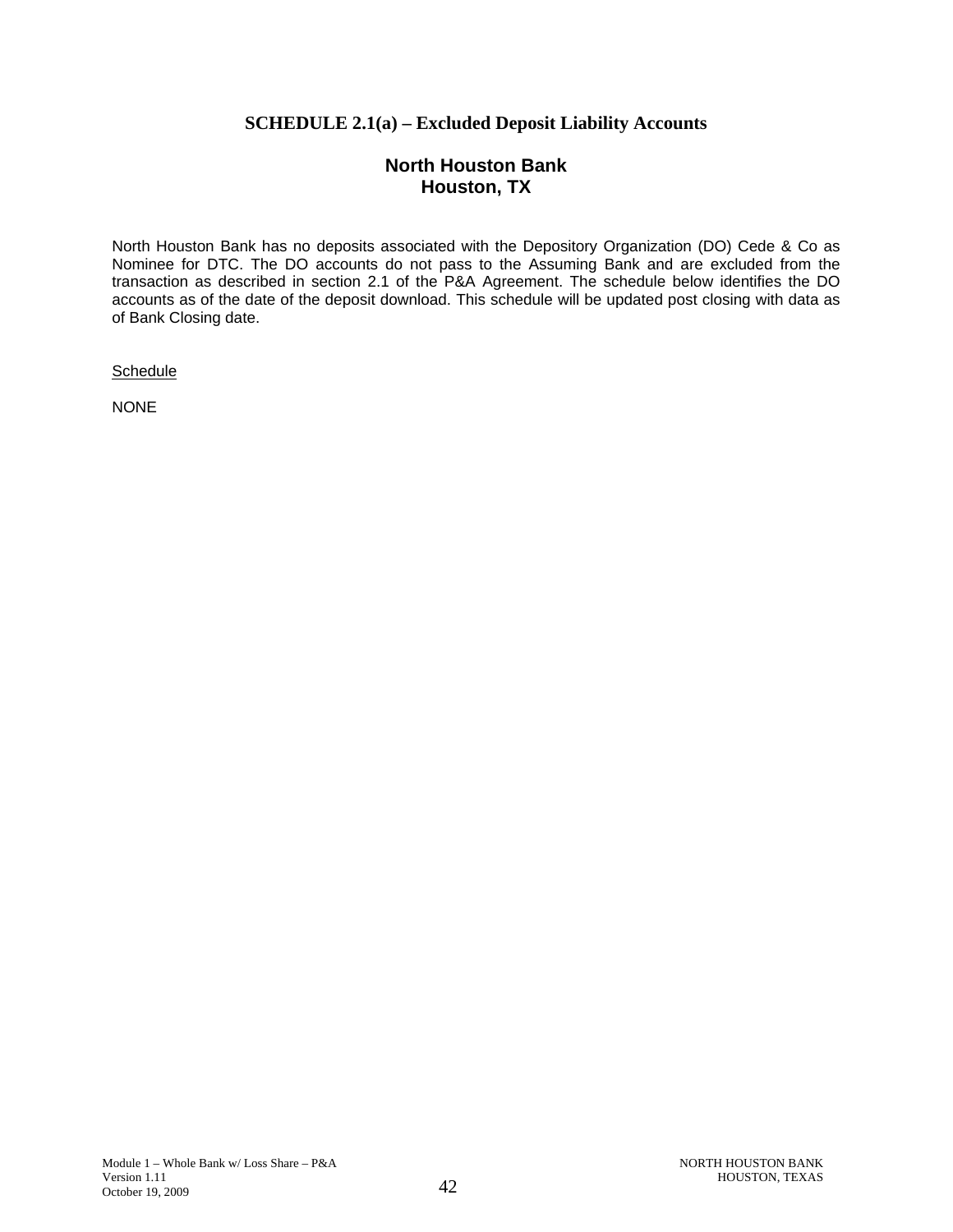### **SCHEDULE 3.1 - Certain Assets Purchased**

### **SEE ATTACHED LIST**

THE LIST(S) ATTACHED TO THIS SCHEDULE (OR SUBSCHEDULE(S)) AND THE **INFORMATION THEREIN, IS AS OF THE DATE OF THE MOST RECENT PERTINENT DATA MADE AVAILABLE TO THE ASSUMING BANK AS PART OF THE INFORMATION PACKAGE. IT WILL BE ADJUSTED TO REFLECT THE COMPOSITION AND BOOK VALUE OF THE LOANS AND ASSETS AS OF THE DATE OF BANK CLOSING. THE LIST(S) MAY NOT INCLUDE ALL LOANS AND ASSETS (E.G., CHARGED OFF LOANS). THE LIST(S) MAY BE REPLACED WITH A MORE ACCURATE LIST POST CLOSING.**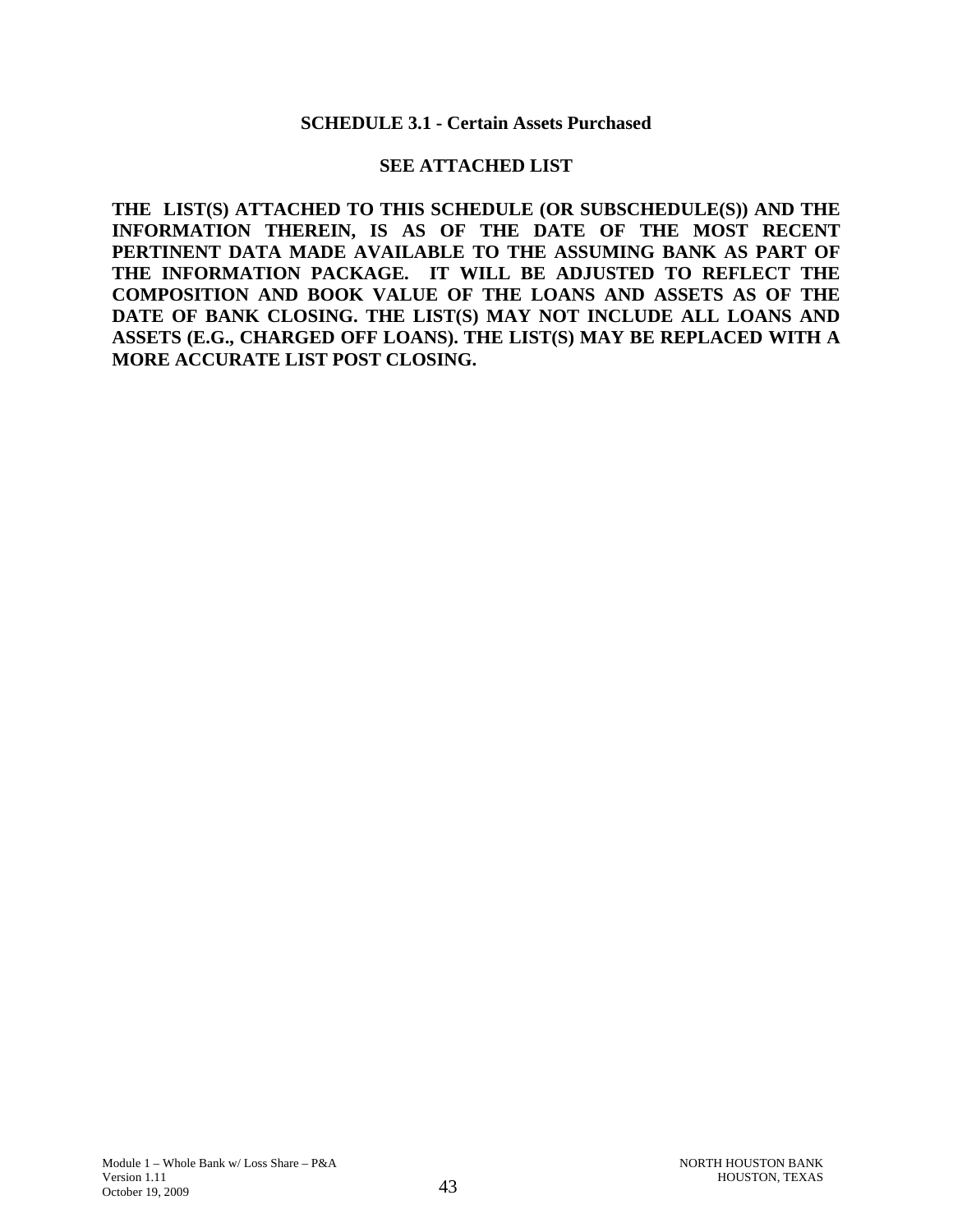# **SCHEDULE 3.2 - Purchase Price of Assets or assets**

| (a) | cash and receivables from depository<br>institutions, including cash items in the<br>process of collection, plus<br>interest thereon:                                                           | <b>Book Value</b>                                                       |
|-----|-------------------------------------------------------------------------------------------------------------------------------------------------------------------------------------------------|-------------------------------------------------------------------------|
| (b) | securities (including FHLB stock, but<br>exclusive of the capital stock of Acquired<br>Subsidiaries), plus interest thereon:                                                                    | As provided in Section 3.2(b)                                           |
|     | <b>Shared-Loss MTM Assets</b>                                                                                                                                                                   | Fair Value as defined in the<br><b>Commercial Shared-Loss Agreement</b> |
| (c) | federal funds sold and repurchase<br>agreements, if any, including interest<br>thereon:                                                                                                         | <b>Book Value</b>                                                       |
| (d) | Loans:                                                                                                                                                                                          | <b>Book Value</b>                                                       |
| (e) | credit card business, if any, including all<br>outstanding extensions of credit and<br>offensive litigation, but excluding any class<br>action lawsuits related to the credit card<br>business: | <b>Book Value</b>                                                       |
| (f) | Safe Deposit Boxes and related business,<br>safekeeping business and trust business, if<br>any:                                                                                                 | <b>Book Value</b>                                                       |
| (g) | Records and other documents:                                                                                                                                                                    | <b>Book Value</b>                                                       |
| (h) | capital stock of any Acquired Subsidiaries:                                                                                                                                                     | <b>Book Value</b>                                                       |
| (i) | amounts owed to the Failed Bank by any<br><b>Acquired Subsidiary:</b>                                                                                                                           | <b>Book Value</b>                                                       |
| (j) | assets securing Deposits of public money,<br>to the extent not otherwise purchased<br>hereunder:                                                                                                | <b>Book Value</b>                                                       |
| (k) | Overdrafts of customers:                                                                                                                                                                        | <b>Book Value</b>                                                       |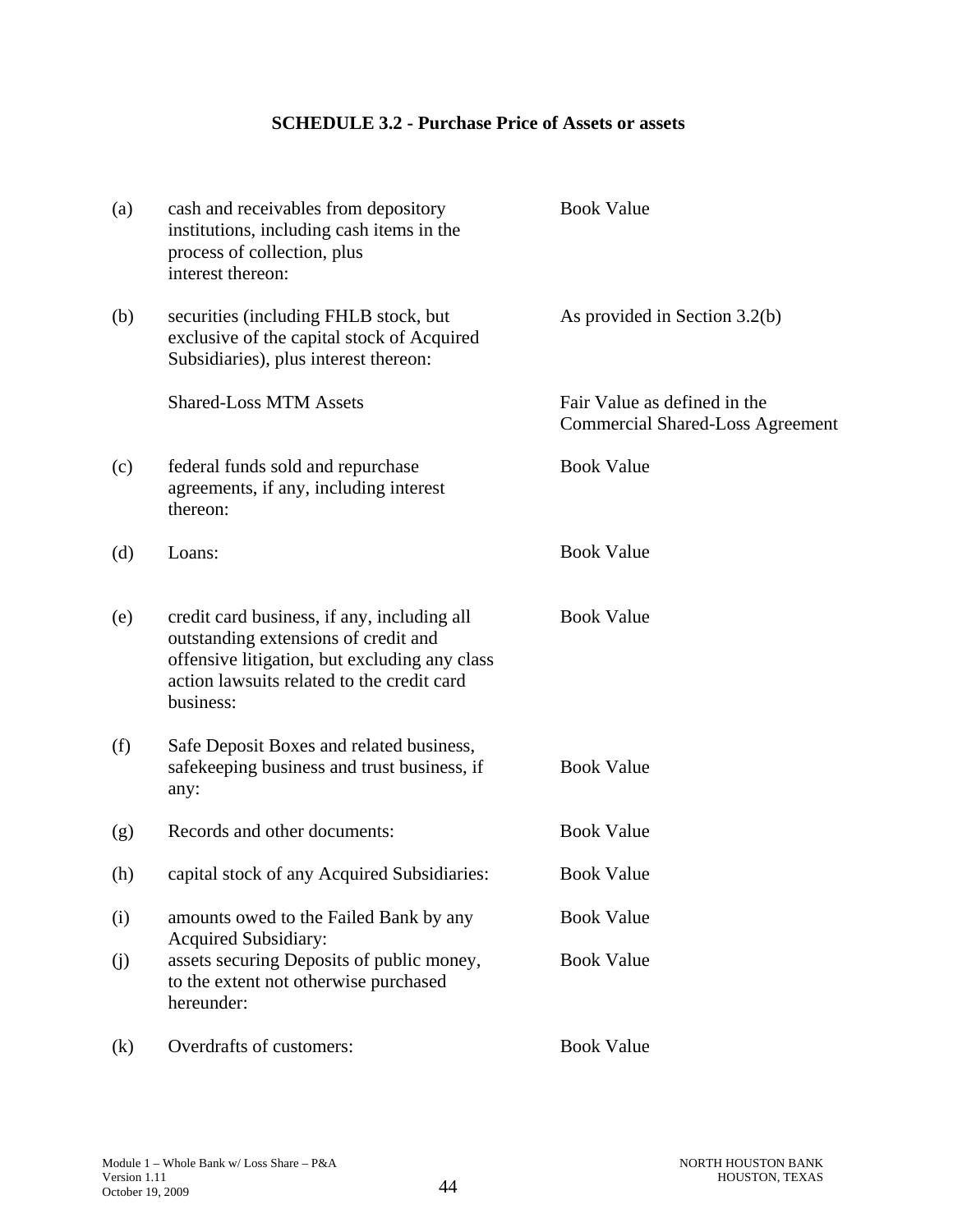(1) rights, if any, with respect to Qualified As provided in Section 3.2(c) Financial Contracts.

(m) rights of the Failed Bank to provide Book Value mortgage servicing for others and to have mortgage servicing provided to the Failed Bank by others and related contracts.

## **assets subject to an option to purchase:**

| (a) | <b>Bank Premises:</b>    | Fair Market Value |
|-----|--------------------------|-------------------|
| (b) | Furniture and Equipment: | Fair Market Value |
| (c) | Fixtures:                | Fair Market Value |
| (d) | Other Equipment:         | Fair Market Value |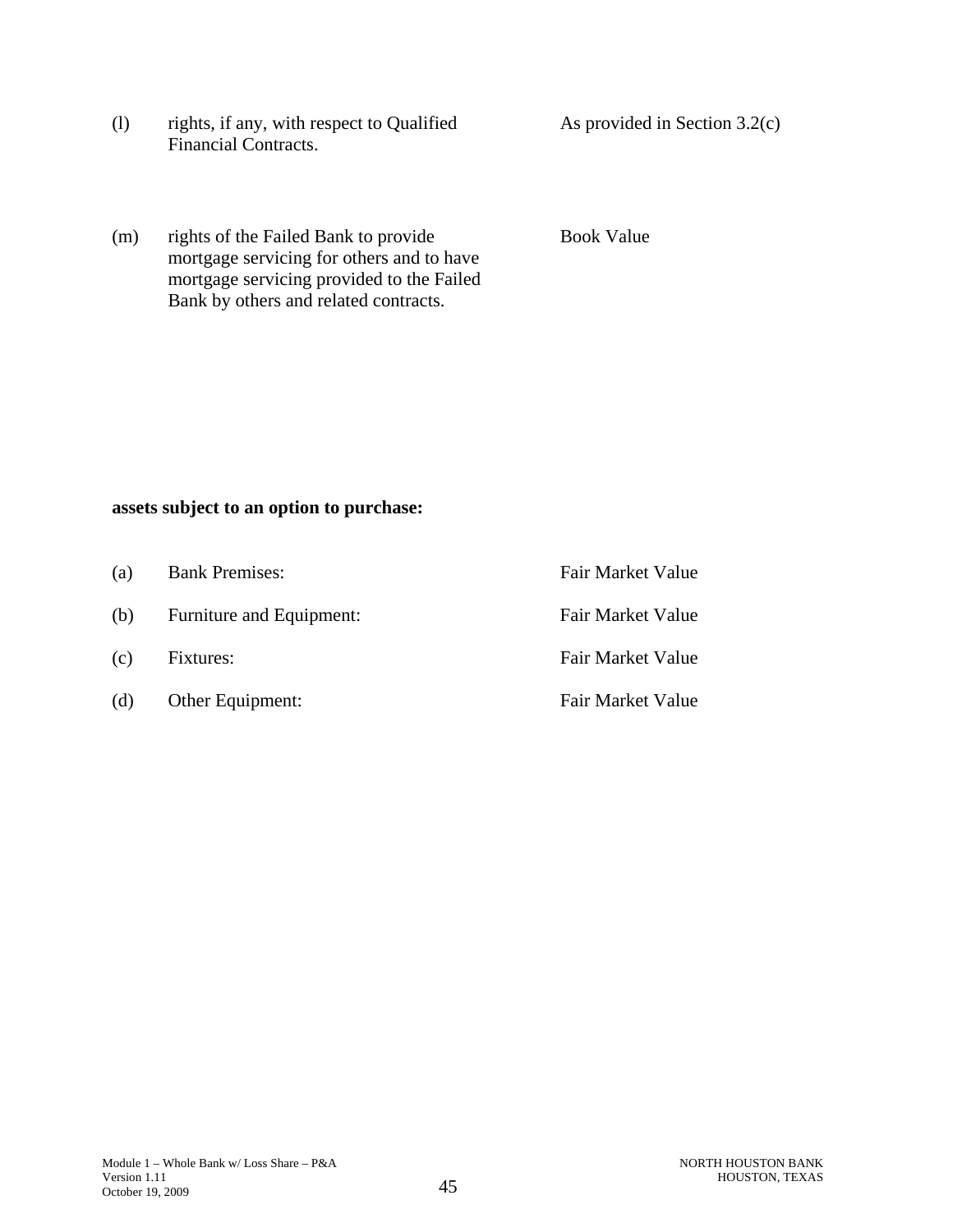# **SCHEDULE 3.5(l) – Excluded Private Label Asset-Backed Securities**

**None**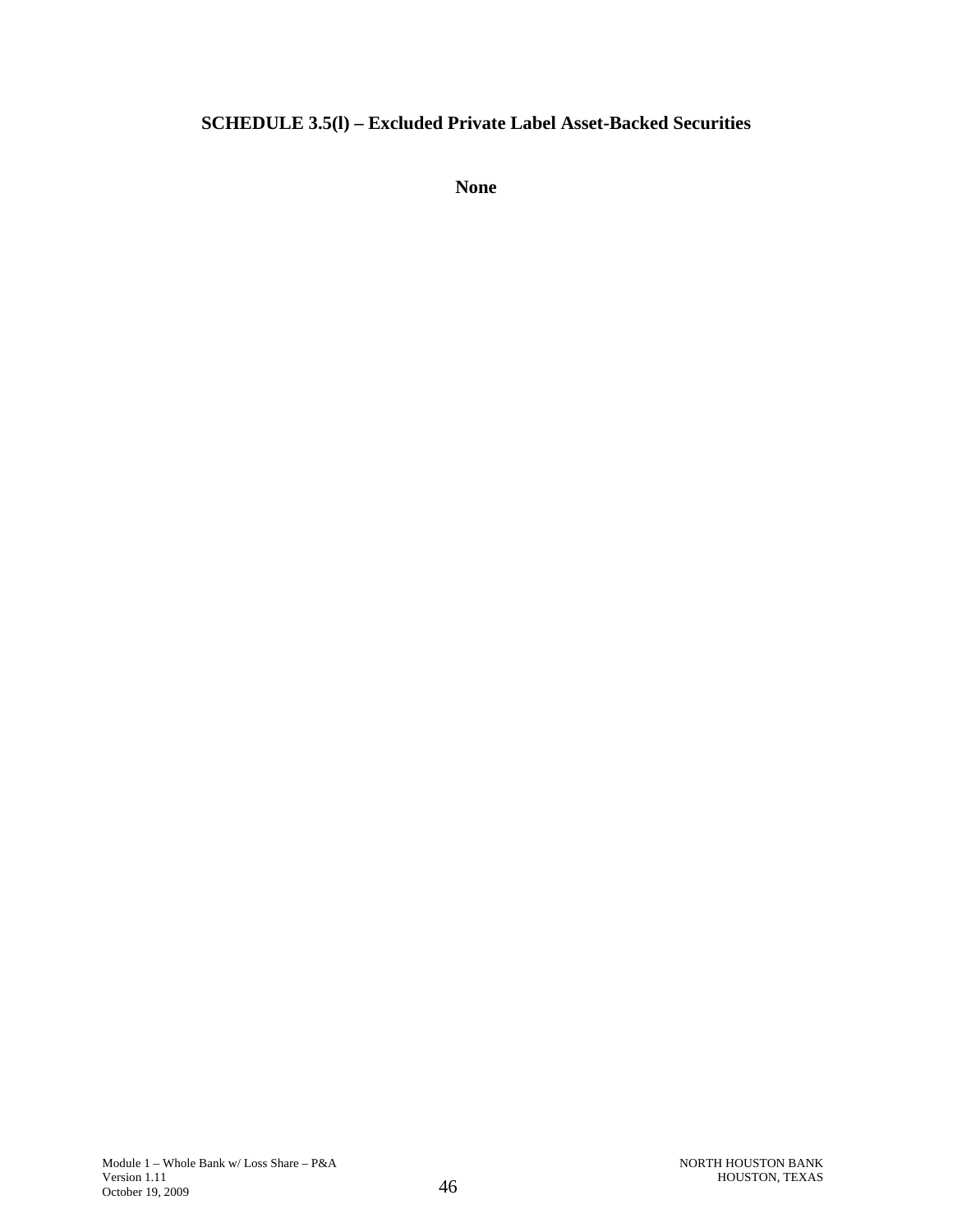## **SCHEDULE 4.15A**

# **LOANS SUBJECT TO LOSS SHARING UNDER THE SINGLE FAMILY SHARED-LOSS AGREEMENT**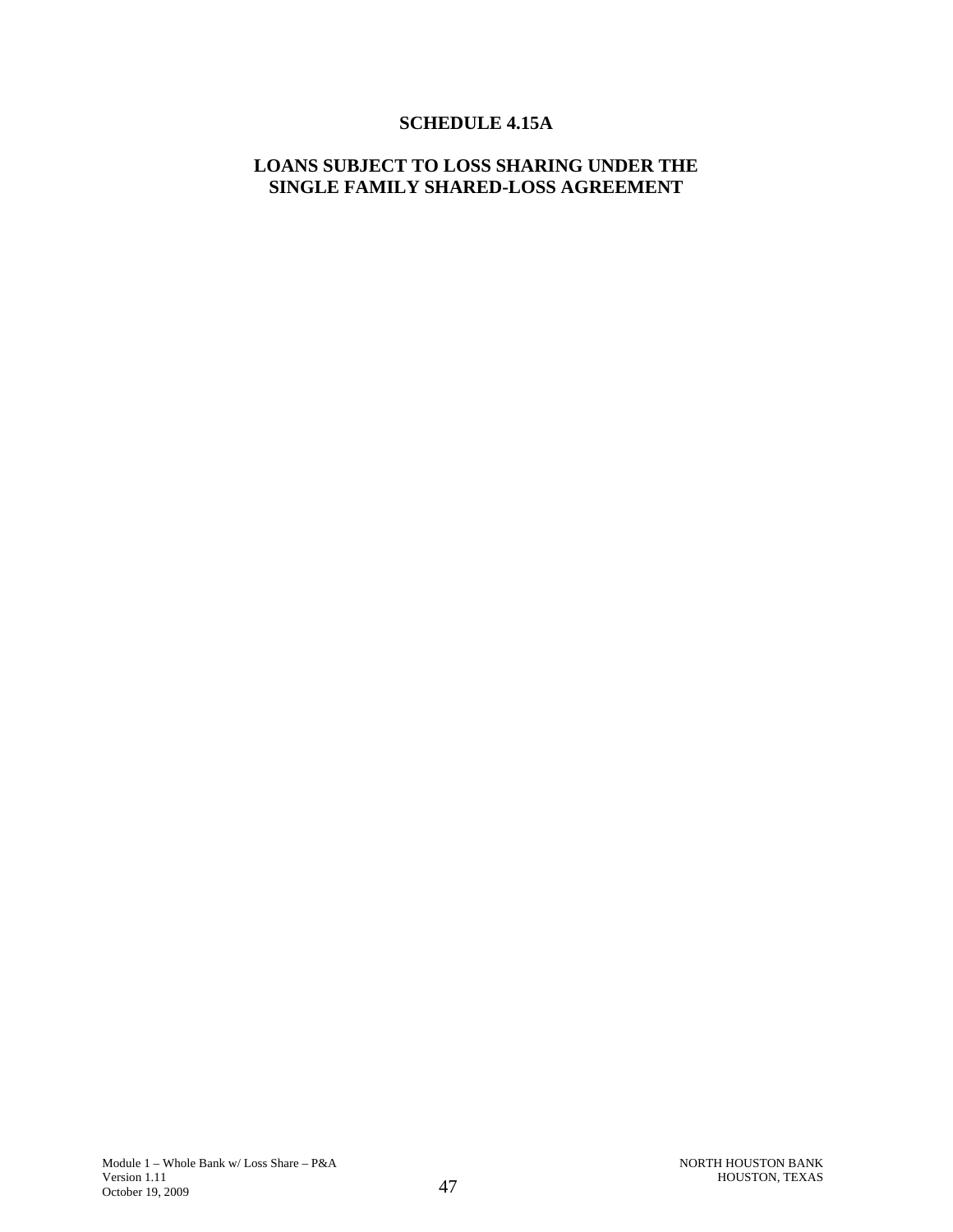## **SCHEDULE 4.15B**

### **LOANS SUBJECT TO LOSS SHARING UNDER THE NON-SINGLE FAMILY SHARED-LOSS AGREEMENT**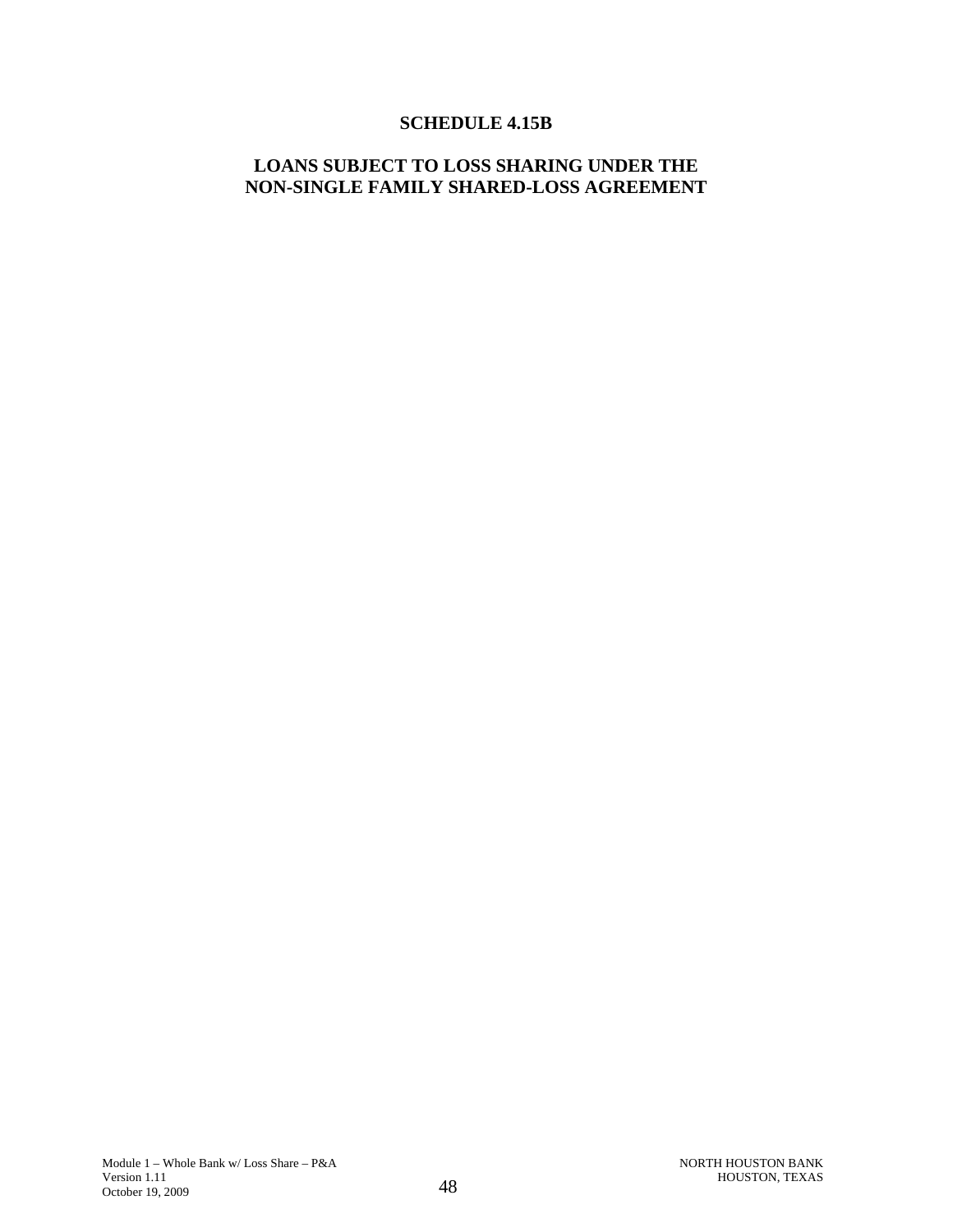# **SCHEDULE 7 – Accounts Excluded from Calculation of Deposit Franchise Bid Premium**

## **North Houston Bank Houston, TX**

The accounts identified below will pass to the Assuming Bank (unless otherwise noted). When calculating the premium to be paid on Assumed Deposits in a P&A transaction, the FDIC will exclude the following categories of deposit accounts:

|   | <b>Category Description</b>                         | <b>Balance</b>  |
|---|-----------------------------------------------------|-----------------|
|   |                                                     | (as of 8/31/09) |
|   | <b>Non-DO Brokered Deposits</b>                     | 0.00            |
|   | <b>CDARS</b>                                        | 0.00            |
| Ш | <b>Market Place Deposits</b>                        | \$68,382,305.10 |
|   | Total deposits excluded from Calculation of premium | \$68,382,305.10 |
|   |                                                     |                 |

## **Category Description**

#### **I. Brokered Deposits**

Brokered deposit accounts are accounts for which the "depositor of record" is an agent, nominee, or custodian who deposits funds for a principal or principals to whom "pass-through" deposit insurance coverage may be extended. The FDIC separates brokered deposit accounts into 2 categories: 1) Depository Organization (DO) Brokered Deposits and 2) Non-Depository Organization (Non-DO) Brokered Deposits. This distinction is made by the FDIC to facilitate our role as Receiver and Insurer. These terms will not appear on other "brokered deposit" reports generated by the institution.

Non-DO Brokered Deposits pass to the Assuming Bank, but are excluded from Assumed Deposits when the deposit premium is calculated. Please see the attached "Schedule 7 Non-DO Broker Deposit Detail Report" for a listing of these accounts. This list will be updated post closing with balances as of Bank Closing date.

DO Brokered Deposits (Cede & Co as Nominee for DTC), are typically excluded from Assumed Deposits in the P&A transaction. A list of these accounts is provided on "Schedule 2.1 DO Brokered Deposit Detail Report". If, however, the terms of a particular transaction are altered and the DO Brokered Deposits pass to the Assuming Bank, they will not be included in Assumed Deposits for purposes of calculating the deposit premium.

#### **II. CDARS**

CDARS deposits pass to the Assuming Bank, but are excluded from Assumed Deposits when the deposit premium is calculated.

North Houston Bank did not participate in the CDARS program as of the date of the deposit download. If CDARS deposits are taken between the date of the deposit download and the Bank Closing Date, they will be identified post closing and made part of Schedule 7 to the P&A Agreement.

#### **III. Market Place Deposits**

"Market Place Deposits" is a description given to deposits that may have been solicited via a money desk, internet subscription service (for example, Qwickrate), or similar programs.

North Houston Bank does not have QwickRate deposits as identified above.

This schedule provides account categories and balances as of the date of the deposit download, or as indicated. The deposit franchise bid premium will be calculated using account categories and balances as of Bank Closing Date that are reflected in the general ledger or subsystem as described above. The final numbers for Schedule 7 will be provided post closing.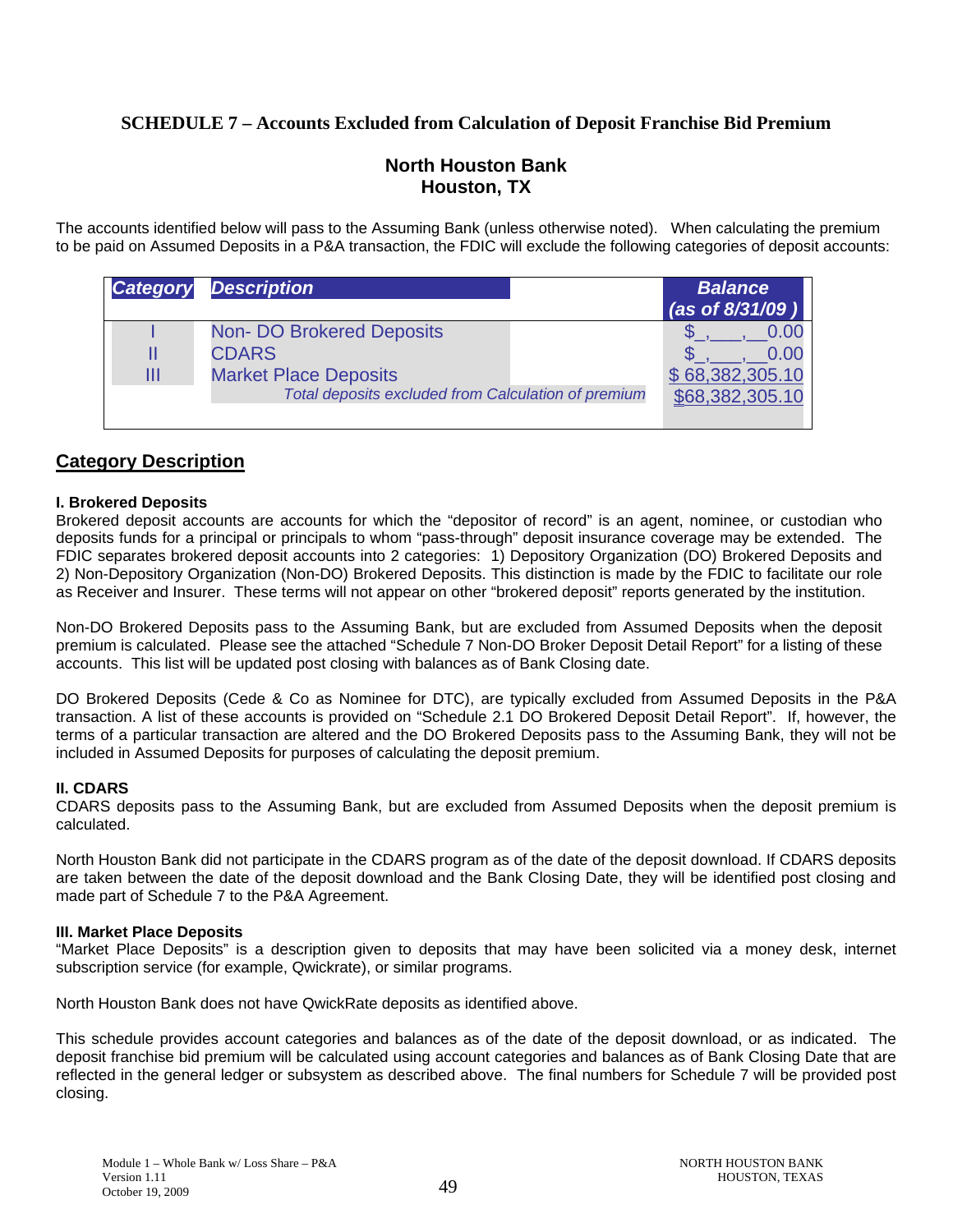### **EXHIBIT 2.3A FINAL NOTICE LETTER**

#### **FINAL LEGAL NOTICE**

Claiming Requirements for Deposits Under 12 U.S.C. 1822(e)

**[Date]** 

**[Name of Unclaimed Depositor] [Address of Unclaimed Depositor] [Anytown, USA]** 

Subject: **[XXXXX – Name of Bank City, State]** – In Receivership

Dear **[Sir/Madam]:** 

As you may know, on **[Date: Closing Date]**, the **[Name of Bank ("The Bank")]** was closed and the Federal Deposit Insurance Corporation ("FDIC") transferred **[The Bank's]** accounts to **[Name of Acquiring Institution].** 

According to federal law under 12 U.S.C., 1822(e), on **[Date: eighteen months from the Closing Date]**, **[Name of Acquiring Institution]** must transfer the funds in your account(s) back to the FDIC if you have not claimed your account(s) with **[Name of Acquiring Institution].** Based on the records recently supplied to us by **[Name of Acquiring Institution]**, your account(s) currently fall into this category.

This letter is your formal Legal Notice that you have until **[Date: eighteen months from the Closing Date]**, to claim or arrange to continue your account(s) with **[Name of Acquiring Institution].** There are several ways that you can claim your account(s) at **[Name of Acquiring Institution]**. It is only necessary for you to take any one of the following actions in order for your account(s) at **[Name of Acquiring Institution]** to be deemed claimed. In addition, if you have more than one account, your claim to one account will automatically claim all accounts:

1. Write to **[Name of Acquiring Institution]** and notify them that you wish to keep your account(s) active with them. Please be sure to include the name of the account(s), the account number(s), the signature of an authorized signer on the account(s), name, and address. **[Name of Acquiring Institution]** address is:

### **[123 Main Street**

## **Anytown, USA]**

- 2. Execute a new signature card on your account(s), enter into a new deposit agreement with **[Name of Acquiring Institution],** change the ownership on your account(s), or renegotiate the terms of your certificate of deposit account(s) (if any).
- 3. Provide **[Name of Acquiring Institution]** with a change of address form.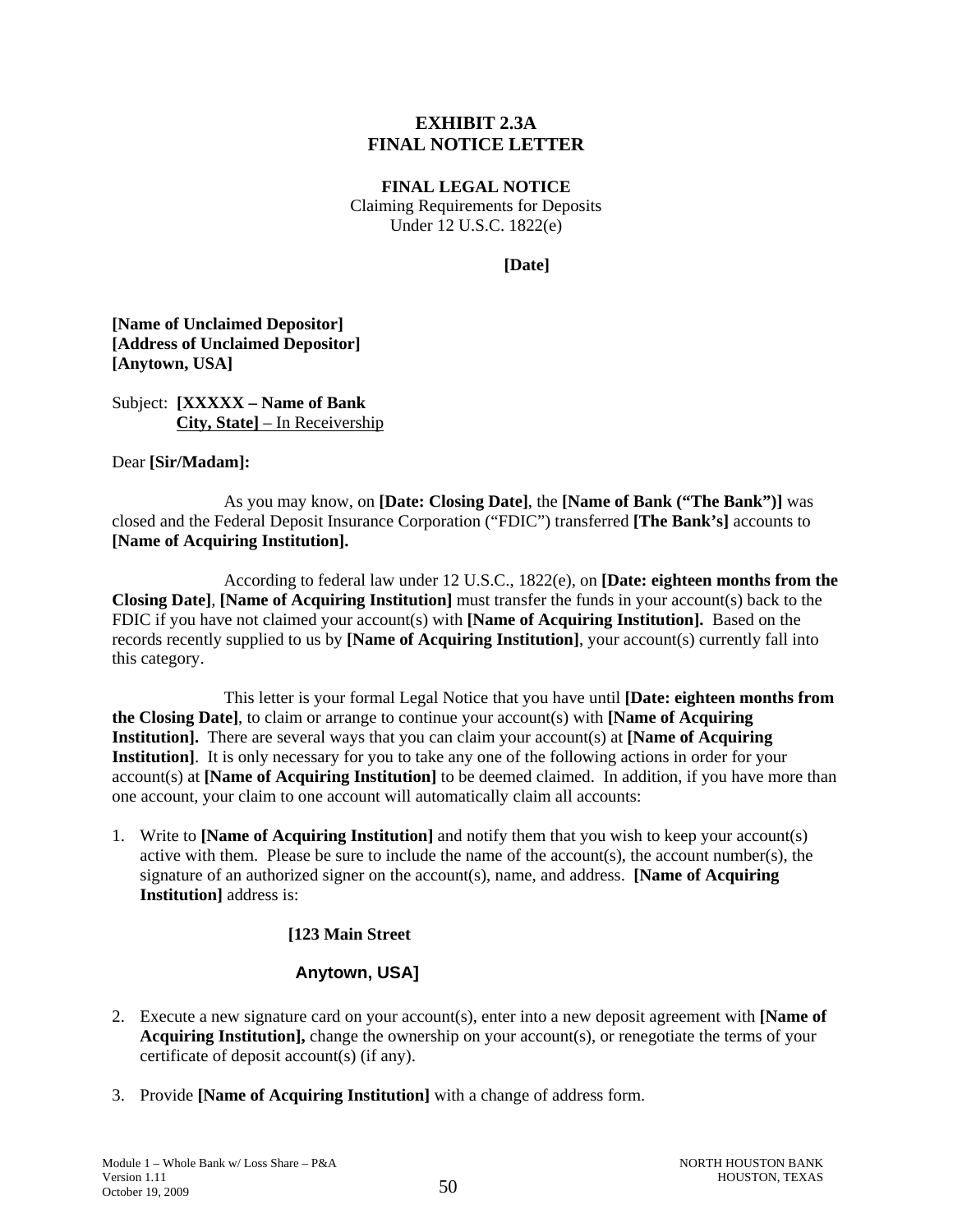4. Make a deposit to or withdrawal from your account(s). This includes writing a check on any account or having an automatic direct deposit credited to or an automatic withdrawal debited from an account.

If you do not want to continue your account(s) with **[Name of Acquiring Institution]** for any reason, you can withdraw your funds and close your account(s). Withdrawing funds from one or more of your account(s) satisfies the federal law claiming requirement. If you have time deposits, such as certificates of deposit, **[Name of Acquiring Institution]** can advise you how to withdraw them without being charged an interest penalty for early withdrawal.

If you do not claim ownership of your account(s) at **[Name of Acquiring Institution by Date: eighteen months from the Closing Date]** federal law requires **[Name of Acquiring Institution]**  to return your deposits to the FDIC, which will deliver them as unclaimed property to the State indicated in your address in the Failed Institution's records. If your address is outside of the United States, the FDIC will deliver the deposits to the State in which the Failed Institution had its main office. 12 U.S.C. § 1822(e). If the State accepts custody of your deposits, you will have 10 years from the date of delivery to claim your deposits from the State. After 10 years you will be permanently barred from claiming your deposits. However, if the State refuses to take custody of your deposits, you will be able to claim them from the FDIC until the receivership is terminated. If you have not claimed your insured deposits before the receivership is terminated, and a receivership may be terminated at any time, all of your rights in those deposits will be barred.

If you have any questions or concerns about these items, please contact **[Bank Employee]** at **[Name of Acquiring Institution]** by phone at **[(XXX) XXX-XXXX].** 

Sincerely,

**[Name of Claims Specialist] [Title]**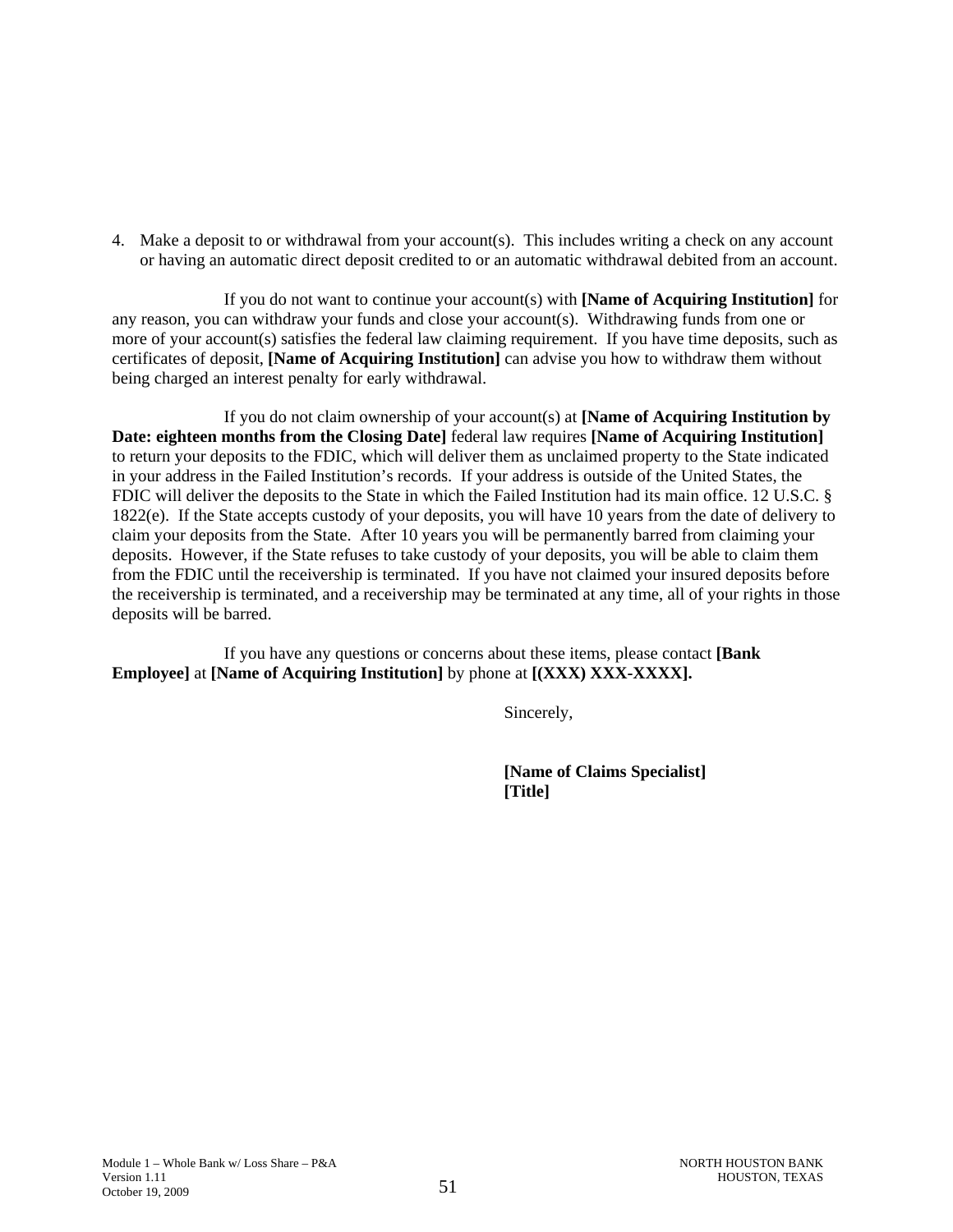## **EXHIBIT 2.3B AFFIDAVIT OF MAILING**

## **AFFIDAVIT OF MAILING**

*State of* 

*COUNTY OF* 

I am employed as a **[Title of Office]** by the **[Name of Acquiring Institution]**.

This will attest that on **[Date of mailing]**, I caused a true and correct copy of the Final Legal Notice, attached hereto, to owners of unclaimed deposits of **[Name of Failed Bank]**, City, State, to be prepared for deposit in the mail of the United States of America on behalf of the Federal Deposit Insurance Corporation. A list of depositors to whom the notice was mailed is attached. This notice was mailed to the depositor's last address as reflected on the books and records of the **[Name of Failed Bank]** as of the date of failure.

 $\overline{\phantom{a}}$  , and the contract of the contract of the contract of the contract of the contract of the contract of the contract of the contract of the contract of the contract of the contract of the contract of the contrac **[Name] [Title of Office] [Name of Acquiring Institution]** 

**Subscribed and sworn to before me this \_\_\_\_\_\_\_day of [Month, Year].** 

**My commission expires:** 

**\_\_\_\_\_\_\_\_\_\_\_\_\_\_\_\_\_\_\_\_\_\_ \_\_\_\_\_\_\_\_\_\_\_\_\_\_\_\_\_\_\_\_\_\_\_\_\_\_\_\_\_\_\_\_ [Name], Notary Public**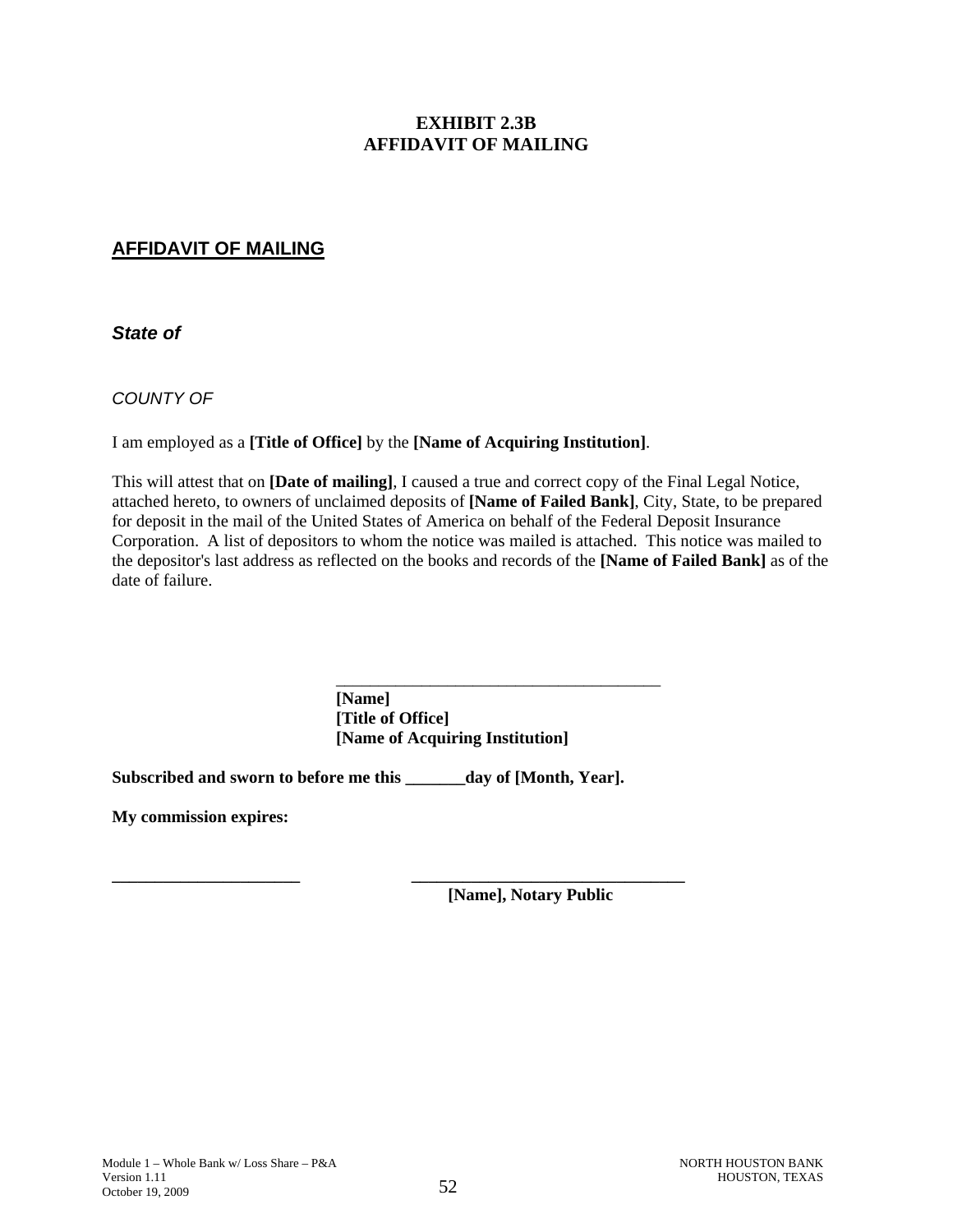## **EXHIBIT 3.2(c) -- VALUATION OF CERTAIN QUALIFIED FINANCIAL CONTRACTS**

### A. Scope

Interest Rate Contracts - All interest rate swaps, forward rate agreements, interest rate futures, caps, collars and floors, whether purchased or written.

Option Contracts - All put and call option contracts, whether purchased or written, on marketable securities, financial futures, foreign currencies, foreign exchange or foreign exchange futures contracts.

Foreign Exchange Contracts - All contracts for future purchase or sale of foreign currencies, foreign currency or cross currency swap contracts, or foreign exchange futures contracts.

### B. Exclusions

All financial contracts used to hedge assets and liabilities that are acquired by the Assuming Bank but are not subject to adjustment from Book Value.

### C. Adjustment

The difference between the Book Value and market value as of Bank Closing.

### D. Methodology

- 1. The price at which the Assuming Bank sells or disposes of Qualified Financial Contracts will be deemed to be the fair market value of such contracts, if such sale or disposition occurs at prevailing market rates within a predefined timetable as agreed upon by the Assuming Bank and the Receiver.
- 2. In valuing all other Qualified Financial Contracts, the following principles will apply:
	- (i) All known cash flows under swaps or forward exchange contracts shall be present valued to the swap zero coupon interest rate curve.
	- (ii) All valuations shall employ prices and interest rates based on the actual frequency of rate reset or payment.
	- (iii) Each tranche of amortizing contracts shall be separately valued. The total value of such amortizing contract shall be the sum of the values of its component tranches.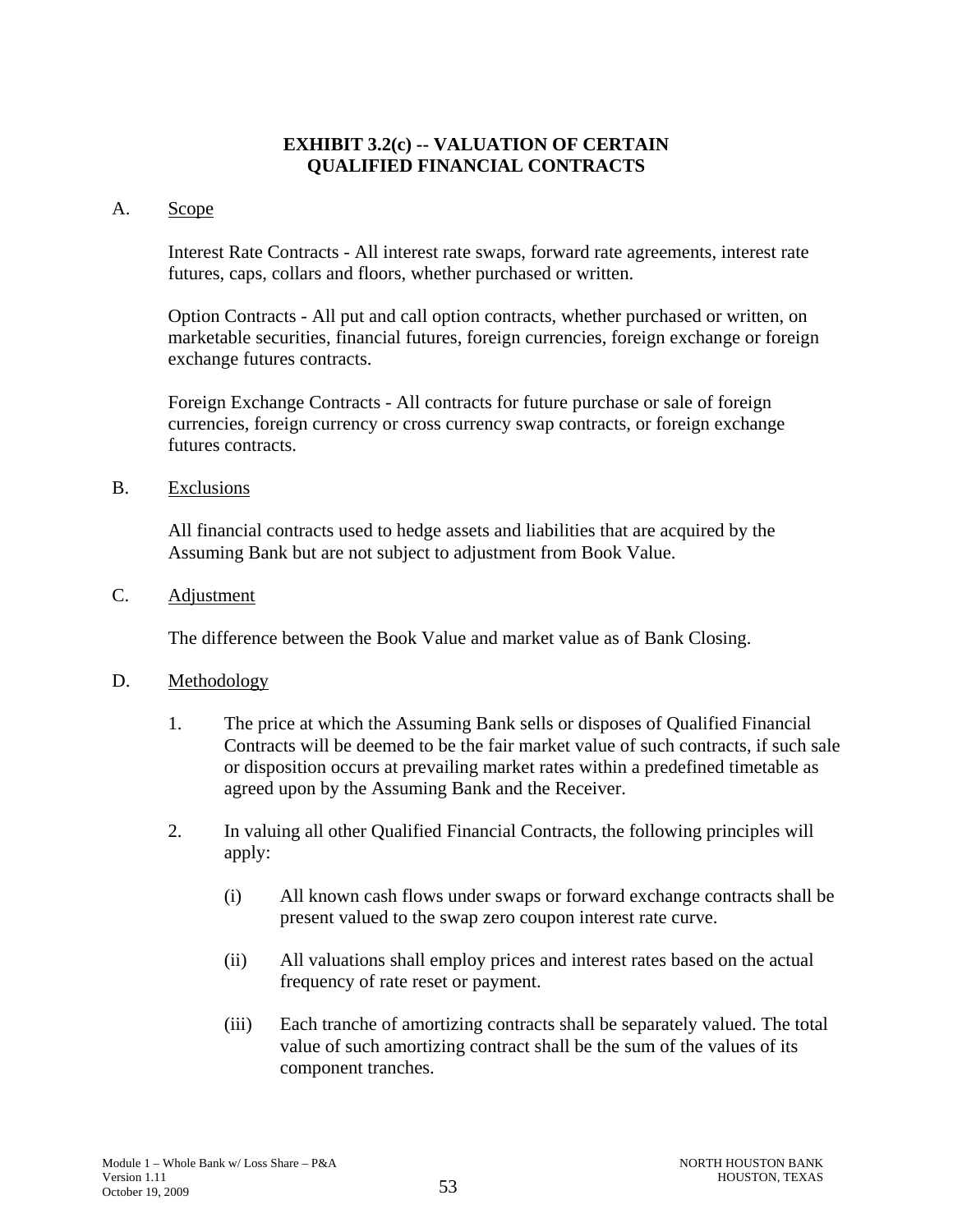- (iv) For regularly traded contracts, valuations shall be at the midpoint of the bid and ask prices quoted by customary sources (e.g., The Wall Street Journal, Telerate, Reuters or other similar source) or regularly traded exchanges.
- (v) For all other Qualified Financial Contracts where published market quotes are unavailable, the adjusted price shall be the average of the bid and ask price quotes from three (3) securities dealers acceptable to the Receiver and Assuming Bank as of Bank Closing. If quotes from securities dealers cannot be obtained, an appraiser acceptable to the Receiver and the Assuming Bank will perform a valuation based on modeling, correlation analysis, interpolation or other techniques, as appropriate.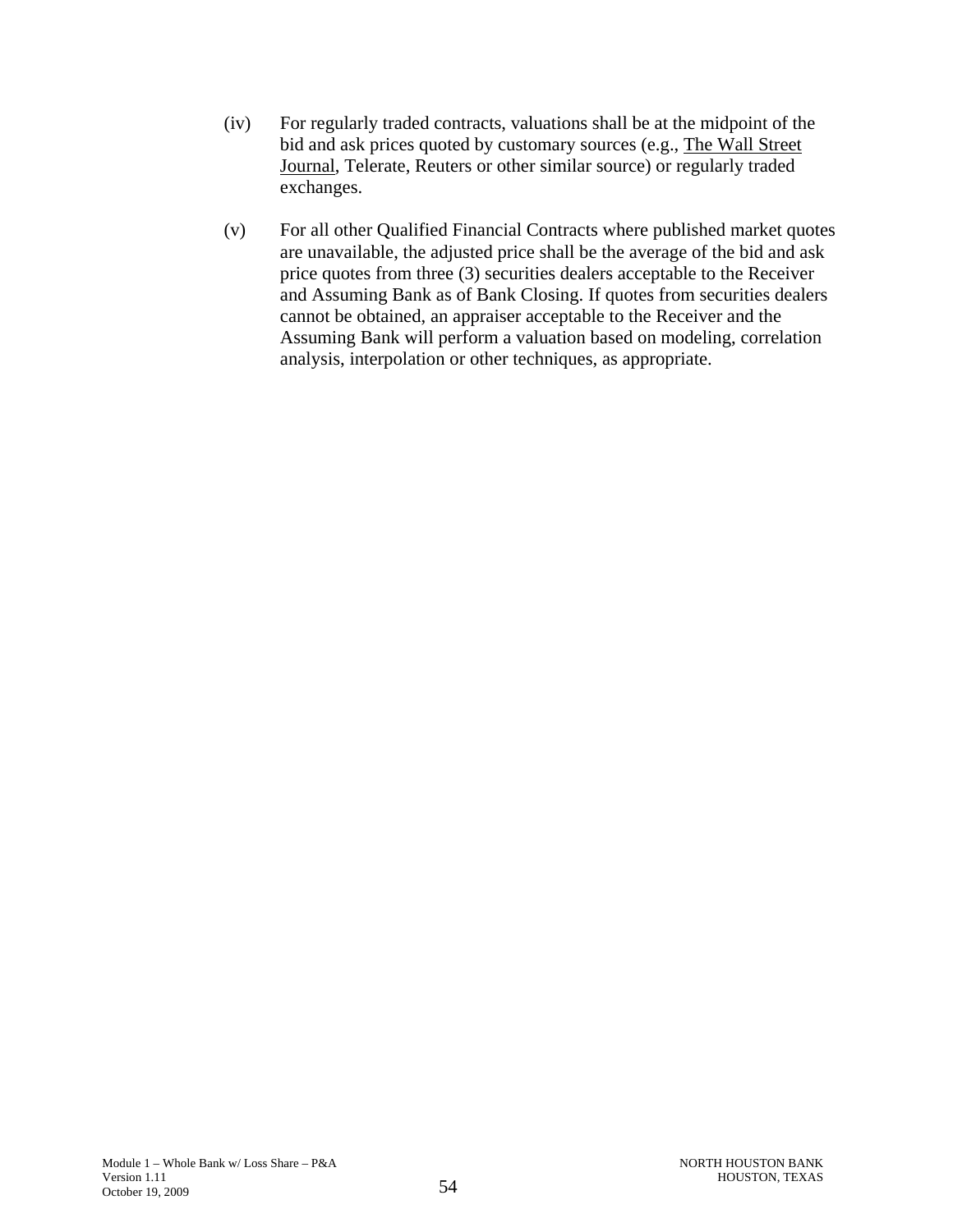### **EXHIBIT 4.13 INTERIM ASSET SERVICING ARRANGEMENT**

(a) With respect to each asset (or liability) designated from time to time by the Receiver to be serviced by the Assuming Bank pursuant to this Arrangement (such being designated as "Pool Assets"), during the term of this Arrangement, the Assuming Bank shall:

(i) Promptly apply payments received with respect to any Pool Assets;

(ii) Reverse and return insufficient funds checks;

(iii) Pay (A) participation payments to participants in Loans, as and when received; and (B) tax and insurance bills on Pool Assets as they come due, out of escrow funds maintained for purposes;

(iv) Maintain accurate records reflecting (A) the payment history of Pool Assets, with updated information received concerning changes in the address or identity of the obligors and (B) usage of data processing equipment and employee services with respect to servicing duties;

(v) Send billing statements to obligors on Pool Assets to the extent that such statements were sent by the Failed Bank;

(vi) Send notices to obligors who are in default on Loans (in the same manner as the Failed Bank);

(vii) Send to the Receiver, Attn: Managing Liquidator, at the address provided in Section 13.7 of the Agreement, via overnight delivery: (A) on a weekly basis, weekly reports for the Pool Assets, including, without limitation, reports reflecting collections and the trial balances, transaction journals and loan histories for Pool Assets having activity, together with copies of (1) checks received, (2) insufficient funds checks returned, (3) checks for payment to participants or for taxes and insurance, (4) pay-off requests, (5) notices to defaulted obligors, and (6) data processing and employee logs and (B) any other reports, copies or information as may be periodically or from time to time requested;

(viii) Remit on a weekly basis to the Receiver, Attn: Division of Finance, Cashier Unit, Operations, at the address in (vii), via wire transfer to the account designated by the Receiver, all payments received on Pool Assets managed by the Assuming Bank or at such time and place and in such manner as may be directed by the Receiver;

(ix) prepare and timely file all information reports with appropriate tax authorities, and, if required by the Receiver, prepare and file tax returns and pay taxes due on or before the due date, relating to the Pool Assets; and

(x) provide and furnish such other services, operations or functions as may be required with regard to Pool Assets, including, without limitation, as may be required with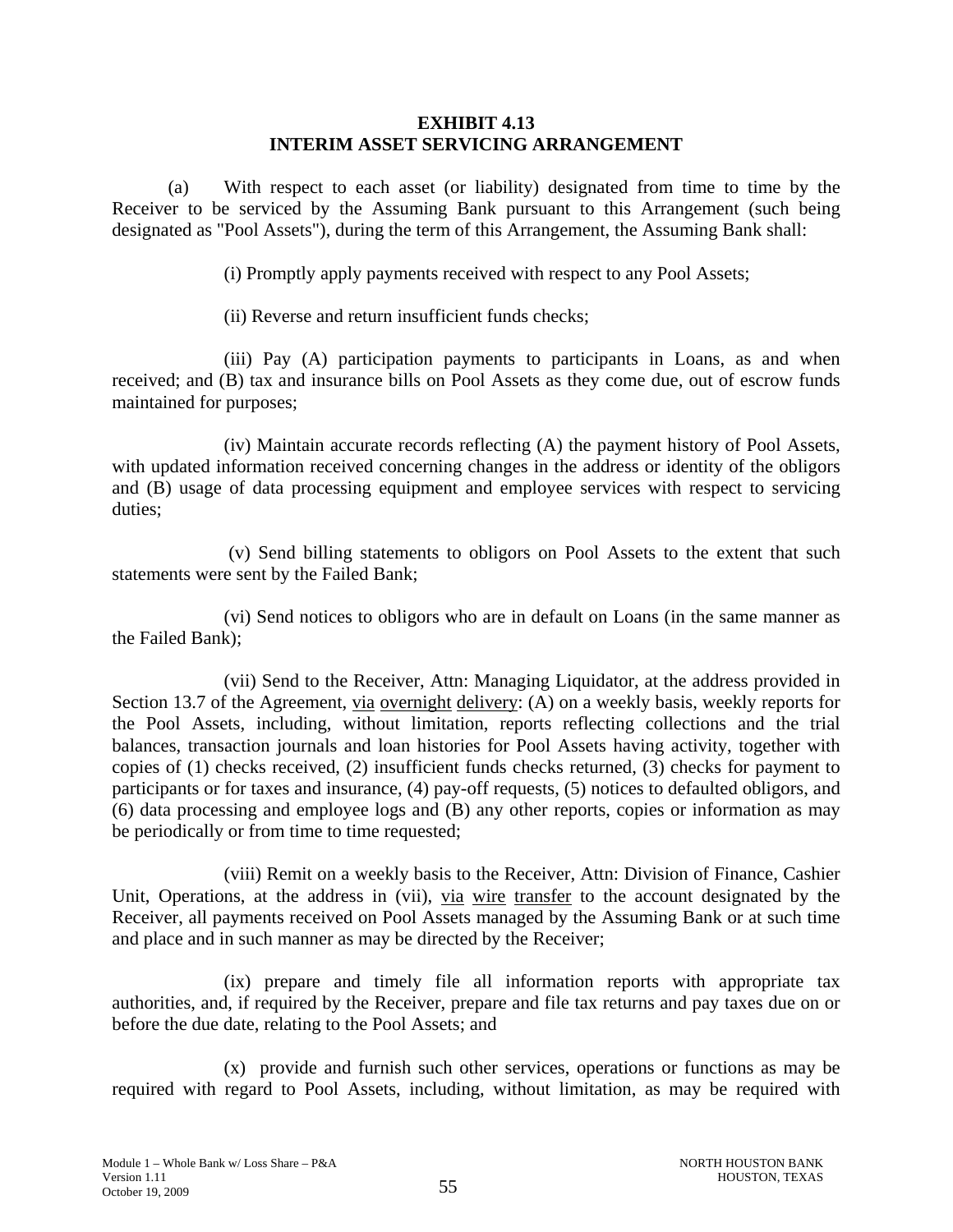regard to any business, enterprise or agreement which is a Pool Asset, all as may be required by the Receiver.

Notwithstanding anything to the contrary in this Section, the Assuming Bank shall not be required to initiate litigation or other collection proceedings against any obligor or any collateral with respect to any defaulted Loan. The Assuming Bank shall promptly notify the Receiver, at the address provided above in subparagraph (a)(vii), of any claims or legal actions regarding any Pool Asset.

(b) The Receiver agrees to reimburse the Assuming Bank for actual, reasonable and necessary expenses incurred in connection with the performance of duties pursuant to this Arrangement, including expenses of photocopying, postage and express mail, and data processing and employee services (based upon the number of hours spent performing servicing duties).

(c) The Assuming Bank shall provide the services described herein for an initial period of ninety (90) days after Bank Closing. At the option of the Receiver, exercisable by notice given not later than ten (10) days prior to the end of such initial period or a renewal period, the Assuming Bank shall continue to provide such services for such renewal period(s) as designated by the Receiver, up to the Settlement Date.

(d) At any time during the term of this Arrangement, the Receiver may, upon written notice to the Assuming Bank, remove one or more Pool Assets from the Pool, at which time the Assuming Bank's responsibility with respect thereto shall terminate.

(e) At the expiration of this Agreement or upon the termination of the Assuming Bank's responsibility with respect to any Pool Asset pursuant to paragraph (d) hereof, the Assuming Bank shall:

(i) deliver to the Receiver (or its designee) all of the Credit Documents and Pool Records relating to the Pool Assets; and

(ii) cooperate with the Receiver to facilitate the orderly transition of managing the Pool Assets to the Receiver (or its designee).

(f) At the request of the Receiver, the Assuming Bank shall perform such transitional services with regard to the Pool Assets as the Receiver may request. Transitional services may include, without limitation, assisting in any due diligence process deemed necessary by the Receiver and providing to the Receiver or its designee(s) (x) information and data regarding the Pool Assets, including, without limitation, system reports and data downloads sufficient to transfer the Pool Assets to another system or systems, and (y) access to employees of the Assuming Bank involved in the management of, or otherwise familiar with, the Pool Assets.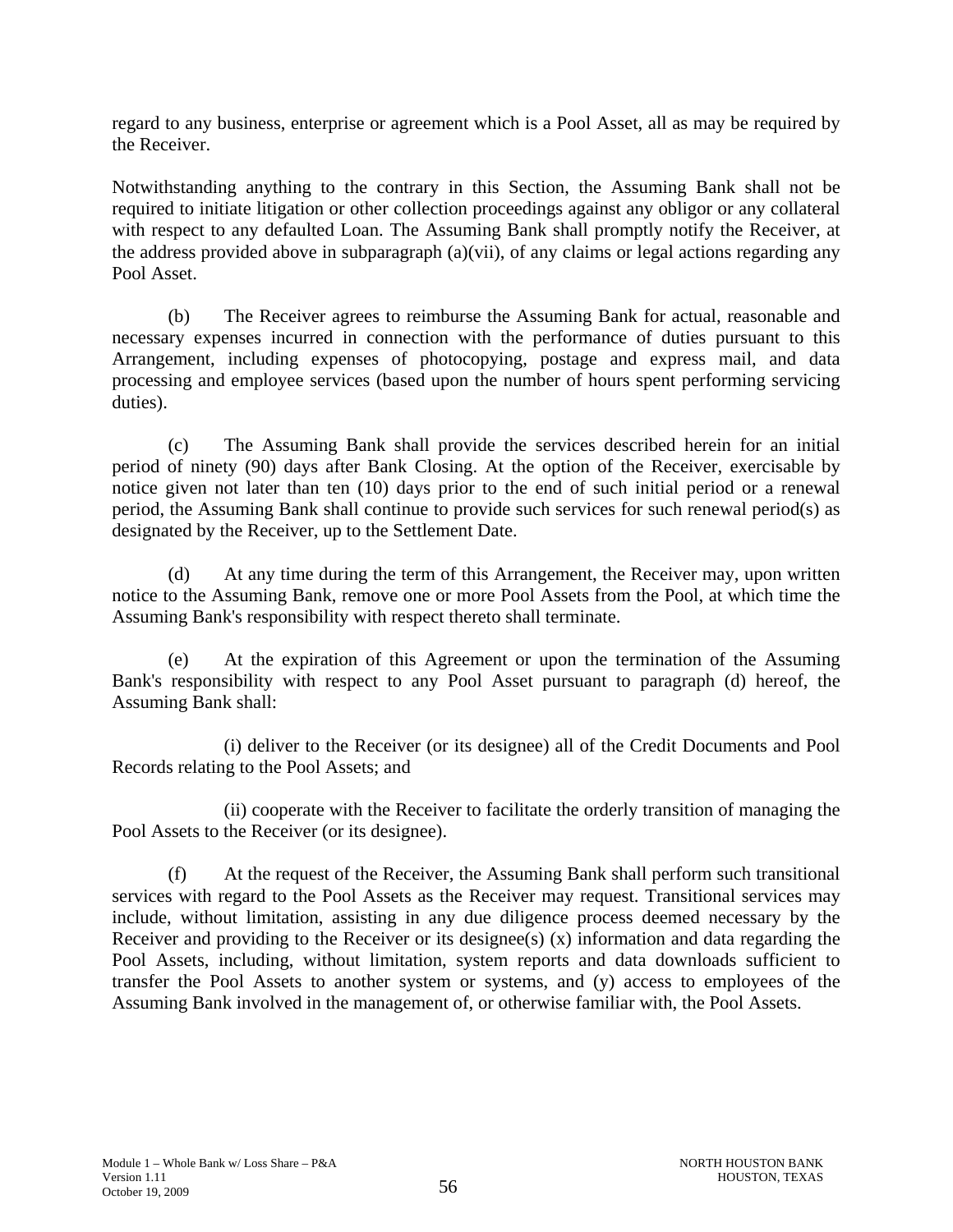### **EXHIBIT 4.15A**

### **SINGLE FAMILY SHARED-LOSS AGREEMENT**

This agreement for the reimbursement of loss sharing on certain single family residential mortgage loans (the "Single Family Shared-Loss Agreement") shall apply when the Assuming Bank purchases Single Family Shared-Loss Loans as that term is defined herein. The terms hereof shall modify and supplement, as necessary, the terms of the Purchase and Assumption Agreement to which this Single Family Shared-Loss Agreement is attached as Exhibit 4.15A and incorporated therein. To the extent any inconsistencies may arise between the terms of the Purchase and Assumption Agreement and this Single Family Shared-Loss Agreement with respect to the subject matter of this Single Family Shared-Loss Agreement, the terms of this Single Family Shared-Loss Agreement shall control. References in this Single Family Shared-Loss Agreement to a particular Section shall be deemed to refer to a Section in this Single Family Shared-Loss Agreement, unless the context indicates that it is intended to be a reference to a Section of the Purchase and Assumption Agreement.

### **ARTICLE I -- DEFINITIONS**

The capitalized terms used in this Single Family Shared-Loss Agreement that are not defined in this Single Family Shared-Loss Agreement are defined in the Purchase and Assumption Agreement. In addition to the terms defined above, defined below are certain additional terms relating to loss-sharing, as used in this Single Family Shared-Loss Agreement.

"**Accounting Records**" means the subsidiary system of record on which the loan history and balance of each Single Family Shared-Loss Loan is maintained; individual loan files containing either an original or copies of documents that are customary and reasonable with respect to loan servicing, including management and disposition of Other Real Estate; the records documenting alternatives considered with respect to loans in default or for which a default is reasonably foreseeable; records of loss calculations and supporting documentation with respect to line items on the loss calculations; and, monthly delinquency reports and other performance reports customarily utilized by the Assuming Bank in management of loan portfolios.

"**Accrued Interest**" means, with respect to Single Family Shared-Loss Loans, the amount of earned and unpaid interest at the note rate specified in the applicable loan documents, limited to 90 days.

"**Affiliate**" shall have the meaning set forth in the Purchase and Assumption Agreement; provided, that, for purposes of this Single Family Shared-Loss Agreement, no Third Party Servicer shall be deemed to be an Affiliate of the Assuming Bank.

"**Commencement Date**" means the first calendar day following the Bank Closing.

**"Commercial Shared-Loss Agreement**" means the Commercial and Other Assets Shared-Loss Agreement attached to the Purchase and Assumption Agreement as Exhibit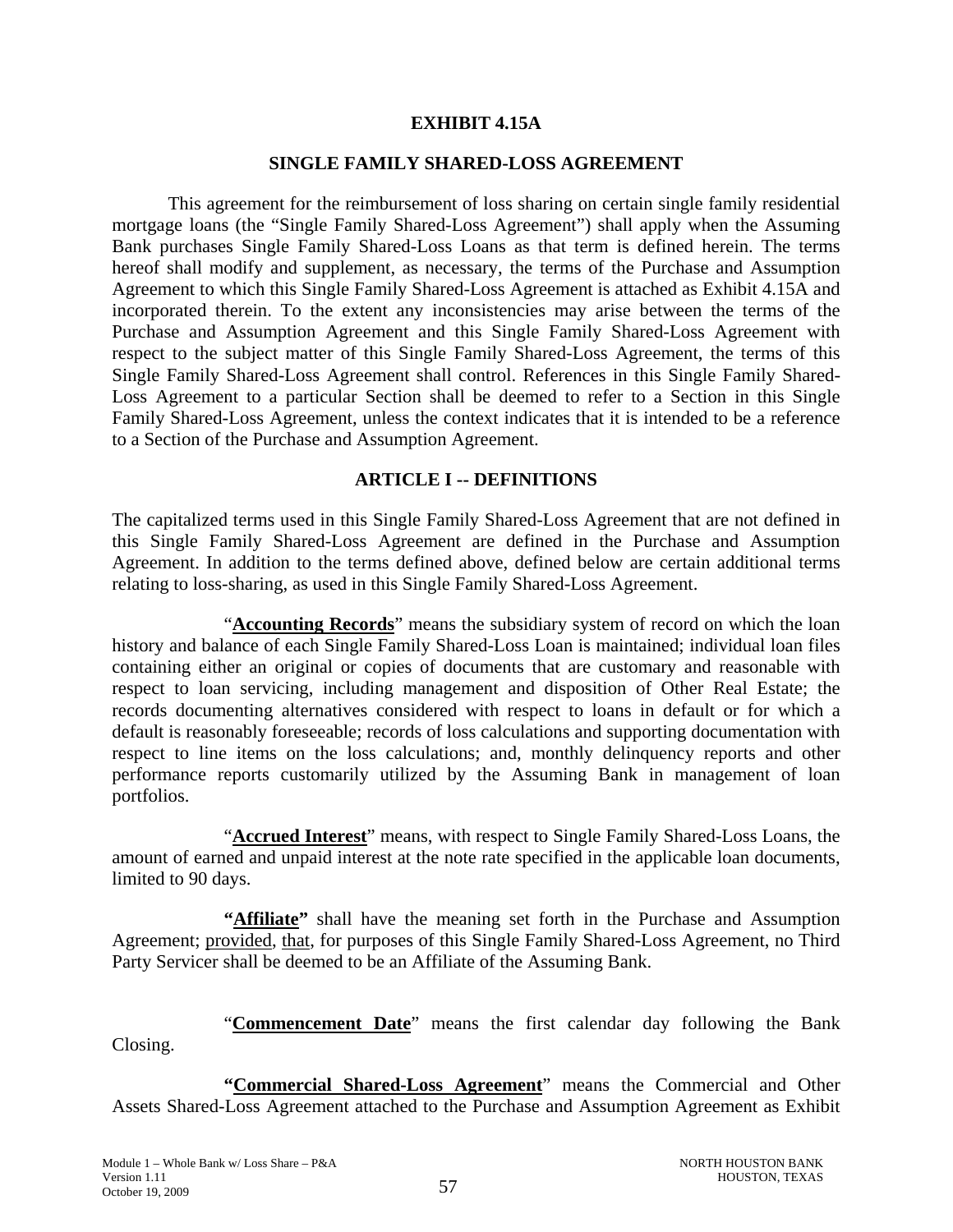4.15B.

"**Cumulative Loss Amount**" means the sum of the Monthly Loss Amounts less the sum of all Recovery Amounts.

"**Cumulative Servicing Amount**" means the sum of the Period Servicing Amounts for every consecutive twelve-month period prior to and ending on the True-Up Measurement Date in respect of each of the Shared-Loss Agreements during which the losssharing provisions of the applicable Shared-Loss Agreement is in effect.

"**Cumulative Shared-Loss Amount**" means the excess, if any, of the Cumulative Loss Amount over the First Loss Tranche.

"**Cumulative Shared-Loss Payments**" means (i) the aggregate of all of the payments made or payable to the Assuming Bank under the Shared-Loss Agreements minus (ii) the aggregate of all of the payments made or payable to the Receiver under the Shared-Loss Agreements.

"**Customary Servicing Procedures**" means procedures (including collection procedures) that the Assuming Bank (or, to the extent a Third Party Servicer is engaged, the Third Party Servicer) customarily employs and exercises in servicing and administering mortgage loans for its own accounts and the servicing procedures established by FNMA or FHLMC (as in effect from time to time), which are in accordance with accepted mortgage servicing practices of prudent lending institutions.

"**Deficient Valuation"** means the determination by a court in a bankruptcy proceeding that the value of the collateral is less than the amount of the loan in which case the loss will be the difference between the then unpaid principal balance (or the NPV of a modified loan that defaults) and the value of the collateral so established.

**"Examination Criteria"** means the loan classification criteria employed by, or any applicable regulations of, the Assuming Bank's Chartering Authority at the time such action is taken, as such criteria may be amended from time to time.

"**Home Equity Loans**" means loans or funded portions of lines of credit secured by mortgages on one-to four-family residences or stock of cooperative housing associations, where the Failed Bank did not have a first lien on the same property as collateral.

"**Final Shared-Loss Month**" means the calendar month in which the tenth anniversary of the Commencement Date occurs.

"**Final Shared-Loss Recovery Month**" means the calendar month in which the tenth anniversary of the Commencement Date occurs.

"**Foreclosure Loss**" means the loss realized when the Assuming Bank has completed the foreclosure on a Single Family Shared-Loss Loan and realized final recovery on the collateral through liquidation and recovery of all insurance proceeds. Each Foreclosure Loss shall be calculated in accordance with the form and methodology specified in Exhibit 2a or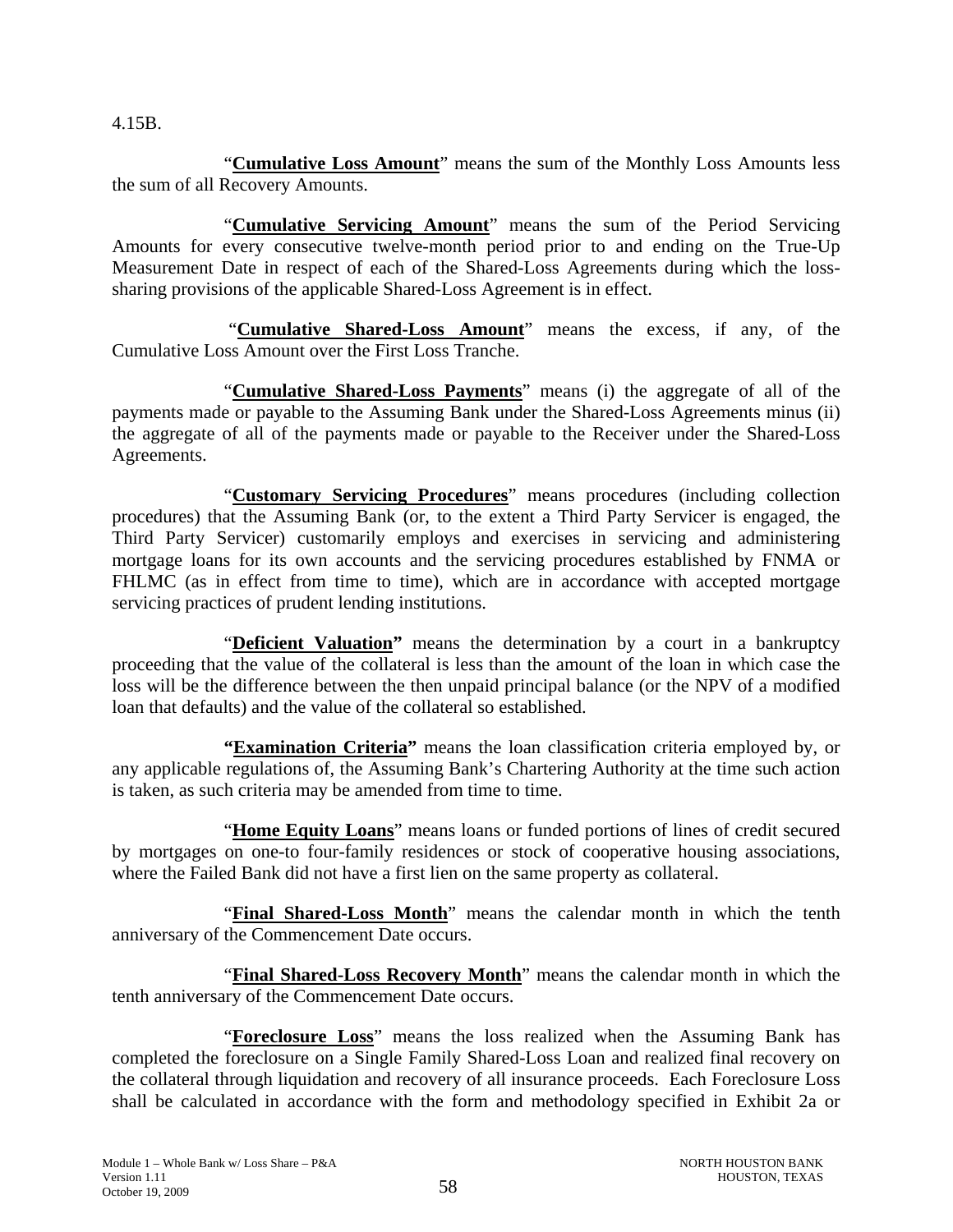Exhibit 2a(1).

"**Investor-Owned Residential Loans**" means Loans, excluding advances made pursuant to Home Equity Loans, that are secured by mortgages on one- to four family residences or stock of cooperative housing associations that are not owner-occupied. These loans can be treated as Restructured Loans on a commercially reasonable basis and can be a restructured under terms separate from the Exhibit 5 standards. Please refer to Exhibit 2b for guidance in Calculation of Loss for Restructured Loans.

"**Loss**" means a Foreclosure Loss, Restructuring Loss, Short Sale Loss, Portfolio Loss, Modification Default Loss or Deficient Valuation.

"**Loss Amount**" means the dollar amount of loss incurred and reported on the Monthly Certificate for a Single Family Shared-Loss Loan.

"**Modification Default Loss**" means the loss calculated in Exhibits 2a(1) and 2c(1) for single family loans modified under this part of the agreement that default and result in a foreclosure or short sale.

"**Modification Guidelines"** has the meaning provided in Section 2.1(a) of this Single Family Shared-Loss Agreement.

"**Monthly Certificate**" has the meaning provided in Section 2.1(b) of this Single Family Shared-Loss Agreement.

"Monthly Loss Amount" means the sum of all Foreclosure Losses, Restructuring Losses, Short Sale Losses, Portfolio Losses, Modification Default Losses and losses in connection with Deficient Valuations realized by the Assuming Bank for any Shared Loss Month.

"**Monthly Shared-Loss Amount**" means the change in the Cumulative Shared-Loss Amount from the beginning of each month to the end of each month.

"**Neutral Member**" has the meaning provided in Section 2. 1(f)(ii) of this Single Family Shared-Loss Agreement.

"**Period Servicing Amount**" means, for any twelve month period with respect to each of the Shared-Loss Agreements during which the loss-sharing provisions of the applicable Shared-Loss Agreement are in effect, the product of (i) the simple average of the principal amount of Shared-Loss Loans and Shared-Loss Assets (other than the Shared-Loss Securities) (in each case as defined in the Shared-Loss Agreements), as the case may be, at the beginning of such period and at the end of such period times (ii) one percent (1%).

"**Portfolio Loss**" means the loss realized on either (i) a portfolio sale of Single Family Shared-Loss Loans in accordance with the terms of Article IV or (ii) the sale of a loan with the consent of the Receiver as provided in Section 2.7.

"**Recovery Amount**" means, with respect to any period prior to the Termination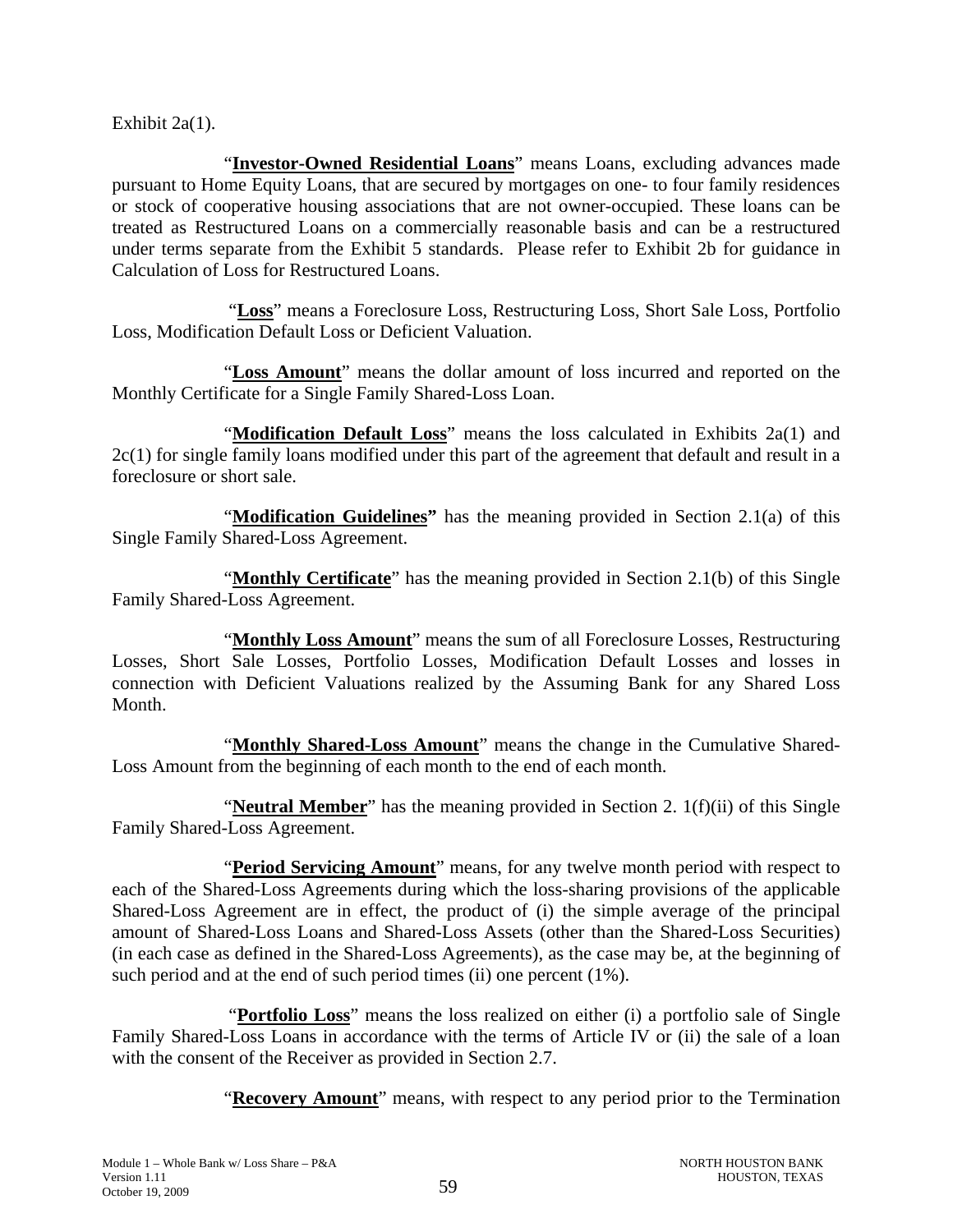Date, the amount of collected funds received by the Assuming Bank that (i) are applicable against a Foreclosure Loss which has previously been paid to the Assuming Bank by the Receiver or (ii) gains realized from a Section 4.1 sale of Single Family Shared-Loss Loans for which the Assuming Bank has previously received a Restructuring Loss payment from the Receiver (iii) or any incentive payments from national programs paid to an investor or borrower on loans that have been modified or otherwise treated (short sale or foreclosure) in accordance with Exhibit 5.

"**Restructuring Loss**" means the loss on a modified or restructured loan measured by the difference between (a) the principal, Accrued Interest, tax and insurance advances, third party or other fees due on a loan prior to the modification or restructuring, and (b) the net present value of estimated cash flows on the modified or restructured loan, discounted at the Then-Current Interest Rate. Each Restructuring Loss shall be calculated in accordance with the form and methodology attached as Exhibit 2b, as applicable.

"**Restructured Loan**" means a Single Family Shared-Loss Loan for which the Assuming Bank has received a Restructuring Loss payment from the Receiver. This applies to owner occupied and investor owned residences.

"**Servicing Officer**" has the meaning provided in Section 2.1(b) of this Single Family Shared-Loss Agreement.

"Shared Loss Payment Trigger" means when the sum of the Cumulative Loss Amount under this Single Family Shared-Loss Agreement and the Shared-Loss Amount under the Commercial and Other Assets Shared-Loss Agreement, exceeds the First Loss Tranche. If the First Loss Tranche is zero or a negative number, the Shared Loss Payment Trigger shall be deemed to have been reached upon Bank Closing.

"**Shared-Loss Month**" means each calendar month between the Commencement Date and the last day of the month in which the tenth anniversary of the Commencement Date occurs, provided that, the first Shared-Loss Month shall begin on the Commencement Date and end on the last day of that month.

"**Short-Sale Loss**" means the loss resulting from the Assuming Bank's agreement with the mortgagor to accept a payoff in an amount less than the balance due on the loan (including the costs of any cash incentives to borrower to agree to such sale or to maintain the property pending such sale), further provided, that each Short-Sale Loss shall be calculated in accordance with the form and methodology specified in Exhibit 2c or Exhibit 2c(1).

"**Single Family Shared-Loss Loans**" means the single family one-to-four residential mortgage loans (whether owned by the Assuming Bank or any Subsidiary) identified on Schedule 4.15A of the Purchase and Assumption Agreement.

"**Stated Threshold**" means total losses under the shared loss agreements in the amount of **\$53,000,000.00.** 

"**Termination Date**" means the last day of the Final Shared-Loss Recovery Month.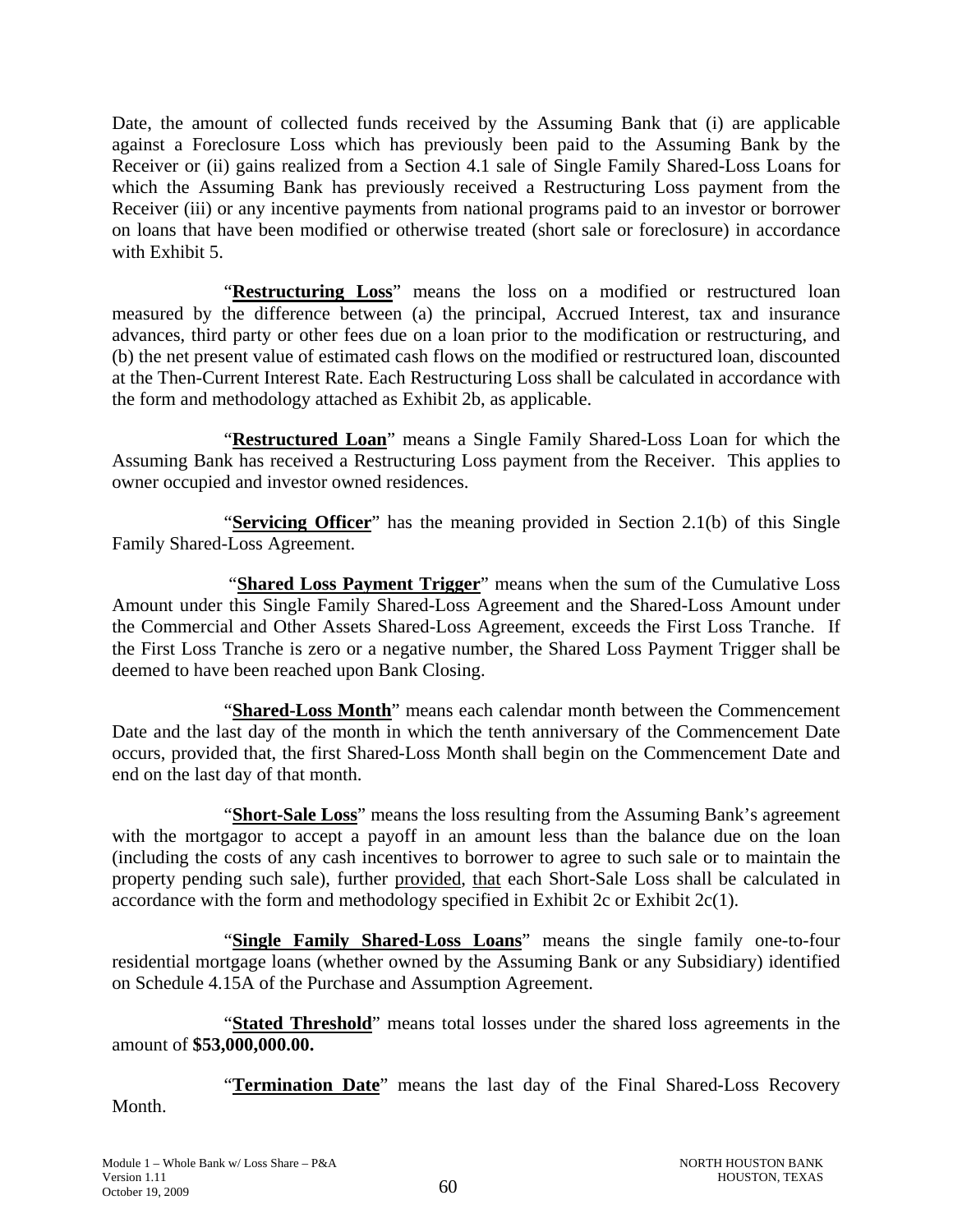"**Then-Current Interest Rate**" means the most recently published Freddie Mac survey rate for 30-year fixed-rate loans.

"**Third Party Servicer**" means any servicer appointed from time to time by the Assuming Bank or any Affiliate of the Assuming Bank to service the Shared-Loss Loans on behalf of the Assuming Bank, the identity of which shall be given to the Receiver prior to or concurrent with the appointment thereof.

### **ARTICLE II -- SHARED-LOSS ARRANGEMENT**

## **2.1 Shared-Loss Arrangement.**

(a) **Loss Mitigation and Consideration of Alternatives**. For each Single Family Shared-Loss Loan in default or for which a default is reasonably foreseeable, the Assuming Bank shall undertake reasonable and customary loss mitigation efforts, in accordance with any of the following programs selected by Assuming Bank in its sole discretion, Exhibit 5 (FDIC Mortgage Loan Modification Program), the United States Treasury's Home Affordable Modification Program Guidelines or any other modification program approved by the United States Treasury Department, the Corporation, the Board of Governors of the Federal Reserve System or any other governmental agency (it being understood that the Assuming Bank can select different programs for the various Single Family Shared-Loss Loans) (such program chosen, the "Modification Guidelines"). After selecting the applicable Modification Guideline for any such Single Family Shared-Loss Loan, the Assuming Bank shall document its consideration of foreclosure, loan restructuring under such Modification Guideline chosen, and short-sale (if short-sale is a viable option) alternatives and shall select the alternative the Assuming Bank believes, based on its estimated calculations, will result in the least Loss. Losses on Home Equity Loans shall be shared under the charge-off policies of the Assuming Bank's Examination Criteria as if they were Single Family Shared-Loss Loans with respect to the calculation of the Stated Threshold. Assuming Bank shall retain its calculations of the estimated loss under each alternative, such calculations to be provided to the Receiver upon request. For the avoidance of doubt and notwithstanding anything herein to the contrary, (i) the Assuming Bank is not required to modify or restructure any Single Family Shared-Loss Loan on more than one occasion and (ii) the Assuming Bank is not required to consider any alternatives with respect to any Shared-Loss Loan in the process of foreclosure as of the Bank Closing and shall be entitled to continue such foreclosure measures and recover the Foreclosure Loss as provided herein, and (iii) the Assuming Bank shall have a transition period of up to 90 days after Bank Closing to implement the Modification Guidelines, during which time, the Assuming Bank may submit claims under such guidelines as may be in place at the Failed Bank.

## (b) **Monthly Certificates**.

Not later than fifteen (15) days after the end of each Shared-Loss Month, beginning with the month in which the Commencement Date occurs and ending in the month in which the tenth anniversary of the Commencement Date occurs, the Assuming Bank shall deliver to the Receiver a certificate, signed by an officer of the Assuming Bank involved in, or responsible for, the administration and servicing of the Single Family Shared-Loss Loans whose name appears on a list of servicing officers furnished by the Assuming Bank to the Receiver, (a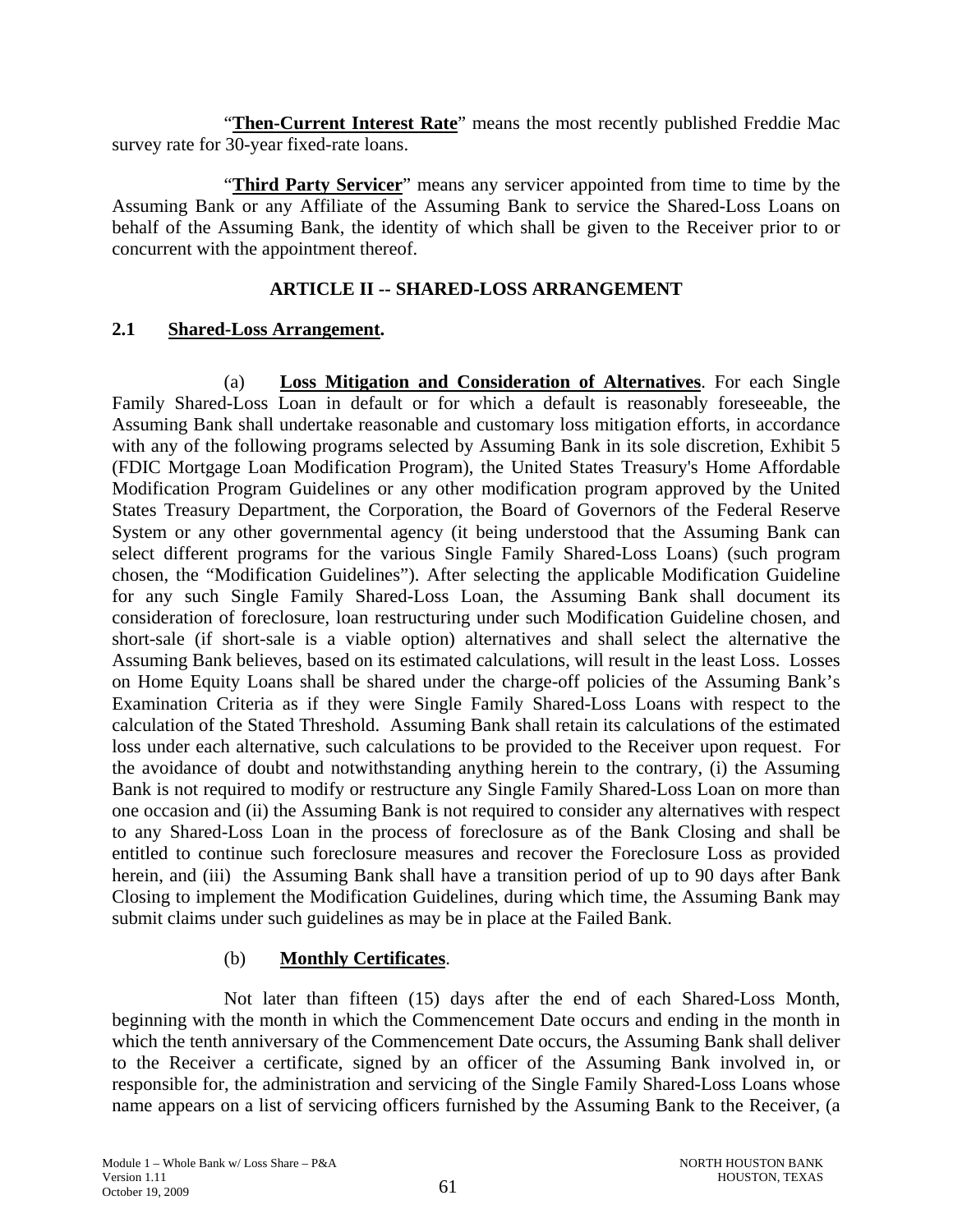"Servicing Officer") setting forth in such form and detail as the Receiver may reasonably specify (a "Monthly Certificate"):

 $(i)$  (A) a schedule substantially in the form of Exhibit 1 listing:

(i) each Single Family Shared-Loss Loan for which a Loss Amount (calculated in accordance with the applicable Exhibit) is being claimed, the related Loss Amount for each Single Family Shared-Loss Loan, and the total Monthly Loss Amount for all Single Family Shared-Loss Loans;

(ii) each Single Family Shared-Loss Loan for which a Recovery Amount was received, the Recovery Amount for each Single Family Shared-Loss Loan, and the total Recovery Amount for all Single Family Shared-Loss Loans;

(iii) the total Monthly Loss Amount for all Single Family Shared-Loss Loans minus the total monthly Recovery Amount for all Single Family Shared-Loss Loans;

(iv) the Cumulative Shared-Loss Amount as of the beginning and end of the month;

(v) the Monthly Shared Loss Amount;

(vi) the result obtained in (v) times 80%, or times 95% if the Stated Threshold has been reached, which in either case is the amount to be paid under Section 2.1(d) of this Single Family Shared-Loss Agreement by the Receiver to the Assuming Bank if the amount is a positive number, or by the Assuming Bank to the Receiver if the amount is a negative number;

- (ii) (B) for each of the Single Family Shared-Loss Loans for which a Loss is claimed for that Shared-Loss Month, a schedule showing the calculation of the Loss Amount using the form and methodology shown in Exhibit 2a, Exhibit 2b, or Exhibit 2c, as applicable.
- (iii) (C) For each of the Restructured Loans where a gain or loss is realized in a sale under Section 4.1 or 4.2, a schedule showing the calculation using the form and methodology shown in Exhibit 2d.
- (iv) (D) a portfolio performance and summary schedule substantially in the form shown in Exhibit 3.

(c) **Monthly Data Download**. Not later than fifteen (15) days after the end of each month, beginning with the month in which the Commencement Date occurs and ending with the Final Shared-Loss Recovery Month, Assuming Bank shall provide Receiver: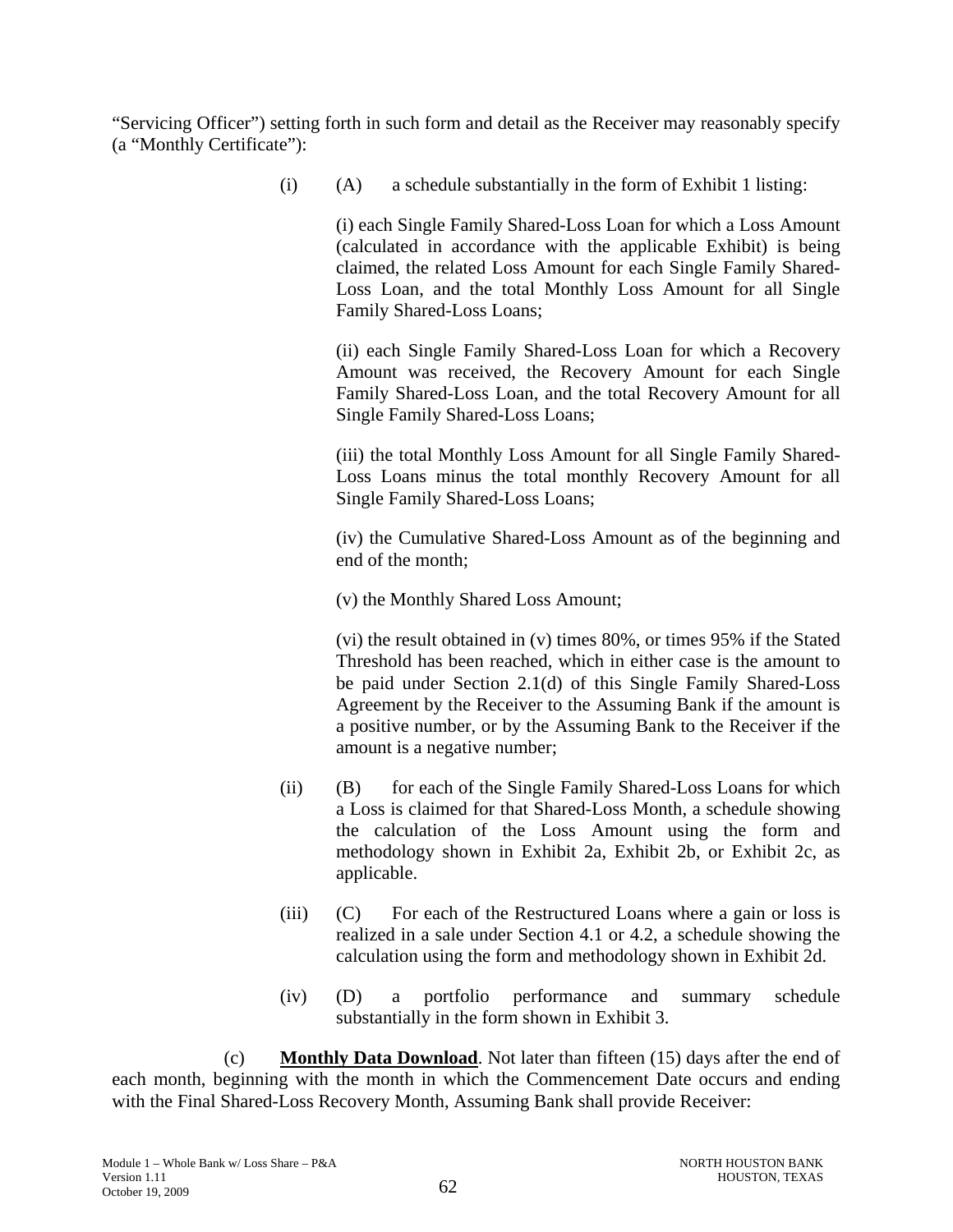- $(v)$  (i) the servicing file in machine-readable format including but not limited to the following fields for each outstanding Single Family Shared-Loss Loan, as applicable:
	- (A) Loan number
	- (B) FICO score
	- (C) Origination date
	- (D) Original principal amount
	- (E) Maturity date
	- (F) Paid-to date
	- (G) Last payment date
	- (H) Loan status (bankruptcy, in foreclosure, etc.)
	- (I) Delinquency counters
	- (J) Current principal balance
	- (K) Current escrow account balance
	- (L) Current Appraisal/BPO value
	- (M) Current Appraisal/BPO date
	- (N) Interest rate
	- (O) Monthly principal and interest payment amount
	- (P) Monthly escrow payment for taxes and insurance
	- (Q) Interest rate type (fixed or adjustable)
	- (R) If adjustable: index, margin, next interest rate reset date
	- (S) Payment/Interest rate cap and/or floor
	- (T) Underwriting type (Full doc, Alt Doc, No Doc)
	- (U) Lien type  $(1^{\overline{s}t}, 2^{\overline{n}d})$
	- (V) Amortization type (amortizing or I/O)
	- (W) Property address, including city, state, zip code
	- (X) A code indicating whether the Mortgaged Property is owner occupied
	- (Y) Property type (single-family detached, condominium, duplex, etc.)
- (vi) (ii) An Excel file for ORE held as a result of foreclosure on a Single Family Shared-Loss Loan listing:
	- (A) Foreclosure date
	- (B) Unpaid loan principal balance
	- (C) Appraised value or BPO value, as applicable
	- (D) Projected liquidation date

Notwithstanding the foregoing, the Assuming Bank shall not be required to provide any of the foregoing information to the extent it is unable to do so as a result of the Failed Bank's or Receiver's failure to provide information required to produce the information set forth in this Section 2.1(c); provided, that the Assuming Bank shall, consistent with Customary Servicing Procedures seek to produce any such missing information or improve any inaccurate information previously provided to it.

(d) **Payments With Respect to Shared-Loss Assets**.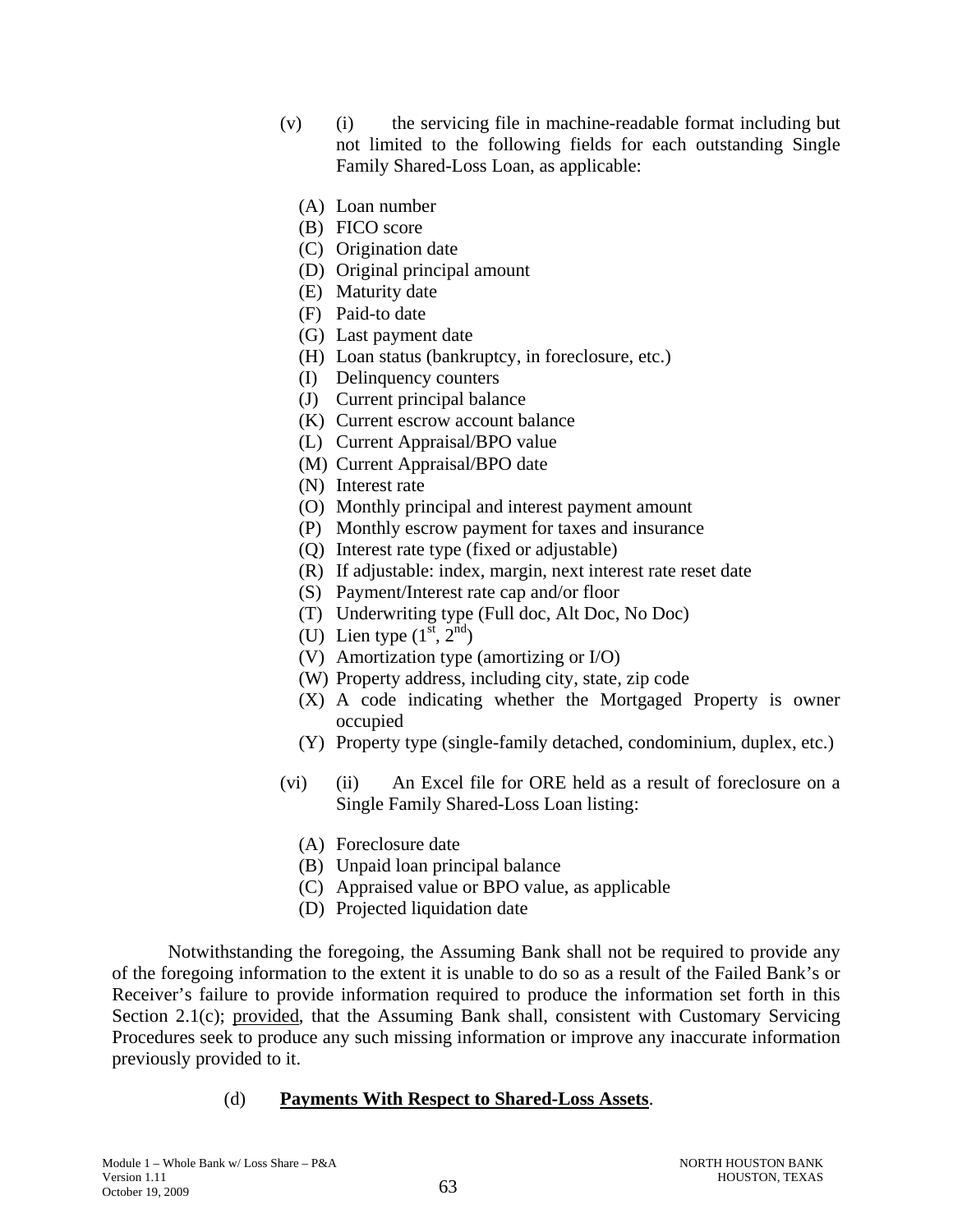(i) **Losses Under the Stated Threshold**. After the Shared Loss Payment Trigger is reached, not later than fifteen (15) days after the date on which the Receiver receives the Monthly Certificate, the Receiver shall pay to the Assuming Bank, in immediately available funds, an amount equal to eighty percent (80%) of the Monthly Shared-Loss Amount reported on the Monthly Certificate. If the total Monthly Shared-Loss Amount reported on the Monthly Certificate is a negative number, the Assuming Bank shall pay to the Receiver in immediately available funds eighty percent (80%) of that amount.

(ii) **Losses in Excess of the Stated Threshold**. In the event that the sum of the Cumulative Loss Amount under this Single Family Shared-Loss Agreement and the Stated Loss Amount under the Commercial Shared-Loss Agreement meets or exceeds the Stated Threshold, the loss/recovery sharing percentages set forth herein shall change from 80/20 to 95/5 and thereafter the Receiver shall pay to the Assuming Bank, in immediately available funds, an amount equal to ninety-five percent (95%) of the Monthly Shared-Loss Amount reported on the Monthly Certificate. If the Monthly Shared-Loss Amount reported on the Monthly Certificate is a negative number, the Assuming Bank shall pay to the Receiver in immediately available funds ninety-five percent (95%) of that amount.

(e) **Limitations on Shared-Loss Payment**. The Receiver shall not be required to make any payments pursuant to Section 2.1(d) with respect to any Foreclosure Loss, Restructuring Loss, Short Sale Loss or Portfolio Loss that the Receiver determines, based upon the criteria set forth in this Single Family Shared-Loss Agreement (including the analysis and documentation requirements of Section 2.1(a)) or Customary Servicing Procedures, should not have been effected by the Assuming Bank; provided, however, (x) the Receiver must provide notice to the Assuming Bank detailing the grounds for not making such payment, (y) the Receiver must provide the Assuming Bank with a reasonable opportunity to cure any such deficiency and (z) (1) to the extent curable, if cured, the Receiver shall make payment with respect to the properly effected Loss, and (2) to the extent not curable, notwithstanding the foregoing, the Receiver shall make a payment as to all Losses (or portion of Losses) that were effected which would have been payable as a Loss if the Assuming Bank had properly effected such Loss. In the event that the Receiver does not make any payment with respect to Losses claimed pursuant to Section 2.1(d), the Receiver and Assuming Bank shall, upon final resolution, make the necessary adjustments to the Monthly Shared-Loss Amount for that Monthly Certificate and the payment pursuant to Section 2.1(d) above shall be adjusted accordingly.

(f) **Payments by Wire-Transfer**. All payments under this Single Family Shared-Loss Agreement shall be made by wire-transfer in accordance with the wire-transfer instructions on Exhibit 4.

 (g) **Payment in the Event Losses Fail to Reach Expected Level**. On the date that is 45 days following the last day (such day, the "True-Up Measurement Date") of the calendar month in which the tenth anniversary of the calendar day following the Bank Closing occurs, the Assuming Bank shall pay to the Receiver fifty percent (50%) of the excess, if any, of (i) twenty percent (20%) of the Stated Threshold less (ii) the sum of (A) twenty-five percent (25%) of the asset premium (discount) plus (B) twenty-five percent (25%) of the Cumulative Shared-Loss Payments plus (C) the Cumulative Servicing Amount. The Assuming Bank shall deliver to the Receiver not later than 30 days following the True-Up Measurement Date, a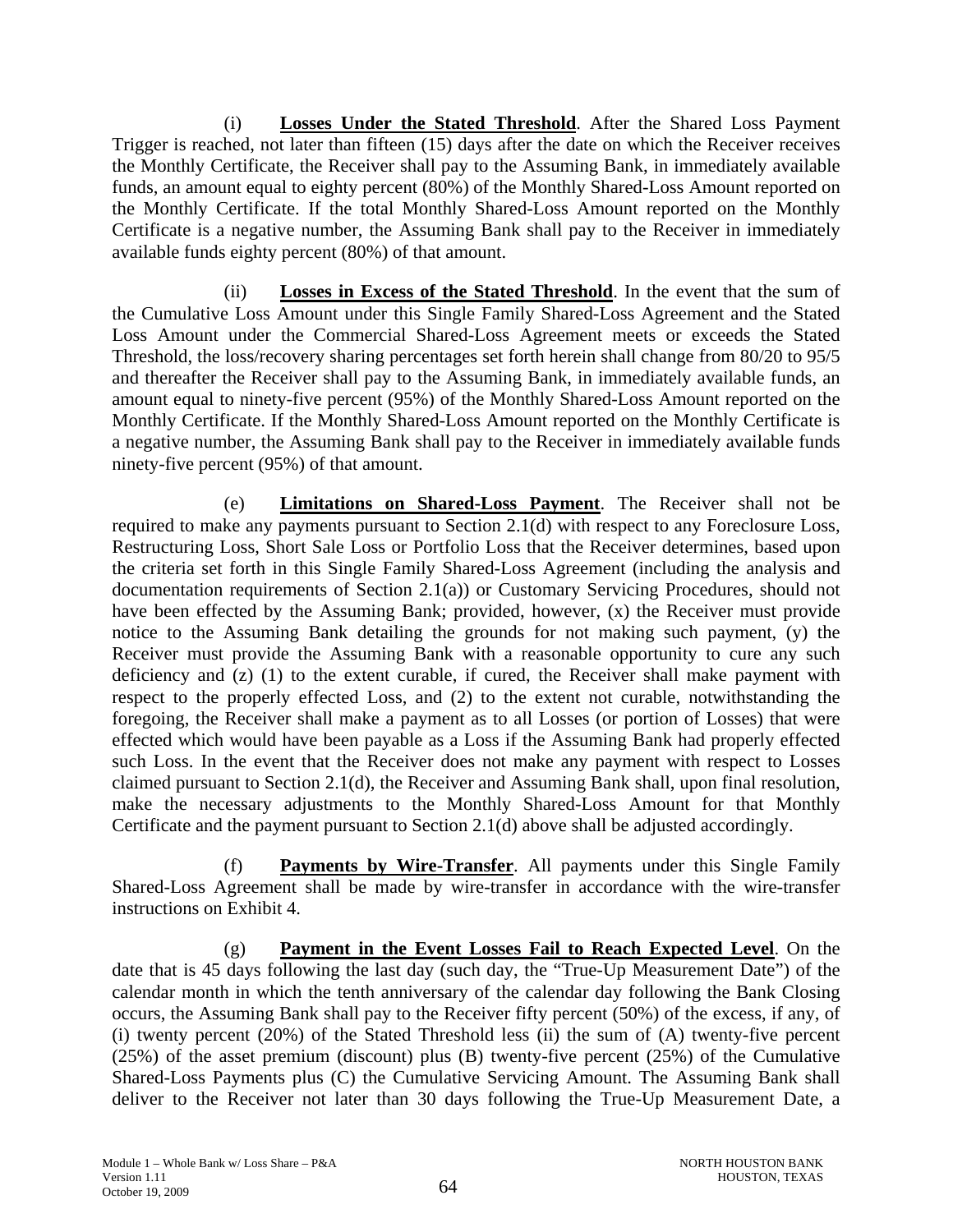schedule, signed by an officer of the Assuming Bank, setting forth in reasonable detail the calculation of the Cumulative Shared-Loss Payments and the Cumulative Servicing Amount.

# **2.2 Auditor Report; Right to Audit.**

(a) Within ninety (90) days after the end of each fiscal year during which the Receiver makes any payment to the Assuming Bank under this Single Family Shared-Loss Agreement, the Assuming Bank shall deliver to the Corporation and to the Receiver a report signed by its independent public accountants stating that they have reviewed the terms of this Single Family Shared-Loss Agreement and that, in the course of their annual audit of the Assuming Bank's books and records, nothing has come to their attention suggesting that any computations required to be made by the Assuming Bank during such year pursuant to this Article II were not made by the Assuming Bank in accordance herewith. In the event that the Assuming Bank cannot comply with the preceding sentence, it shall promptly submit to the Receiver corrected computations together with a report signed by its independent public accountants stating that, after giving effect to such corrected computations, nothing has come to their attention suggesting that any computations required to be made by the Assuming Bank during such year pursuant to this Article II were not made by the Assuming Bank in accordance herewith. In such event, the Assuming Bank and the Receiver shall make all such accounting adjustments and payments as may be necessary to give effect to each correction reflected in such corrected computations, retroactive to the date on which the corresponding incorrect computation was made. It is the intention of this provision to align the timing of the audit required under this Single-Family Shared-Loss Agreement with the examination audit required pursuant to 12 CFR Section 363.

(b) The Receiver or the FDIC in its corporate capacity ("Corporation") may perform an audit or audits to determine the Assuming Bank's compliance with the provisions of this Single Family Shared-Loss Agreement, including this Article II, by providing not less than ten (10) Business Days' prior written notice. Assuming Bank shall provide access to pertinent records and proximate working space in Assuming Bank's facilities. The scope and duration of any such audit shall be within the reasonable discretion of the Receiver or the Corporation, but shall in no event be administered in a manner that unreasonably interferes with the operation of the Assuming Bank's business. The Receiver or the Corporation, as the case may be, shall bear the expense of any such audit. In the event that any corrections are necessary as a result of such an audit or audits, the Assuming Bank and the Receiver shall make such accounting adjustments and payments as may be necessary to give retroactive effect to such corrections.

**2.3 Withholdings**. Notwithstanding any other provision in this Article II, the Receiver, upon the direction of the Director (or designee) of the Federal Deposit Insurance Corporation's Division of Resolutions and Receiverships, may withhold payment for any amounts included in a Monthly Certificate delivered pursuant to Section 2.1, if in its good faith and reasonable judgment there is a reasonable basis under the requirements of this Single Family Shared-Loss Agreement for denying the eligibility of an item for which reimbursement or payment is sought under such Section. In such event, the Receiver shall provide a written notice to the Assuming Bank detailing the grounds for withholding such payment. At such time as the Assuming Bank demonstrates to the satisfaction of the Receiver, in its reasonable judgment, that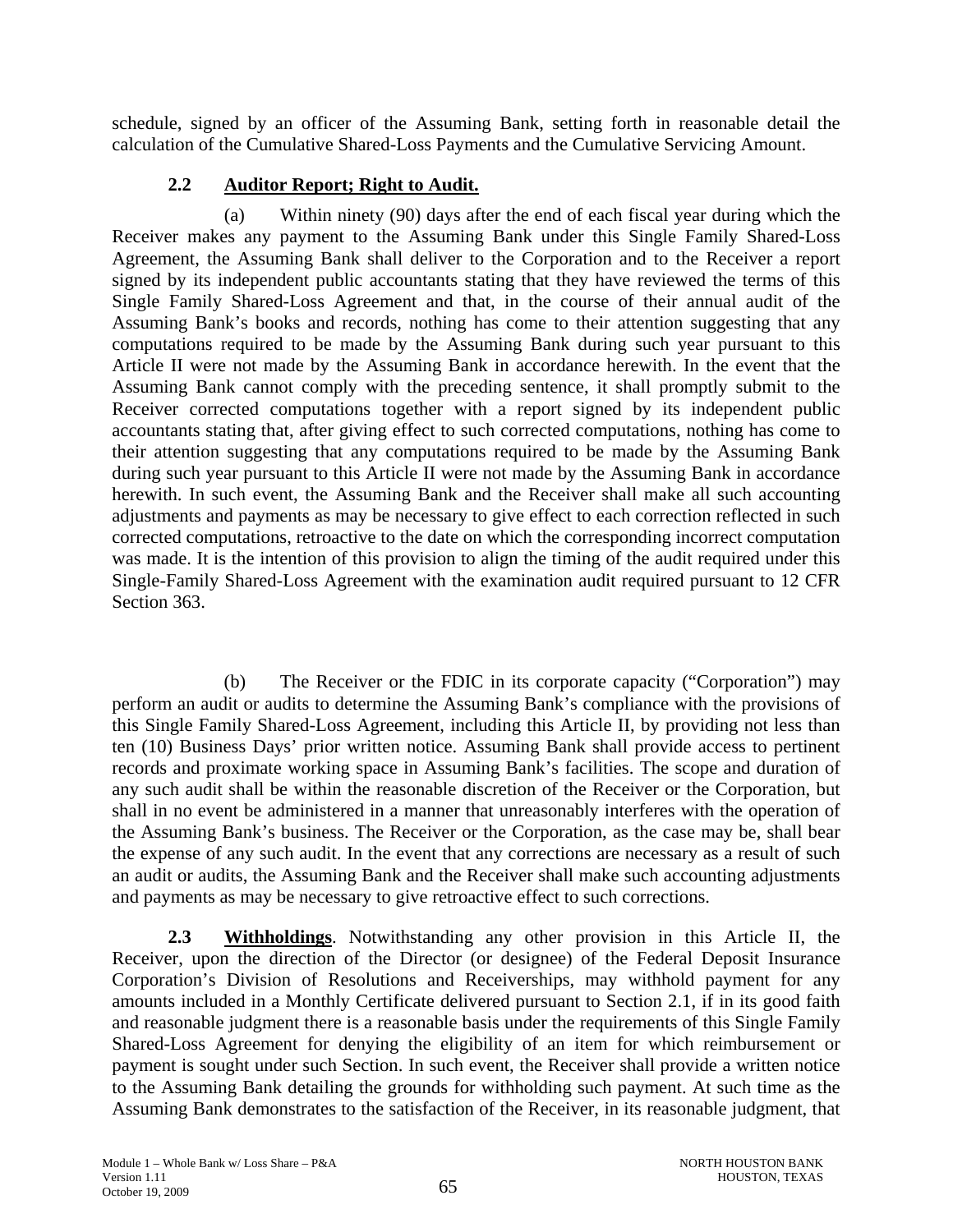the grounds for such withholding of payment, or portion of payment, no longer exist or have been cured, then the Receiver shall pay the Assuming Bank the amount withheld which the Receiver determines is eligible for payment, within fifteen (15) Business Days.

**2.4 Books and Records**. The Assuming Bank shall at all times during the term of this Single Family Shared-Loss Agreement keep books and records sufficient to ensure and document compliance with the terms of this Single Family Shared-Loss Agreement, including but not limited to (a) documentation of alternatives considered with respect to defaulted loans or loans for which default is reasonably foreseeable, (b) documentation showing the calculation of loss for claims submitted to the Receiver, (c) retention of documents that support each line item on the loss claim forms, and (d) documentation with respect to the Recovery Amount on loans for which the Receiver has made a loss-share payment

**2.5 Information**. The Assuming Bank shall promptly provide to the Receiver such other information, including but not limited to, financial statements, computations, and bank policies and procedures, relating to the performance of the provisions of this Single Family Shared-Loss Agreement, as the Receiver may reasonably request from time to time.

**2.6 Tax Ruling**. The Assuming Bank shall not at any time, without the Receiver's prior written consent, seek a private letter ruling or other determination from the Internal Revenue Service or otherwise seek to qualify for any special tax treatment or benefits associated with any payments made by the Receiver pursuant to this Single Family Shared-Loss Agreement.

**2.7 Sale of Single Family Shared-Loss Loans**. The Receiver shall be relieved of its obligations with respect to a Single Family Shared-Loss Loan upon payment of a Foreclosure Loss amount or a Short Sale Loss amount with respect to such Single Family Shared-Loss Loan or upon the sale of a Single Family Shared-Loss Loan by Assuming Bank to a person or entity that is not an Affiliate; provided, however, that if the Receiver consents to the sale of any such Single Family Shared-Loss Loan, any loss on such sale shall be a Portfolio Loss. The Assuming Bank shall provide the Receiver with timely notice of any such sale. Notwithstanding the foregoing, a sale of the Single Family Shared-Loss Loan, for purposes of this Section 2.7, shall not be deemed to have occurred as the result of (i) any change in the ownership or control of Assuming Bank or the transfer of any or all of the Single Family Shared-Loss Loan(s) to any Affiliate of Assuming Bank, (ii) a merger by Assuming Bank with or into any other entity, or (iii) a sale by Assuming Bank of all or substantially all of its assets.

# **ARTICLE III - RULES REGARDING THE ADMINISTRATION OF SINGLE FAMILY SHARED-LOSS LOANS**

**3.1 Agreement with Respect to Administration**. The Assuming Bank shall (and shall cause any of its Affiliates to which the Assuming Bank transfers any Single Family Shared-Loss Loans to) manage, administer, and collect the Single Family Shared-Loss Loans while owned by the Assuming Bank or any Affiliate thereof during the term of this Single Family Shared-Loss Agreement in accordance with the rules set forth in this Article III. The Assuming Bank shall be responsible to the Receiver in the performance of its duties hereunder and shall provide to the Receiver such reports as the Receiver reasonably deems advisable, including but not limited to the reports required by Sections 2.1, 2.2 and 3.3 hereof, and shall permit the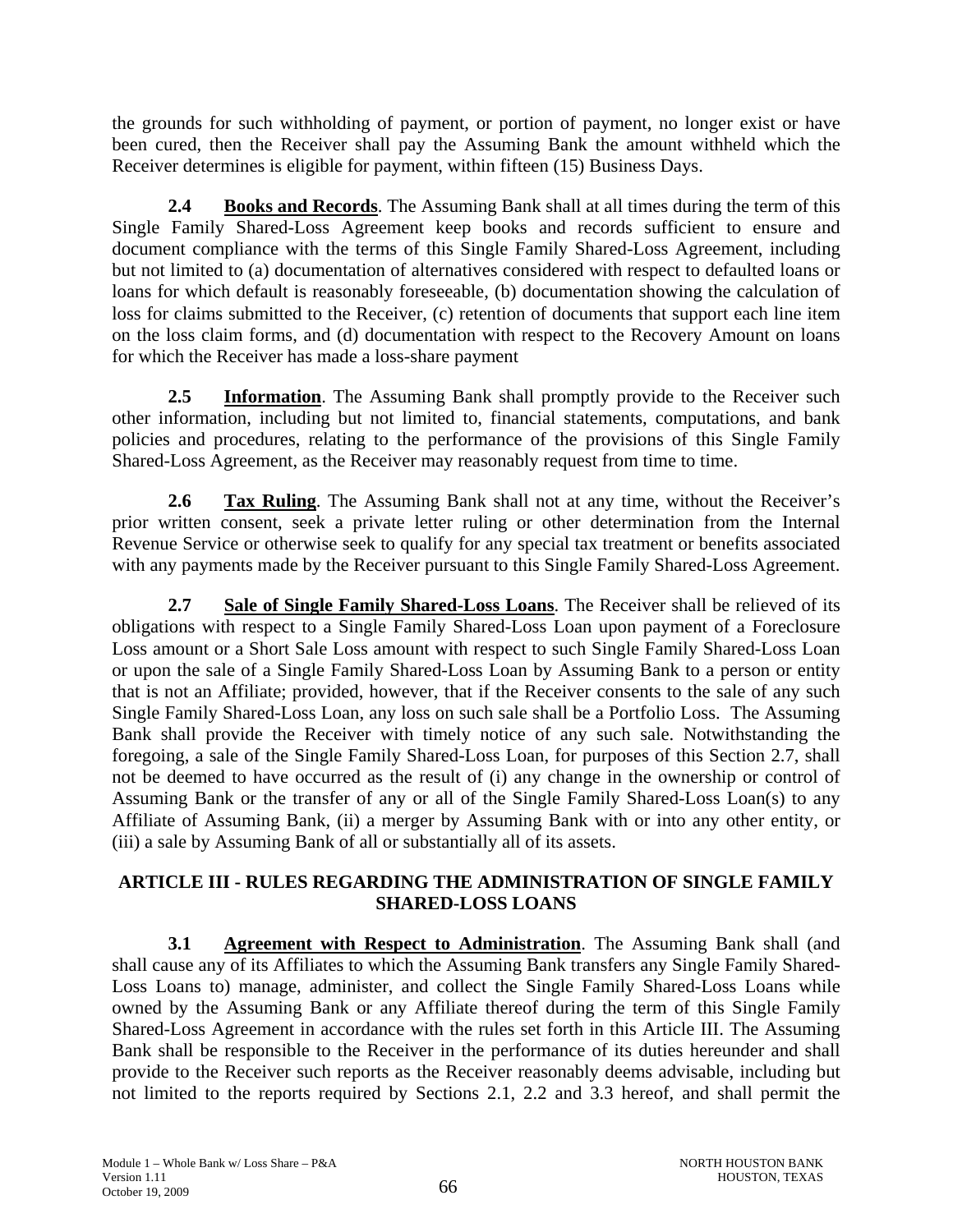Receiver to monitor the Assuming Bank's performance of its duties hereunder.

**3.2 Duties of the Assuming Bank**. (a) In performance of its duties under this Article III, the Assuming Bank shall:

(i) manage and administer each Single Family Shared-Loss Loan in accordance with Assuming Bank's usual and prudent business and banking practices and Customary Servicing Procedures;

(ii) exercise its best business judgment in managing, administering and collecting amounts owed on the Single Family Shared-Loss Loans;

(iii) use commercially reasonable efforts to maximize Recoveries with respect to Losses on Single Family Shared-Loss Loans without regard to the effect of maximizing collections on assets held by the Assuming Bank or any of its Affiliates that are not Single Family Shared-Loss Loans;

(iv) retain sufficient staff (in Assuming Bank's discretion) to perform its duties hereunder; and

(v) other than as provided in Section 2.1(a), comply with the terms of the Modification Guidelines for any Single Family Shared-Loss Loans meeting the requirements set forth therein. For the avoidance of doubt, the Assuming Bank may propose exceptions to Exhibit 5 (the FDIC Loan Modification Program) for a group of Loans with similar characteristics, with the objectives of (1) minimizing the loss to the Assuming Bank and the FDIC and (2) maximizing the opportunity for qualified homeowners to remain in their homes with affordable mortgage payments.

(b) Any transaction with or between any Affiliate of the Assuming Bank with respect to any Single Family Shared-Loss Loan including, without limitation, the execution of any contract pursuant to which any Affiliate of the Assuming Bank will manage, administer or collect any of the Single Family Shared-Loss Loans will be provided to FDIC for informational purposes and if such transaction is not entered into on an arm's length basis on commercially reasonable terms such transaction shall be subject to the prior written approval of the Receiver.

**3.3 Shared-Loss Asset Records and Reports**. The Assuming Bank shall establish and maintain such records as may be appropriate to account for the Single Family Shared-Loss Loans in such form and detail as the Receiver may reasonably require, and to enable the Assuming Bank to prepare and deliver to the Receiver such reports as the Receiver may from time to time request regarding the Single Family Shared-Loss Loans and the Monthly Certificates required by Section 2.1 of this Single Family Shared-Loss Agreement.

# **3.4 Related Loans**.

(a) Assuming Bank shall use its best efforts to determine which loans are "Related Loans", as hereinafter defined. The Assuming Bank shall not manage, administer or collect any "Related Loan" in any manner that would have the effect of increasing the amount of any collections with respect to the Related Loan to the detriment of the Single Family Shared-Loss Loan to which such loan is related. A "Related Loan" means any loan or extension of credit held by the Assuming Bank at any time on or prior to the end of the Final Shared-Loss Month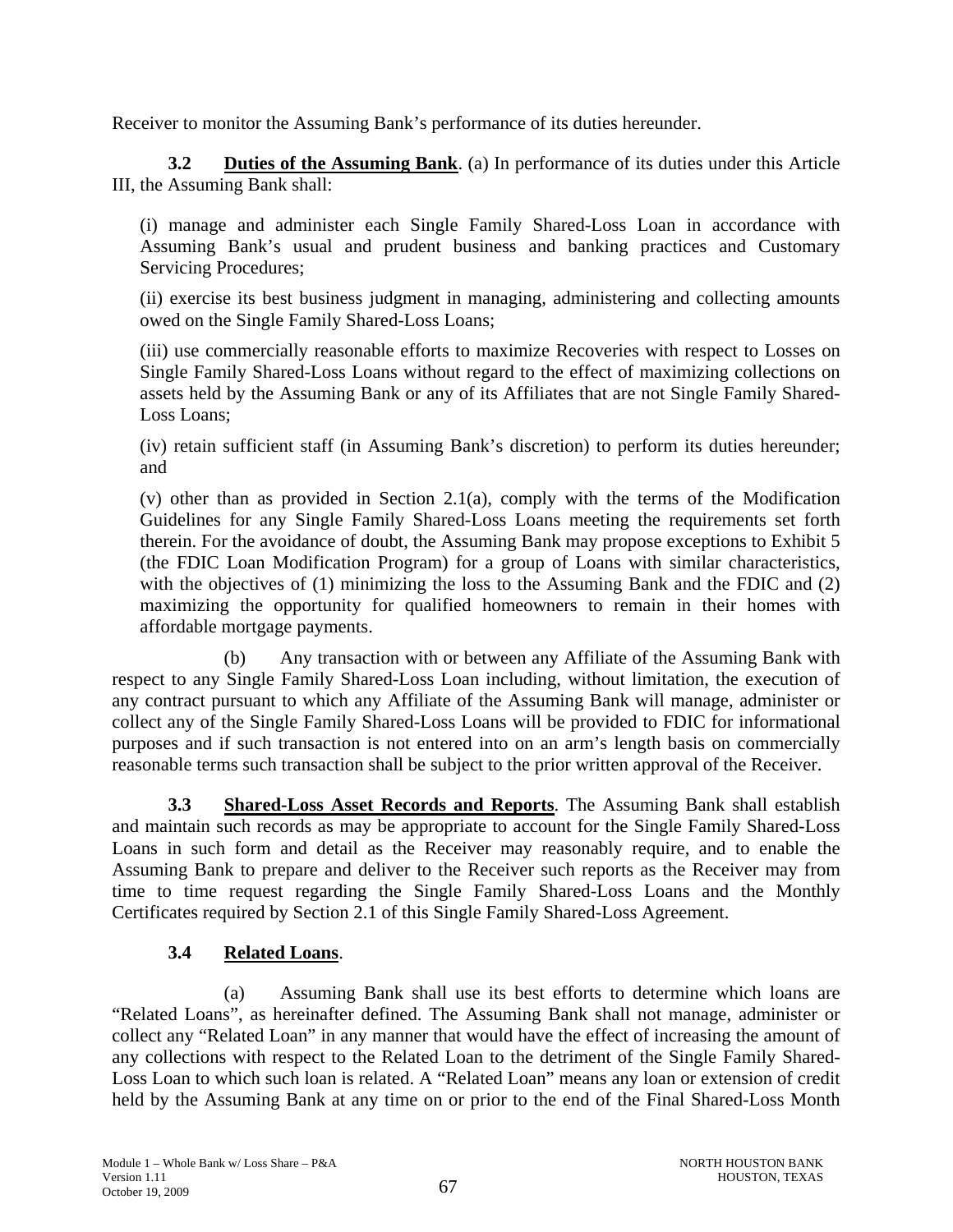that is made to an Obligor of a Single Family Shared-Loss Loan.

(b) The Assuming Bank shall prepare and deliver to the Receiver with the Monthly Certificates for the calendar months ending June 30 and December 31, a schedule of all Related Loans on the Accounting Records of the Assuming Bank as of the end of each such semi-annual period.

**3.5 Legal Action; Utilization of Special Receivership Powers**. The Assuming Bank shall notify the Receiver in writing (such notice to be given in accordance with Article V below and to include all relevant details) prior to utilizing in any legal action any special legal power or right which the Assuming Bank derives as a result of having acquired an asset from the Receiver, and the Assuming Bank shall not utilize any such power unless the Receiver shall have consented in writing to the proposed usage. The Receiver shall have the right to direct such proposed usage by the Assuming Bank and the Assuming Bank shall comply in all respects with such direction. Upon request of the Receiver, the Assuming Bank will advise the Receiver as to the status of any such legal action. The Assuming Bank shall immediately notify the Receiver of any judgment in litigation involving any of the aforesaid special powers or rights.

**3.6** Third Party Servicer. The Assuming Bank may perform any of its obligations and/or exercise any of its rights under this Single Family Shared-Loss Agreement through or by one or more Third Party Servicers, who may take actions and make expenditures as if any such Third Party Servicer was the Assuming Bank hereunder (and, for the avoidance of doubt, such expenses incurred by any such Third Party Servicer on behalf of the Assuming Bank shall be included in calculating Losses to the extent such expenses would be included in such calculation if the expenses were incurred by Assuming Bank); provided, however, that the use thereof by the Assuming Bank shall not release the Assuming Bank of any obligation or liability hereunder.

# **ARTICLE IV – PORTFOLIO SALE**

**4.1 Assuming Bank Portfolio Sales of Remaining Single Family Shared-Loss Loans**. The Assuming Bank shall have the right with the concurrence of the Receiver to liquidate for cash consideration, from time to time in one or more transactions, all or a portion of Single Family Shared-Loss Loans held by the Assuming Bank at any time prior to the Termination Date ("Portfolio Sales"). If the Assuming Bank exercises its option under this Section 4.1, it must give thirty (30) days notice in writing to the Receiver setting forth the details and schedule for the Portfolio Sale which shall be conducted by means of sealed bid sales to third parties, not including any of the Assuming Bank's affiliates, contractors, or any affiliates of the Assuming Bank's contractors. Sales of Restructured Loans shall be sold in a separate pool from Single Family Shared-Loss Loans not restructured. The Receiver's review of the Assuming Bank's proposed Portfolio Sale will be considered in a timely fashion and approval will not be unreasonably withheld, delayed or conditioned.

**4.2 Assuming Bank's Liquidation of Remaining Single Family Shared-Loss Loans**. In the event that the Assuming Bank does not conduct a Portfolio Sale pursuant to Section 4.1, the Receiver shall have the right, exercisable in its sole and absolute discretion, to require the Assuming Bank to liquidate for cash consideration, any Single Family Shared-Loss Loans held by the Assuming Bank at any time after the date that is six months prior to the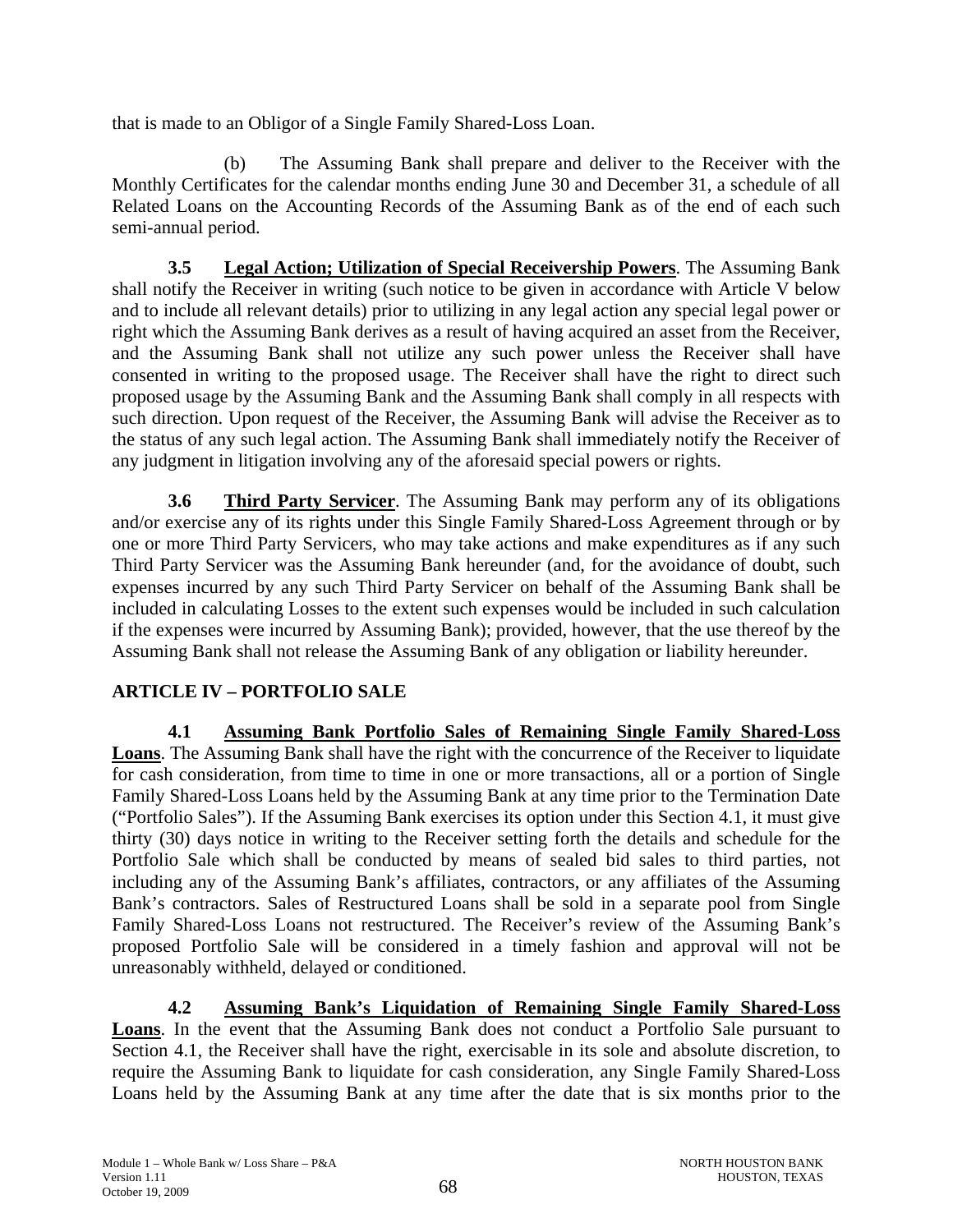Termination Date. If the Receiver exercises its option under this Section 4.2, it must give notice in writing to the Assuming Bank, setting forth the time period within which the Assuming Bank shall be required to liquidate the Single Family Shared-Loss Loans. The Assuming Bank will comply with the Receiver's notice and must liquidate the Single Family Shared-Loss Loans as soon as reasonably practicable by means of sealed bid sales to third parties, not including any of the Assuming Bank's affiliates, contractors, or any affiliates of the Assuming Bank's contractors. The selection of any financial advisor or other third party broker or sales agent retained for the liquidation of the remaining Single Family Shared-Loss Loans pursuant to this Section shall be subject to the prior approval of the Receiver, such approval not to be unreasonably withheld, delayed or conditioned.

**4.3 Calculation of Sale Gain or Loss**. For Single Family Shared-Loss Loans that are not Restructured Loans gain or loss on the sales under Section 4.1 or Section 4.2 will be calculated as the sale price received by the Assuming Bank less the unpaid principal balance of the remaining Single Family Shared-Loss Loans. For any Restructured Loan included in the sale gain or loss on sale will be calculated as (a) the sale price received by the Assuming Bank less (b) the net present value of estimated cash flows on the Restructured Loan that was used in the calculation of the related Restructuring Loss plus (c) Loan principal payments collected by the Assuming Bank from the date the Loan was restructured to the date of sale. (See Exhibit 2d for example calculation).

#### **ARTICLE V -- LOSS-SHARING NOTICES GIVEN TO RECEIVER AND PURCHASER**

All notices, demands and other communications hereunder shall be in writing and shall be delivered by hand, or overnight courier, receipt requested, addressed to the parties as follows:

| If to Receiver, to: | Federal Deposit Insurance Corporation as Receiver<br>for NORTH HOUSTON BANK<br>Division of Resolutions and Receiverships<br>550 17th Street, N.W.<br>Washington, D.C. 20429 |
|---------------------|-----------------------------------------------------------------------------------------------------------------------------------------------------------------------------|
| with a copy to:     | Attention: Ralph Malami, Manager, Capital Markets<br><b>Federal Deposit Insurance Corporation</b><br>as Receiver for <b>NORTH HOUSTON BANK</b>                              |
|                     | Room E7056<br>3501 Fairfax Drive, Arlington, VA 2226<br>Attn: Special Issues Unit                                                                                           |
|                     | With respect to a notice under Section 3.5 of this Single Family Shared-Loss                                                                                                |

With respect to a notice under Section 3.5 of this Single Family Shared-Loss Agreement, copies of such notice shall be sent to:

> Federal Deposit Insurance Corporation Legal Division 1601 Bryan St. Dallas, Texas 75201 Attention: Regional Counsel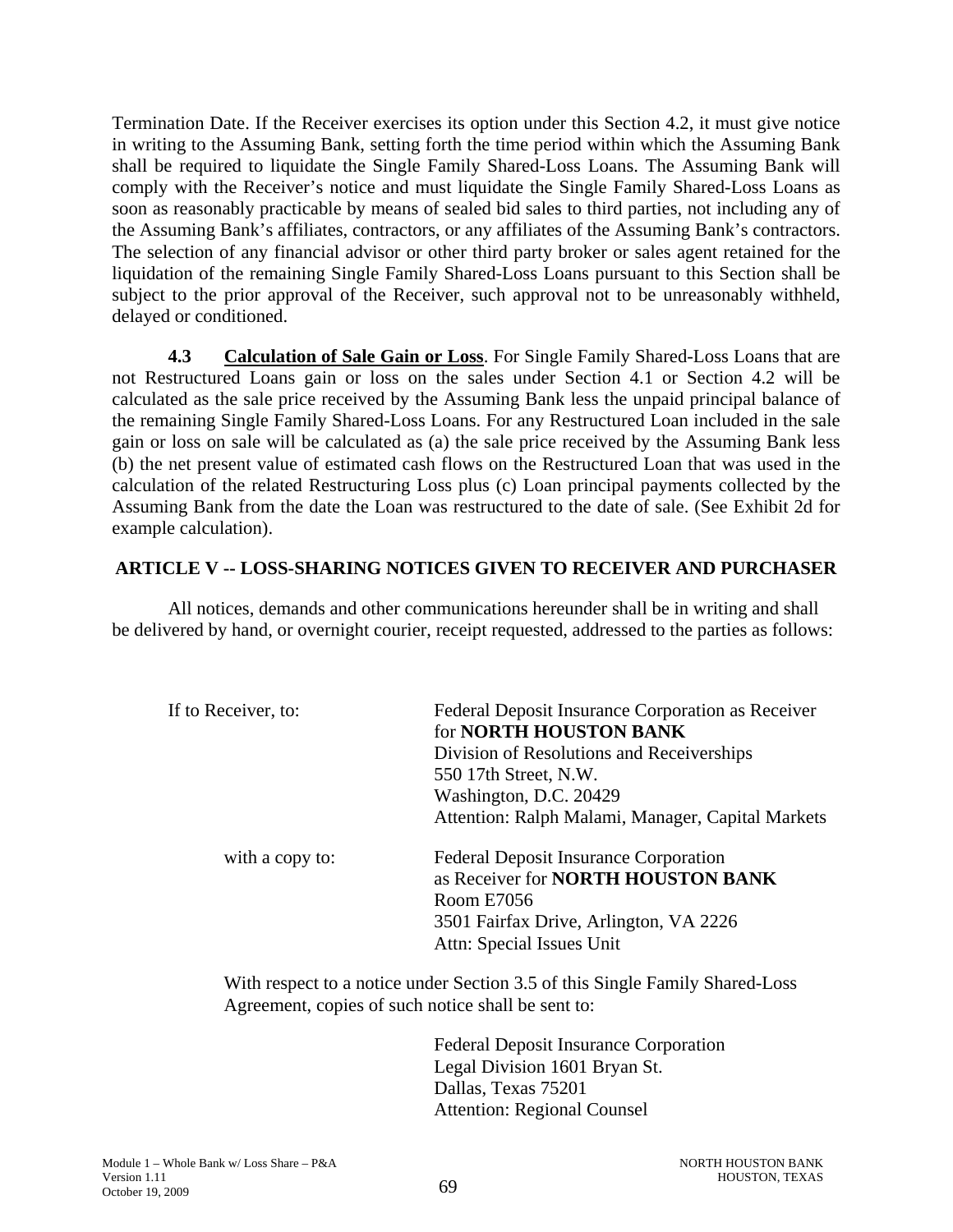If to Assuming Bank, to:

U.S. Bank National Association U.S. Bancorp Center BC-MN-H21N 800 Nicolett Mall Minneapolis, Minnesota 55402-4302

\_\_\_\_\_\_\_\_\_\_\_\_\_\_\_\_\_\_\_\_\_\_\_\_\_\_\_\_\_\_\_\_ \_\_\_\_\_\_\_\_\_\_\_\_\_\_\_\_\_\_\_\_\_\_\_\_\_\_\_\_\_\_\_\_

with a copy to:

Such Persons and addresses may be changed from time to time by notice given pursuant to the provisions of this Article V. Any notice, demand or other communication delivered pursuant to the provisions of this Article V shall be deemed to have been given on the date actually received.

### **ARTICLE VI -- MISCELLANEOUS**

**6.1. Expenses**. Except as otherwise expressly provided herein, all costs and expenses incurred by or on behalf of a party hereto in connection with this Single Family Shared-Loss Agreement shall be borne by such party whether or not the transactions contemplated herein shall be consummated.

**6.2 Successors and Assigns; Specific Performance.** All terms and provisions of this Single Family Shared-Loss Agreement shall be binding upon and shall inure to the benefit of the parties hereto only; provided, however, that, Receiver may assign or otherwise transfer this Single Family Shared-Loss Agreement (in whole or in part) to the Federal Deposit Insurance Corporation in its corporate capacity without the consent of Assuming Bank. Notwithstanding anything to the contrary contained in this Single Family Shared-Loss Agreement, except as is expressly permitted in this Section 6.2, Assuming Bank may not assign or otherwise transfer this Single Family Shared-Loss Agreement (in whole or in part) without the prior written consent of the Receiver, which consent may be granted or withheld by the Receiver in its sole discretion, and any attempted assignment or transfer in violation of this provision shall be void *ab initio.*  For the avoidance of doubt, a merger or consolidation of the Assuming Bank with and into another financial institution, the sale of all or substantially all of the assets of the Assuming Bank to another financial institution constitutes the transfer of this Single Family Shared-Loss Agreement which requires the consent of the Receiver; and for a period of thirty-six (36) months after Bank Closing, a merger or consolidation shall also include the sale by any individual shareholder, or shareholders acting in concert, of more than 9% of the outstanding shares of the Assuming Bank, or of its holding company, or of any subsidiary holding Shared-Loss Assets, or the sale of shares by the Assuming Bank or its holding company or any subsidiary holding Shared-Loss Assets, in a public or private offering, that increases the number of shares outstanding by more than 9%, constitutes the transfer of this Single Family Shared-Loss Agreement which requires the consent of the Receiver. However, no Loss shall be recognized as a result of any accounting adjustments that are made due to any such merger, consolidation or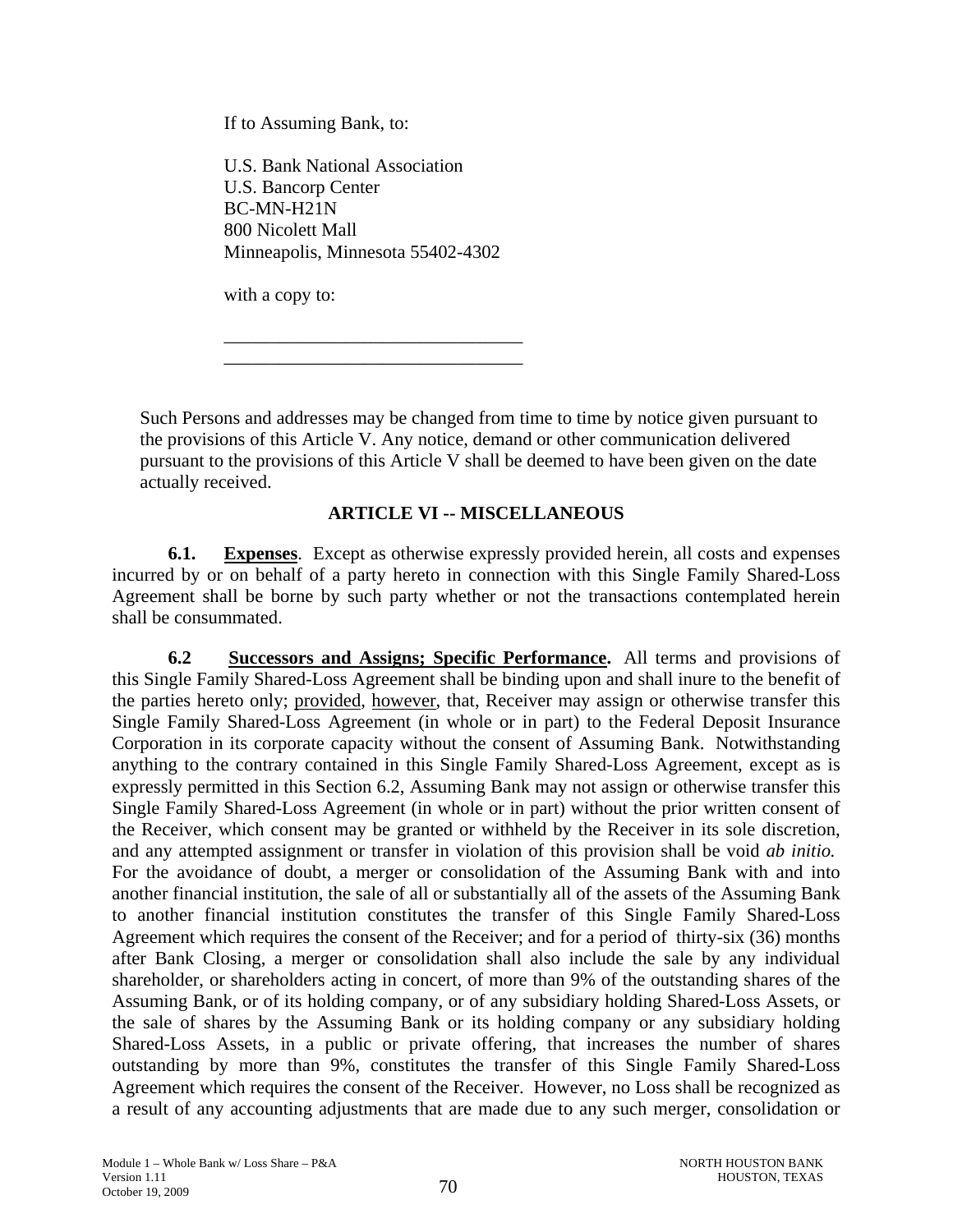sale consented to by the FDIC. The FDIC's consent shall not be required if the aggregate outstanding principal balance of Shared-Loss Assets is less than twenty percent (20%) of the initial aggregate balance of Shared-Loss Assets.

**6.3 Governing Law**. This Single Family Shared-Loss Agreement shall be construed in accordance with federal law, or, if there is no applicable federal law, the laws of the State of New York, without regard to any rule of conflict of law that would result in the application of the substantive law of any jurisdiction other than the State of New York.

**6.4 WAIVER OF JURY TRIAL**. EACH PARTY HERETO HEREBY IRREVOCABLY AND UNCONDITIONALLY WAIVES ALL RIGHT TO TRIAL BY JURY IN OR TO HAVE A JURY PARTICIPATE IN RESOLVING ANY DISPUTE, ACTION, PROCEEDING OR COUNTERCLAIM, WHETHER SOUNDING IN CONTRACT, TORT OR OTHERWISE, ARISING OUT OF OR RELATING TO OR IN CONNECTION WITH THIS SINGLE FAMILY SHARED-LOSS AGREEMENT OR ANY OF THE TRANSACTIONS CONTEMPLATED HEREBY.

**6.5 Captions**. All captions and headings contained in this Single Family Shared-Loss Agreement are for convenience of reference only and do not form a part of, and shall not affect the meaning or interpretation of, this Single Family Shared-Loss Agreement.

**6.6 Entire Agreement; Amendments**. This Single Family Shared-Loss Agreement, along with the Commercial Shared-Loss Agreement and the Purchase and Assumption Agreement, including the Exhibits and any other documents delivered pursuant hereto or thereto, embody the entire agreement of the parties with respect to the subject matter hereof, and supersede all prior representations, warranties, offers, acceptances, agreements and understandings, written or oral, relating to the subject matter herein. This Single Family Shared-Loss Agreement may be amended or modified or any provision thereof waived only by a written instrument signed by both parties or their respective duly authorized agents.

**6.7 Severability**. Whenever possible, each provision of this Single Family Shared-Loss Agreement shall be interpreted in such manner as to be effective and valid under applicable law, but if any provision of this Single Family Shared-Loss Agreement is held to be prohibited by or invalid, illegal or unenforceable under applicable law, such provision shall be construed and enforced as if it had been more narrowly drawn so as not to be prohibited, invalid, illegal or unenforceable, and the validity, legality and enforceability of the remainder of such provision and the remaining provisions of this Single Family Shared-Loss Agreement shall not in any way be affected or impaired thereby.

**6.8 No Third Party Beneficiary**. This Single Family Shared-Loss Agreement and the Exhibits hereto are for the sole and exclusive benefit of the parties hereto and their respective permitted successors and permitted assigns and there shall be no other third party beneficiaries, and nothing in this Single Family Shared-Loss Agreement or the Exhibits shall be construed to grant to any other Person any right, remedy or Claim under or in respect of this Single Family Shared-Loss Agreement or any provision hereof.

**6.9 Counterparts**. This Single Family Shared-Loss Agreement may be executed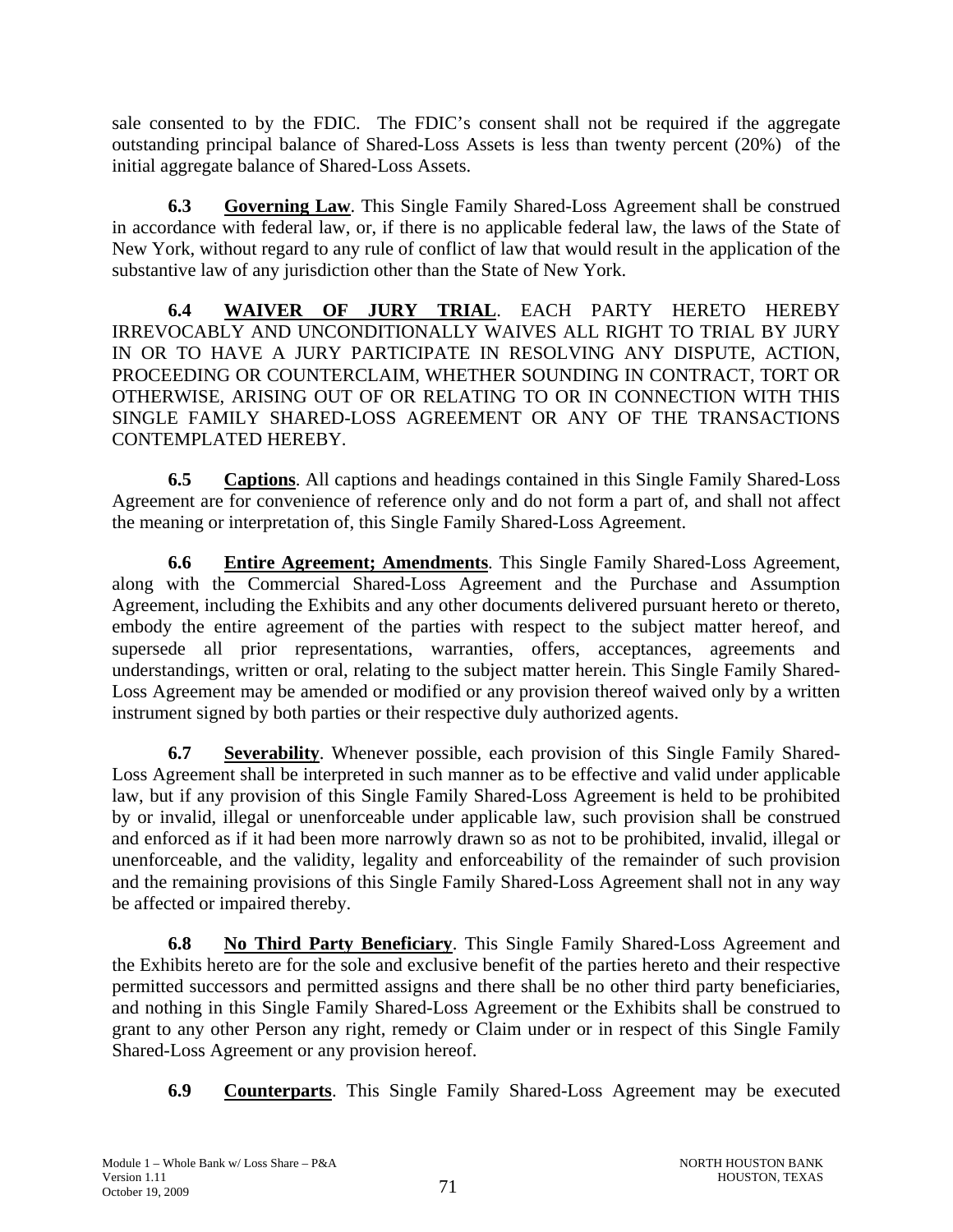separately by Receiver and Assuming Bank in any number of counterparts, each of which when executed and delivered shall be an original, but such counterparts shall together constitute one and the same instrument.

**6.10 Consent**. Except as otherwise provided herein, when the consent of a party is required herein, such consent shall not be unreasonably withheld or delayed.

**6.11 Rights Cumulative**. Except as otherwise expressly provided herein, the rights of each of the parties under this Single Family Shared-Loss Agreement are cumulative, may be exercised as often as any party considers appropriate and are in addition to each such party's rights under the Purchase and Sale Agreement and any of the related agreements or under law. Except as otherwise expressly provided herein, any failure to exercise or any delay in exercising any of such rights, or any partial or defective exercise of such rights, shall not operate as a waiver or variation of that or any other such right.

#### **ARTICLE VII DISPUTE RESOLUTION**

# **7.1 Dispute Resolution Procedures.**

(a) In the event a dispute arises about the interpretation, application, calculation of Loss, or calculation of payments or otherwise with respect to this Single Family Shared-Loss Agreement ("SF Shared-Loss Dispute Item"), then the Receiver and the Assuming Bank shall make every attempt in good faith to resolve such items within sixty (60) days following the receipt of a written description of the SF Shared-Loss Dispute Item, with notification of the possibility of taking the matter to arbitration (the date on which such 60-day period expires, or any extension of such period as the parties hereto may mutually agree to in writing, herein called the "Resolution Deadline Date"). If the Receiver and the Assuming Bank resolve all such items to their mutual satisfaction by the Resolution Deadline Date, then within thirty (30) days following such resolution, any payment arising out such resolution shall be made arising from the settlement of the SF Shared-Loss Dispute.

(b) If the Receiver and the Assuming Bank fail to resolve any outstanding SF Shared-Loss Dispute Items by the Resolution Deadline Date, then either party may notify the other of its intent to submit the SF Shared-Loss Dispute Item to arbitration pursuant to the provisions of this Article VII. Failure of either party to notify the other of its intent to submit any unresolved SF Shared-Loss Dispute Item to arbitration within thirty (30) days following the Resolution Deadline Date (the date on which such thirty (30) day period expires is herein called the "Arbitration Deadline Date") shall be deemed an acceptance of such SF Shared-Loss Dispute not submitted to arbitration, as well as a waiver of the submitting party's right to dispute such nonsubmitted SF Shared-Loss Dispute Item but not a waiver of any similar claim which may arise in the future.

(c) If a SF Shared-Loss Dispute Item is submitted to arbitration, it shall be governed by the rules of the American Arbitration Association (the "AAA"), except as otherwise provided herein. Either party may submit a matter for arbitration by delivering a notice, prior to the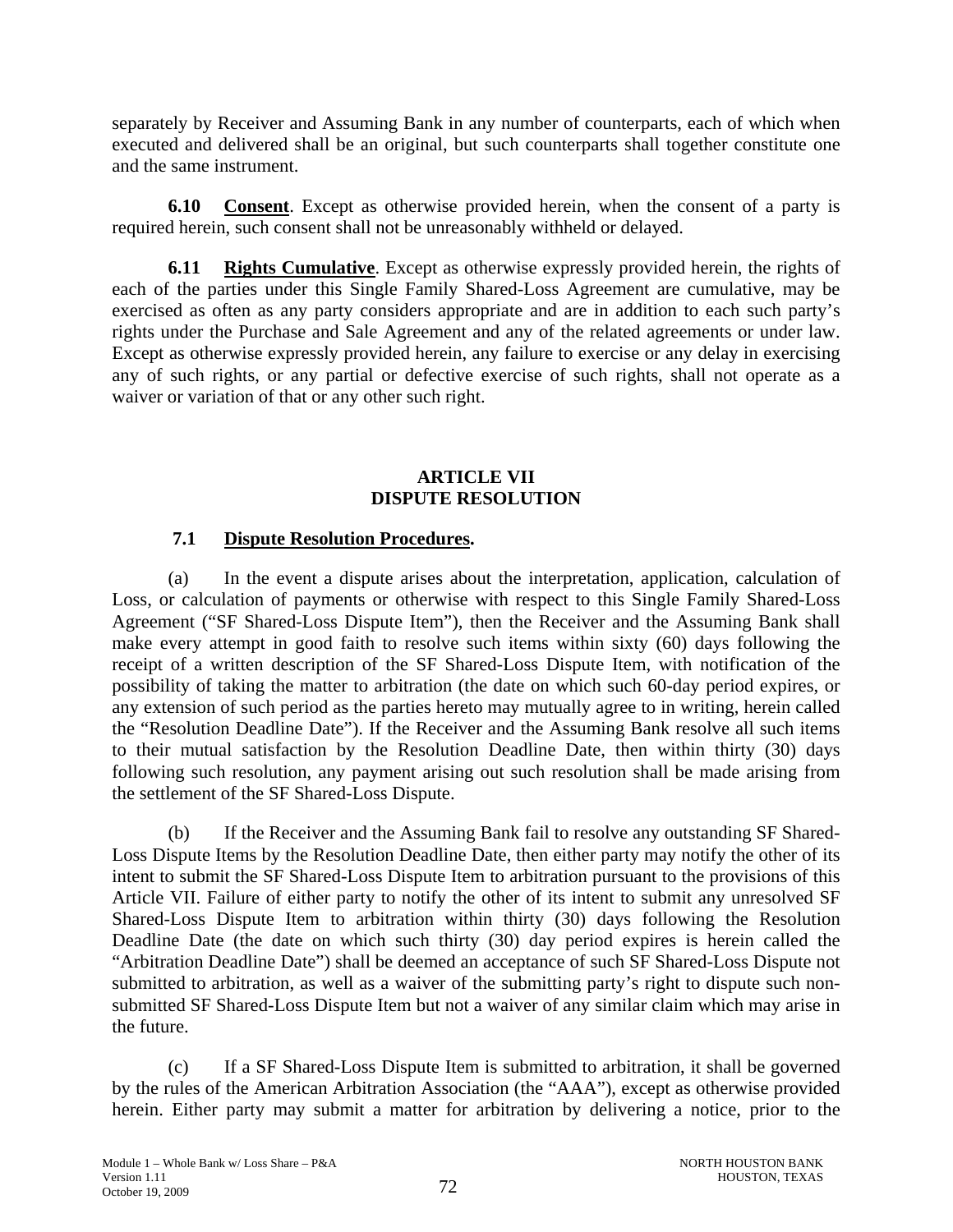Arbitration Deadline Date, to the other party in writing setting forth:

(i) A brief description of each SF Shared-Loss Dispute Item submitted for arbitration;

(ii) A statement of the moving party's position with respect to each SF Shared-Loss Dispute Item submitted for arbitration;

(iii) The value sought by the moving party, or other relief requested regarding each SF Shared-Loss Dispute Item submitted for arbitration, to the extent reasonably calculable; and

(iv) The name and address of the arbiter selected by the moving party (the "Moving Arbiter"), who shall be a neutral, as determined by the AAA.

Failure to adequately include any information above shall not be deemed to be a waiver of the parties right to arbitrate so long as after notification of such failure the moving party cures such failure as promptly as reasonably practicable.

(d) The non-moving party shall, within thirty (30) days following receipt of a notice of arbitration pursuant to this Section 7.1, deliver a notice to the moving party setting forth:

> (i) The name and address of the arbiter selected by the non-moving party (the "Respondent Arbiter"), who shall be a neutral, as determined by the AAA;

> (ii) A statement of the position of the respondent with respect to each Dispute Item; and

> (iii) The ultimate resolution sought by the respondent or other relief, if any, the respondent deems is due the moving party with respect to each SF Shared-Loss Dispute Item.

Failure to adequately include any information above shall not be deemed to be a waiver of the non-moving party's right to defend such arbitration so long as after notification of such failure the non-moving party cures such failure as promptly as reasonably practicable

(e) The Moving Arbiter and Respondent Arbiter shall select a third arbiter from a list furnished by the AAA. In accordance with the rules of the AAA, the three (3) arbiters shall constitute the arbitration panel for resolution of each SF Loss-Share Dispute Item. The concurrence of any two (2) arbiters shall be deemed to be the decision of the arbiters for all purposes hereunder. The arbitration shall proceed on such time schedule and in accordance with the Rules of Commercial Arbitration of the AAA then in effect, as modified by this Section 7.1. The arbitration proceedings shall take place at such location as the parties thereto may mutually agree, but if they cannot agree, then they will take place at the offices of the Corporation in Washington, DC, or Arlington, Virginia.

(f) The Receiver and Assuming Bank shall facilitate the resolution of each outstanding SF Shared-Loss Dispute Item by making available in a prompt and timely manner to one another and to the arbiters for examination and copying, as appropriate, all documents, books, and records under their respective control and that would be discoverable under the Federal Rules of Civil Procedure.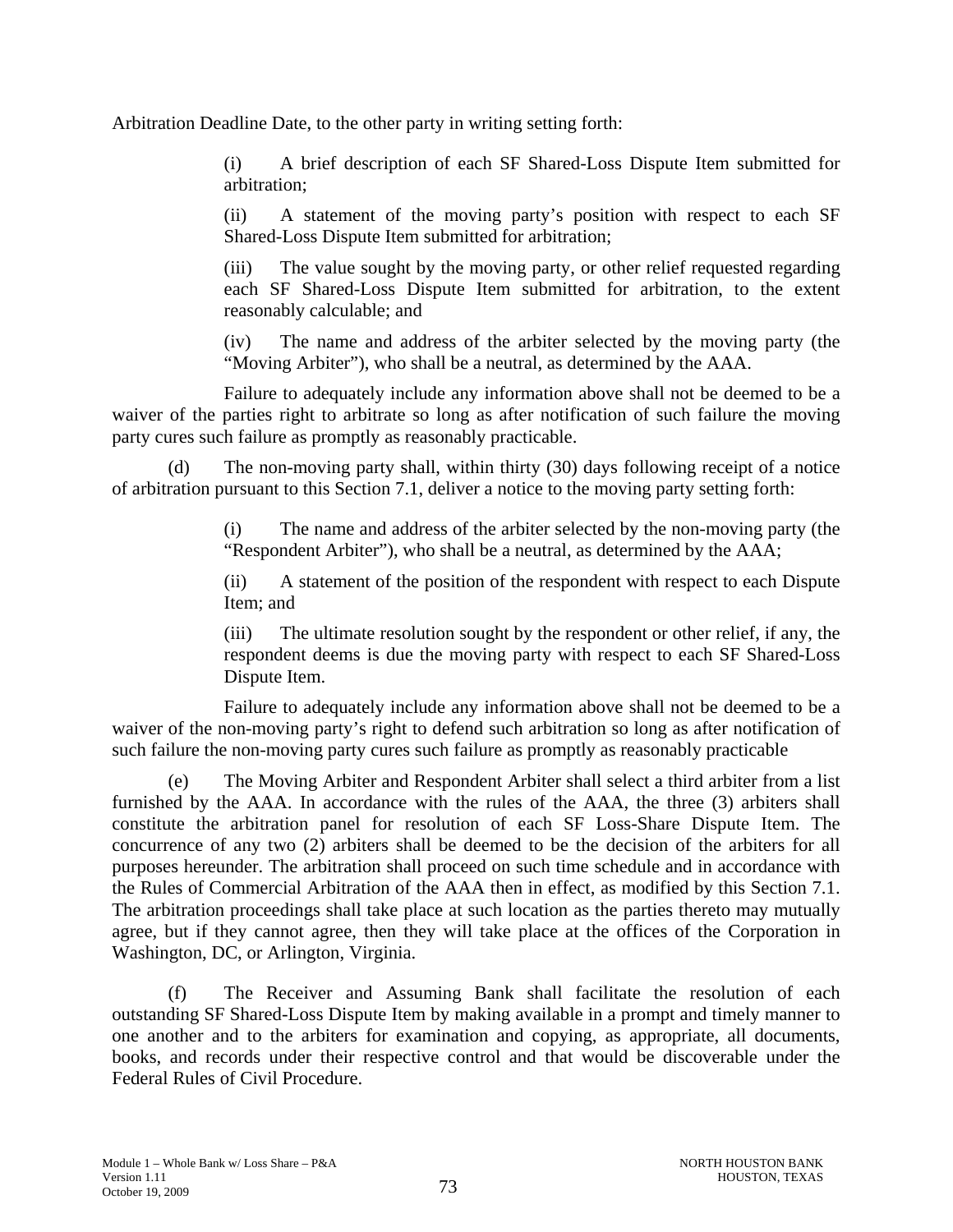$(g)$  The arbiters designated pursuant to subsections  $(c)$ ,  $(d)$  and  $(e)$  hereof shall select, with respect to each Dispute Item submitted to arbitration pursuant to this Section 7.1, either (i) the position and relief submitted by the Assuming Bank with respect to each SF Shared-Loss Dispute Item, or (ii) the position and relief submitted by the Receiver with respect to each SF Shared-Loss Dispute Item, in either case as set forth in its respective notice of arbitration. The arbiters shall have no authority to select a value for each Dispute Item other than the determination set forth in Section 7.1(c) and Section 7.1(d). The arbitration shall be final, binding and conclusive on the parties.

(h) Any amounts ultimately determined to be payable pursuant to such award shall bear interest at the Settlement Interest Rate from and including the date specified for the arbiters decisions specified in this Section 7.1, without regard to any extension of the finality of such award, to but not including the date paid. All payments required to be made under this Section 7.1 shall be made by wire transfer.

(i) For the avoidance of doubt, to the extent any notice of a SF Shared-Loss Dispute Item(s) is provided prior to the Termination Date, the terms of this Single Family Shared-Loss Agreement shall remain in effect with respect to the Single Family Shared-Loss Loans that are the subject of such SF Shared-Loss Dispute Item(s) until such time as any such dispute is finally resolved.

**7.2 Fees and Expenses of Arbiters.** The aggregate fees and expenses of the arbiters shall be borne equally by the parties. The parties shall pay the aggregate fees and expenses within thirty (30) days after receipt of the written decision of the arbiters (unless the arbiters agree in writing on some other payment schedule).

## **Exhibit 1**

## **Monthly Certificate**

## **SEE FOLLOWING PAGE**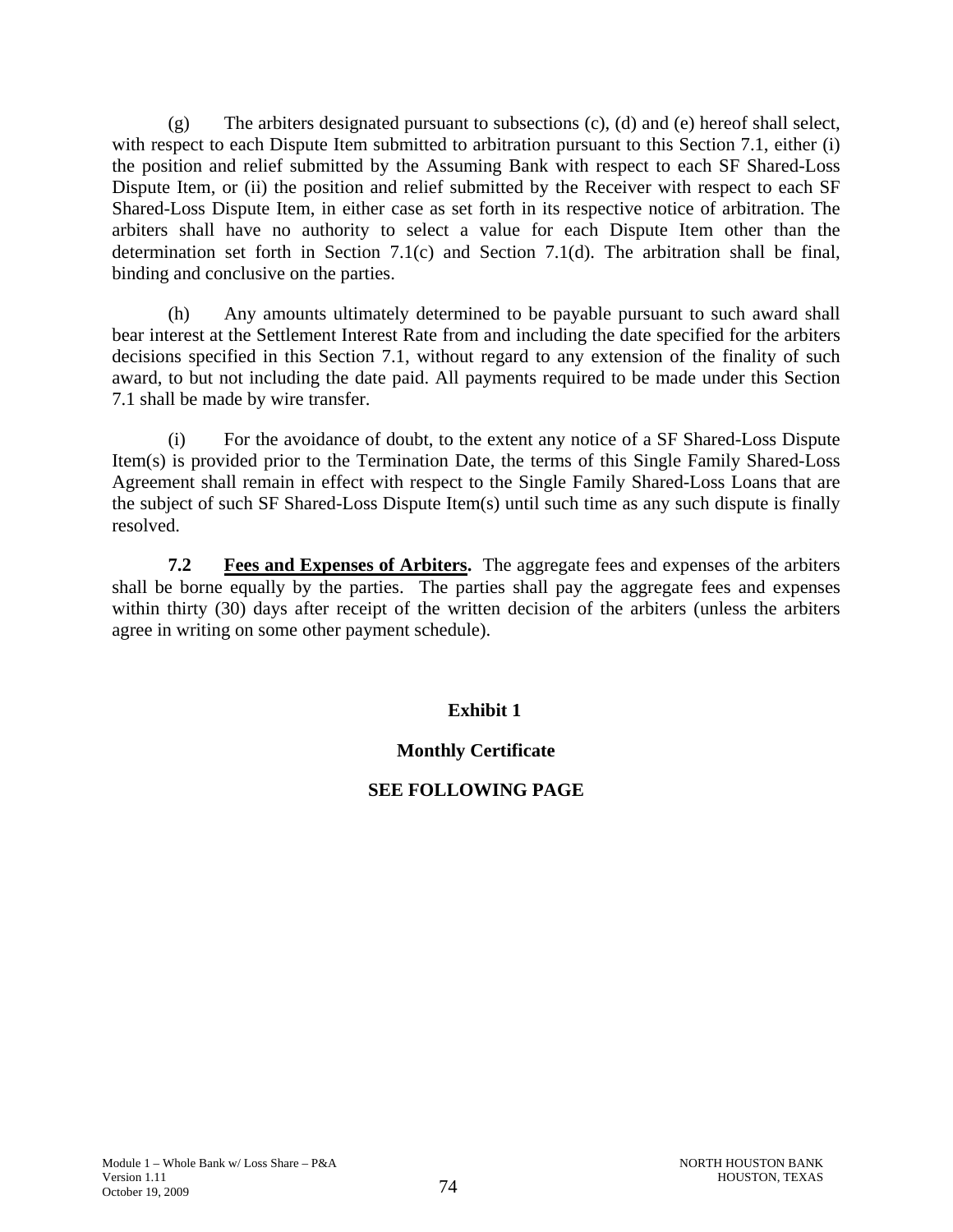| <b>PART 1 - CURRENT MONTH NET LOSS</b> |                      |            |                                   |                             |                             |
|----------------------------------------|----------------------|------------|-----------------------------------|-----------------------------|-----------------------------|
|                                        |                      |            |                                   |                             |                             |
|                                        |                      |            | <b>Specify loss type</b>          |                             |                             |
| <b>MONTH ENDED:</b>                    | [input report month] |            | as Foreclosure,<br>or Short-Sale. |                             |                             |
| <b>Losses</b>                          |                      |            |                                   |                             |                             |
|                                        |                      | Loss       |                                   |                             |                             |
| Loan No.                               | Loss Type            | Amount     |                                   |                             |                             |
|                                        |                      |            |                                   |                             |                             |
|                                        |                      |            |                                   |                             |                             |
|                                        |                      |            |                                   |                             |                             |
|                                        |                      |            |                                   | <b>Loss Amount</b>          | Loss Month is               |
|                                        |                      |            |                                   | is the amount               | the reporting               |
| <b>TOTAL</b>                           |                      | XX         | $\overline{A}$                    | of Loss                     | month in                    |
|                                        |                      |            |                                   | incurred and<br>reported on | which the<br>Loss was       |
|                                        |                      |            |                                   | the loan in a               | reported.                   |
| <b>Recoveries</b>                      |                      |            |                                   | Ŧ                           |                             |
|                                        |                      | Recovery   | $Loss^{\mathbf{Z}}$               | Loss                        |                             |
| Loan No.                               |                      | Amount     | Amount                            | Month                       |                             |
|                                        |                      |            |                                   |                             |                             |
|                                        |                      |            |                                   |                             |                             |
|                                        |                      |            |                                   |                             |                             |
|                                        |                      |            |                                   |                             |                             |
|                                        |                      |            |                                   |                             |                             |
|                                        |                      |            |                                   |                             |                             |
| <b>TOTAL</b>                           |                      | XX         | B                                 |                             |                             |
|                                        |                      |            |                                   |                             |                             |
| <b>Net Losses</b>                      |                      | XX         | $C = A - B$                       |                             |                             |
| (Recoveries)                           |                      |            |                                   |                             |                             |
|                                        |                      |            |                                   |                             |                             |
|                                        |                      |            |                                   |                             | If Col. D minus Col. E is   |
|                                        |                      |            |                                   |                             | less than zero, enter zero. |
| <b>PART 2 - FIRST LOSS TEST</b>        |                      |            |                                   |                             |                             |
|                                        |                      |            |                                   | Col. D - Col.               |                             |
|                                        |                      | Col. D     | Col. E                            | E                           |                             |
|                                        |                      | Cumulative |                                   | Cumulative                  |                             |
|                                        |                      | Loss       | <b>First Loss</b>                 | Shared-Loss                 |                             |
|                                        |                      | Amount     | Tranche                           | Amount                      |                             |
|                                        |                      |            |                                   |                             |                             |
| Balance, beginning of month            |                      | XX         | XX                                | XX                          | $\mathsf F$                 |
| Current month Net Losses (from Part 1) |                      | XX         |                                   |                             |                             |
|                                        |                      |            |                                   |                             |                             |
| Balance, end of month                  |                      | <u>XX</u>  | XX                                | XX                          | G                           |
|                                        |                      |            |                                   |                             |                             |
|                                        |                      |            |                                   |                             | $G - F$                     |
| <b>Shared Loss Amount</b>              |                      |            |                                   | XX<br>80%                   |                             |
| Times Loss Share percentage            |                      |            |                                   |                             |                             |
| Amount due from (to) FDIC as Receiver  |                      |            |                                   | XX                          |                             |
|                                        |                      |            |                                   |                             |                             |
|                                        |                      |            |                                   |                             |                             |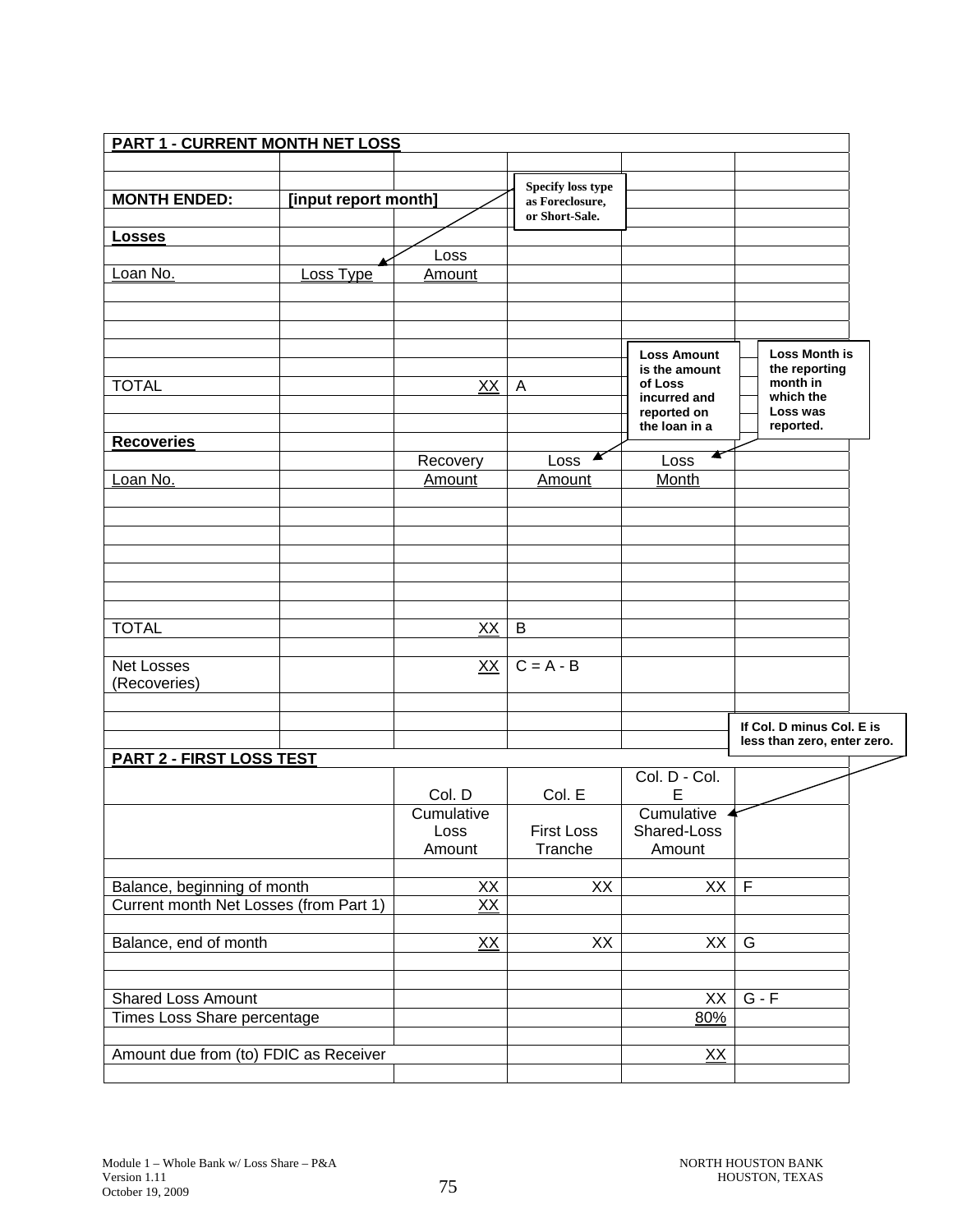| Pursuant to Section 2.1 of the Single Family Shared-Loss Agreement, the undersigned hereby certifies |  |  |  |  |
|------------------------------------------------------------------------------------------------------|--|--|--|--|
| the information on this Certificate is true, complete and correct.                                   |  |  |  |  |
| <b>OFFICER SIGNATURE</b>                                                                             |  |  |  |  |
| <b>TITLE</b><br><b>OFFICER NAME:</b>                                                                 |  |  |  |  |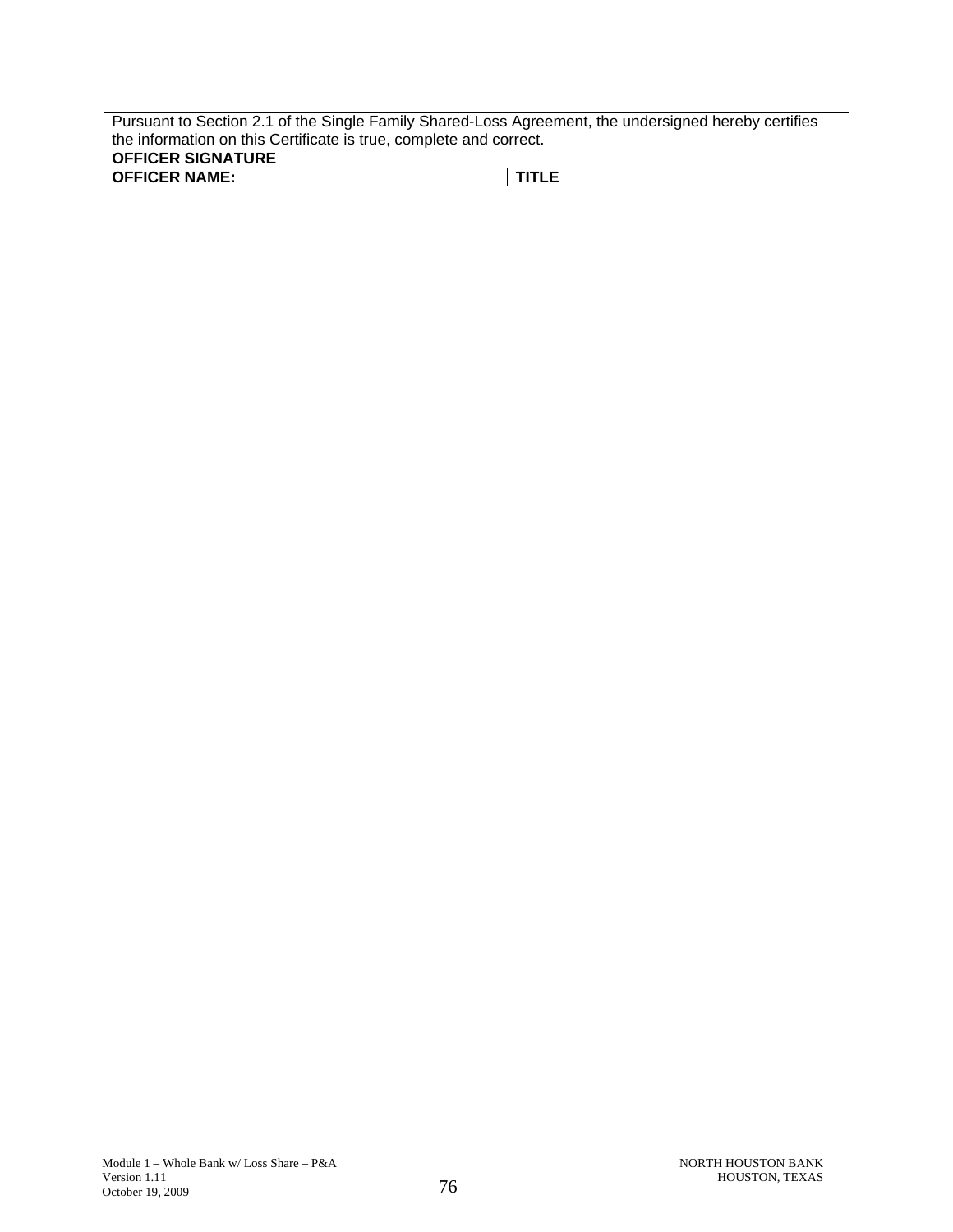#### **Exhibit 2a**

This exhibit contains three versions of the loss share calculation for foreclosure, plus explanatory notes.

#### **Exhibit 2a(1) CALCULATION OF FORECLOSURE LOSS Foreclosure Occurred Prior to Loss Share Agreement**

|    | 1 Shared-Loss Month                                       | May-09   |
|----|-----------------------------------------------------------|----------|
|    | 2 Loan no:                                                | 364574   |
|    | 3 REO #                                                   | 621      |
|    |                                                           |          |
|    | 4 Foreclosure date                                        | 12/18/08 |
|    | 5 Liquidation date                                        | 4/12/09  |
|    | 6 Note Interest rate                                      | 8.100%   |
|    | 7 Most recent BPO                                         | 228,000  |
|    | 8 Most recent BPO date                                    | 1/21/09  |
|    | <b>Foreclosure Loss calculation</b>                       |          |
|    | 9 Book value at date of Loss Share agreement              | 244,900  |
|    | Accrued interest, limited to 90 days or days from failure |          |
|    | 10 to sale, whichever is less                             | 3,306    |
|    | 11 Costs incurred after Loss Share agreement in place:    |          |
| 12 | Attorney's fees                                           | 0        |
|    | Foreclosure costs, including title search, filing fees,   |          |
|    | 13 advertising, etc.                                      | 0        |
| 14 | Property protection costs, maint. and repairs             | 6,500    |
| 15 | Tax and insurance advances                                | 0        |
|    | <b>Other Advances</b>                                     |          |
| 16 | Appraisal/Broker's Price Opinion fees                     | 0        |
| 17 | Inspections                                               | 0        |
| 18 | Other                                                     | 0        |
|    | 19 Gross balance recoverable by Purchaser                 | 254,706  |
|    | <b>Cash Recoveries:</b>                                   |          |
|    | 20 Net liquidation proceeds (from HUD-1 settl stmt)       | 219,400  |
|    | 21 Hazard Insurance proceeds                              | 0        |
|    | 22 Mortgage Insurance proceeds                            | 0        |
|    | 23 T & I escrow account balances, if positive             | 0        |
|    | 24 Other credits, if any (itemize)                        | 0        |
| 25 | <b>Total Cash Recovery</b>                                | 219,400  |
|    | 26 Loss Amount                                            | 35,306   |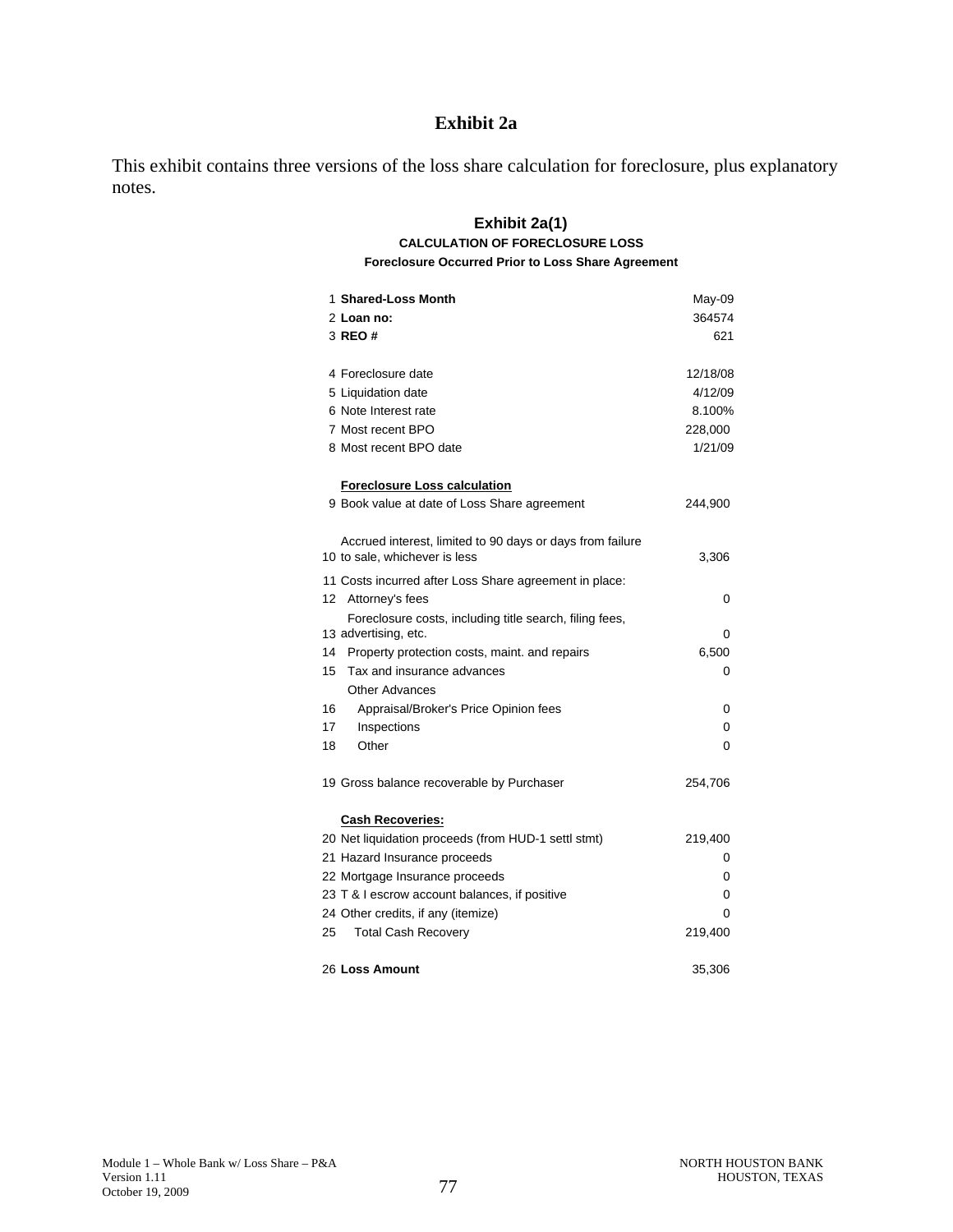#### **Exhibit 2a(2)**

#### **CALCULATION OF FORECLOSURE LOSS**

#### **No Preceeding Loan Mod under Loss Share**

| 1 Shared-Loss Month                                                             | May-09  |
|---------------------------------------------------------------------------------|---------|
| 2 Loan no:                                                                      | 292334  |
| 3 REO #                                                                         | 477     |
| 4 Interest paid-to-date                                                         | 4/30/08 |
| 5 Foreclosure date                                                              | 1/15/09 |
| 6 Liquidation date                                                              | 4/12/09 |
| 7 Note Interest rate                                                            | 8.000%  |
| 8 Owner occupied?                                                               | Yes     |
| 9 If owner-occupied:                                                            |         |
| 10<br>Borrower current gross annual income                                      | 42,000  |
| Estimated NPV of loan mod<br>11                                                 | 195,000 |
| 12 Most recent BPO                                                              | 235,000 |
| 13 Most recent BPO date                                                         | 1/21/09 |
| <b>Foreclosure Loss calculation</b>                                             |         |
| 16 Loan Principal balance after last paid installment                           | 300,000 |
| 17 Accrued interest, limited to 90 days                                         | 6,000   |
| 18 Attorney's fees                                                              | 0       |
| Foreclosure costs, including title search, filing fees,<br>19 advertising, etc. | 4,000   |
| 20 Property protection costs, maint. and repairs                                | 5,500   |
| 21 Tax and insurance advances                                                   | 1,500   |
| <b>Other Advances</b>                                                           |         |
| 22<br>Appraisal/Broker's Price Opinion fees                                     | 0       |
| 23<br>Inspections                                                               | 50      |
| 24<br>Other                                                                     | 0       |
| 25 Gross balance recoverable by Purchaser                                       | 317,050 |
| <b>Cash Recoveries:</b>                                                         |         |
| 26 Net liquidation proceeds (from HUD-1 settl stmt)                             | 205,000 |
| 27 Hazard Insurance proceeds                                                    | 0       |
| 28 Mortgage Insurance proceeds                                                  | 0       |
| 29 T & I escrow account balances, if positive                                   | 0       |
| 30 Other credits, if any (itemize)                                              | 0       |
| 31<br><b>Total Cash Recovery</b>                                                | 205,000 |
| 32 Loss Amount                                                                  | 112,050 |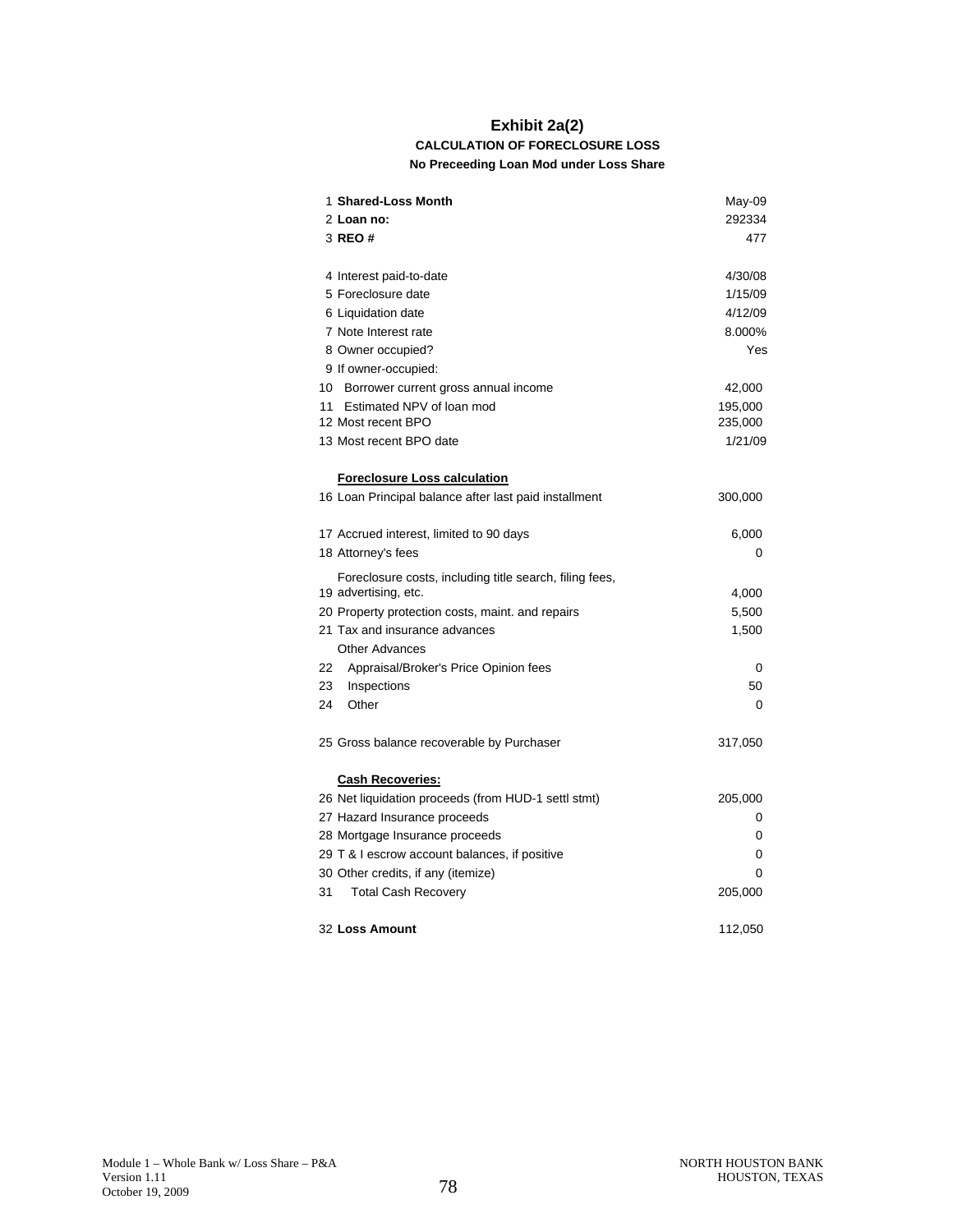## **Exhibit 2a(3)**

#### **CALCULATION OF FORECLOSURE LOSS Foreclosure after a Covered Loan Mod**

|    | 1 Shared-Loss Month                                                  | May-09  |
|----|----------------------------------------------------------------------|---------|
|    | 2 Loan no:                                                           | 138554  |
|    | 3 REO #                                                              | 843     |
|    |                                                                      |         |
|    | 4 Loan mod date                                                      | 1/17/08 |
|    | 5 Interest paid-to-date                                              | 4/30/08 |
|    | 6 Foreclosure date                                                   | 1/15/09 |
|    | 7 Liquidation date                                                   | 4/12/09 |
|    | 8 Note Interest rate                                                 | 4.000%  |
|    | 9 Most recent BPO                                                    | 210,000 |
|    | 10 Most recent BPO date                                              | 1/20/09 |
|    |                                                                      |         |
|    | <b>Foreclosure Loss calculation</b>                                  |         |
|    | 11 NPV of projected cash flows at loan mod                           | 285,000 |
|    | 12 Less: Principal payments between loan mod and deliquency          | 2,500   |
|    | 13 Plus:                                                             |         |
| 14 | Attorney's fees                                                      | 0       |
|    | Foreclosure costs, including title search, filing fees, advertising, |         |
|    | 15 etc.                                                              | 4,000   |
| 16 | Property protection costs, maint. and repairs                        | 7,000   |
| 17 | Tax and insurance advances                                           | 2,000   |
| 18 | <b>Other Advances</b>                                                |         |
| 19 | Appraisal/Broker's Price Opinion fees                                | 0       |
| 20 | Inspections                                                          | 0       |
| 21 | Other                                                                | 0       |
|    |                                                                      |         |
|    | 22 Gross balance recoverable by Purchaser                            | 295,500 |
|    |                                                                      |         |
|    | <b>Cash Recoveries:</b>                                              |         |
|    | 23 Net liquidation proceeds (from HUD-1 settl stmt)                  | 201,000 |
|    | 24 Hazard Insurance proceeds                                         | 0       |
|    | 25 Mortgage Insurance proceeds                                       | 0       |
|    | 26 T & I escrow account balances, if positive                        | 0       |
|    | 27 Other credits, if any (itemize)                                   | 0       |
| 28 | <b>Total Cash Recovery</b>                                           | 201,000 |
|    |                                                                      |         |
|    | 29 Loss Amount                                                       | 94,500  |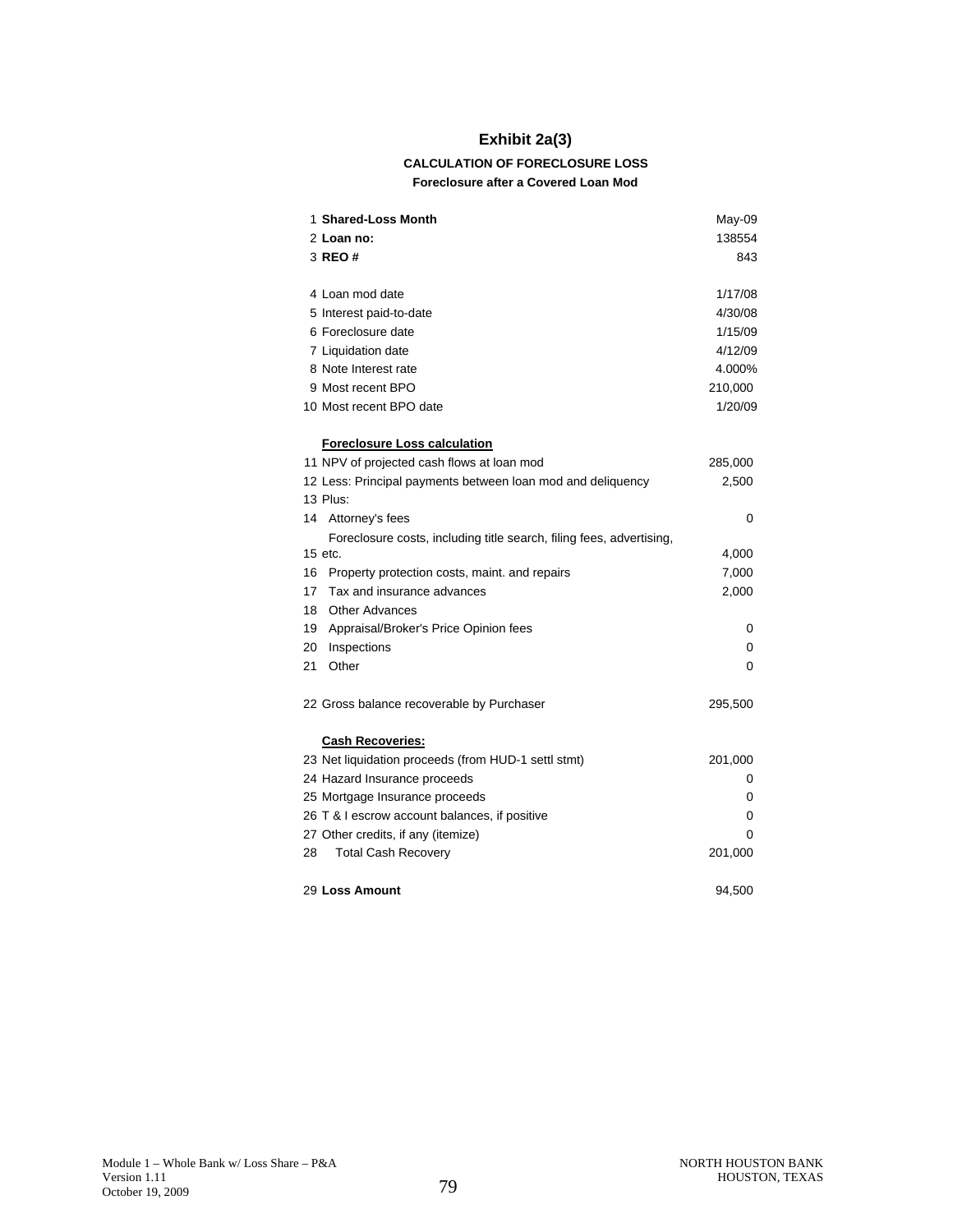## **Notes to Exhibit 2a (foreclosure)**

- 1. The data shown are for illustrative purpose. The figures will vary for actual restructurings.
- 2. The covered loss is the difference between the gross balance recoverable by Purchaser and the total cash recovery. There are three methods of calculation for covered losses from foreclosures, depending upon the circumstances. They are shown below:
	- a. If foreclosure occurred prior to the beginning of the Loss Share agreement, use Exhibit 2a(1). This version uses the book value of the REO as the starting point for the covered loss.
	- b. If foreclosure occurred after the Loss Share agreement was in place, and if the loan was not restructured when the Loss Share agreement was in place, use Exhibit 2a(2). This version uses the unpaid balance of the loan as of the last payment as the starting point for the covered loss.
	- c. If the loan was restructured when the Loss Share agreement was in place, and then foreclosure occurred, use Exhibit 2a(3). This version uses the Net Present Value (NPV) of the modified loan as the starting point for the covered loss.
- 3. For Exhibit  $2a(1)$ , the gross balance recoverable by the purchaser is calculated as the sum of lines  $9 - 18$ ; it is shown in line 19. For Exhibit 2a(2), the gross balance recoverable by the purchaser is calculated as the sum of lines  $16 - 24$ ; it is shown in line 25. For Exhibit 2a(3), the gross balance recoverable by the purchaser is calculated as line 11 minus line 12 plus lines  $13 - 21$ ; it is shown in line 22.
- 4. For Exhibit 2a(1), the total cash recovery is calculated as the sum of lines  $20 24$ ; it is shown in line 25. For Exhibit 2a(2), the total cash recovery is calculated as the sum of lines  $26 - 30$ ; it is shown in line 31. For Exhibit 2a(3), the total cash recovery is calculated as the sum of lines  $23 - 27$ ; it is shown in line 28.
- 5. Reasonable and customary third party attorney's fees and expenses incurred by or on behalf of Assuming Bank in connection with any enforcement procedures, or otherwise with respect to such loan, are reported under Attorney's fees.
- 6. Assuming Bank's (or Third Party Servicer's) reasonable and customary out-of-pocket costs paid to either a third party or an affiliate (if affiliate is pre-approved by the FDIC) for foreclosure, property protection and maintenance costs, repairs, assessments, taxes, insurance and similar items are treated as part of the gross recoverable balance, to the extent they are not paid from funds in the borrower's escrow account. Allowable costs are limited to amounts per Freddie Mac and Fannie Mae guidelines (as in effect from time to time), where applicable, provided that this limitation shall not apply to costs or expenses relating to environmental conditions.
- 7. Do not include late fees, prepayment penalties, or any similar lender fees or charges by the Failed Bank or Assuming Bank to the loan account, any allocation of Assuming Bank's servicing costs, or any allocations of Assuming Bank's general and administrative (G&A) or other operating costs.
- 8. If Exhibit  $2a(3)$  is used, then no accrued interest may be included as a covered loss. Otherwise, the amount of accrued interest that may be included as a covered loss is limited to the minimum of:
	- a. 90 days
	- b. The number of days that the loan is delinguent when the property was sold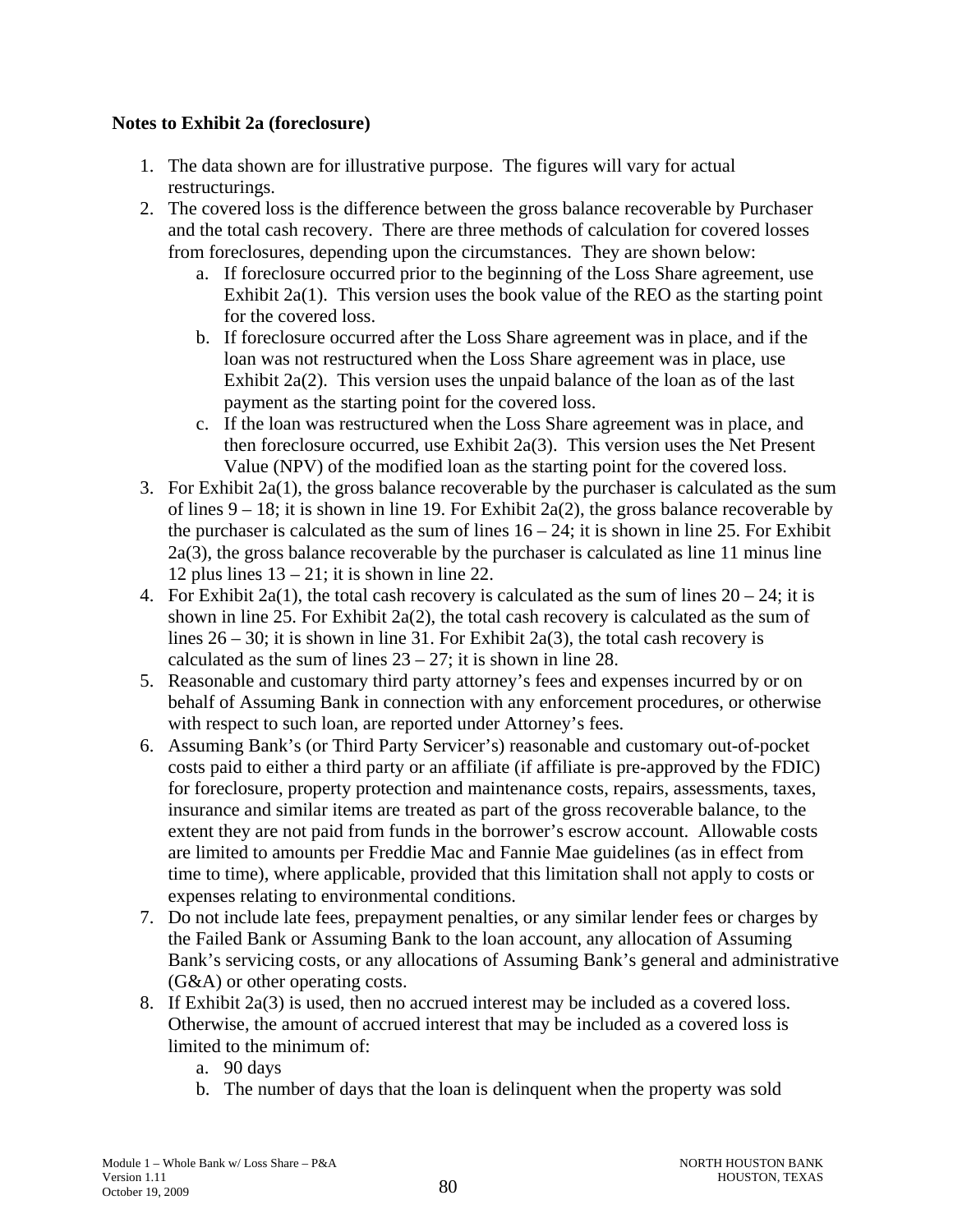c. The number of days between the resolution date and the date when the property was sold

To calculate accrued interest, apply the note interest rate that would have been in effect if the loan were performing to the principal balance after application of the last payment made by the borrower.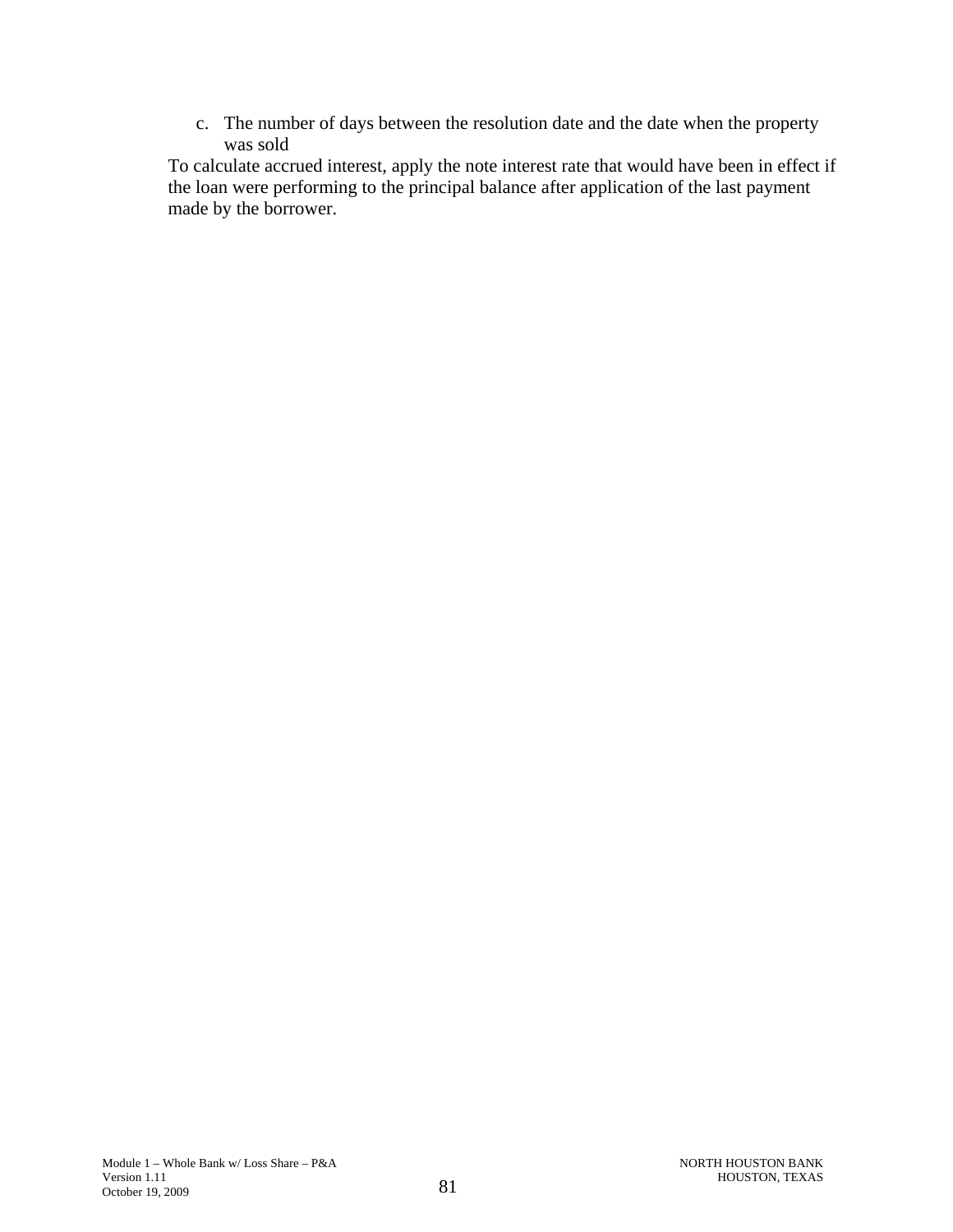# **Exhibit 2b**

This exhibit contains the loss share calculation for restructuring (loan mod), plus explanatory notes.

#### **Exhibit 2b CALCULATION OF RESTRUCTURING LOSS**

|                                                           | 1 Shared-Loss Month                                   | May-09                                        |
|-----------------------------------------------------------|-------------------------------------------------------|-----------------------------------------------|
|                                                           | 2 Loan no:                                            | 123456                                        |
|                                                           | <b>Loan before Restructuring</b>                      |                                               |
|                                                           | 3 Original loan amount                                | 500,000                                       |
|                                                           | 4 Current unpaid principal balance                    | 450,000                                       |
|                                                           | 5 Remaining term                                      | 298                                           |
|                                                           | 6 Interest rate                                       | 7.500%                                        |
|                                                           | 7 Interest Paid-To-Date                               | 2/29/08                                       |
|                                                           | 8 Monthly payment - P&I                               | 3,333                                         |
|                                                           | 9 Monthly payment - T&I                               | 1,000                                         |
|                                                           | 10 Total monthly payment                              | 4,333                                         |
|                                                           | 11 Loan type (fixed-rate, ARM, I/O, Option ARM, etc.) | <b>Option ARM</b>                             |
|                                                           | 12 Borrower current annual income                     | 82,000                                        |
|                                                           | <b>Terms of Modified/Restructured Loan</b>            |                                               |
|                                                           | 13 Closing date on modified/restructured loan         | 4/19/09                                       |
|                                                           | 14 New Principal balance                              | 461,438                                       |
|                                                           | 15 Remaining term                                     | 313                                           |
|                                                           | 16 Interest rate                                      | 3.500%                                        |
|                                                           | 17 Monthly payment - P&I                              | 1,346                                         |
|                                                           | 18 Monthly payment - T&I                              | 800                                           |
|                                                           | 19 Total monthly payment                              | 2,146                                         |
|                                                           | 20 Loan type (fixed-rate, ARM, I/O, Option ARM, etc.) | IO Hybrid                                     |
|                                                           | 21 Lien type (1st, 2nd)                               | 1st                                           |
|                                                           | If adjustable:                                        |                                               |
|                                                           | 22 Initial interest rate                              | 3.500%                                        |
| 23                                                        | Term - initial interest rate                          | 60 Months                                     |
|                                                           | 24 Initial payment amount                             | 2,146                                         |
|                                                           | 25 Term-initial payment amount                        | 60 Months                                     |
|                                                           | 26 Negative amortization?                             | No                                            |
|                                                           | 27 Rate reset frequency after first adjustment        | 6 Months                                      |
|                                                           | 28 Next reset date                                    | 5/1/14                                        |
|                                                           | 29 Index                                              | <b>LIBOR</b>                                  |
|                                                           |                                                       |                                               |
|                                                           | 30 Margin                                             | 2.750%                                        |
|                                                           | 31 Cap per adjustment                                 | 2.000%                                        |
|                                                           | 32 Lifetime Cap                                       | 9.500%                                        |
|                                                           | 33 Floor                                              | 2.750%                                        |
|                                                           | 34 Front end DTI                                      | 31%                                           |
|                                                           | 35 Back end DTI                                       | 45%                                           |
|                                                           | <b>Restructuring Loss Calculation</b>                 |                                               |
|                                                           | 36 Loan Principal balance before restructuring        | 450,000                                       |
|                                                           | 37 Accrued interest, limited to 90 days               | 8,438                                         |
|                                                           | 38 Tax and insurance advances                         | 3,000                                         |
|                                                           | 39 3rd party fees due                                 |                                               |
|                                                           | 40 Total loan balance due before restructuring        | 461,438                                       |
|                                                           | Assumptions for NPV Calculation, Restructured Loan:   |                                               |
|                                                           | 41 Discount rate for projected cash flows             | 5.530%                                        |
|                                                           | 42 Loan prepayment in full                            | 120 Months                                    |
|                                                           | 43 NPV of projected cash flows                        | 403,000                                       |
| Module 1 – Whole Bank w/ Loss Share – P&A<br>Varsion 1 11 | 44 Loss Amount                                        | 58,438<br>NORTH HOUSTON BANK<br>HOURTON TEVAS |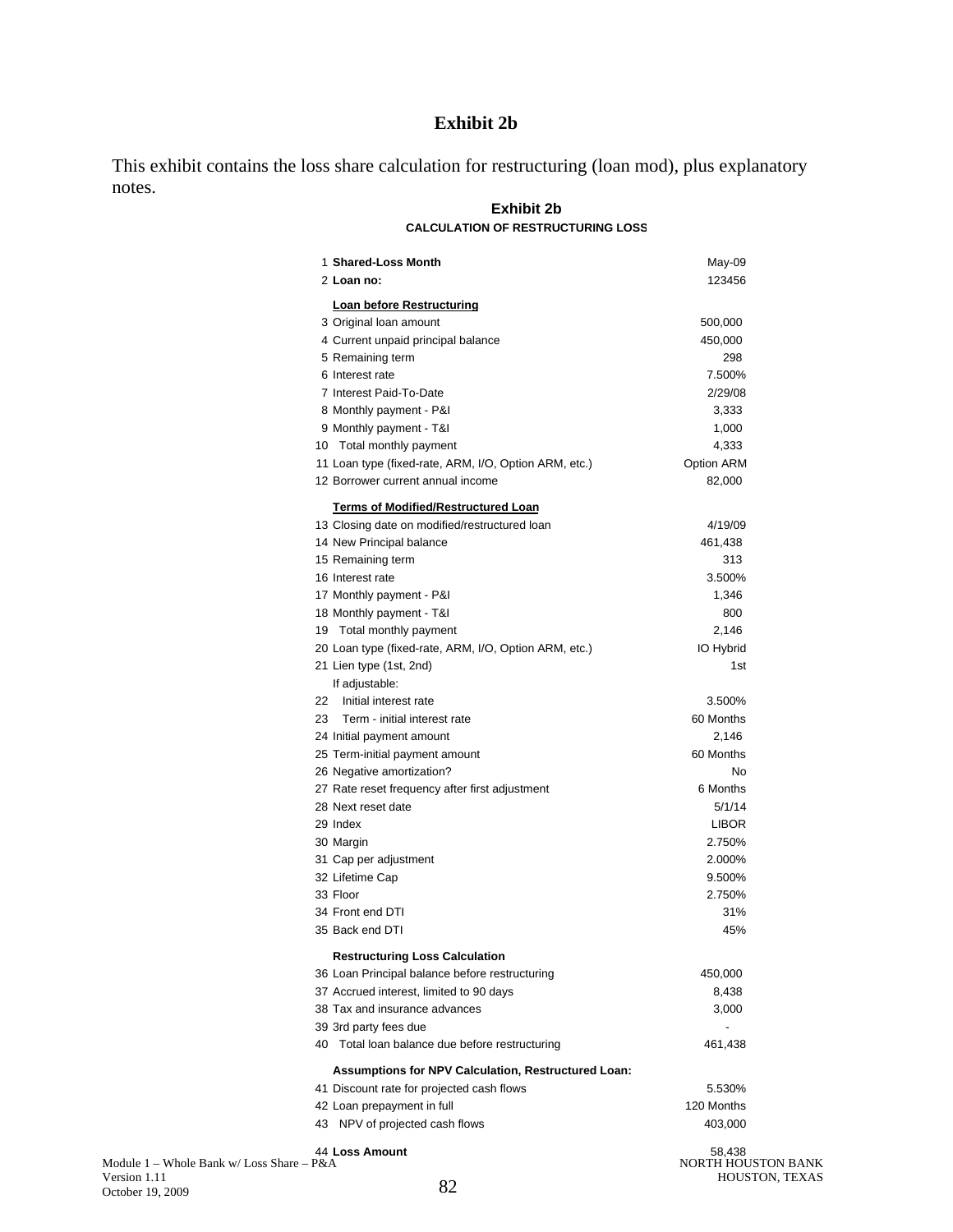### **Notes to Exhibit 2b (restructuring)**

- 1. The data shown are for illustrative purpose. The figures will vary for actual restructurings.
- 2. For purposes of loss sharing, losses on restructured loans are calculated as the difference between:
	- a. The principal, accrued interest, advances due on the loan, and allowable  $3<sup>rd</sup>$  party fees prior to restructuring (lines 36-39), and
	- b. The Net Present Value (NPV) of the estimated cash flows (line 43). The cash flows should assume no default or prepayment for 10 years, followed by prepayment in full at the end of 10 years (120 months).
- 3. For owner-occupied residential loans, the NPV is calculated using the most recently published Freddie Mac survey rate on 30-year fixed rate loans as of the restructure date.
- 4. For investor owned or non-owner occupied residential loans, the NPV is calculated using commercially reasonable rate on 30-year fixed rate loans as of the restructure date.
- 5. If the new loan is an adjustable-rate loan, interest rate resets and related cash flows should be projected based on the index rate in effect at the date of the loan restructuring. If the restructured loan otherwise provides for specific charges in monthly P&I payments over the term of the loan, those changes should be reflected in the projected cash flows. Assuming Bank must retain supporting schedule of projected cash flows as required by Section 2.1 of the Single Family Shared-Loss Agreement and provide it to the FDIC if requested for a sample audit.
- 6. Do not include late fees, prepayment penalties, or any similar lender fees or charges by the Failed Bank or Assuming Bank to the loan account, any allocation of Assuming Bank's servicing costs, or any allocations of Assuming Bank's general and administrative (G&A) or other operating costs.
- 7. The amount of accrued interest that may be added to the balance of the loan is limited to the minimum of:
	- a. 90 days
	- b. The number of days that the loan is delinquent at the time of restructuring

c. The number of days between the resolution date and the restructuring To calculate accrued interest, apply the note interest rate that would have been in effect if the loan were performing to the principal balance after application of the last payment made by the borrower.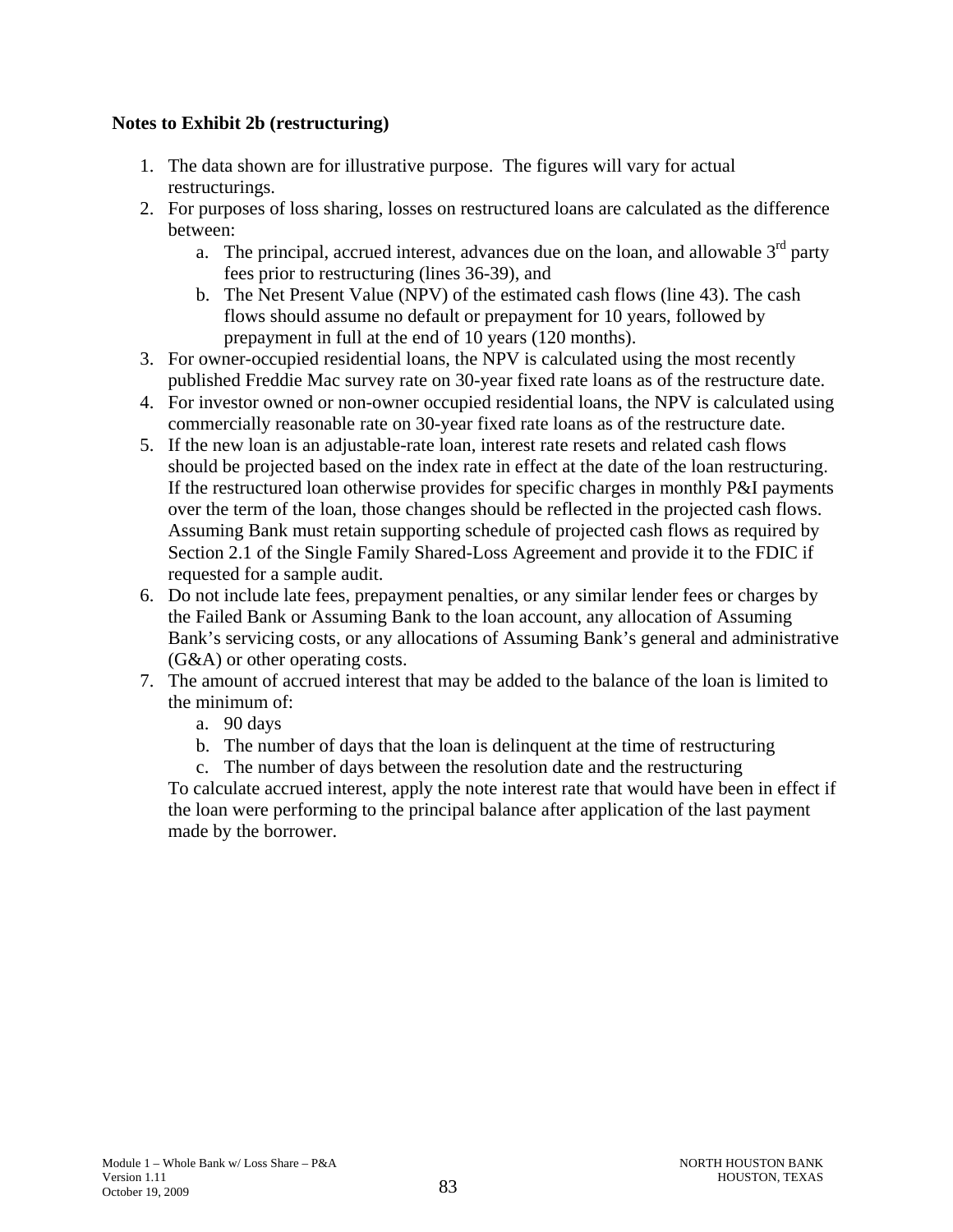#### **Exhibit 2c**

This exhibit contains two versions of the loss share calculation for short sales, plus explanatory notes.

#### **Exhibit 2c(1) CALCULATION OF LOSS FOR SHORT SALE LOANS No Preceeding Loan Mod under Loss Share**

| 1 Shared-Loss Month:                      | May-09  |
|-------------------------------------------|---------|
| 2 Loan #                                  | 58776   |
| 3 RO #                                    | 542     |
|                                           |         |
| 4 Interest paid-to-date                   | 7/31/08 |
| 5 Short Payoff Date                       | 4/17/09 |
| 6 Note Interest rate                      | 7.750%  |
| 7 Owner occupied?                         | Yes     |
| If so:                                    |         |
| Borrower current gross annual income<br>8 | 38,500  |
| Estimated NPV of loan mod<br>9            | 200,000 |
| 10 Most recent BPO                        | 380,000 |
| 11 Most recent BPO date                   | 1/31/06 |
|                                           |         |
| <b>Short-Sale Loss calculation</b>        |         |
| 12 Loan Principal balance                 | 375,000 |
|                                           |         |
| 13 Accrued interest, limited to 90 days   | 7,266   |
| 14 Attorney's fees                        | 0       |
| 15 Tax and insurance advances             | 0       |
| 16 3rd party fees due                     | 2,800   |
| 17 Incentive to borrower                  | 2,000   |
| 18 Gross balance recoverable by Purchaser | 387,066 |
|                                           |         |
| 19 Amount accepted in Short-Sale          | 255,000 |
| 20 Hazard Insurance                       | 0       |
| 21 Mortgage Insurance                     | 0       |
|                                           |         |
| 22 Total Cash Recovery                    | 255,000 |
|                                           |         |
| 23 Loss Amount                            | 132,066 |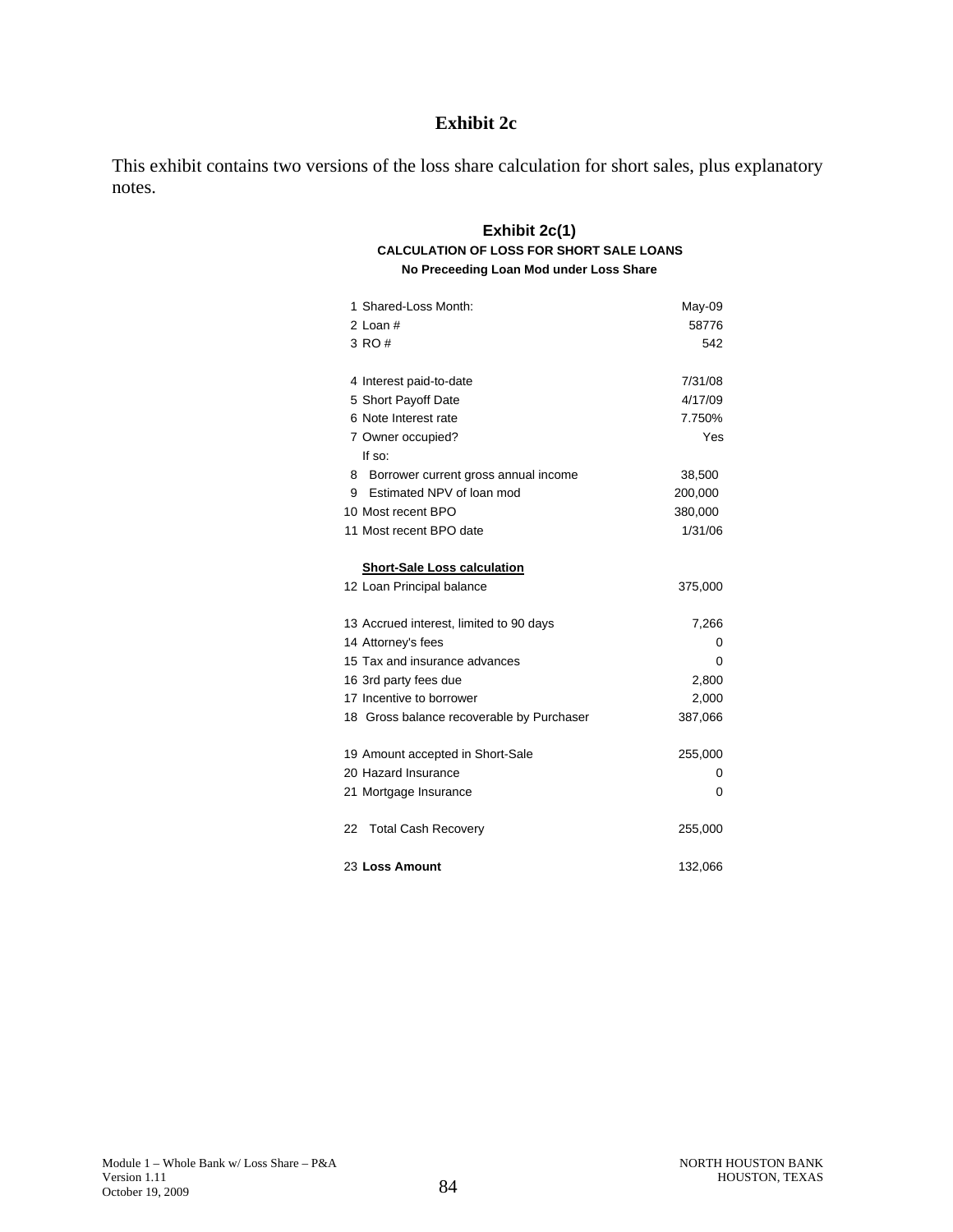#### **Exhibit 2c(2) CALCULATION OF LOSS FOR SHORT SALE LOANS Short Sale after a Covered Loan Mod**

| 1 Shared-Loss Month:                                        | May-09  |
|-------------------------------------------------------------|---------|
| 2 Loan $#$                                                  | 20076   |
| 3 REO #                                                     | 345     |
|                                                             |         |
| 4 Loan mod date                                             | 5/12/08 |
| 5 Interest paid-to-date                                     | 9/30/08 |
| 6 Short Payoff Date                                         | 4/2/09  |
| 7 Note Interest rate                                        | 7.500%  |
| 8 Most recent BPO                                           | 230,000 |
| 9 Most recent BPO date                                      | 1/21/09 |
|                                                             |         |
| <b>Short-Sale Loss calculation</b>                          |         |
| 11 NPV of projected cash flows at loan mod                  | 311,000 |
| 12 Less: Principal payments between loan mod and deliquency | 1,000   |
| Plus:                                                       |         |
| 13<br>Attorney's fees                                       | 0       |
| Tax and insurance advances<br>14                            | 1,500   |
| 15<br>3rd party fees due                                    | 2,600   |
| Incentive to borrower<br>16                                 | 3,500   |
| 17 Gross balance recoverable by Purchaser                   | 317,600 |
|                                                             |         |
| 18 Amount accepted in Short-Sale                            | 234,000 |
| 19 Hazard Insurance                                         | 0       |
| 20 Mortgage Insurance                                       | 0       |
|                                                             |         |
| <b>Total Cash Recovery</b><br>21                            | 234,000 |
|                                                             |         |
| 22 Loss Amount                                              | 83,600  |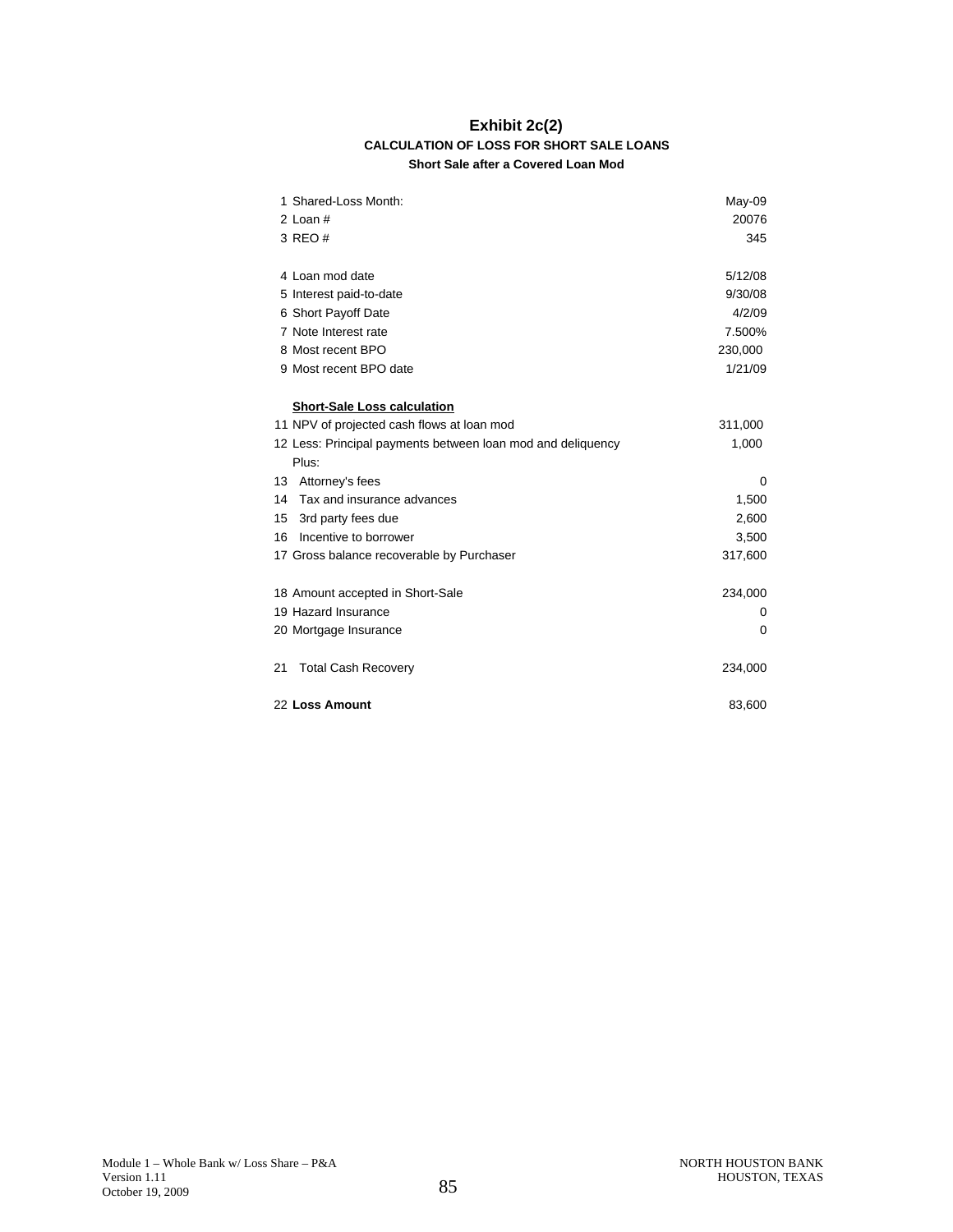## **Notes to Exhibit 2c (short sale)**

- 1. The data shown are for illustrative purpose. The figures will vary for actual short sales.
- 2. The covered loss is the difference between the gross balance recoverable by Purchaser and the total cash recovery. There are two methods of calculation for covered losses from short sales, depending upon the circumstances. They are shown below:
	- a. If the loan was restructured when the Loss Share agreement was in place, and then the short sale occurred, use Exhibit  $2c(2)$ . This version uses the Net Present Value (NPV) of the modified loan as the starting point for the covered loss.
	- b. Otherwise, use Exhibit  $2c(1)$ . This version uses the unpaid balance of the loan as of the last payment as the starting point for the covered loss.
- 3. For Exhibit  $2c(1)$ , the gross balance recoverable by the purchaser is calculated as the sum of lines  $12 - 17$ ; it is shown in line 18. For Exhibit 2a(2), the gross balance recoverable by the purchaser is calculated as line 11 minus line 12 plus lines 13 – 16; it is shown in line 17.
- 4. For Exhibit 2c(1), the total cash recovery is calculated as the sum of lines  $19 21$ ; it is shown in line 22. For Exhibit  $2c(2)$ , the total cash recovery is calculated as the sum of lines  $18 - 20$ ; it is shown in line 21.
- 5. Reasonable and customary third party attorney's fees and expenses incurred by or on behalf of Assuming Bank in connection with any enforcement procedures, or otherwise with respect to such loan, are reported under Attorney's fees.
- 6. Do not include late fees, prepayment penalties, or any similar lender fees or charges by the Failed Bank or Assuming Bank to the loan account, any allocation of Assuming Bank's servicing costs, or any allocations of Assuming Bank's general and administrative (G&A) or other operating costs.
- 7. If Exhibit  $2c(2)$  is used, then no accrued interest may be included as a covered loss. Otherwise, the amount of accrued interest that may be included as a covered loss is limited to the minimum of:
	- d. 90 days
	- e. The number of days that the loan is delinquent when the property was sold
	- f. The number of days between the resolution date and the date when the property was sold

To calculate accrued interest, apply the note interest rate that would have been in effect if the loan were performing to the principal balance after application of the last payment made by the borrower.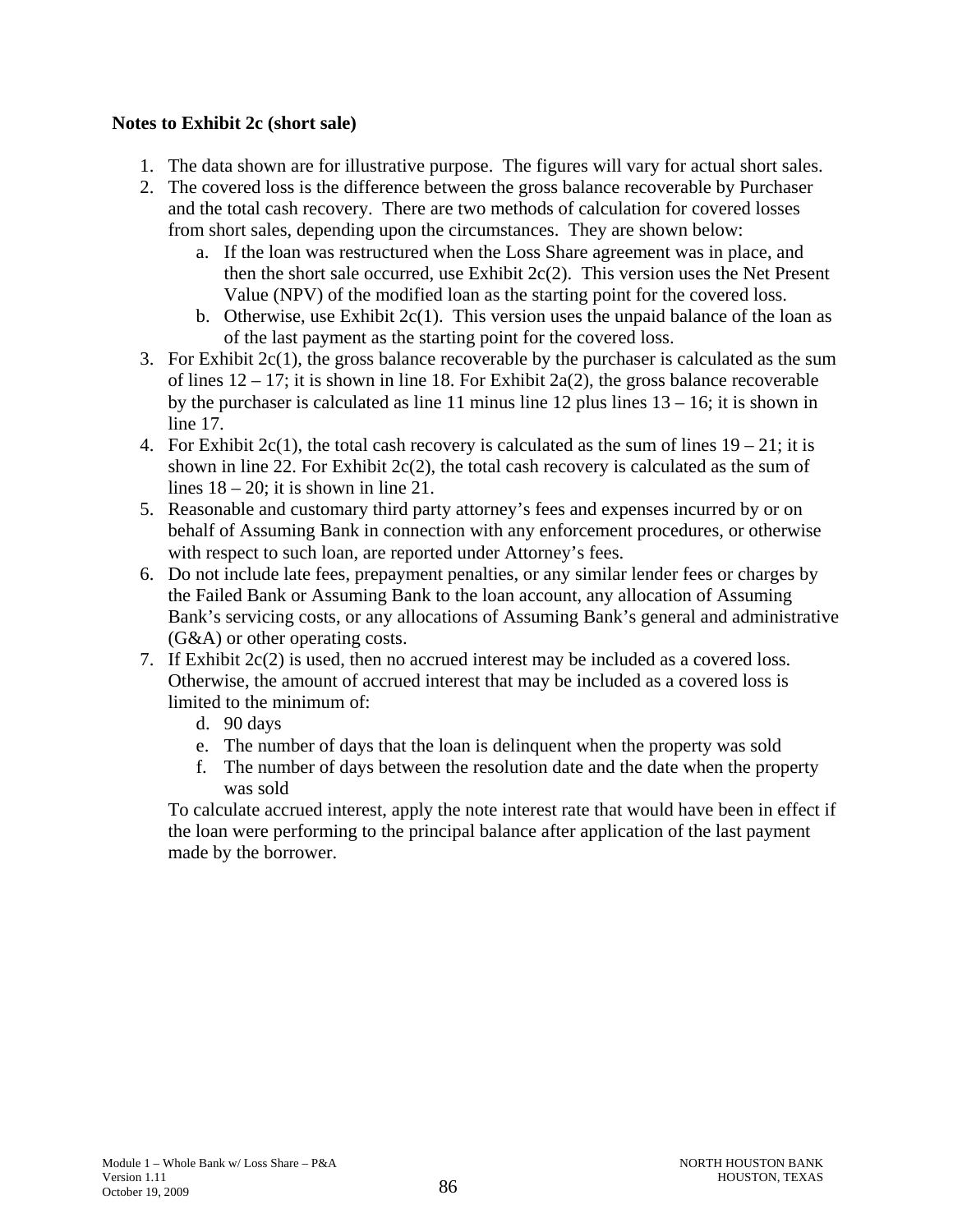# **Exhibit 2d**

| <b>Shared-Loss Month:</b>                                                                                                                                                                                 | [input month] |                    |         |
|-----------------------------------------------------------------------------------------------------------------------------------------------------------------------------------------------------------|---------------|--------------------|---------|
| [input loan no.)<br>Loan no.:                                                                                                                                                                             |               |                    |         |
|                                                                                                                                                                                                           |               |                    |         |
|                                                                                                                                                                                                           |               |                    |         |
| <b>NOTE</b>                                                                                                                                                                                               |               |                    |         |
| The calculation of recovery on a loan for which a Restructuring Loss has been paid will only apply if the                                                                                                 |               |                    |         |
| loan is sold.                                                                                                                                                                                             |               |                    |         |
|                                                                                                                                                                                                           |               |                    |         |
| <b>EXAMPLE CALCULATION</b>                                                                                                                                                                                |               |                    |         |
|                                                                                                                                                                                                           |               |                    |         |
| <b>Restructuring Loss Information</b>                                                                                                                                                                     |               |                    |         |
| Loan principal balance before restructuring                                                                                                                                                               |               | \$200,000          | A       |
| NPV, restructured loan                                                                                                                                                                                    |               | 165,000            | B       |
| Loss on restructured loan                                                                                                                                                                                 |               | \$35,000           | $A - B$ |
| Times FDIC applicable loss share % (80% or 95%)                                                                                                                                                           |               | 80%                |         |
| Loss share payment to purchaser                                                                                                                                                                           |               | \$28,000           | C       |
|                                                                                                                                                                                                           |               |                    |         |
| Calculation - Recovery amount due to Receiver                                                                                                                                                             |               |                    |         |
| Loan sales price                                                                                                                                                                                          |               | \$190,000          |         |
| NPV of restructured loan at mod date                                                                                                                                                                      |               | 165,000            |         |
| Gain - step 1                                                                                                                                                                                             |               | 25,000             | D       |
| <b>PLUS</b>                                                                                                                                                                                               |               |                    |         |
| Loan UPB after restructuring                                                                                                                                                                              | (1)           | 200,000<br>192,000 |         |
| Loan UPB at liquidation date<br>Gain - step 2 (principal collections after restructuring)                                                                                                                 |               | 8,000              | Е       |
| Recovery amount                                                                                                                                                                                           |               | 33,000             | $D + E$ |
| Times FDIC loss share %                                                                                                                                                                                   |               | 80%                |         |
| <b>Recovery due to FDIC</b>                                                                                                                                                                               |               | \$26,400           | F       |
|                                                                                                                                                                                                           |               |                    |         |
| Net loss share paid to purchaser $(C - F)$                                                                                                                                                                |               | \$<br>1,600        |         |
|                                                                                                                                                                                                           |               |                    |         |
| <b>Proof Calculation</b>                                                                                                                                                                                  | (2)           |                    |         |
| Loan principal balance                                                                                                                                                                                    |               | \$200,000          | G       |
|                                                                                                                                                                                                           |               |                    |         |
| Principal collections on loan                                                                                                                                                                             |               | 8,000              |         |
| Sales price for loan                                                                                                                                                                                      |               | 190,000            |         |
| Total collections on loan                                                                                                                                                                                 |               | 198,000            | H       |
| Net loss on loan                                                                                                                                                                                          |               | \$<br>2,000        | G – H   |
| Times FDIC applicable loss share % (80% or 95%)                                                                                                                                                           |               | 80%                |         |
| Loss share payment to purchaser                                                                                                                                                                           |               | 1,600<br>\$        |         |
|                                                                                                                                                                                                           |               |                    |         |
|                                                                                                                                                                                                           |               |                    |         |
| (1) This example assumes that the FDIC loan modification program as shown in Exhibit 5 is applied and<br>the loan restructuring does not result in a reduction in the loan principal balance due from the |               |                    |         |
| borrower.                                                                                                                                                                                                 |               |                    |         |
| (2) This proof calculation is provided to illustrate the concept and the Assuming Bank is not required to                                                                                                 |               |                    |         |
| provide this with its Recovery calculations.                                                                                                                                                              |               |                    |         |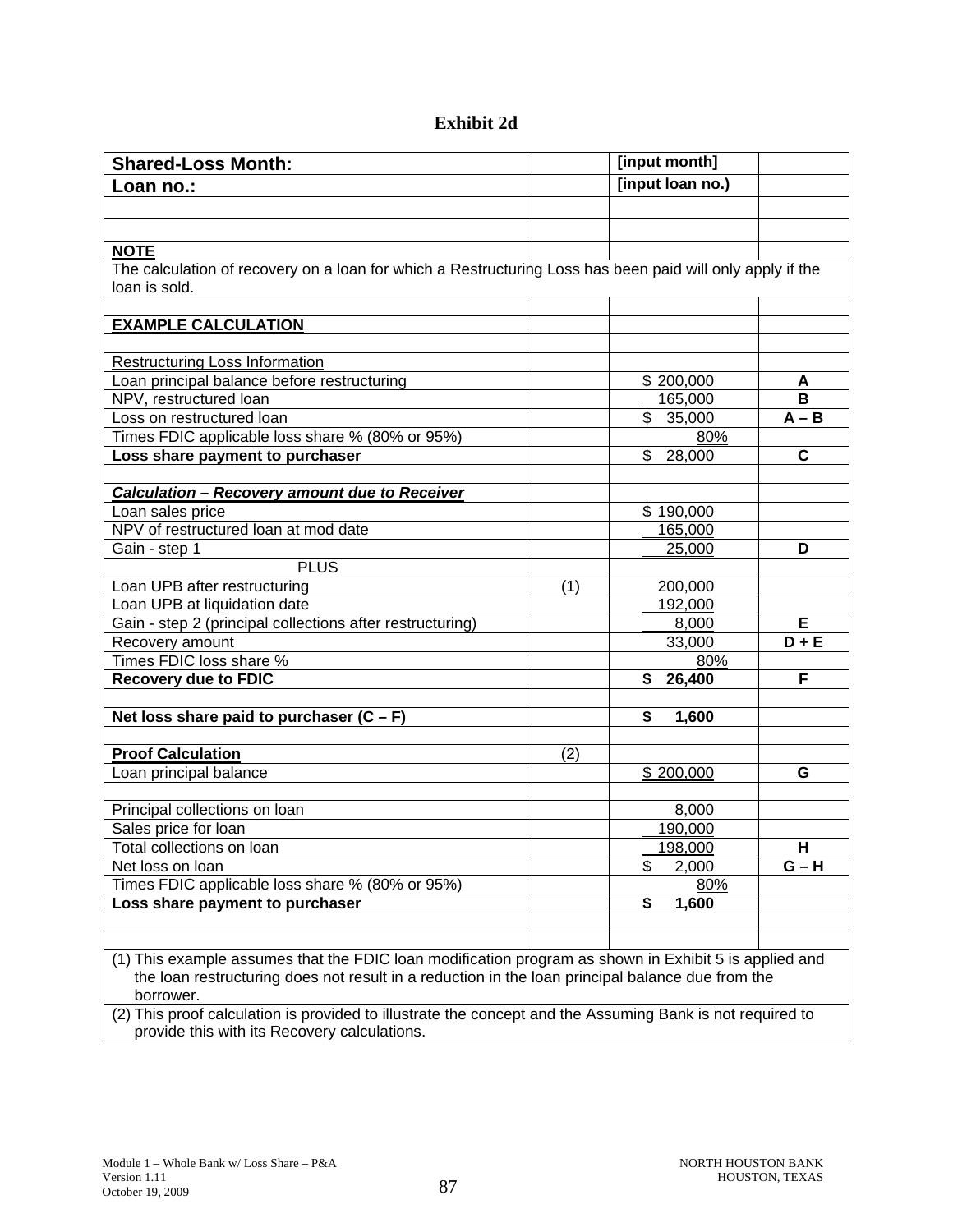| <b>SHARED-LOSS LOANS</b><br>PORTFOLIO PERFORMANCE AND SUMMARY SCHEDULE |                      |    |                  |
|------------------------------------------------------------------------|----------------------|----|------------------|
| <b>MONTH ENDED:</b>                                                    | [input report month] |    |                  |
|                                                                        |                      |    |                  |
|                                                                        |                      |    |                  |
| <b>POOL SUMMARY</b>                                                    |                      |    |                  |
|                                                                        | $\#$                 | \$ |                  |
| Loans at Sale Date                                                     | XX                   | XX |                  |
|                                                                        |                      |    |                  |
| Loans as of this month-end                                             | XX                   | XX |                  |
| <b>STATED THRESHOLD TRACKING</b>                                       | $\#$                 | \$ |                  |
| <b>Stated Threshold amount</b>                                         |                      |    | A                |
|                                                                        |                      |    |                  |
| Cumulative loss payments, prior month                                  |                      |    |                  |
| Loss payment for current month                                         |                      |    |                  |
| Cumulative loss payment, this month                                    |                      |    |                  |
| Cumulative Commercial & Other Loans Net Charge-Offs                    |                      |    |                  |
|                                                                        |                      |    | B                |
| Remaining to Stated Threshold                                          |                      |    | $A - B$          |
|                                                                        |                      |    |                  |
|                                                                        |                      |    | Percent of Total |
| <b>PORTFOLIO PERFORMANCE STATUS</b>                                    | $\#$                 | \$ | $\#$             |
| Current                                                                |                      |    |                  |
| $30 - 59$ days past due                                                |                      |    |                  |
| $60 - 89$ days past due                                                |                      |    |                  |
| $90 - 119$ days past due                                               |                      |    |                  |
| 120 and over days past due                                             |                      |    |                  |
| In foreclosure                                                         |                      |    |                  |
| <b>ORE</b>                                                             |                      |    |                  |
| Total                                                                  |                      |    |                  |
|                                                                        |                      |    |                  |
| Memo Item:                                                             |                      |    |                  |
| Loans in process of restructuring - total                              |                      |    |                  |
| Loans in bankruptcy                                                    |                      |    |                  |
|                                                                        |                      |    |                  |
| Loans in process of restructuring by delinguency status                |                      |    |                  |
| Current                                                                |                      |    |                  |
| 30 - 59 days past due                                                  |                      |    |                  |
| 60 - 89 days past due                                                  |                      |    |                  |
| 90 - 119 days past due                                                 |                      |    |                  |
| 120 and over days past due In foreclosure                              |                      |    |                  |
| Total                                                                  |                      |    |                  |
|                                                                        |                      |    |                  |

## **Exhibit 3 Portfolio Performance and Summary Schedule**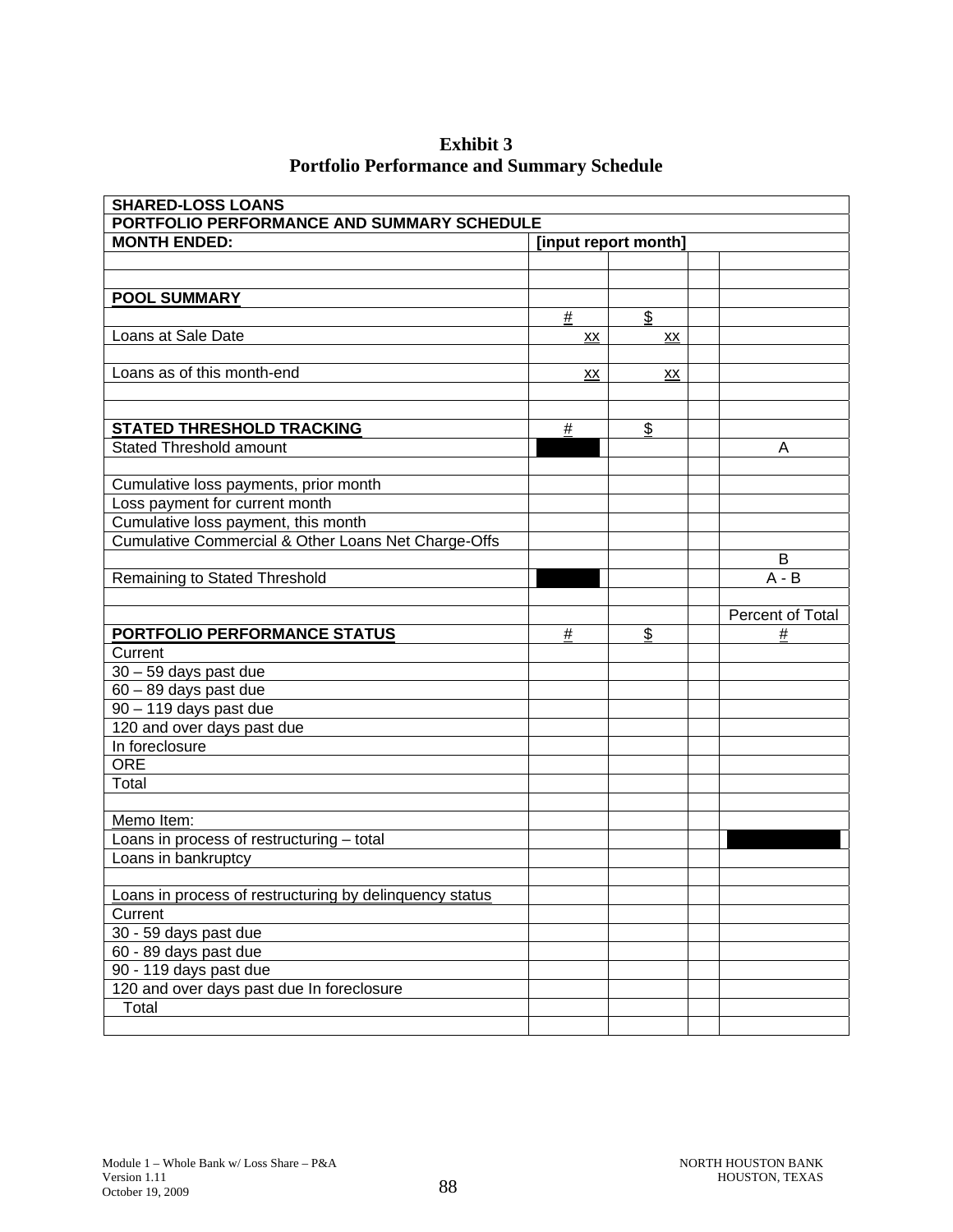| List of Loans Paid Off During Month    |                      |  |  |
|----------------------------------------|----------------------|--|--|
|                                        | Principal            |  |  |
| Loan #                                 | Balance              |  |  |
|                                        |                      |  |  |
| <b>List of Loans Sold During Month</b> |                      |  |  |
|                                        |                      |  |  |
|                                        | Principal<br>Balance |  |  |
| Loan #                                 |                      |  |  |
|                                        |                      |  |  |
|                                        |                      |  |  |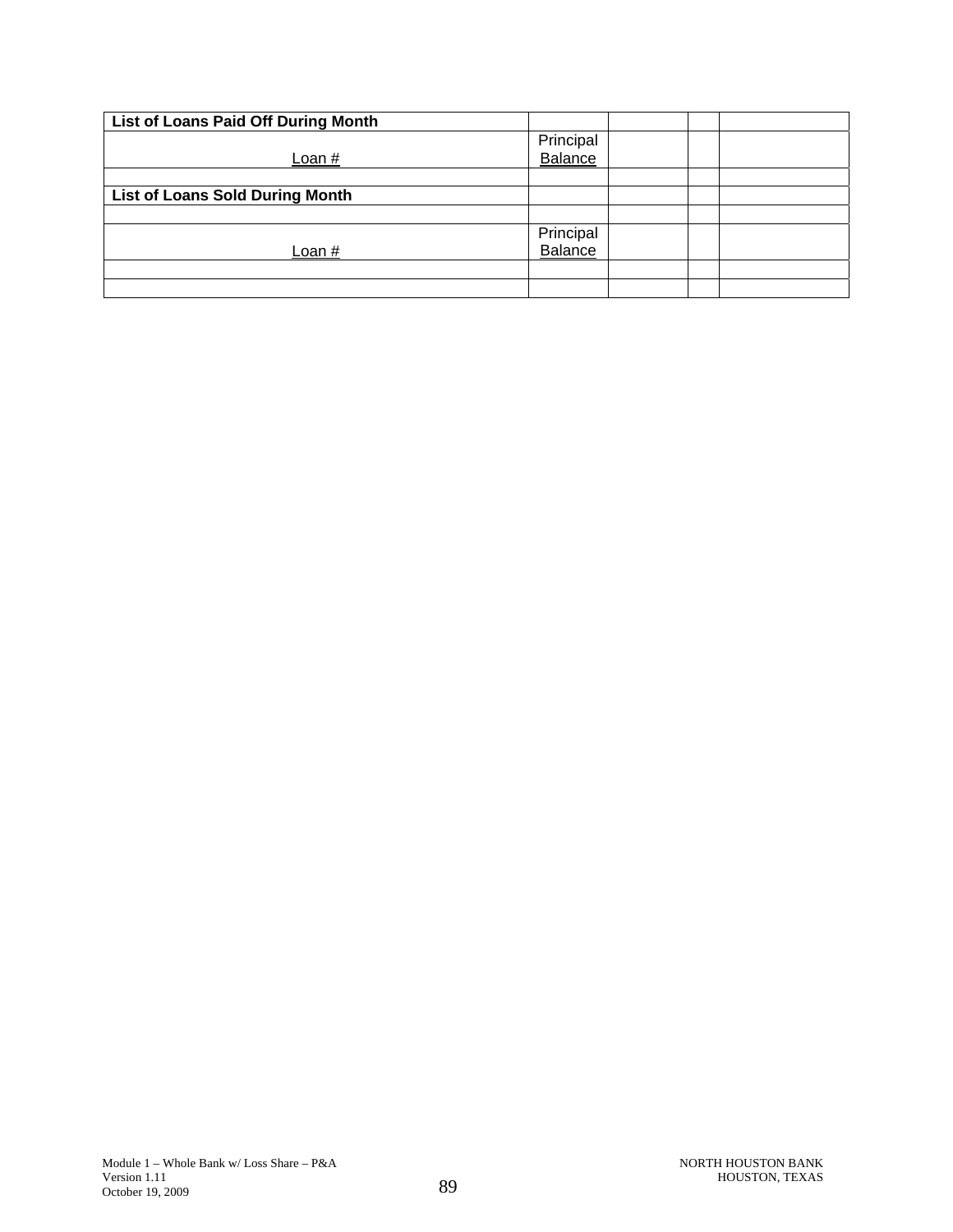## **Exhibit 4 Wire Transfer Instructions**

# **PURCHASER WIRING INSTRUCTIONS**

| <b>BANK RECEIVING WIRE</b>               |  |
|------------------------------------------|--|
|                                          |  |
| <b>9 DIGIT ABA ROUTING NUMBER</b>        |  |
|                                          |  |
| <b>ACCOUNT NUMBER</b>                    |  |
|                                          |  |
| <b>NAME OF ACCOUNT</b>                   |  |
|                                          |  |
| <b>ATTENTION TO WHOM</b>                 |  |
| <b>PURPOSE OF WIRE</b>                   |  |
|                                          |  |
| <b>FDIC RECEIVER WIRING INSTRUCTIONS</b> |  |
|                                          |  |
| <b>BANK RECEIVING WIRE</b>               |  |
|                                          |  |
| <b>SHORT NAME</b>                        |  |
|                                          |  |
| <b>ADDRESS OF BANK RECEIVING WIRE</b>    |  |
|                                          |  |
| <b>9 DIGIT ABA ROUTING NUMBER</b>        |  |
|                                          |  |
| <b>ACCOUNT NUMBER</b>                    |  |
| <b>NAME OF ACCOUNT</b>                   |  |
|                                          |  |
| <b>ATTENTION TO WHOM</b>                 |  |
|                                          |  |
| <b>PURPOSE OF WIRE</b>                   |  |
|                                          |  |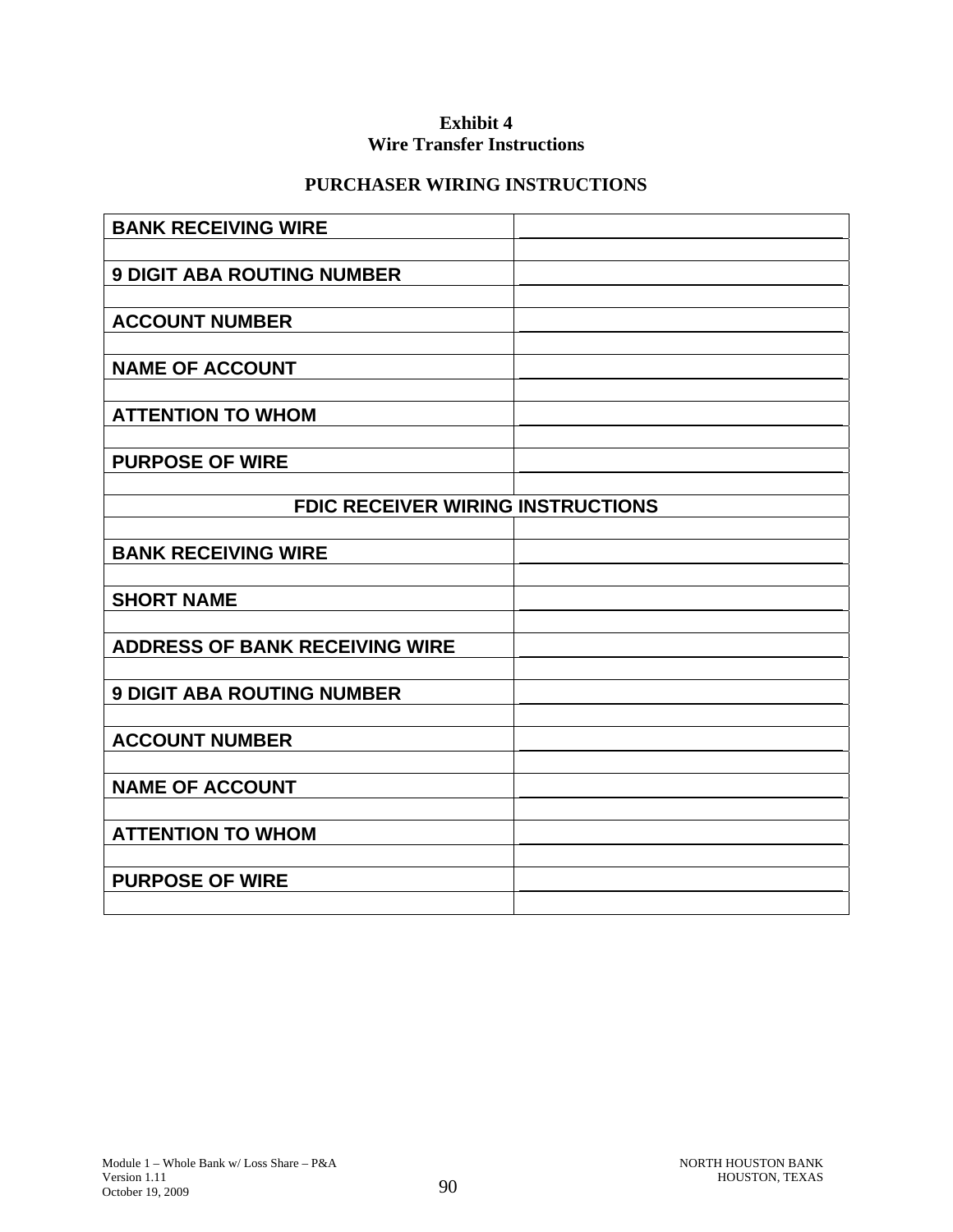# **EXHIBIT 5**

# **FDIC MORTGAGE LOAN MODIFICATION PROGRAM**

## **Objective**

The objective of this FDIC Mortgage Loan Modification Program ("Program") is to modify the terms of certain residential mortgage loans so as to improve affordability, increase the probability of performance, allow borrowers to remain in their homes and increase the value of the loans to the FDIC and assignees. The Program provides for the modification of Qualifying Loans (as defined below) by reducing the borrower's monthly housing debt to income ratio ("DTI Ratio") to no more than 31% at the time of the modification and eliminating adjustable interest rate and negative amortization features.

## Qualifying Mortgage Loans

In order for a mortgage loan to be a Qualifying Loan it must meet all of the following criteria, which must be confirmed by the lender:

- The collateral securing the mortgage loan is owner-occupied and the owner's primary residence; and
- The mortgagor has a first priority lien on the collateral; and
- Either the borrower is at least 60 days delinquent or a default is reasonably foreseeable.

### Modification Process

The lender shall undertake a review of its mortgage loan portfolio to identify Qualifying Loans. For each Qualifying Loan, the lender shall determine the net present value of the modified loan and, if it will exceed the net present value of the foreclosed collateral upon disposition, then the Qualifying Loan shall be modified so as to reduce the borrower's monthly DTI Ratio to no more than 31% at the time of the modification. To achieve this, the lender shall use a combination of interest rate reduction, term extension and principal forbearance, as necessary.

The borrower's monthly DTI Ratio shall be a percentage calculated by dividing the borrower's monthly income by the borrower's monthly housing payment (including principal, interest, taxes and insurance). For these purposes, (1) the borrower's monthly income shall be the amount of the borrower's (along with any co-borrowers') documented and verified gross monthly income, and (2) the borrower's monthly housing payment shall be the amount required to pay monthly principal and interest plus one-twelfth of the then current annual amount required to pay real property taxes and homeowner's insurance with respect to the collateral.

In order to calculate the monthly principal payment, the lender shall capitalize to the outstanding principal balance of the Qualifying Loan the amount of all delinquent interest, delinquent taxes, past due insurance premiums, third party fees and (without duplication) escrow advances (such amount, the "Capitalized Balance").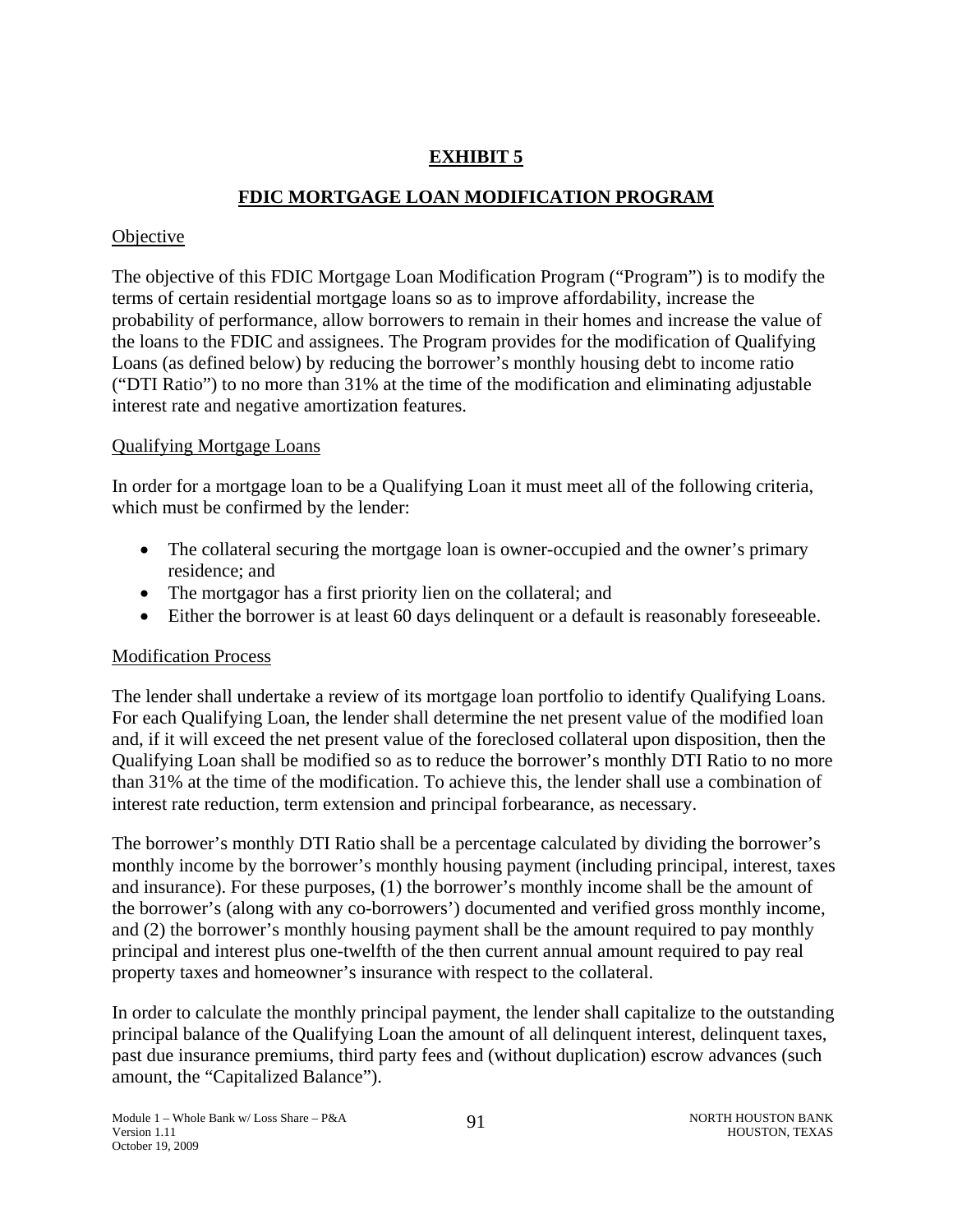In order to achieve the goal of reducing the DTI Ratio to 31%, the lender shall take the following steps in the following order of priority with respect to each Qualifying Loan:

- 1. Reduce the interest rate to the then current Freddie Mac Survey Rate for 30-year fixed rate mortgage loans, and adjust the term to 30 years.
- 2. If the DTI Ratio is still in excess of 31%, reduce the interest rate further, but no lower than 3%, until the DTI ratio of 31% is achieved.
- 3. If the DTI Ratio is still in excess of 31% after adjusting the interest rate to 3%, extend the remaining term of the loan by 10 years.
- 4. If the DTI Ratio is still in excess of 31%, calculate a new monthly payment (the "Adjusted Payment Amount") that will result in the borrower's monthly DTI Ratio not exceeding 31%. After calculating the Adjusted Payment Amount, the lender shall bifurcate the Capitalized Balance into two portions – the amortizing portion and the non-amortizing portion. The amortizing portion of the Capitalized Balance shall be the mortgage amount that will fully amortize over a 40-year term at an annual interest rate of 3% and monthly payments equal to the Adjusted Payment Amount. The nonamortizing portion of the Capitalized Balance shall be the difference between the Capitalized Balance and the amortizing portion of the Capitalized Balance. If the amortizing portion of the Capitalized Balance is less than 75% of the current estimated value of the collateral, then the lender may choose not to restructure the loan. If the lender chooses to restructure the loan, then the lender shall forbear on collecting the non-amortizing portion of the Capitalized Balance, and such amount shall be due and payable only upon the earlier of (i) maturity of the modified loan, (ii) a sale of the property or (iii) a pay-off or refinancing of the loan. No interest shall be charged on the non-amortizing portion of the Capitalized Balance, but repayment shall be secured by a first lien on the collateral.

### Special Note:

The net present value calculation used to determine whether a loan should be modified based on the modification process above is distinct and different from the net present value calculation used to determine the covered loss if the loan is modified. Please refer only to the net present value calculation described in this exhibit for the modification process, with its separate assumptions, when determining whether to provide a modification to a borrower. Separate assumptions may include, without limitation, Assuming Bank's determination of a probability of default without modification, a probability of default with modification, home price forecasts, prepayment speeds, and event timing. These assumptions are applied to different projected cash flows over the term of the loan, such as the projected cash flow of the loan performing or defaulting without modification and the projected cash flow of the loan performing or defaulting with modification.

change, the net present value calculation for determining the covered loss remains constant.<br>
Module 1 – Whole Bank w/ Loss Share – P&A 92 NORTH HOUSTON, TEXAS<br>
Version 1.11 HOUSTON, TEXAS By contrast, the net present value for determining the covered loss is based on a 10 year period. While the assumptions in the net present value calculation used in the modification process may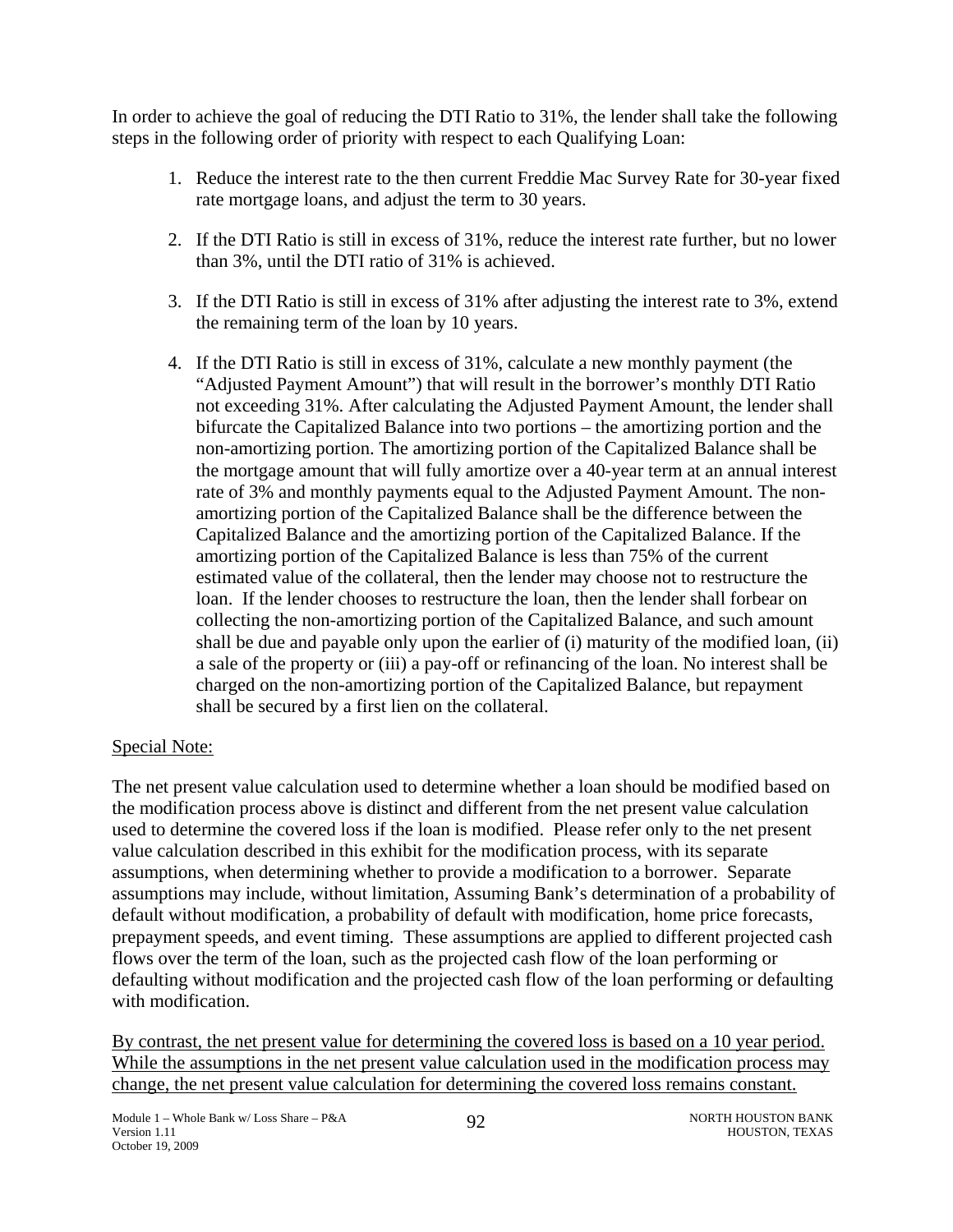#### **EXHIBIT 4.15B**

#### **COMMERCIAL AND OTHER ASSETS SHARED-LOSS AGREEMENT**

This agreement for reimbursement of loss sharing expenses on certain loans and other assets (the "Commercial Shared-Loss Agreement") shall apply when the Assuming Bank purchases Shared-Loss Assets as that term is defined herein. The terms hereof shall modify and supplement, as necessary, the terms of the Purchase and Assumption Agreement to which this Commercial Shared-Loss Agreement is attached as Exhibit 4.15B and incorporated therein. To the extent any inconsistencies may arise between the terms of the Purchase and Assumption Agreement and this Commercial Shared-Loss Agreement with respect to the subject matter of this Commercial Shared-Loss Agreement, the terms of this Commercial Shared-Loss Agreement shall control. References in this Commercial Shared-Loss Agreement to a particular Section shall be deemed to refer to a Section in this Commercial Shared-Loss Agreement unless the context indicates that a Section of the Purchase and Assumption Agreement is intended.

#### **ARTICLE I -- DEFINITIONS**

Capitalized terms used in this Commercial Shared-Loss Agreement that are not defined in this Commercial Shared-Loss Agreement are defined in the Purchase and Assumption Agreement In addition to the terms defined above, defined below are certain additional terms relating to loss-sharing, as used in this Commercial Shared-Loss Agreement.

"AAA" means the American Arbitration Association as provided in Section 2.1(f)(iii) of this Commercial Shared-Loss Agreement.

**"Accrued Interest"** means, with respect to any Shared-Loss Loan, Permitted Advance or Shared-Loss Loan Commitment Advance at any time, the amount of earned and unpaid interest, taxes, credit life and/or disability insurance premiums (if any) payable by the Obligor accrued on or with respect to such Shared-Loss Loan, Permitted Advance or Shared-Loss Loan Commitment Advance, all as reflected on the Accounting Records of the Failed Bank or the Assuming Bank (as applicable); provided, that Accrued Interest shall not include any amount that accrues on or with respect to any Shared-Loss Loan, Permitted Advance or Shared-Loss Loan Commitment Advance after that Asset has been placed on non-accrual or nonperforming status by either the Failed Bank or the Assuming Bank (as applicable).

"**Additional ORE**" means Shared-Loss Loans that become Other Real Estate after Bank Closing Date.

"**Affiliate**" shall have the meaning set forth in the Purchase and Assumption Agreement; provided, that, for purposes of this Commercial Shared-Loss Agreement, no Third Party Servicer shall be deemed to be an Affiliate of the Assuming Bank.

**Examplicable Anniversary of the Commencement Date**" means the fifth (5th) anniversary of the Commencement Date.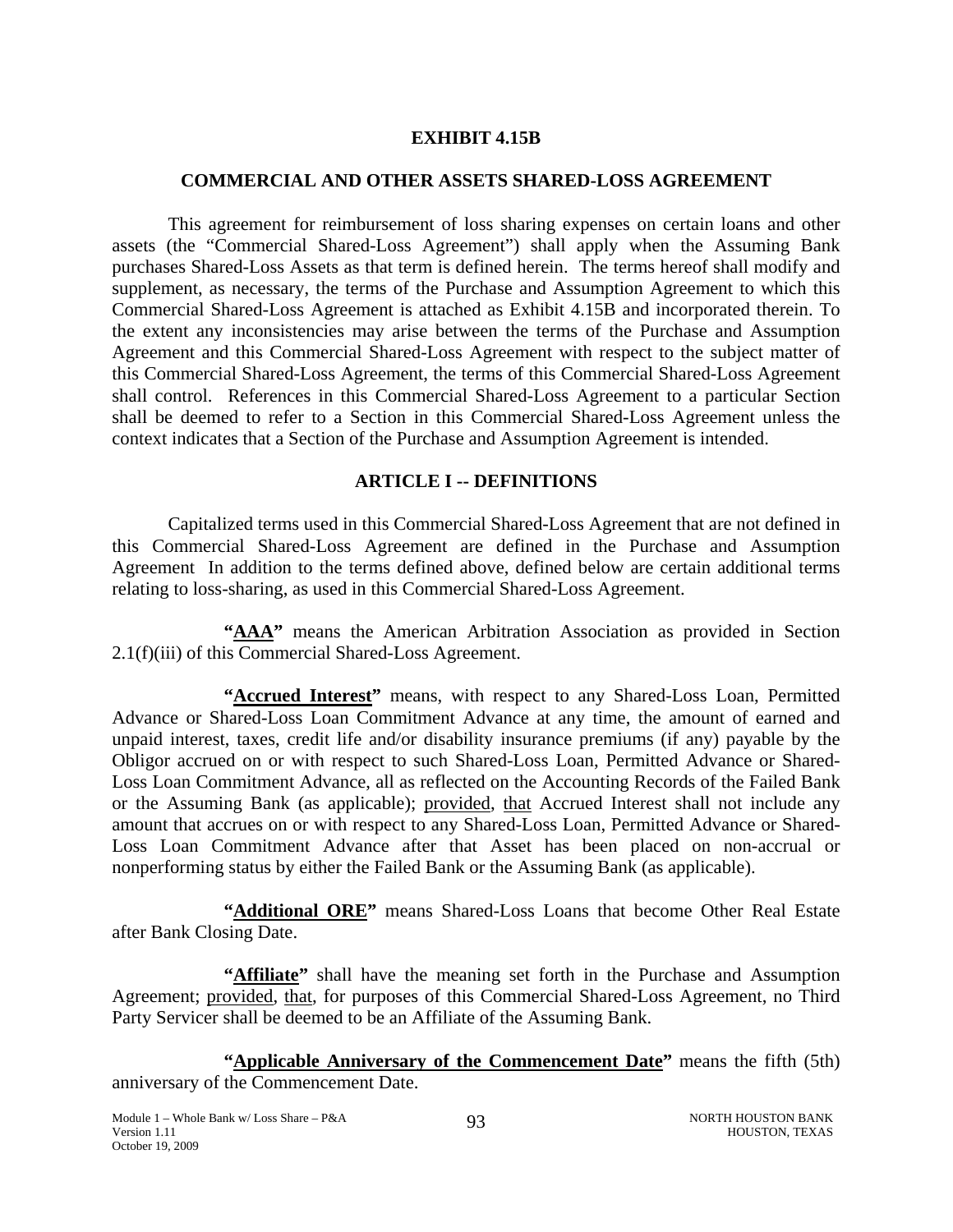"Calendar Quarter" means a quarterly period (a) for the first such period, beginning on the Commencement Date and ending on the last calendar day of either March, June, September or December, whichever is the first to occur after the Commencement Date, and (b) for quarterly periods thereafter, beginning on the first calendar day of the calendar month immediately after the month that ended the prior period and ending on the last calendar day of each successive three-calendar-month period thereafter (i.e., each March, June, September and December, starting in the applicable order depending on the ending date of first such period) of any year.

**"Capitalized Expenditures"** means those expenditures that (i) would be capitalized under generally accepted accounting principles, and (ii) are incurred with respect to Shared-Loss Loans, Other Real Estate, Additional ORE or Subsidiary ORE. Capitalized Expenditures shall not include expenses related to environmental conditions including, but not limited to, remediation, storage or disposal of any hazardous or toxic substances or any pollutant or contaminant.

**"Charge-Offs"** means, with respect to any Shared-Loss Assets for any period, an amount equal to the aggregate amount of loans or portions of loans classified as "Loss" under the Examination Criteria, including (a) charge-offs of (i) the principal amount of such assets net of unearned interest (including write-downs associated with Other Real Estate, Additional ORE, Subsidiary ORE or loan modification(s)) (ii) Accrued Interest, and (iii) Capitalized Expenditures plus (b) Pre-Charge-Off Expenses incurred on the respective Shared-Loss Loans, all as effected by the Assuming Bank during such period and reflected on the Accounting Records of the Assuming Bank; provided, that: (i) the aggregate amount of Accrued Interest (including any reversals thereof) for the period after Bank Closing that shall be included in determining the amount of Charge-Offs for any Shared-Loss Loan shall not exceed ninety (90) days' Accrued Interest; (ii) no Charge-Off shall be taken with respect to any anticipated expenditure by the Assuming Bank until such expenditure is actually incurred; (iii) any financial statement adjustments made in connection with the purchase of any Assets pursuant to this Purchase and Assumption Agreement or any future purchase, merger, consolidation or other acquisition of the Assuming Bank shall not constitute "Charge-Offs"; and (iv) except for Portfolio Sales or any other sales or dispositions consented to by the Receiver, losses incurred on the sale or other disposition of Shared-Loss Assets to any Person (other than the sale or other disposition of Other Real Estate, Additional ORE or Subsidiary ORE to a Person other than an Affiliate of the Assuming Bank which is conducted in a commercially reasonable and prudent manner) shall not constitute Charge-Offs.

**"Commencement Date"** means the first calendar day following Bank Closing.

**"Consumer Loans"** means Loans to individuals for household, family and other personal expenditures (including United States and/or State-guaranteed student loans and extensions of credit pursuant to a credit card plan or debit card plan).

**"Cumulative Servicing Amount"** means the sum of the Period Servicing Amounts for every consecutive twelve-month period prior to and ending on the True-Up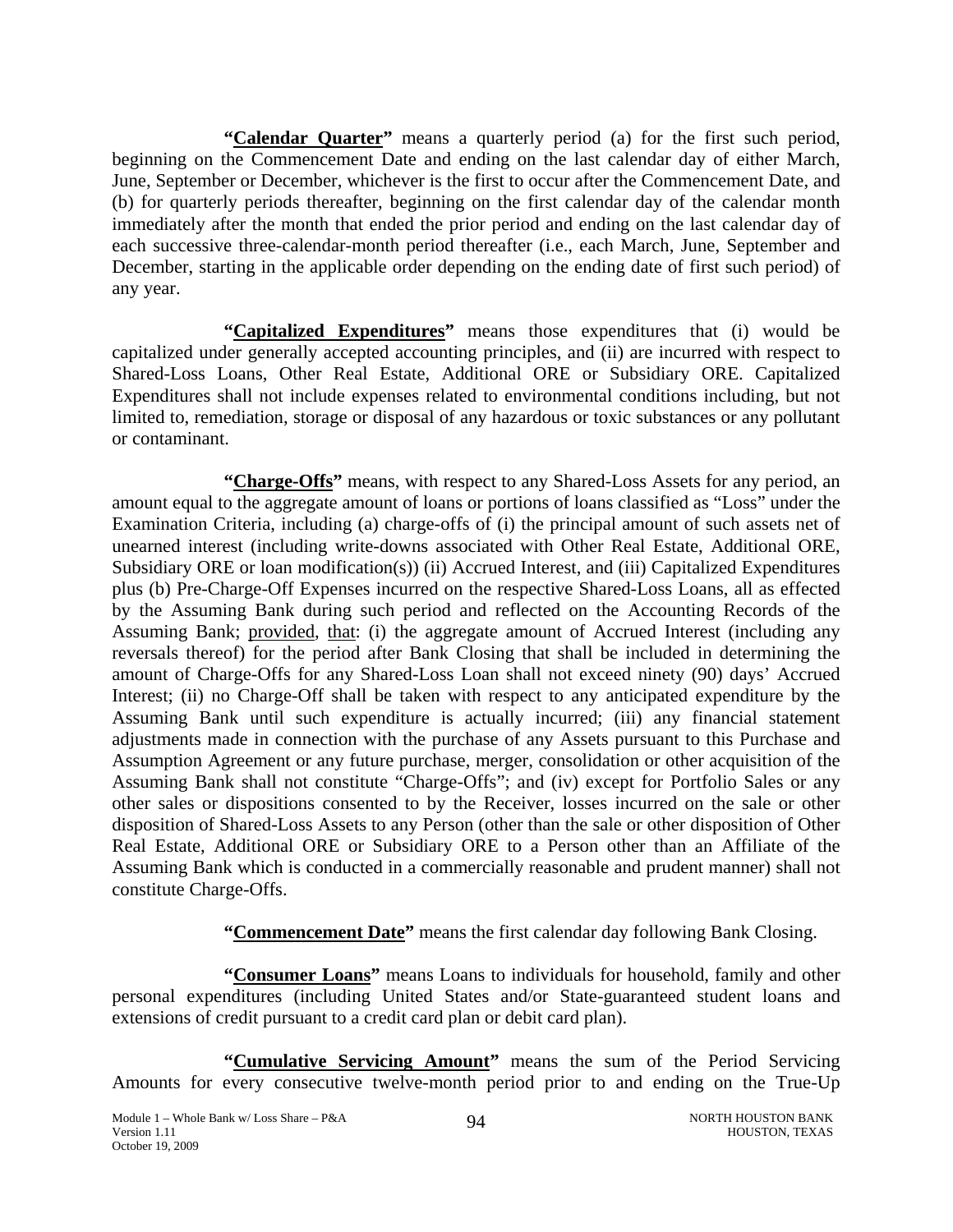Measurement Date in respect of each of the Shared-Loss Agreements during which the losssharing provisions of the applicable Shared-Loss Agreement is in effect.

**"Cumulative Shared-Loss Payments"** means (i) the aggregate of all of the payments made or payable to the Assuming Bank under the Shared-Loss Agreements minus (ii) the aggregate of all of the payments made or payable to the Receiver under the Shared-Loss Agreements.

**"Environmental Assessment"** means an assessment of the presence, storage or release of any hazardous or toxic substance, pollutant or contaminant with respect to the collateral securing a Shared-Loss Loan that has been fully or partially charged off.

**"Examination Criteria"** means the loan classification criteria employed by, or any applicable regulations of, the Assuming Bank's Chartering Authority at the time such action is taken, as such criteria may be amended from time to time.

**"Failed Bank Charge-Offs/Write-Downs"** means, with respect to any Shared-Loss Asset, an amount equal to the aggregate amount of reversals or charge-offs of Accrued Interest and charge-offs and write-downs of principal effected by the Failed Bank with respect to that Shared-Loss Asset as reflected on the Accounting Records of the Failed Bank.

**"Fair Value"** means the value of a Shared Loss MTM Asset as stated on the books and records of the Failed Bank as of Bank Closing, inclusive of all adjustments.

**"FDIC Party"** has the meaning provided in Section 2.1(f)(ii) of this Commercial Shared-Loss Agreement.

**"Net Charge-Offs"** means, with respect to any period, an amount equal to the aggregate amount of Charge-Offs for such period less the amount of Recoveries for such period.

 Commercial Shared-Loss Agreement. "Neutral Member" has the meaning provided in Section 2.1(f)(ii) of this

**"New Shared-Loss Loans"** means loans that would otherwise be subject to loss sharing under this Commercial Shared-Loss Agreement that were originated after **August 14, 2009** and before Bank Closing.

**"Notice of Dispute"** has the meaning provided in Section 2.1(f)(iii) of this Commercial Shared-Loss Agreement.

**"ORE Subsidiary"** means any Subsidiary of the Assuming Bank that engages solely in holding, servicing, managing or liquidating interests of a type described in clause (A) of the definition of "Other Real Estate," which interests have arisen from the collection or settlement of a Shared-Loss Loan.

**"Other Real Estate"** means all of the following (including any of the following fully or partially charged off the books and records of the Failed Bank or the Assuming Bank) Module 1 – Whole Bank w/ Loss Share – P&A  $95$  NORTH HOUSTON BANK HOUSTON, TEXAS October 19, 2009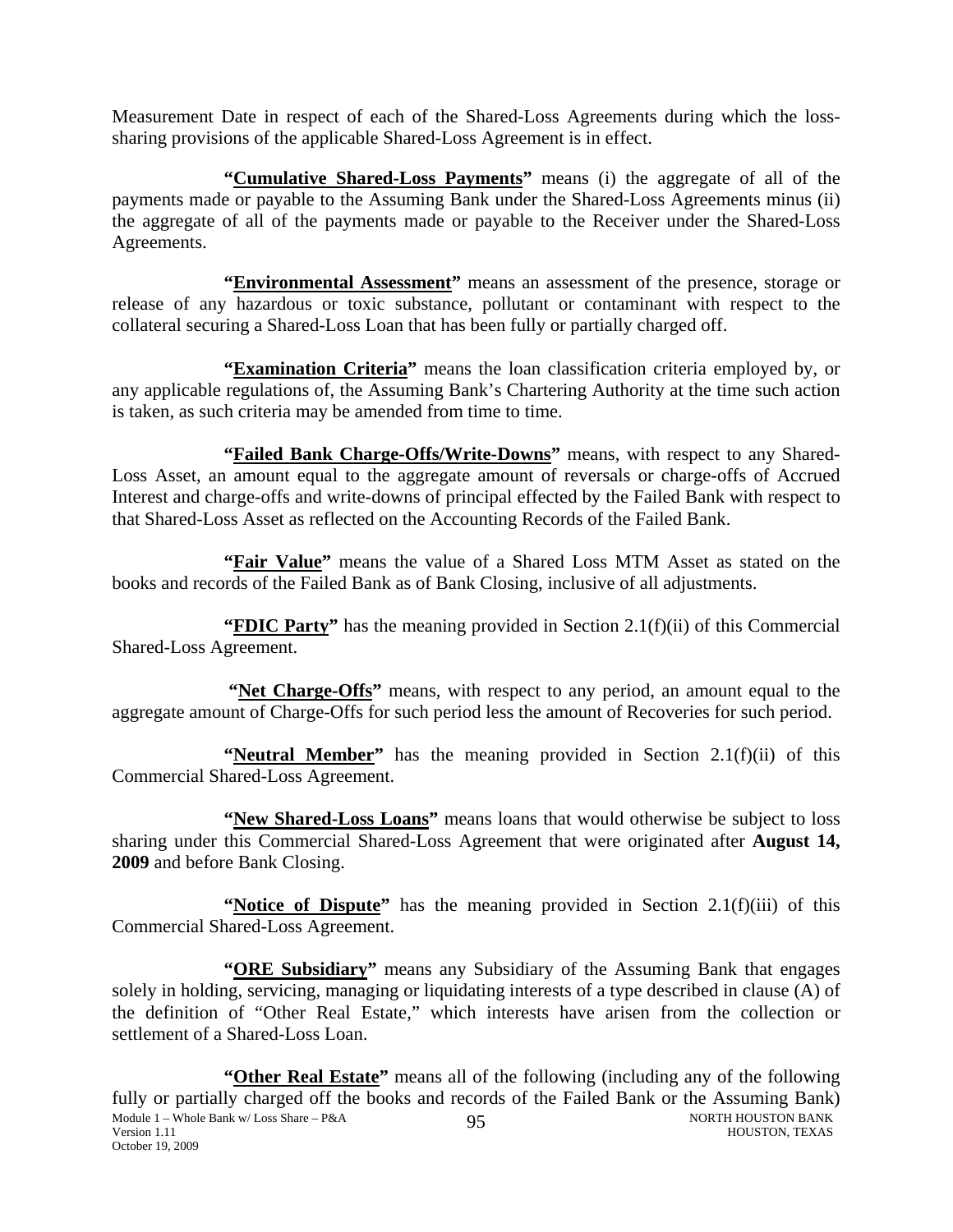that (i) are owned by the Failed Bank as of Bank Closing and are purchased pursuant to the Purchase and Assumption Agreement or (ii) have arisen subsequent to Bank Closing from the collection or settlement by the Assuming Bank of a Shared-Loss Loan:

(A) all interests in real estate (other than Bank Premises and Fixtures), including but not limited to mineral rights, leasehold rights, condominium and cooperative interests, air rights and development rights; and

(B) all other assets (whether real or personal property) acquired by foreclosure or in full or partial satisfaction of judgments or indebtedness.

**"Period Servicing Amount"** means, for any twelve month period with respect to each of the Shared-Loss Agreements during which the loss-sharing provisions of the applicable Shared-Loss Agreement are in effect, the product of (i) the simple average of the principal amount of Shared-Loss Loans and Shared-Loss Assets (other than the Shared-Loss Securities) (in each case as defined in the Shared-Loss Agreements), as the case may be, at the beginning of such period and at the end of such period times (ii) one percent (1%).

**"Permitted Advance"** means an advance of funds by the Assuming Bank with respect to a Shared-Loss Loan, or the making of a legally binding commitment by the Assuming Bank to advance funds with respect to a Shared-Loss Loan, that (i) in the case of such an advance, is actually made, and, in the case of such a commitment, is made and all of the proceeds thereof actually advanced, within one (1) year after the Commencement Date, (ii) does not cause the sum of (A) the book value of such Shared-Loss Loan as reflected on the Accounting Records of the Assuming Bank after any such advance has been made by the Assuming Bank plus (B) the unfunded amount of any such commitment made by the Assuming Bank related thereto, to exceed 110% of the Book Value of such Shared-Loss Loan, (iii) is not made with respect to a Shared-Loss Loan with respect to which (A) there exists a related Shared-Loss Loan Commitment or (B) the Assuming Bank has taken a Charge-Off and (iv) is made in good faith, is supported at the time it is made by documentation in the Credit Files and conforms to and is in accordance with the applicable requirements set forth in Article III of this Commercial Shared-Loss Agreement and with the then effective written internal credit policy guidelines of the Assuming Bank; provided, that the limitations in subparagraphs (i), (ii) and (iii) of this definition shall not apply to any such action (other than to an advance or commitment related to the remediation, storage or final disposal of any hazardous or toxic substance, pollutant or contaminant) that is taken by Assuming Bank in its reasonable discretion to preserve or secure the value of the collateral for such Shared-Loss Loan.

"Permitted Amendment" means, with respect to any Shared-Loss Loan Commitment or Shared-Loss Loan, any amendment, modification, renewal or extension thereof, or any waiver of any term, right, or remedy thereunder, made by the Assuming Bank in good faith and otherwise in accordance with the applicable requirements set forth in Article III of this Commercial Shared-Loss Agreement and the then effective written internal credit policy guidelines of the Assuming Bank; provided, that:

(i) with respect to a Shared-Loss Loan Commitment or a Shared-Loss Loan that is not a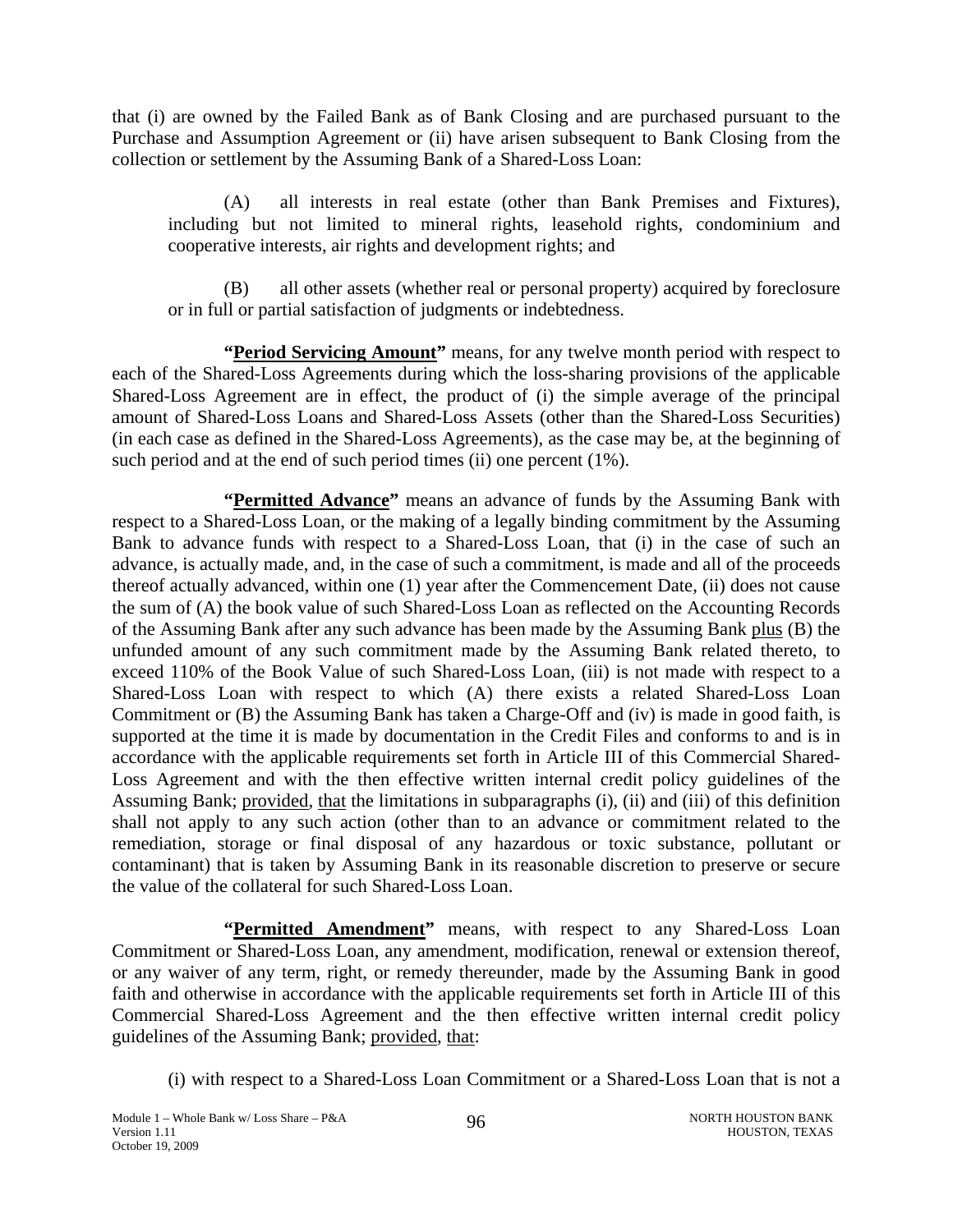revolving line of credit, no such amendment, modification, renewal, extension, or waiver, except as allowed under the definition of Permitted Advance, shall operate to increase the amount of principal (A) then remaining available to be advanced by the Assuming Bank under the Shared-Loss Loan Commitment or (B) then outstanding under the Shared-Loss Loan;

(ii) with respect to a Shared-Loss Loan Commitment or a Shared-Loss Loan that is a revolving line of credit, no such amendment, modification, renewal, extension, or waiver, except as allowed under the definition of Permitted Advance, shall operate to increase the maximum amount of principal authorized as of Bank Closing to be outstanding at any one time under the underlying revolving line of credit relationship with the debtor (regardless of the extent to which such revolving line of credit may have been funded as of Bank Closing or may subsequently have been funded and/or repaid); and

(iii) no such amendment, modification, renewal, extension or waiver shall extend the term of such Shared-Loss Loan Commitment or Shared-Loss Loan beyond the end of the final Shared-Loss Quarter unless the term of such Shared-Loss Loan Commitment or Shared-Loss Loan as existed on Bank Closing was beyond the end of the final Shared-Loss Quarter, in which event no such amendment, modification, renewal, extension or waiver shall extend such term beyond the term as existed as of Bank Closing.

"**Pre-Charge-Off Expenses"** means those expenses incurred in the usual and prudent management of a Shared-Loss Loan that would qualify as a Reimbursable Expense or Recovery Expense if incurred after a Charge-Off of the related Shared-Loss Asset had occurred.

**"Quarterly Certificate"** has the meaning provided in Section 2.1(a)(i) of this Commercial Shared-Loss Agreement.

**"Recoveries"** (I)(A) In addition to any sums to be applied as Recoveries pursuant to subparagraph (II) below, "Recoveries" means, with respect to any period, the sum of (without duplication):

**Shared-Loss Quarter; plus** (i) the amount of collections during such period by the Assuming Bank on Charge-Offs of Shared-Loss Assets effected by the Assuming Bank prior to the end of the final

(ii) the amount of collections during such period by the Assuming Bank on Failed Bank Charge-Offs/Write-Downs; plus

(iii) the amount of gain on any sale or other disposition during such period by the Assuming Bank of Shared Loss Loans, Other Real Estate, Additional ORE or Subsidiary ORE (provided, that the amount of any such gain included in Recoveries shall not exceed the aggregate amount of the related Failed Bank Charge-Offs/Write-Downs and Charge-Offs taken and any related Reimbursable Expenses and Recovery Expenses); plus

(iv) the amount of collections during such period by the Assuming Bank of any Reimbursable Expenses or Recovery Expenses; plus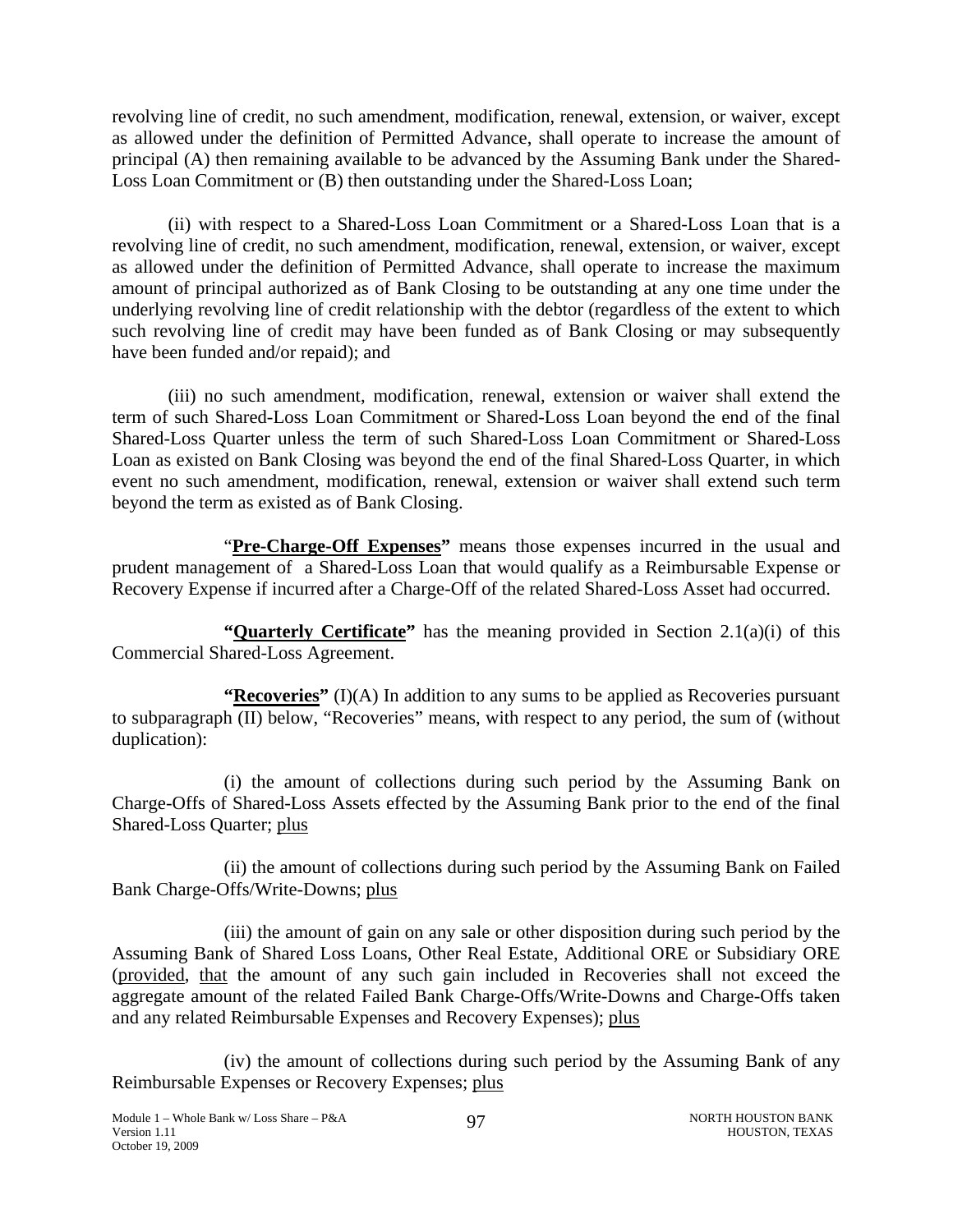(v) the amount of any fee or other consideration received by the Assuming Bank during or prior to such period in connection with any amendment, modification, renewal, extension, refinance, restructure, commitment or other similar action taken by the Assuming Bank with respect to a Shared-Loss Asset with respect to which there exists a Failed Bank Charge-Off/Write-Down or a Shared-Loss Loan as to which a Charge-Off has been effected by the Assuming Bank during or prior to such period (provided, that the amount of any such fee or other consideration included in Recoveries shall not exceed the aggregate amount of the related Failed Bank Charge-Offs/Write-Downs and Charge-Offs taken and any related Reimbursable Expenses and Recovery Expenses).

(I)(B) For the purpose of determining the amounts to be applied as Recoveries pursuant to subparagraph (I)(A) above, the Assuming Bank shall apply amounts received on the Assets that are not otherwise applied to reduce the book value of principal of a Shared-Loss Loan (or, in the case of Other Real Estate, Additional ORE, Subsidiary ORE and Capitalized Expenditures, that are not otherwise applied to reduce the book value thereof) in the following order: first to Charge-Offs and Failed Bank Charge-Offs/Write Downs; then to Reimbursable Expenses and Recovery Expenses; then to interest income; and then to other expenses incurred by the Assuming Bank.

(II) If there occurs an amendment, modification, renewal, extension, refinance, restructure, commitment, sale or other similar action with respect to a Shared-Loss Loan as to which there exists a Failed Bank Charge-Off/Write Down or as to which a Charge-Off has been effected by the Assuming Bank during or prior to such period, and if, as a result of such occurrence, the Assuming Bank recognizes any interest income for financial accounting purposes on that Shared-Loss Loan, then "Recoveries" shall also include the portion of the total amount of any such interest income recognized by the Assuming Bank which is derived by multiplying:

(A) the total amount of any such interest income recognized by the Assuming Bank during such period with respect to that Shared-Loss Loan as described above, by

(B) a fraction, the numerator of which is the aggregate principal amount (excluding reversals or charge-offs of Accrued Interest) of all such Failed Bank Charge-Offs/Write-Downs and Charge-Offs effected by the Assuming Bank with respect to that Shared-Loss Loan plus the principal amount of that Shared-Loss Loan that has not yet been chargedoff but has been placed on nonaccrual status, all of which occurred at any time prior to or during the period in which the interest income referred to in subparagraph (II)(A) immediately above was recognized, and the denominator of which is the total amount of principal indebtedness (including all such prior Failed Bank Charge-Offs/Write-Downs and Charge-Offs as described above) due from the Obligor on that Shared-Loss Loan as of the end of such period;

provided, however, that the amount of any interest income included as Recoveries for a particular Shared-Loss Loan shall not exceed the aggregate amount of (a) Failed Bank Charge-Offs/Write-Downs, (b) Charge-Offs effected by the Assuming Bank during or prior to the period in which the amount of Recoveries is being determined, plus (c) any Reimbursable Expenses and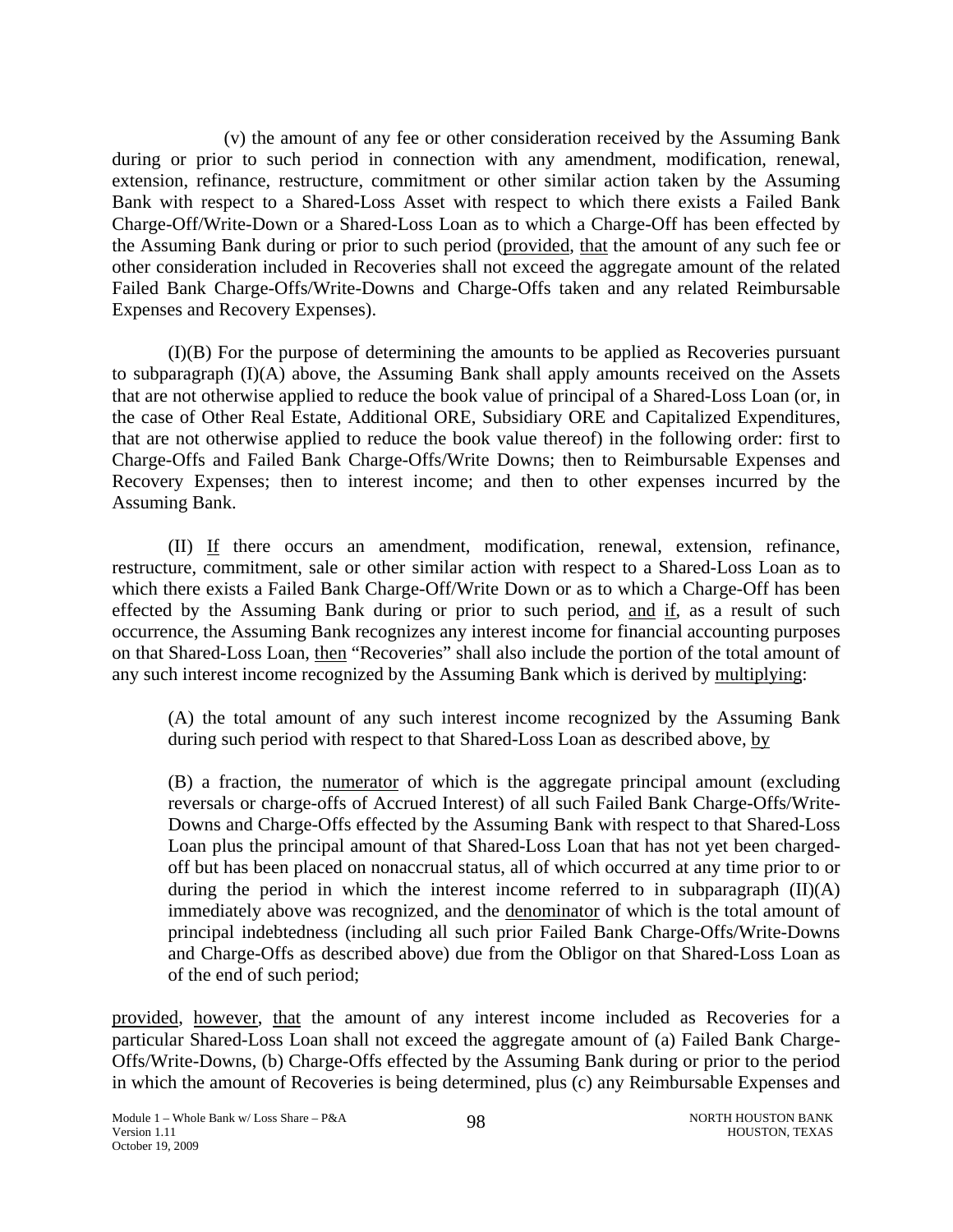Recovery Expenses paid to the Assuming Bank pursuant to this Commercial Shared-Loss Agreement during or prior to the period in which the amount of Recoveries is being determined, all with respect to that particular Shared-Loss Loan; and, provided, further, that any collections on any such Shared-Loss Loan that are not applied to reduce book value of principal or recognized as interest income shall be applied pursuant to subparagraph (I) above.

(III) Notwithstanding subparagraphs (I) and (II) above, the term "Recoveries" shall not include: (a) any amounts paid to the Assuming Bank by the Receiver pursuant to Section 2.1 of this Commercial Shared-Loss Agreement, (b) amounts received with respect to Charge-Offs effected by the Assuming Bank after the final Shared-Loss Quarter, (c) after the final Shared-Loss Quarter, income received by the Assuming Bank from the operation of, and any gains recognized by the Assuming Bank on the disposition of, Other Real Estate, Additional ORE or Subsidiary ORE (such income and gains being hereinafter together referred to as "ORE Income"), except to the extent that aggregate ORE Income exceeds the aggregate expenses paid to third parties by or on behalf of the Assuming Bank after the final Shared-Loss Quarter to manage, operate and maintain Other Real Estate, Additional ORE or Subsidiary ORE (such expenses being hereinafter referred to as "ORE Expenses"). In determining the extent aggregate ORE Income exceeds aggregate ORE Expenses for any Recovery Quarter as set forth immediately above in subparagraph (c), the Assuming Bank will subtract (i) ORE Expenses paid to third parties during such Recovery Quarter (provided, that, in the case of the final Recovery Quarter only, the Assuming Bank will subtract ORE Expenses paid to third parties from the beginning of the final Recovery Quarter up to the date the Assuming Bank is required to deliver the final Quarterly Certificate pursuant to this Commercial Shared-Loss Agreement) from (ii) ORE Income received during such Recovery Quarter, to calculate net ORE income ("Net ORE Income") for that Recovery Quarter. If the amount of Net ORE Income so calculated for a Recovery Quarter is positive, such amount shall be reported as Recoveries on the Quarterly Certificate for such Recovery Quarter. If the amount of Net ORE Income so calculated for a Recovery Quarter is negative ("Net ORE Loss Carryforward"), such amount shall be added to any ORE Expenses paid to third parties in the next succeeding Recovery Quarter, which sum shall then be subtracted from ORE Income for that next succeeding Recovery Quarter, for the purpose of determining the amount of Net ORE Income (or, if applicable, Net ORE Loss Carryforward) for that next succeeding Recovery Quarter. If, as of the end of the final Recovery Quarter, a Net ORE Loss Carryforward exists, then the amount of the Net ORE Loss Carryforward that does not exceed the aggregate amount of Net ORE Income reported as Recoveries on Quarterly Certificates for all Recovery Quarters may be included as a Recovery Expense on the Quarterly Certificate for the final Recovery Quarter.

**"Recovery Amount"** has the meaning provided in Section 2.1(b)(ii) of this Commercial Shared-Loss Agreement.

**"Recovery Expenses"** means, for any Recovery Quarter, the amount of actual, reasonable and necessary out-of-pocket expenses (other than Capitalized Expenditures) paid to third parties (other than Affiliates of the Assuming Bank) by or on behalf of the Assuming Bank, as limited by Sections 3.2(c) and (d) of Article III to this Commercial Shared-Loss Agreement, to recover amounts owed with respect to (i) any Shared-Loss Asset as to which a Charge-Off was effected prior to the end of the final Shared-Loss Quarter (provided that such amounts were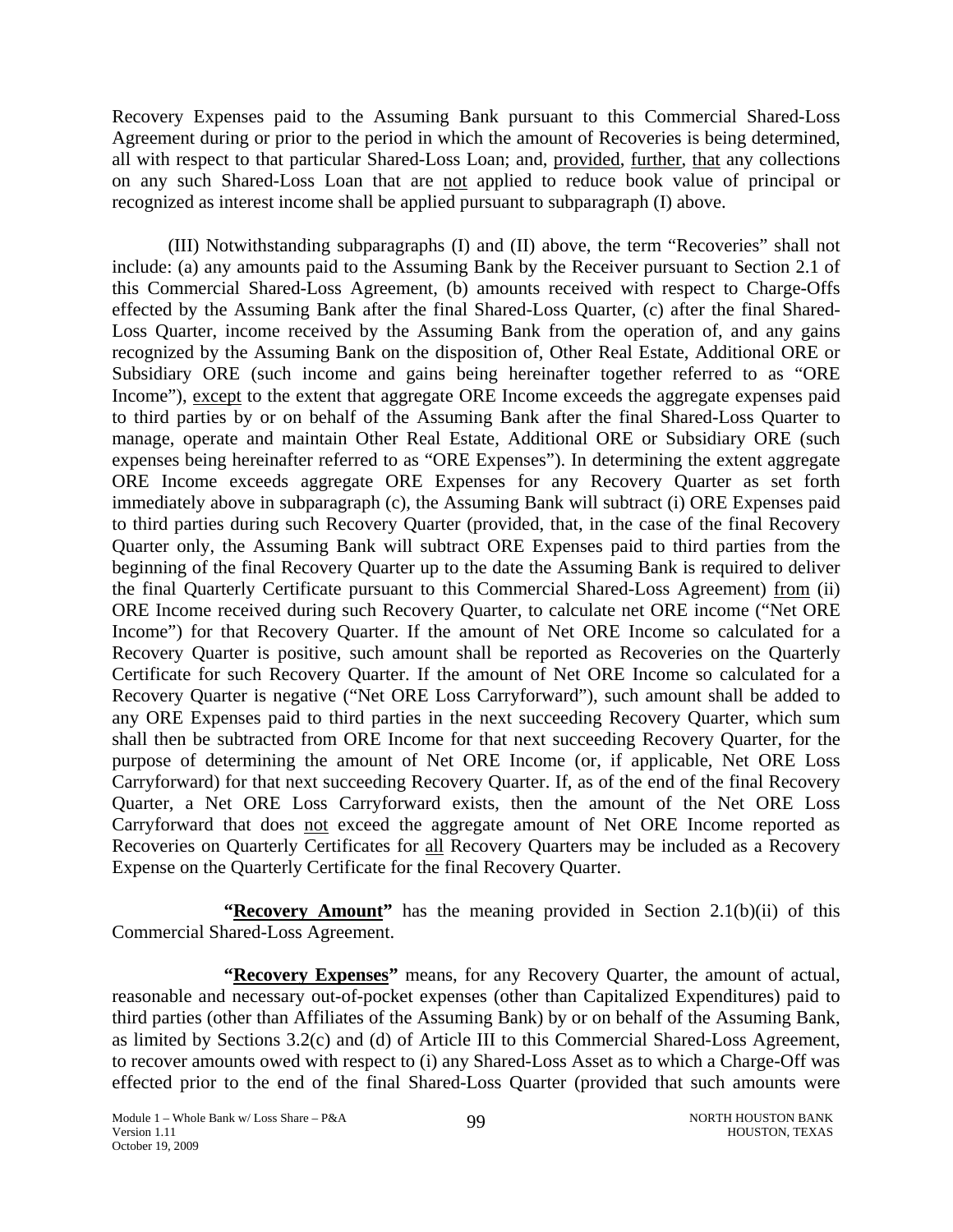incurred no earlier than the date the first Charge-Off on such Shared-Loss Asset could have been reflected on the Accounting Records of the Assuming Bank), and (ii) Failed Bank Charge-Offs/Write-Downs (including, in each case, all costs and expenses related to an Environmental Assessment and any other costs or expenses related to any environmental conditions with respect to the Shared-Loss Assets (it being understood that any remediation expenses for any such pollutant or contaminant are not recoverable if in excess of \$200,000 per Shared-Loss Asset, without the Assuming Bank having obtained the prior consent of the Receiver for such expenses); provided, that, so long as income with respect to a Shared-Loss Loan is being prorated pursuant to the arithmetical formula in subsection (II) of the definition of "Recoveries", the term "Recovery Expenses" shall not include that portion of any such expenses paid during such Recovery Quarter to recover any amounts owed on that Shared-Loss Loan that is derived by:

subtracting (1) the product derived by multiplying:

(A) the total amount of any such expenses paid by or on behalf of the Assuming Bank during such Recovery Quarter with respect to that Shared-Loss Loan, by

(B) a fraction, the numerator of which is the aggregate principal amount (excluding reversals or charge-offs of Accrued Interest) of all such Failed Bank Charge-Offs/Write-Downs and Charge-Offs effected by the Assuming Bank with respect to that Shared-Loss Loan plus the principal amount of that Shared-Loss Loan that has not yet been charged-off but has been placed on nonaccrual status, all of which occurred at any time prior to or during the period in which the interest income referred to in subparagraph (II)(A) of the definition of "Recoveries" was recognized, and the denominator of which is the total amount of principal indebtedness (including all such prior Failed Bank Charge-Offs/Write-Downs and Charge-Offs as described above) due from the Obligor on that Shared-Loss Loan as of the end of such period;

from (2) the total amount of any such expenses paid during that Recovery Quarter with respect to that Shared-Loss Loan.

**"Recovery Quarter"** has the meaning provided in Section 2.1(a)(ii) of this Commercial Shared-Loss Agreement.

**"Reimbursable Expenses"** means, for any Shared-Loss Quarter, the amount of actual, reasonable and necessary out-of-pocket expenses (other than Capitalized Expenditures), paid to third parties (other than Affiliates of the Assuming Bank) by or on behalf of the Assuming Bank, as limited by Sections 3.2(c) and (d) of Article III of this Commercial Shared-Loss Agreement, to:

(i) recover amounts owed with respect to any Shared-Loss Asset as to which a Charge-Off has been effected prior to the end of the final Shared-Loss Quarter (provided that such amounts were incurred no earlier than the date the first Charge-Off on such Shared-Loss Asset could have been reflected on the Accounting Records of the Assuming Bank) and recover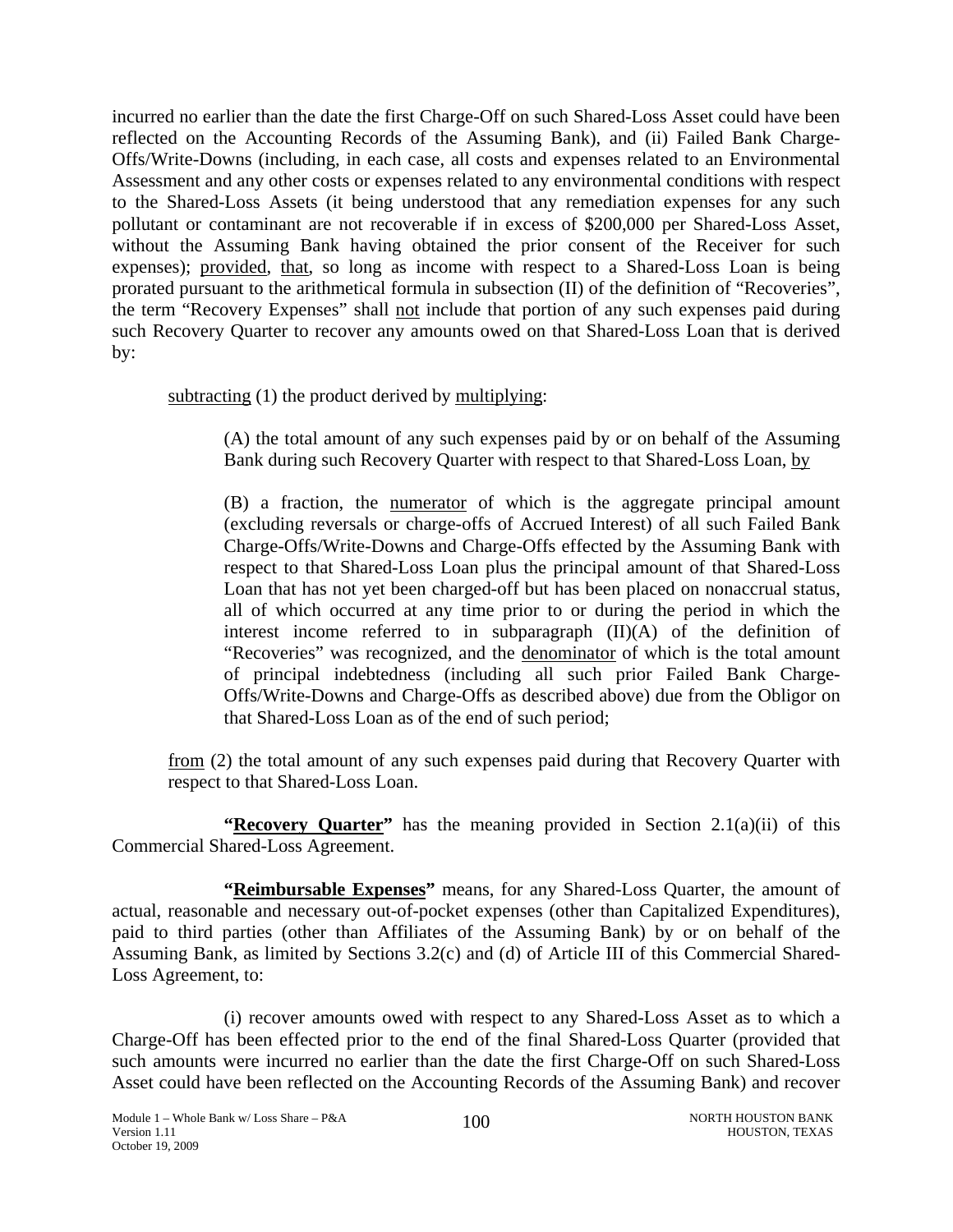amounts owed with respect to Failed Bank Charge-Offs/Write-Downs (including, in each case, all costs and expenses related to an Environmental Assessment and any other costs or expenses related to any environmental conditions with respect to the Shared-Loss Assets (it being understood that any such remediation expenses for any such pollutant or contaminant are not recoverable if in excess of \$200,000 per Shared-Loss Asset, without the Assuming Bank having obtained the prior consent of the Receiver for such expenses); provided, that, so long as income with respect to a Shared-Loss Loan is being pro-rated pursuant to the arithmetical formula in subsection (II) of the definition of "Recoveries", the term "Reimbursable Expenses" shall not include that portion of any such expenses paid during such Shared-Loss Quarter to recover any amounts owed on that Shared-Loss Loan that is derived by:

subtracting (1) the product derived by multiplying:

(A) the total amount of any such expenses paid by or on behalf of the Assuming Bank during such Shared-Loss Quarter with respect to that Shared-Loss Loan, by

(B) a fraction, the numerator of which is the aggregate principal amount (excluding reversals or charge-offs of Accrued Interest) of all such Failed Bank Charge-Offs/Write-Downs and Charge-Offs effected by the Assuming Bank with respect to that Shared-Loss Loan plus the principal amount of that Shared-Loss Loan that has not yet been charged-off but has been placed on nonaccrual status, all of which occurred at any time prior to or during the period in which the interest income referred to in subparagraph (II)(A) of the definition of "Recoveries" was recognized, and the denominator of which is the total amount of principal indebtedness (including all such prior Failed Bank Charge-Offs/Write-Downs and Charge-Offs as described above) due from the Obligor on that Shared-Loss Loan as of the end of such period;

from (2) the total amount of any such expenses paid during that Shared-Loss Quarter with respect to that Shared-Loss Loan; and

(ii) manage, operate or maintain Other Real Estate, Additional ORE or Subsidiary ORE less the amount of any income received by the Assuming Bank during such Shared-Loss Quarter with respect to such Other Real Estate, Additional ORE or Subsidiary ORE (which resulting amount under this clause (ii) may be negative).

**"Review Board"** has the meaning provided in Section 2.1(f)(i) of this Commercial Shared-Loss Agreement.

**"Shared-Loss Amount"** has the meaning provided in Section 2.1(b)(i) of this Commercial Shared-Loss Agreement.

**"Shared-Loss Asset Repurchase Price"** means, with respect to any Shared-Loss Asset, the principal amount thereof plus any other fees or penalties due from an Obligor (including, subject to the limitations discussed below, the amount of any Accrued Interest) stated on the Accounting Records of the Assuming Bank, as of the date as of which the Shared-Loss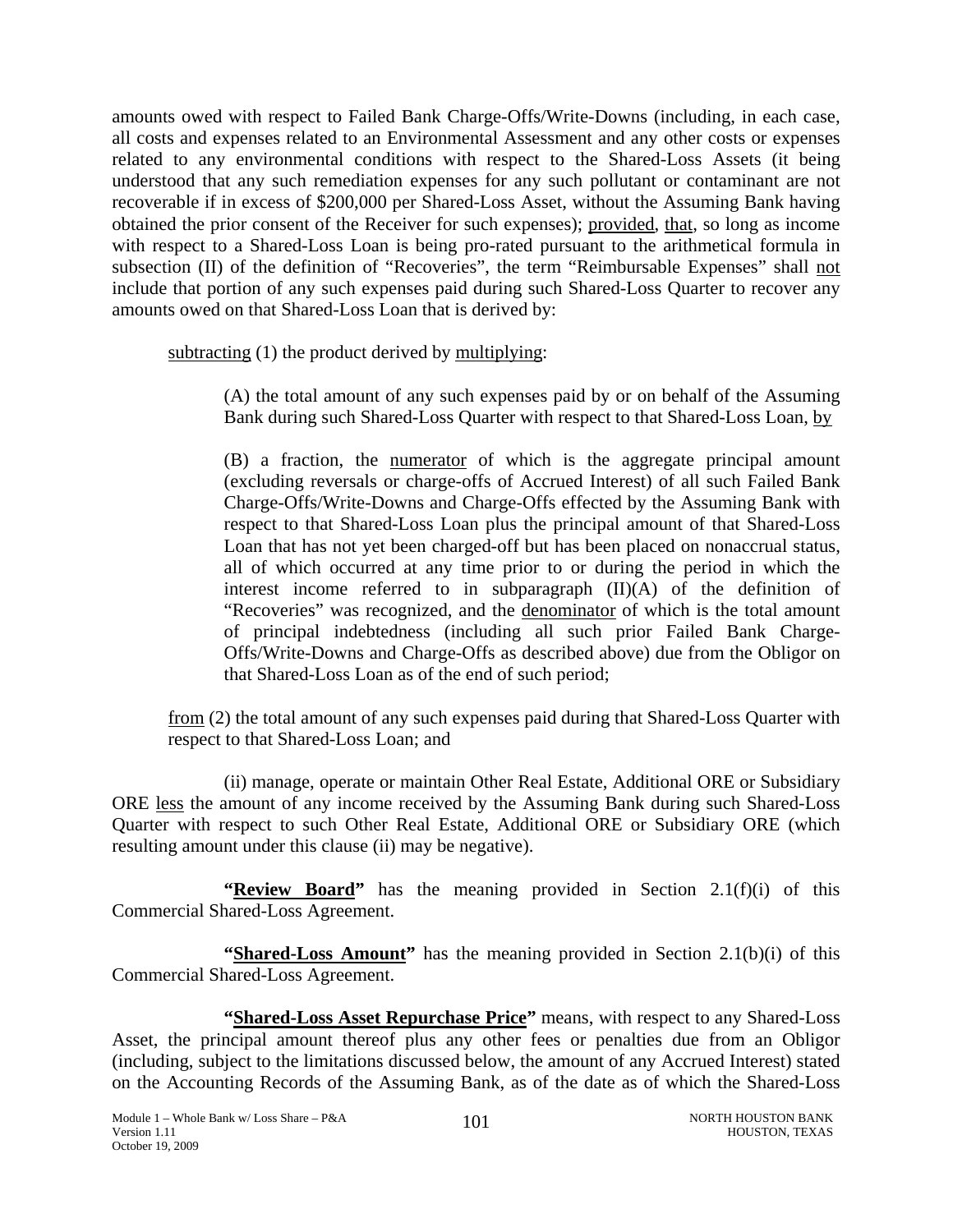Asset Repurchase Price is being determined (regardless, in the case of a Shared-Loss Loan, of the Legal Balance thereof) plus all Reimbursable Expenses and Recovery Expenses incurred up to and through the date of consummation of purchase of such Shared-Loss Asset; provided, that (i) in the case of a Shared-Loss Loan there shall be excluded from such amount the amount of any Accrued Interest accrued on or with respect to such Shared-Loss Loan prior to the ninety (90)-day period ending on the day prior to the purchase date determined pursuant to Sections  $2.1(e)(i)$  or  $2.1(e)(iii)$  of this Commercial Shared-Loss Agreement, except to the extent such Accrued Interest was included in the Book Value of such Shared-Loss Loan, and (ii) any collections on a Shared-Loss Loan received by the Assuming Bank after the purchase date applicable to such Shared-Loss Loan shall be applied (without duplication) to reduce the Shared-Loss Asset Repurchase Price of such Shared-Loss Loan on a dollar-for-dollar basis. For purposes of determining the amount of unpaid interest which accrued during a given period with respect to a variable-rate Shared-Loss Loan, all collections of interest shall be deemed to be applied to unpaid interest in the chronological order in which such interest accrued.

**"Shared-Loss Assets"** means Shared-Loss Loans, Other Real Estate purchased by the Assuming Bank, Additional ORE, Subsidiary ORE and Capitalized Expenditures, but does not include Shared Loss MTM Assets.

### "Shared-Loss Loan Commitment" means:

(i) any Commitment to make a further extension of credit or to make a further advance with respect to an existing Shared-Loss Loan; and

(ii) any Shared-Loss Loan Commitment (described in subparagraph (i) immediately preceding) with respect to which the Assuming Bank has made a Permitted Amendment.

"Shared-Loss Loan Commitment Advance" means an advance pursuant to a Shared-Loss Loan Commitment with respect to which the Assuming Bank has not made a Permitted Advance.

## **"Shared-Loss Loans"** means:

(i)(A) Loans purchased by the Assuming Bank pursuant to the Purchase and Assumption Agreement set forth on Exhibit 4.15(b) to the Purchase and Assumption Agreement, (B) New Shared-Loss Loans purchased by the Assuming Bank pursuant to the Purchase and Assumption Agreement, (C) Permitted Advances and (D) Shared-Loss Loan Commitment Advances, if any; provided, that Shared-Loss Loans shall not include Loans, New Shared-Loss Loans, Permitted Advances and Shared-Loss Loan Commitment Advances with respect to which an Acquired Subsidiary, or a constituent Subsidiary thereof, is an Obligor; (E) Loans owned by any Subsidiary which are not Shared-Loss Loans under the Single Family Shared-Loss Agreement; and (F) Consumer Loans; and

(ii) any Shared-Loss Loans (described in subparagraph (i) immediately preceding) with respect to which the Assuming Bank has made a Permitted Amendment.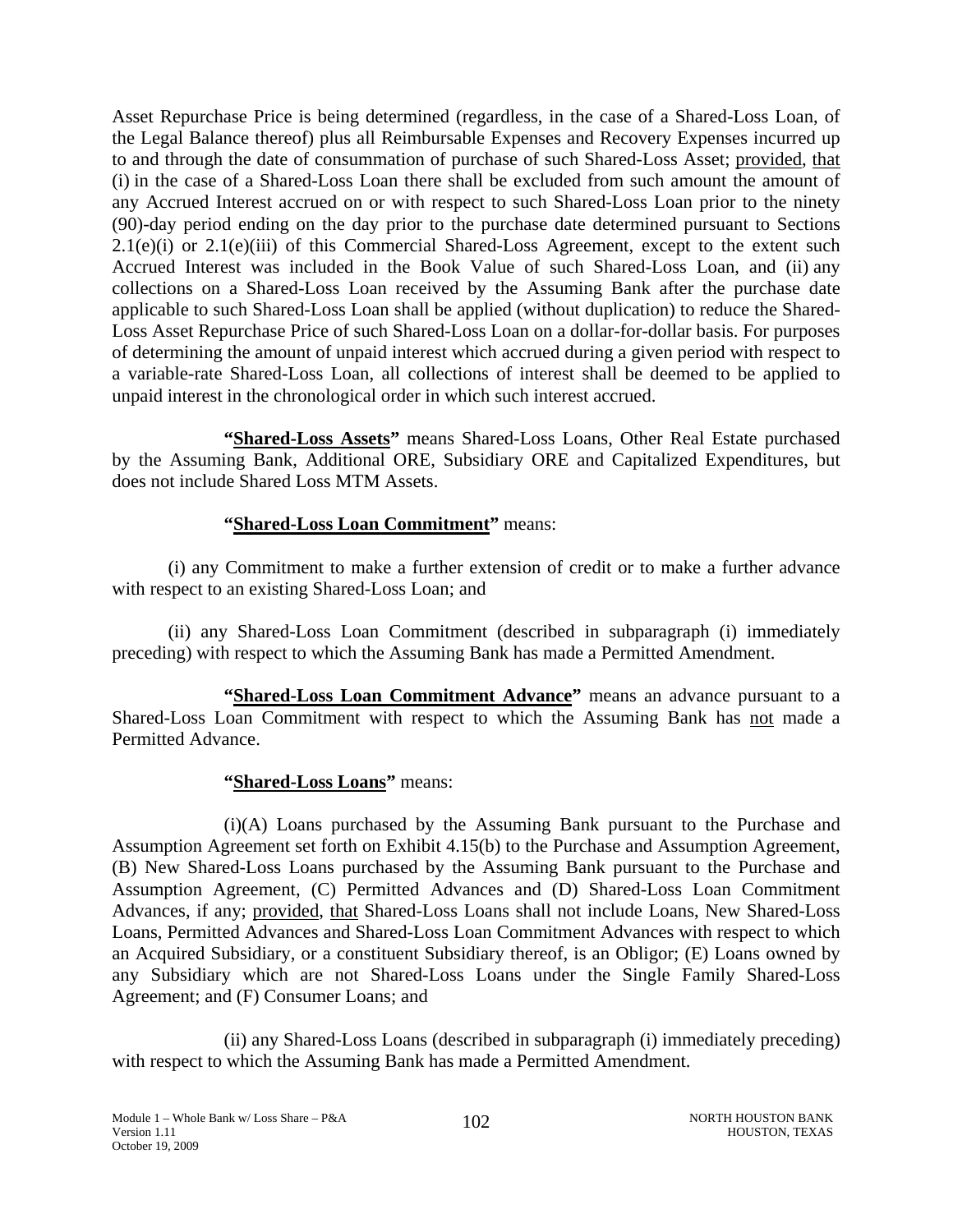"**Shared-Loss MTM Assets"** means those securities and other assets listed on Exhibit  $4.15(C)$ .

**"Shared-Loss Payment Trigger"** means when the sum of the Cumulative Loss Amount under the Single Family Shared-Loss Agreement and the cumulative Net Charge-Offs under this Commercial Shared-Loss Agreement, exceeds the First Loss Tranche. If the First Loss Tranche is zero or a negative number, the Shared-Loss Payment Trigger shall be deemed to have been reached upon Bank Closing.

**"Shared-Loss Quarter"** has the meaning provided in Section 2.1(a)(i) of this Commercial Shared-Loss Agreement.

**"Stated Threshold"** means total losses under the shared loss agreements in the amount of **\$53,000,000.00.** 

"Subsidiary ORE" means all assets owned by ORE Subsidiaries that would constitute Additional ORE if such assets were on the books of the Assuming Bank.

**"Termination Date"** means the eighth (8th) anniversary of the Commencement Date.

**"Third Party Servicer"** means any servicer appointed from time to time by the Assuming Bank or any Affiliate of the Assuming Bank to service the Shared-Loss Assets on behalf of the Assuming bank, the identity of which shall be given to the Receiver prior to or concurrent with the appointment thereof.

## **ARTICLE II** -- **SHARED-LOSS ARRANGEMENT**

### **2.1 Shared-Loss Arrangement.**

**(a) Quarterly Certificates.** (i) Not later than thirty (30) days after the end of each Calendar Quarter from and including the initial Calendar Quarter to and including the Calendar Quarter in which the Applicable Anniversary of the Commencement Date falls (each of such Calendar Quarters being referred to herein as a "Shared-Loss Quarter"), the Assuming Bank shall deliver to the Receiver a certificate, signed by the Assuming Bank's chief executive officer and its chief financial officer, setting forth in such form and detail as the Receiver may specify (a "Quarterly Certificate"):

> (A) the amount of Charge-Offs, the amount of Recoveries and the amount of Net Charge-Offs (which amount may be negative) during such Shared-Loss Quarter with respect to the Shared-Loss Assets (and for Recoveries, with respect to the Assets for which a charge-off was effected by the Failed Bank prior to Bank Closing); and

(B) the aggregate amount of Reimbursable Expenses (which amount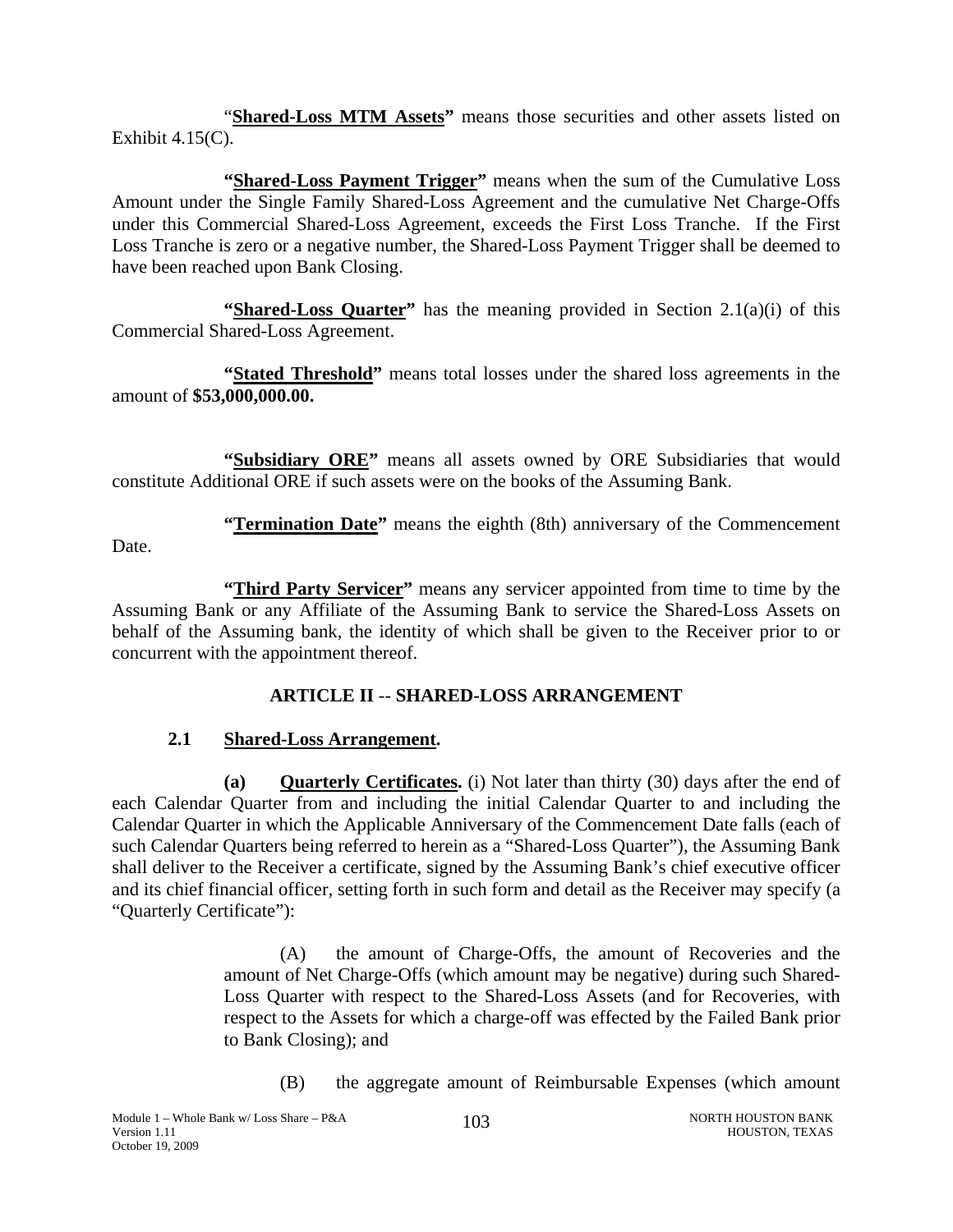may be negative) during such Shared-Loss Quarter; and

(C) net realized loss on the Shared Loss MTM Assets determined pursuant to FAS 115, expressed as a positive number (MTM Net Realized Loss), or net realized gain on the Shared Loss MTM assets, expressed as a negative number (MTM Net Realized Gain); and

(D) any other than temporary impairment of the Shared Loss MTM Assets, determined pursuant to FAS 115, expressed as a positive number ("OTTI Loss") or reversals of OTTI Loss, expressed as a negative number (for the avoidance of doubt, normal and customary unrealized mark-to-market changes by reason of the application of fair value accounting do not qualify for loss sharing payments).

(ii) Not later than thirty (30) days after the end of each Calendar Quarter from and including the first Calendar Quarter following the final Shared-Loss Quarter to and including the Calendar Quarter in which the Termination Date falls (each of such Calendar Quarters being referred to herein as a "Recovery Quarter"), the Assuming Bank shall deliver to the Receiver a Quarterly Certificate setting forth, in such form and detail as the Receiver may specify

> (A) the amount of Recoveries and Recovery Expenses during such Recovery Quarter. On the Quarterly Certificate for the first Recovery Quarter only, the Assuming Bank may report as a separate item, in such form and detail as the Receiver may specify, the aggregate amount of any Reimbursable Expenses that: (a) were incurred prior to or during the final Shared-Loss Quarter, and (b) had not been included in any Quarterly Certificate for any Shared-Loss Quarter because they had not been actually paid by or on behalf of the Assuming Bank (in accordance with the terms of this Commercial Shared-Loss Agreement) during any Shared-Loss Quarter and (c) were actually paid by or on behalf of the Assuming Bank (in accordance with the terms of this Commercial Shared-Loss Agreement) during the first Recovery Quarter; and

(B) net realized gain on the Shared Loss MTM Assets.

## **(b) Payments With Respect to Shared-Loss Assets.**

 $(i)$  For purposes of this Section 2.1(b), the Assuming Bank shall initially record the Shared-Loss Assets on its Accounting Records at Book Value, and initially record the Shared Loss MTM Assets on its Accounting Records at Fair Value, and adjust such amounts as such values may change after the Bank Closing. If the amount of all Net Charge-Offs during any Shared-Loss Quarter plus Reimbursable Expenses, plus MTM Net Realized Gain or MTM Net Realized Loss, plus OTTI Loss during such Shared-Loss Quarter (the "Shared-Loss Amount") is positive, then, except as provided in Sections 2.1(c) and (e) below, and subject to the provisions of Section 2.1(b)(vi) below, not later than fifteen (15) days after the date on which the Receiver receives the Quarterly Certificate with respect to such Shared-Loss Quarter, the Receiver shall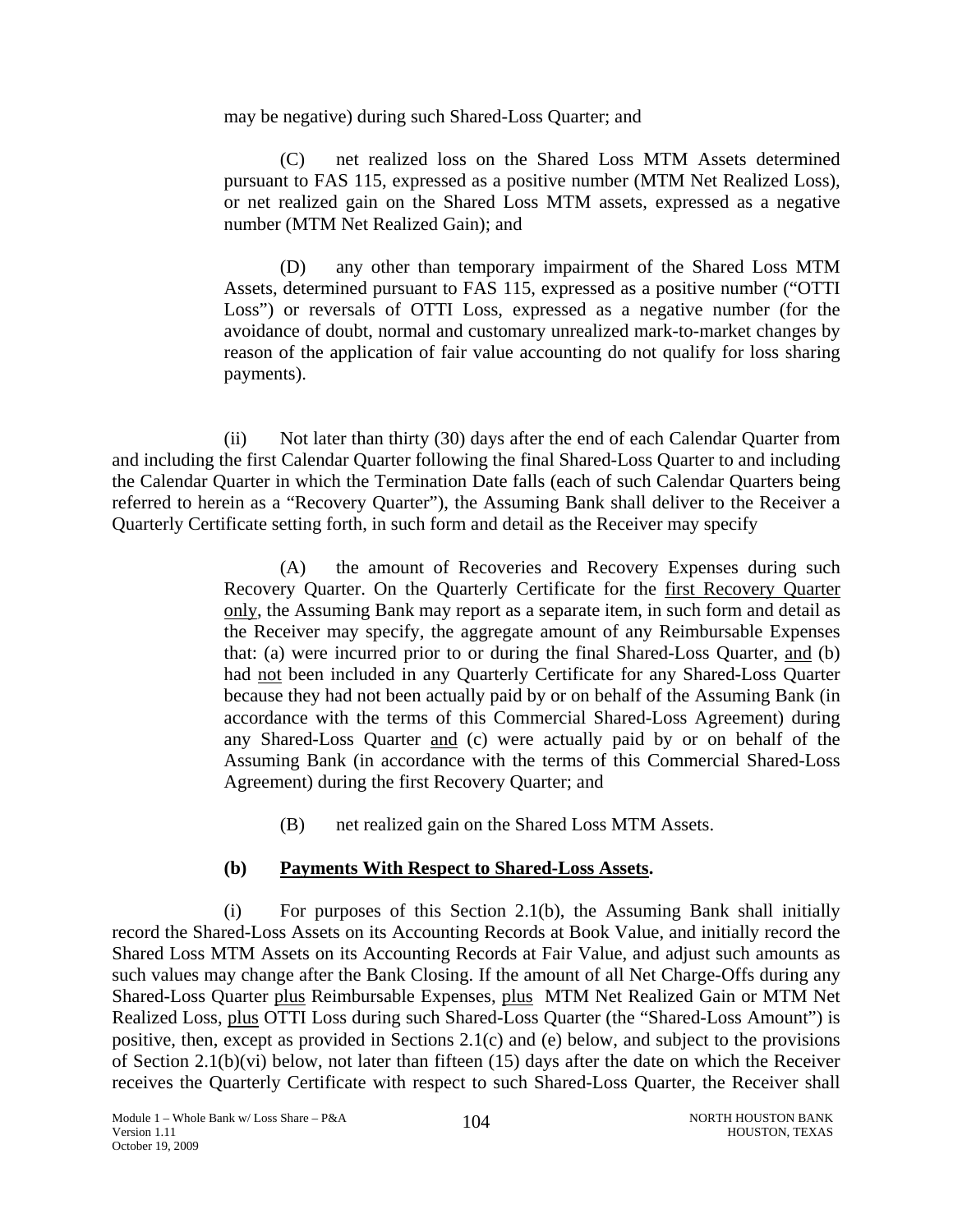pay to the Assuming Bank an amount equal to eighty percent (80%) of the Shared-Loss Amount for such Shared-Loss Quarter. If the Shared-Loss Amount during any Shared-Loss Quarter is negative, the Assuming Bank shall pay to the Receiver an amount equal to eighty percent (80%) of the Shared-Loss Amount for such Shared-Loss Quarter, which payment shall be delivered to the Receiver together with the Quarterly Certificate for such Shared-Loss Quarter. When the cumulative Shared-Loss Amounts for all Shared-Loss Quarters plus the Cumulative Loss Amount under the Single Family Shared-Loss Agreement equals or exceeds the Stated Threshold, the Receiver shall pay to the Assuming Bank an amount equal to ninety-five percent ((95%) of the Shared-Loss Amount for each Shared-Loss Quarter, until such time as the cumulative Shared-Loss Amount for all Shared-Loss Quarters is less than the Stated Threshold, when the percentage shall revert back to eighty percent (80%).

(ii) If the amount of gross Recoveries during any Recovery Quarter less Recovery Expenses during such Recovery Quarter plus net realized gains or reversals of OTTI Loss on Shared Loss MTM Assets (the "Recovery Amount") is positive, then, simultaneously with its delivery of the Quarterly Certificate with respect to such Recovery Quarter, the Assuming Bank shall pay to the Receiver an amount equal to eighty percent (80%) of the Recovery Amount for such Recovery Quarter. If the Recovery Amount is negative, then such negative amount shall be subtracted from the amount of gross Recoveries during the next succeeding Recovery Quarter in determining the Recovery Amount in such next succeeding Recovery Quarter; provided, that this Section 2.1(b)(ii) shall operate successively in the event that the Recovery Amount (after giving effect to this Section 2.1(b)(ii)) in such next succeeding Recovery Quarter is negative. The Assuming Bank shall specify, in the Quarterly Certificate for the final Recovery Quarter, the aggregate amount for all Recovery Quarters only, as of the end of, and including, the final Recovery Quarter of (A) Recoveries plus net realized gains or reversals of OTTI Loss on Shared Loss MTM Assets ("Aggregate Recovery Period Recoveries"), (B) Recovery Expenses ("Aggregate Recovery Expenses"), and (C) only those Recovery Expenses that have been actually "offset" against Aggregate Recovery Period Recoveries (including those so "offset" in that final Recovery Quarter) ("Aggregate Offset Recovery Expenses"); as used in this sentence, the term "offset" means the amount that has been applied to reduce gross Recoveries in any Recovery Quarter pursuant to the methodology set forth in this Section 2.1(b)(ii). If, at the end of the final Recovery Quarter the amount of Aggregate Recovery Expenses exceeds the amount of Aggregate Recovery Period Recoveries, the Receiver shall have no obligation to pay to the Assuming Bank all or any portion of such excess. Subsequent to the Assuming Bank's calculation of the Recovery Amount (if any) for the final Recovery Quarter, the Assuming Bank shall also show on the Quarterly Certificate for the final Recovery Quarter the results of the following three mathematical calculations: (i) Aggregate Recovery Period Recoveries minus Aggregate Offset Recovery Expenses; (ii) Aggregate Recovery Expenses minus Aggregate Offset Recovery Expenses; and (iii) the lesser of the two amounts calculated in (i) and (ii) immediately above ("Additional Recovery Expenses") multiplied by 80% (the amount so calculated in (iii) being defined as the "Additional Recovery Expense Amount"). If the Additional Recovery Expense Amount is greater than zero, then the Assuming Bank may request in the Quarterly Certificate for the final Recovery Quarter that the Receiver reimburse the Assuming Bank the amount of the Additional Recovery Expense Amount and the Receiver shall pay to the Assuming Bank the Additional Recovery Expense Amount within fifteen (15) days after the date on which the Receiver receives that Quarterly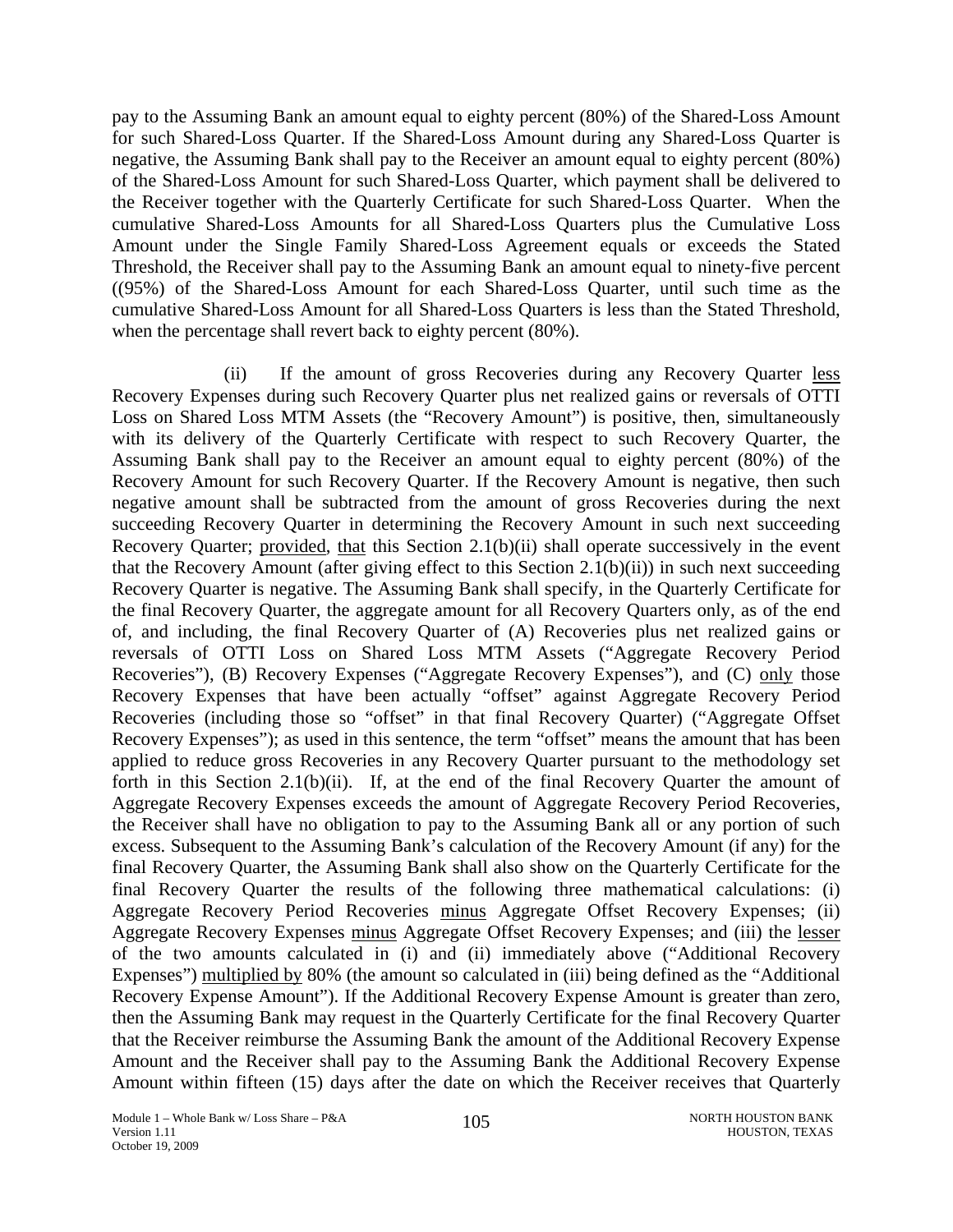Certificate. On the Quarterly Certificate for the final Recovery Quarter only, the Assuming Bank may include, in addition to any Recovery Expenses for that Recovery Quarter that were paid by or on behalf of the Assuming Bank in that Recovery Quarter, those Recovery Expenses that: (a) were incurred prior to or during the final Recovery Quarter, and (b) had not been included in any Quarterly Certificate for any Recovery Quarter because they had not been actually paid by or on behalf of the Assuming Bank (in accordance with the terms of this Commercial Shared-Loss Agreement) during any Recovery Quarter, and (c) were actually paid by or on behalf of the Assuming Bank (in accordance with the terms of this Commercial Shared-Loss Agreement) prior to the date the Assuming Bank is required to deliver that final Quarterly Certificate to the Receiver under the terms of Section 2.1(a)(ii).

(iii) With respect to each Shared-Loss Quarter and Recovery Quarter, collections by or on behalf of the Assuming Bank on any charge-off effected by the Failed Bank prior to Bank Closing on an Asset other than a Shared-Loss Asset or Shared-Loss MTM Assets shall be reported as Recoveries under this Section 2.1 only to the extent such collections exceed the Book Value of such Asset, if any. For any Shared-Loss Quarter or Recovery Quarter in which collections by or on behalf of the Assuming Bank on such Asset are applied to both Book Value and to a charge-off effected by the Failed Bank prior to Bank Closing, the amount of expenditures incurred by or on behalf of the Assuming Bank attributable to the collection of any such Asset, that shall be considered a Reimbursable Expense or a Recovery Expense under this Section 2.1 will be limited to a proportion of such expenditures which is equal to the proportion derived by dividing (A) the amount of collections on such Asset applied to a charge-off effected by the Failed Bank prior to Bank Closing, by (B) the total collections on such Assets.

(iv) If the Assuming Bank has duly specified an amount of Reimbursable Expenses on the Quarterly Certificate for the first Recovery Quarter as described above in the last sentence of Section 2.1(a)(ii), then, not later than fifteen (15) days after the date on which the Receiver receives that Quarterly Certificate, the Receiver shall pay to the Assuming Bank an amount equal to eighty percent (80%) (or, if the Cumulative Loss Amount under the Single Family Shared-Loss Agreement plus the cumulative Shared-Loss Amount for all Shared-Loss Quarters equals or exceeds the Stated Threshold, ninety-five percent (95%)) of the amount of such Reimbursable Expenses.

(v) If the First Loss Tranche as determined under the Purchase and Assumption Agreement is a positive number, Receiver has no obligation to make payment for any Shared Loss Quarters until the Shared-Loss Payment Trigger is satisfied.

(vi) Payments from the Receiver with respect to this Commercial Shared-Loss Agreement are administrative expenses of the Receiver. To the extent the Receiver needs funds for shared-loss payments respect to this Commercial Shared-Loss Agreement, the Receiver shall request funds under the Master Loan and Security Agreement, as amended ("MLSA"), from FDIC in its corporate capacity. The Receiver will not agree to any amendment of the MLSA that would prevent the Receiver from drawing on the MLSA to fund shared-loss payments.

**(c) Limitation on Shared-Loss Payment.** The Receiver shall not be required to make any payments pursuant to this Section 2.1 with respect to any Charge-Off of a Shared-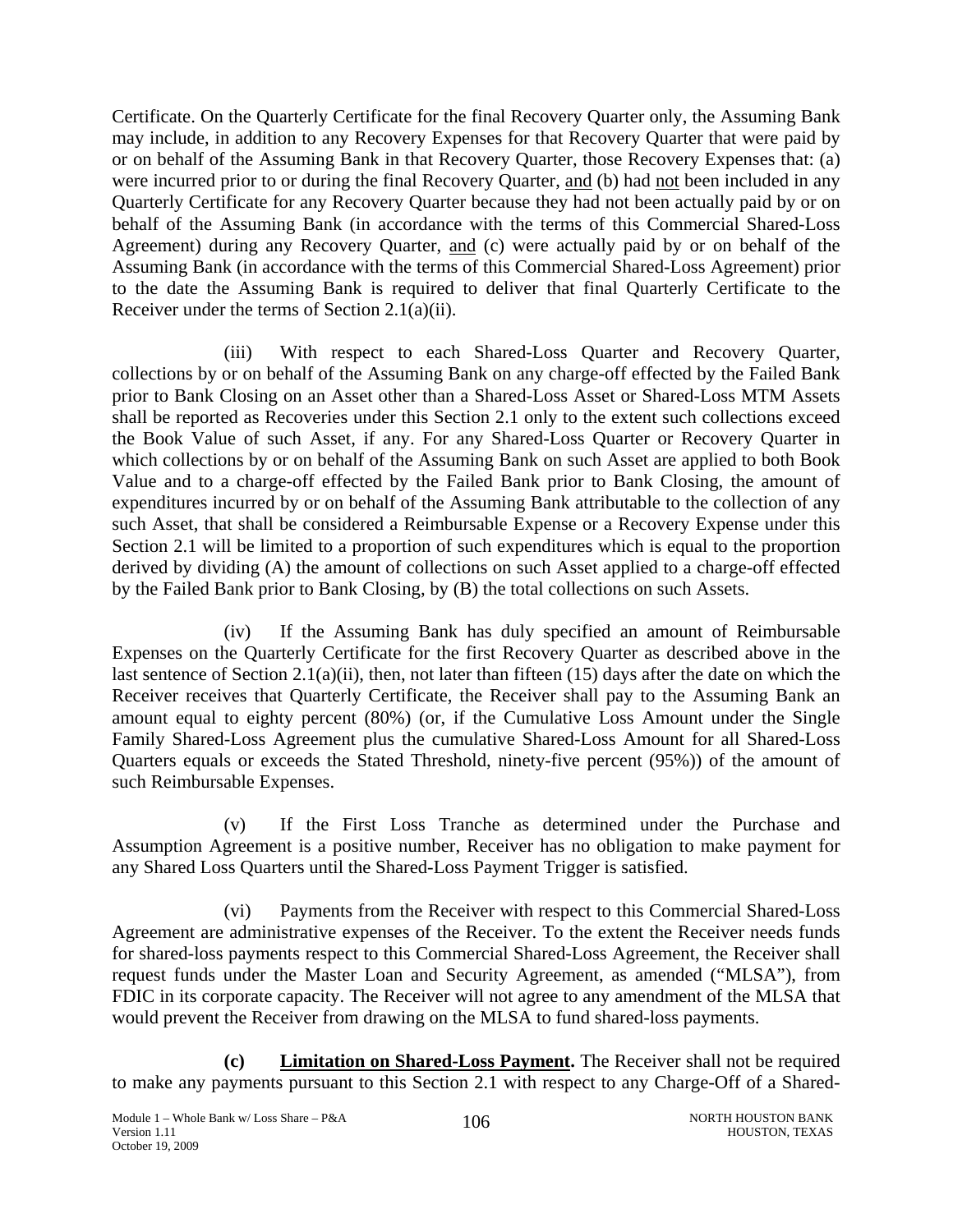Loss Asset that the Receiver or the Corporation determines, based upon the Examination Criteria, should not have been effected by the Assuming Bank; provided, (x) the Receiver must provide notice to the Assuming Bank detailing the grounds for not making such payment, (y) the Receiver must provide the Assuming Bank with a reasonable opportunity to cure any such deficiency and (z) (1) to the extent curable, if cured, the Receiver shall make payment with respect to any properly effected Charge-Off and (2) to the extent not curable, the Receiver shall make a payment as to all Charge-Offs (or portion of Charge-Offs) that were effected which would have been payable as a Charge-Off if the Assuming Bank had properly effected such Charge-Off. In the event that the Receiver does not make any payments with respect to any Charge-Off of a Shared-Loss Asset pursuant to this Section 2.1 or determines that a payment was improperly made, the Assuming Bank and the Receiver shall, upon final resolution, make such accounting adjustments and payments as may be necessary to give retroactive effect to such corrections.

Loan to the detriment of such Shared-Loss Asset to which such loan is related; provided, that **(d) Sale of, or Additional Advances or Amendments with Respect to, Shared-Loss Loans and Administration of Related Loans.** No Shared-Loss Loan shall be treated as a Shared-Loss Asset pursuant to this Section 2.1 (i) if the Assuming Bank sells or otherwise transfers such Shared-Loss Loan or any interest therein (whether with or without recourse) to any Person, (ii) after the Assuming Bank makes any additional advance, commitment or increase in the amount of a commitment with respect to such Shared-Loss Loan that does not constitute a Permitted Advance or a Shared-Loss Loan Commitment Advance, (iii) after the Assuming Bank makes any amendment, modification, renewal or extension to such Shared-Loss Loan that does not constitute a Permitted Amendment, or (iv) after the Assuming Bank has managed, administered or collected any "Related Loan" (as such term is defined in Section 3.4 of Article III of this Commercial Shared-Loss Agreement) in any manner which would have the effect of increasing the amount of any collections with respect to the Related any such Shared-Loss Loan that has been the subject of Charge-Offs prior to the taking of any action described in clause (i), (ii), (iii) or (iv) of this Section 2.1(d) by the Assuming Bank shall be treated as a Shared-Loss Asset pursuant to this Section 2.1 solely for the purpose of treatment of Recoveries on such Charge-Offs until such time as the amount of Recoveries with respect to such Shared-Loss Asset equals such Charge-Offs.

## **(e) Option to Purchase.**

(i) In the event that the Assuming Bank determines that there is a substantial likelihood that continued efforts to collect a Shared-Loss Asset or an Asset for which a chargeoff was effected by the Failed Bank with, in either case, a Legal Balance of \$500,000 or more on the Accounting Records of the Assuming Bank will result in an expenditure, after Bank Closing, of funds by on behalf of the Assuming Bank to a third party for a specified purpose (the expenditure of which, in its best judgment, will maximize collections), which do not constitute Reimbursable Expenses or Recovery Expenses, and such expenses will exceed ten percent (10%) of the then book value thereof as reflected on the Accounting Records of the Assuming Bank, the Assuming Bank shall (i) promptly so notify the Receiver and (ii) request that such expenditure be treated as a Reimbursable Expense or Recovery Expense for purposes of this Section 2.1. (Where the Assuming Bank determines that there is a substantial likelihood that the previously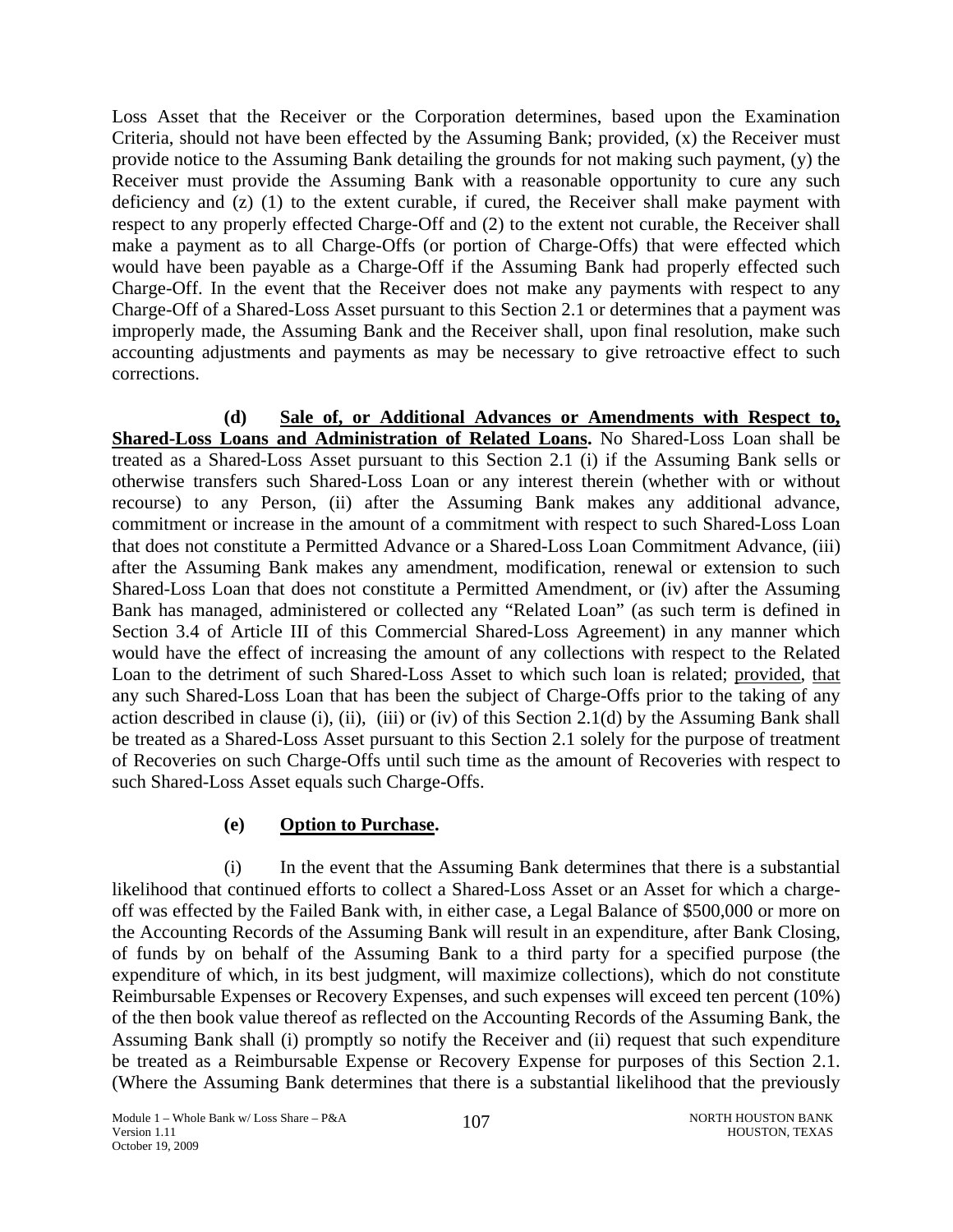mentioned situation exists with respect to continued efforts to collect a Shared-Loss Asset or an Asset for which a charge-off was effected by the Failed Bank with, in either case, a Legal Balance of less than \$1,000,000 on the Accounting Records of the Assuming Bank, the Assuming Bank may so notify the Receiver and request that such expenditure be treated as a Reimbursable Expense or Recovery Expense.) Within thirty (30) days after its receipt of such a notice, the Receiver will advise the Assuming Bank of its consent or denial, that such expenditures shall be treated as a Reimbursable Expense or Recovery Expense, as the case may be. Notwithstanding the failure of the Receiver to give its consent with respect to such expenditures, the Assuming Bank shall continue to administer such Shared-Loss Asset in accordance with Section 2.2, except that the Assuming Bank shall not be required to make such expenditures. At any time after its receipt of such a notice and on or prior to the Termination Date the Receiver shall have the right to purchase such Shared-Loss Asset or Asset as provided in Section 2.1(e)(iii), notwithstanding any consent by the Receiver with respect to such expenditure.

(ii) During the period prior to the Termination Date, the Assuming Bank shall notify the Receiver within fifteen (15) days after any of the following becomes fully or partially charged-off:

> (A) a Shared-Loss Loan having a Legal Balance (or, in the case of more than one (1) Shared-Loss Loan made to the same Obligor, a combined Legal Balance) of \$500,000 or more in circumstances in which the legal claim against the relevant Obligor survives; or

> (B) a Shared-Loss Loan to a director, an "executive officer" as defined in 12 C.F.R. 215.2(d), a "principal shareholder" as defined in 12 C.F.R. 215.2(l), or an Affiliate of the Assuming Bank.

(iii) If the Receiver determines in its discretion that the Assuming Bank is not diligently pursuing collection efforts with respect to any Shared-Loss Asset which has been fully or partially charged-off or written-down (including any Shared-Loss Asset which is identified or required to be identified in a notice pursuant to Section 2.1(e)(ii)) or any Asset for which there exists a Failed Bank Charge-Off/Write-Down, the Receiver may at its option, exercisable at any time on or prior to the Termination Date, require the Assuming Bank to assign, transfer and convey such Shared-Loss Asset or Asset to and for the sole benefit of the Receiver for a price equal to the Shared-Loss Asset Repurchase Price thereof less the Related Liability Amount with respect to any Related Liabilities related to such Shared-Loss Asset or Asset.

(iv) Not later than ten (10) days after the date upon which the Assuming Bank receives notice of the Receiver's intention to purchase or require the assignment of any Shared-Loss Asset or Asset pursuant to Section 2.1(e)(i) or (iii), the Assuming Bank shall transfer to the Receiver such Shared-Loss Asset or Asset and any Credit Files relating thereto and shall take all such other actions as may be necessary and appropriate to adequately effect the transfer of such Shared-Loss Asset or Asset from the Assuming Bank to the Receiver. Not later than fifteen (15) days after the date upon which the Receiver receives such Shared-Loss Asset or Asset and any Credit Files relating thereto, the Receiver shall pay to the Assuming Bank an amount equal to the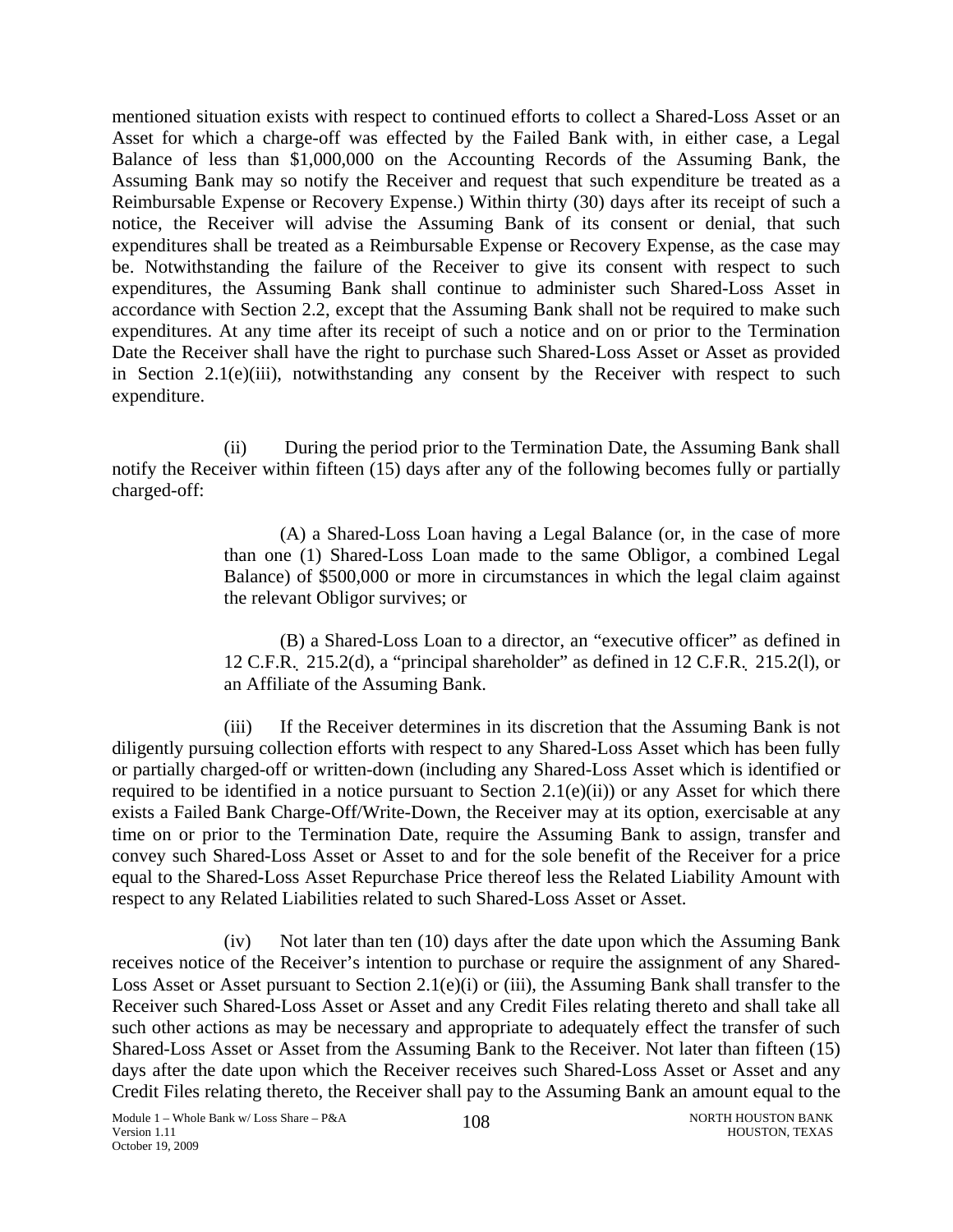Shared-Loss Asset Repurchase Price of such Shared-Loss Asset or Asset less the Related Liability Amount.

(v) The Receiver shall assume all Related Liabilities with respect to any Shared-Loss Asset or Asset set forth in the notice described in Section 2.1(e)(iv).

#### **(f) Dispute Resolution.**

(i) (A) Any dispute as to whether a Charge-Off of a Shared-Loss Asset was made in accordance with Examination Criteria shall be resolved by the Assuming Bank's Chartering Authority. (B) With respect to any other dispute arising under the terms of this Commercial Shared-Loss Agreement which the parties hereto cannot resolve after having negotiated such matter, in good faith, for a thirty (30) day period, other than a dispute the Corporation is not permitted to submit to arbitration under the Administrative Dispute Resolution Act of 1996 ("ADRA"), as amended, such other dispute shall be resolved by determination of a review board (a "Review Board") established pursuant to Section 2.1(f). Any Review Board under this Section 2.1(f) shall follow the provisions of the Federal Arbitration Act and shall follow the provisions of the ADRA. (C) Any determination by the Assuming Bank's Chartering Authority or by a Review Board shall be conclusive and binding on the parties hereto and not subject to further dispute, and judgment may be entered on said determination in accordance with applicable arbitration law in any court having jurisdiction thereof.

(ii) A Review Board shall consist of three (3) members, each of whom shall have such expertise as the Corporation and the Assuming Bank agree is relevant. As appropriate, the Receiver or the Corporation (the "FDIC Party") will select one member, one member will be selected by the Assuming Bank and the third member (the "Neutral Member") will be selected by the other two members. The member of the Review Board selected by a party may be removed at any time by such party upon two (2) days' written notice to the other party of the selection of a replacement member. The Neutral Member may be removed by unanimous action of the members appointed by the FDIC Party and the Assuming Bank after two (2) days' prior written notice to the FDIC Party and the Assuming Bank of the selection of a replacement Neutral Member. In addition, if a Neutral Member fails for any reason to serve or continue to serve on the Review Board, the other remaining members shall so notify the parties to the dispute and the Neutral Member in writing that such Neutral Member will be replaced, and the Neutral Member shall thereafter be replaced by the unanimous action of the other remaining members within twenty (20) business days of that notification.

(iii) No dispute may be submitted to a Review Board by any of the parties to this Commercial Shared-Loss Agreement unless such party has provided to the other party a written notice of dispute ("Notice of Dispute"). During the forty-five (45)-day period following the providing of a Notice of Dispute, the parties to the dispute will make every effort in good faith to resolve the dispute by mutual agreement. As part of these good faith efforts, the parties should consider the use of less formal dispute resolution techniques, as judged appropriate by each party in its sole discretion. Such techniques may include, but are not limited to, mediation, settlement conference, and early neutral evaluation. If the parties have not agreed to a resolution of the dispute by the end of such forty-five (45)-day period, then, subject to the discretion of the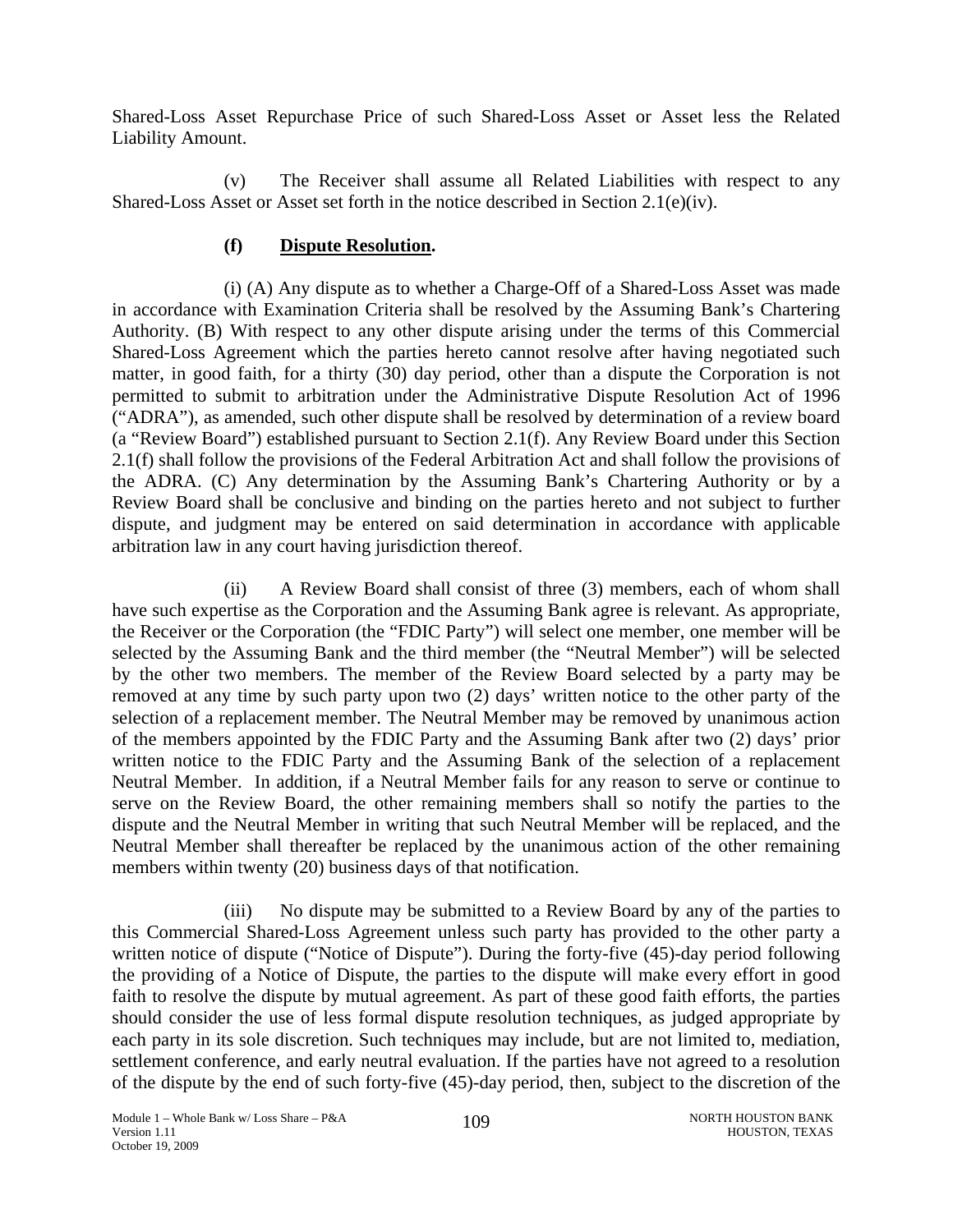Corporation and the written consent of the Assuming Bank as set forth in Section  $2.1(f)(i)(B)$ above, on the first day following the end of such period, the FDIC Party and the Assuming Bank shall notify each other of its selection of its member of the Review Board and such members shall be instructed to promptly select the Neutral Member of the Review Board. If the members appointed by the FDIC Party and the Assuming Bank are unable to promptly agree upon the initial selection of the Neutral Member, or a timely replacement Neutral Member as set forth in Section 2.1(f)(ii) above, the two appointed members shall apply to the American Arbitration Association ("AAA"), and such Neutral Member shall be appointed in accordance with the Commercial Arbitration Rules of the AAA.

(iv) The resolution of a dispute pursuant to this Section 2.1(f) shall be governed by the Commercial Arbitration Rules of the AAA to the extent that such rules are not inconsistent with this Section 2.1(f). The Review Board may modify the procedures set forth in such rules from time to time with the prior approval of the FDIC Party and the Assuming Bank.

(v) Within fifteen (15) days after the last to occur of the final written submissions of both parties, the presentation of witnesses, if any, and oral presentations, if any, the Review Board shall adopt the position of one of the parties and shall present to the parties a written award regarding the dispute. The determination of any two (2) members of a Review Board will constitute the determination of such Review Board.

(vi) The FDIC Party and the Assuming Bank will each pay the fees and expenses of the member of the Review Board selected by it. The FDIC Party and Assuming Bank will share equally the fees and expenses of the Neutral Member. No such fees or expenses incurred by or on behalf of the Assuming Bank shall be subject to reimbursement by the FDIC Party under this Commercial Shared-Loss Agreement or otherwise.

(vii) Each party will bear all costs and expenses incurred by it in connection with the submission of any dispute to a Review Board. No such costs or expenses incurred by or on behalf of the Assuming Bank shall be subject to reimbursement by the FDIC Party under this Commercial Shared-Loss Agreement or otherwise. The Review Board shall have no authority to award costs or expenses incurred by either party to these proceedings.

(viii) Any dispute resolution proceeding held pursuant to this Section 2.1(f) shall not be public. In addition, each party and each member of any Review Board shall strictly maintain the confidentiality of all issues, disputes, arguments, positions and interpretations of any such proceeding, as well as all information, attachments, enclosures, exhibits, summaries, compilations, studies, analyses, notes, documents, statements, schedules and other similar items associated therewith, except as the parties agree in writing or such disclosure is required pursuant to law, rule or regulation. Pursuant to ADRA, dispute resolution communications may not be disclosed either by the parties or by any member of the Review board unless:

(1) all parties to the dispute resolution proceeding agree in writing;

(2) the communication has already been made public;

(3) the communication is required by statute, rule or regulation to be made public;

Module 1 – Whole Bank w/ Loss Share – P&A  $110$  NORTH HOUSTON BANK HOUSTON, TEXAS October 19, 2009

or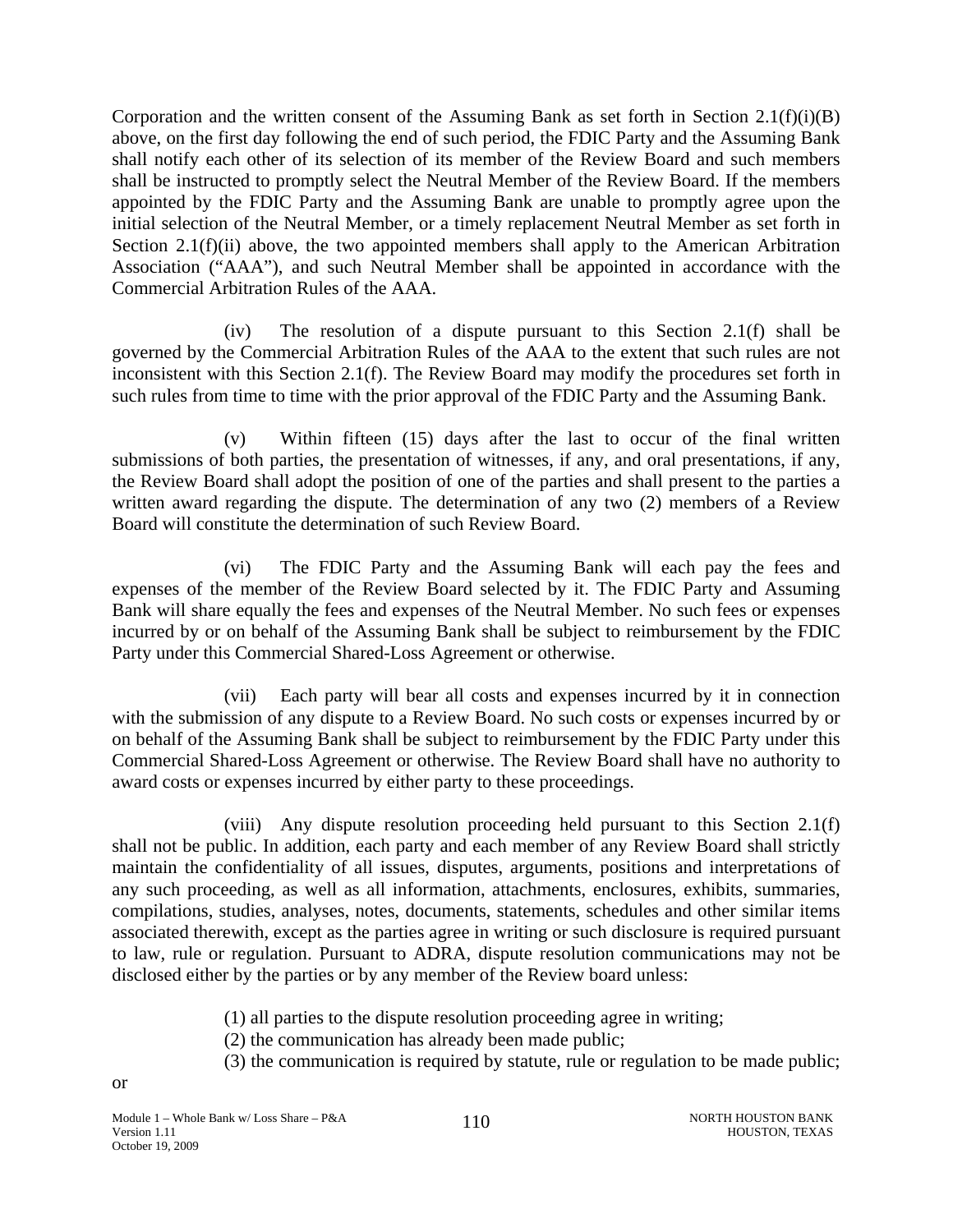(4) a court determines that such testimony or disclosure is necessary to prevent a manifest injustice, help establish a violation of the law or prevent harm to the public health or safety, or of sufficient magnitude in the particular case to outweigh the integrity of dispute resolution proceedings in general by reducing the confidence of parties in future cases that their communications will remain confidential.

(ix) Any dispute resolution proceeding pursuant to this Section 2.1(f) (whether as a matter of good faith negotiations, by resort to a Review Board, or otherwise) is a compromise negotiation for purposes of the Federal Rules of Evidence and state rules of evidence. The parties agree that all proceedings, including any statement made or document prepared by any party, attorney or other participants are privileged and shall not be disclosed in any subsequent proceeding or document or construed for any purpose as an admission against interest. Any document submitted and any statements made during any dispute resolution proceeding are for settlement purposes only. The parties further agree not to subpoena any of the members of the Review Board or any documents submitted to the Review Board. In no event will the Neutral Member voluntarily testify on behalf of any party.

(x) No decision, interpretation, determination, analysis, statement, award or other pronouncement of any Review Board shall constitute precedent as regards any subsequent proceeding (whether or not such proceeding involves dispute resolution under this Commercial Shared-Loss Agreement) nor shall any Review Board be bound to follow any decision, interpretation, determination, analysis, statement, award or other pronouncement rendered by any previous Review Board or any other previous dispute resolution panel which may have convened in connection with a transaction involving other failed financial institutions or Federal assistance transactions.

(xi) The parties may extend any period of time in this Section 2.1(f) by mutual agreement. Notwithstanding anything above to the contrary, no dispute shall be submitted to a Review Board until each member of the Review Board, and any substitute member, if applicable, agrees to be bound by the provisions of this Section 2.1(f) as applicable to members of a Review Board. Prior to the commencement of the Review Board proceedings, or, in the case of a substitute Neutral Member, prior to the re-commencement of such proceedings subsequent to that substitution, the Neutral Member shall provide a written oath of impartiality.

(xii) For the avoidance of doubt, and notwithstanding anything herein to the contrary, in the event any notice of dispute is provided to a party under this Section 2.1(g) prior to the Termination Date, the terms of this Commercial Shared-Loss Agreement shall remain in effect with respect to any such items set forth in such notice until such time as any such dispute with respect to such item is finally resolved.

 (g) **Payment in the Event Losses Fail to Reach Expected Level**. On the date that is 45 days following the last day (such day, the "True-Up Measurement Date") of the calendar month in which the tenth anniversary of the calendar day following the Bank Closing occurs, the Assuming Bank shall pay to the Receiver fifty percent (50%) of the excess, if any, of (i) twenty percent (20%) of the Stated Threshold less (ii) the sum of (A) twenty-five percent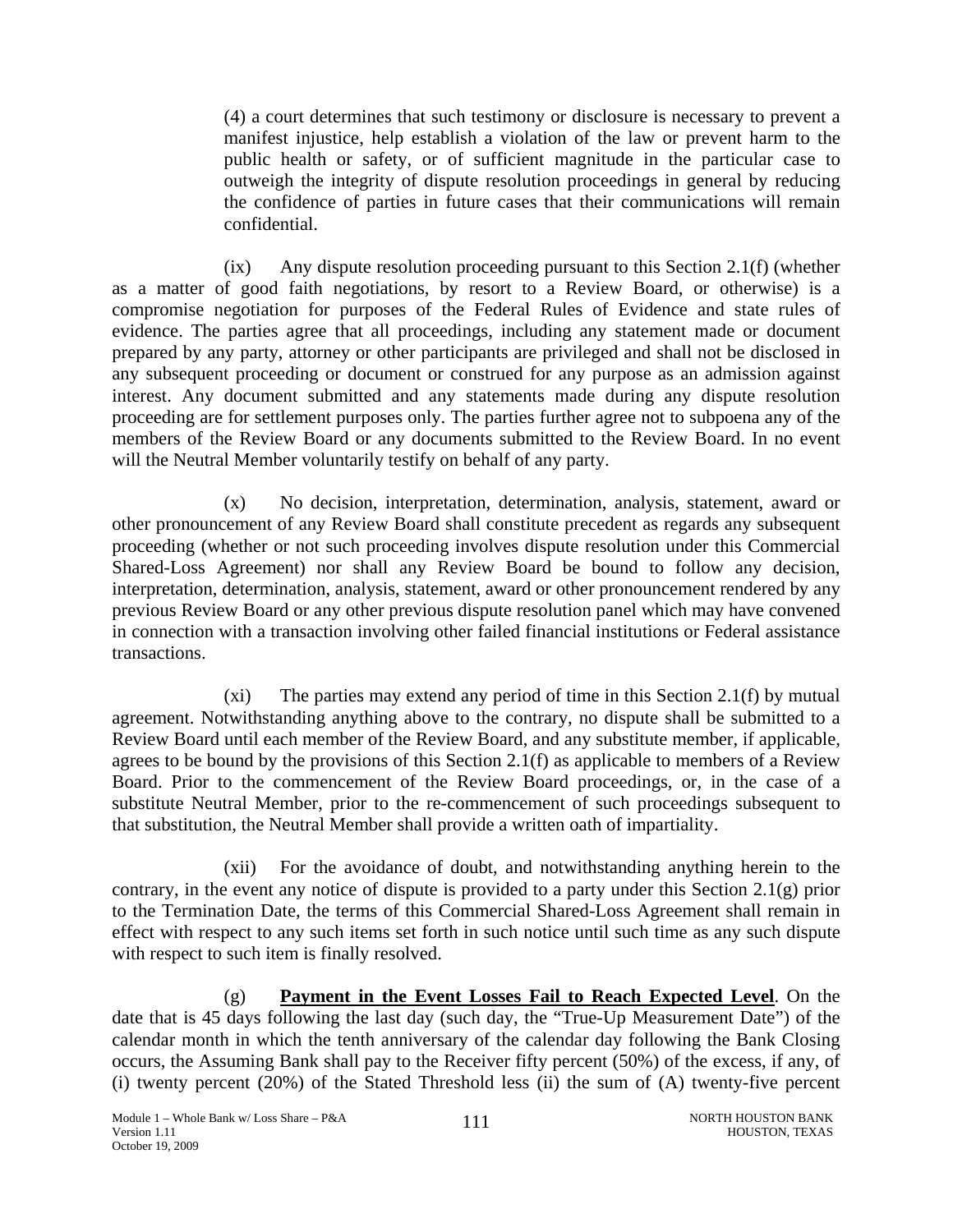(25%) of the asset premium (discount) plus (B) twenty-five percent (25%) of the Cumulative Shared-Loss Payments plus (C) the Cumulative Servicing Amount. The Assuming Bank shall deliver to the Receiver not later than 30 days following the True-Up Measurement Date, a schedule, signed by an officer of the Assuming Bank, setting forth in reasonable detail the calculation of the Cumulative Shared-Loss Payments and the Cumulative Servicing Amount.

**2.2 Administration of Shared-Loss Assets.** The Assuming Bank shall at all times prior to the Termination Date comply with the Rules Regarding the Administration of Shared-Loss Assets as set forth in Article III of this Commercial Shared-Loss Agreement.

# **2.3 Auditor Report; Right to Audit.**

(a) Within ninety (90) days after the end of each fiscal year from and including the fiscal year during which Bank Closing falls to and including the calendar year during which the Termination Date falls, the Assuming Bank shall deliver to the Corporation and to the Receiver a report signed by its independent public accountants stating that they have reviewed the terms of this Commercial Shared-Loss Agreement and that, in the course of their annual audit of the Assuming Bank's books and records, nothing has come to their attention suggesting that any computations required to be made by the Assuming Bank during such year by this Article II were not made by the Assuming Bank in accordance herewith. In the event that the Assuming Bank cannot comply with the preceding sentence, it shall promptly submit to the Receiver corrected computations together with a report signed by its independent public accountants stating that, after giving effect to such corrected computations, nothing has come to their attention suggesting that any computations required to be made by the Assuming Bank during such year by this Article II were not made by the Assuming Bank in accordance herewith. In such event, the Assuming Bank and the Receiver shall make all such accounting adjustments and payments as may be necessary to give effect to each correction reflected in such corrected computations, retroactive to the date on which the corresponding incorrect computation was made. It is the intention of this provision to align the timing of the audit required under this Commercial Shared-Loss Agreement with the examination audit required pursuant to 12 CFR Section 363.

(b) The Assuming Bank shall perform on an annual basis an internal audit of its compliance with the provisions of this Article II and shall provide the Receiver and the Corporation with copies of the internal audit reports and access to internal audit workpapers related to such internal audit.

(c) The Receiver or the Corporation may perform an audit to determine the Assuming Bank's compliance with the provisions of this Commercial Shared-Loss Agreement, including this Article II, at any time by providing not less than ten (10) Business Days prior written notice. The scope and duration of any such audit shall be within the discretion of the Receiver or the Corporation, as the case may be, but shall in no event be administered in a manner that unreasonably interferes with the operation of the Assuming Bank's business. The Receiver or the Corporation, as the case may be, shall bear the expense of any such audit. In the event that any corrections are necessary as a result of such an audit, the Assuming Bank and the Receiver shall make such accounting adjustments and payments as may be necessary to give retroactive effect to such corrections.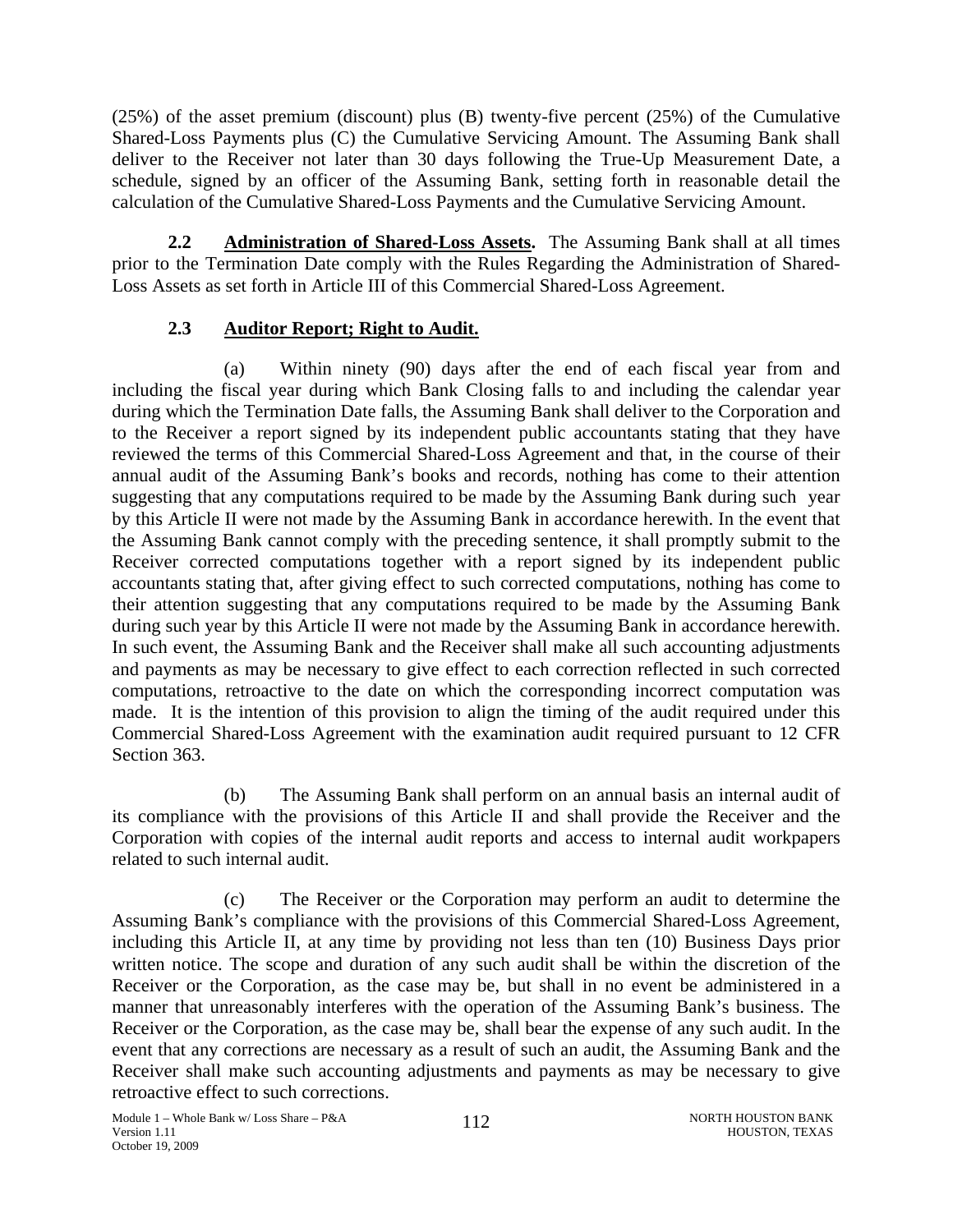**2.4 Withholdings.** Notwithstanding any other provision in this Article II, the Receiver, upon the direction of the Director (or designee) of the Corporation's Division of Resolutions and Receiverships, may withhold payment for any amounts included in a Quarterly Certificate delivered pursuant to Section 2.1, if, in its judgment, there is a reasonable basis under the terms of this Commercial Shared-Loss Agreement for denying the eligibility of an item for which reimbursement or payment is sought under such Section. In such event, the Receiver shall provide a written notice to the Assuming Bank detailing the grounds for withholding such payment. At such time as the Assuming Bank demonstrates to the satisfaction of the Receiver that the grounds for such withholding of payment, or portion of payment, no longer exist or have been cured, then the Receiver shall pay the Assuming Bank the amount withheld which the Receiver determines is eligible for payment, within fifteen (15) Business Days. In the event the Receiver or the Assuming Bank elects to submit the issue of the eligibility of the item for reimbursement or payment for determination under the dispute resolution procedures of Section 2.1(f), then (i) if the dispute is settled by the mutual agreement of the parties in accordance with Section 2.1(f)(iii), the Receiver shall pay the amount withheld (to the extent so agreed) within fifteen (15) Business Days from the date upon which the dispute is determined by the parties to be resolved by mutual agreement, and (ii) if the dispute is resolved by the determination of a Review Board, the Receiver shall pay the amount withheld (to the extent so determined) within fifteen (15) Business Days from the date upon which the Receiver is notified of the determination by the Review Board of its obligation to make such payment. Any payment by the Receiver pursuant to this Section 2.4 shall be made together with interest on the amount thereof from the date the payment was agreed or determined otherwise to be due, at the interest rate per annum determined by the Receiver to be equal to the coupon equivalent of the three (3)-month U.S. Treasury Bill Rate in effect as of the first Business Day of each Calendar Quarter during which such interest accrues as reported in the Federal Reserve Board's Statistical Release for Selected Interest Rates H.15 opposite the caption "Auction Average - 3-Month" or, if not so reported for such day, for the next preceding Business Day for which such rate was so reported.

**2.5 Books and Records**. The Assuming Bank shall at all times during the term of this Commercial Shared-Loss Agreement keep books and records which fairly present all dealings and transactions carried out in connection with its business and affairs. Except as otherwise provided for in the Purchase and Assumption Agreement or this Commercial Shared-Loss Agreement, all financial books and records shall be kept in accordance with generally accepted accounting principles, consistently applied for the periods involved and in a manner such that information necessary to determine compliance with any requirement of the Purchase and Assumption Agreement or this Commercial Shared-Loss Agreement will be readily obtainable, and in a manner such that the purposes of the Purchase and Assumption Agreement or this Commercial Shared-Loss Agreement may be effectively accomplished. Without the prior written approval of the Corporation, the Assuming Bank shall not make any change in its accounting principles adversely affecting the value of the Shared-Loss Assets except as required by a change in generally accepted accounting principles. The Assuming Bank shall notify the Corporation of any change in its accounting principles affecting the Shared-Loss Assets which it believes are required by a change in generally accepted accounting principles.

**2.6 Information**. The Assuming Bank shall promptly provide to the Corporation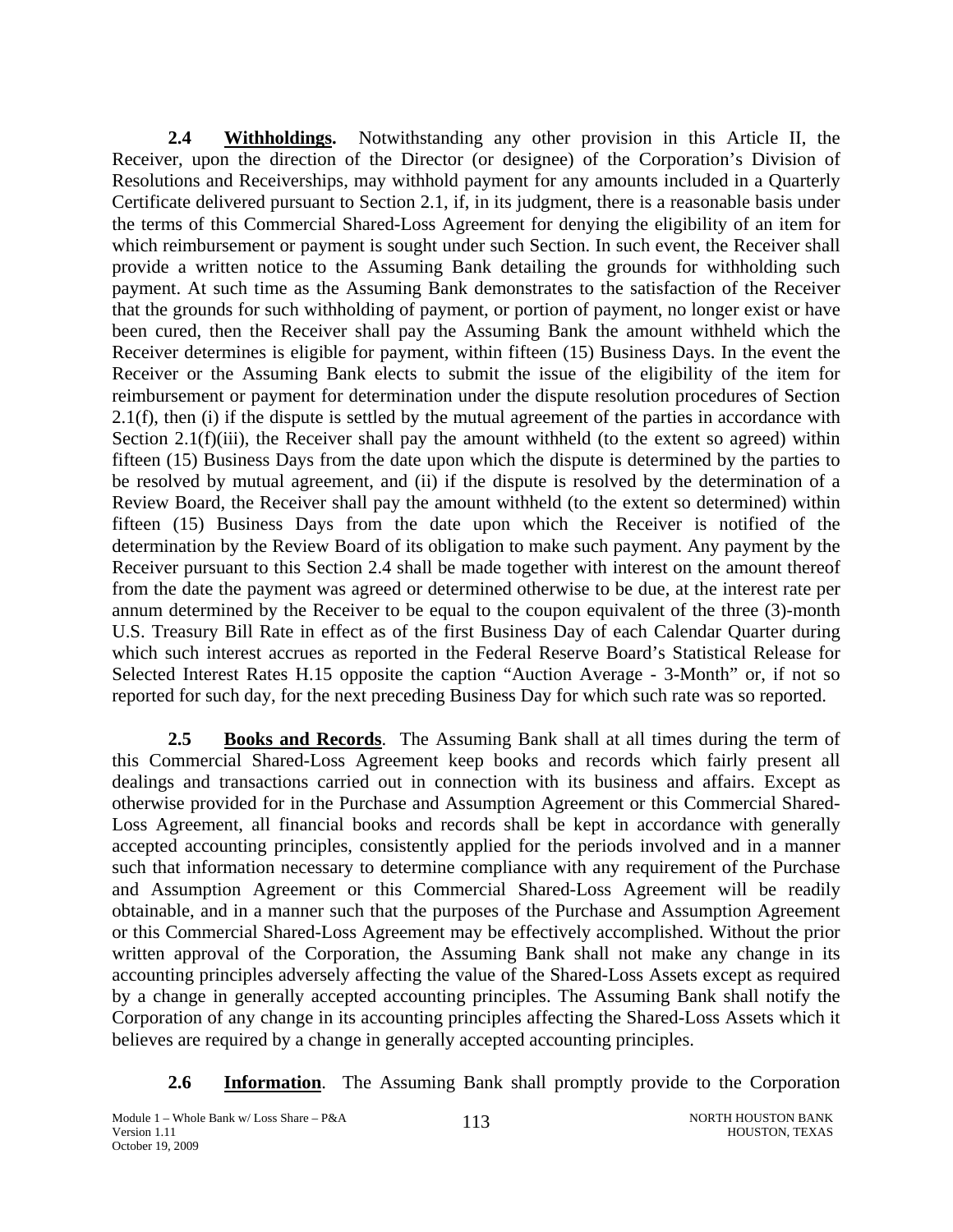such other information, including financial statements and computations, relating to the performance of the provisions of the Purchase and Assumption Agreement or otherwise relating to its business and affairs or this Commercial Shared-Loss Agreement, as the Corporation or the Receiver may request from time to time.

**2.7 Tax Ruling.** The Assuming Bank shall not at any time, without the Corporation's prior written consent, seek a private letter ruling or other determination from the Internal Revenue Service or otherwise seek to qualify for any special tax treatment or benefits associated with any payments made by the Corporation pursuant to the Purchase and Assumption Agreement or this Commercial Shared-Loss Agreement.

## **ARTICLE III - RULES REGARDING THE ADMINISTRATION OF SHARED-LOSS ASSETS AND SHARED-LOSS MTM ASSETS**

**3.1 Agreement with Respect to Administration.** The Assuming Bank shall (and shall cause any of its Affiliates to which the Assuming Bank transfers any Shared-Loss Assets or Shared-Loss MTM Assets) to, or a Third Party Servicer to, manage, administer, and collect the Shared-Loss Assets and Shared-Loss MTM Assets while owned by the Assuming Bank or any Affiliate thereof during the term of this Commercial Shared-Loss Agreement in accordance with the rules set forth in this Article III ("Rules"). The Assuming Bank shall be responsible to the Receiver and the Corporation in the performance of its duties hereunder and shall provide to the Receiver and the Corporation such reports as the Receiver or the Corporation reasonably deems advisable, including but not limited to the reports required by Section 3.3 hereof, and shall permit the Receiver and the Corporation at all times to monitor the Assuming Bank's performance of its duties hereunder.

# **3.2 Duties of the Assuming Bank with Respect to Shared-Loss Assets.**

(a) In performance of its duties under these Rules, the Assuming Bank shall:

(i) manage, administer, collect and effect Charge-Offs and Recoveries with respect to each Shared-Loss Asset in a manner consistent with (A) usual and prudent business and banking practices; (B) the Assuming Bank's (or, in the case a Third Party Servicer is engaged, the Third Party Servicer's) practices and procedures including, without limitation, the then-effective written internal credit policy guidelines of the Assuming Bank, with respect to the management, administration and collection of and taking of charge-offs and write-downs with respect to loans, other real estate and repossessed collateral that do not constitute Shared Loss Assets;

(ii) exercise its best business judgment in managing, administering, collecting and effecting Charge-Offs with respect to Shared-Loss Assets;

(iii) use its best efforts to maximize collections with respect to Shared-Loss Assets and, if applicable for a particular Shared-Loss Asset, without regard to the effect of maximizing collections on assets held by the Assuming Bank or any of its Affiliates that are not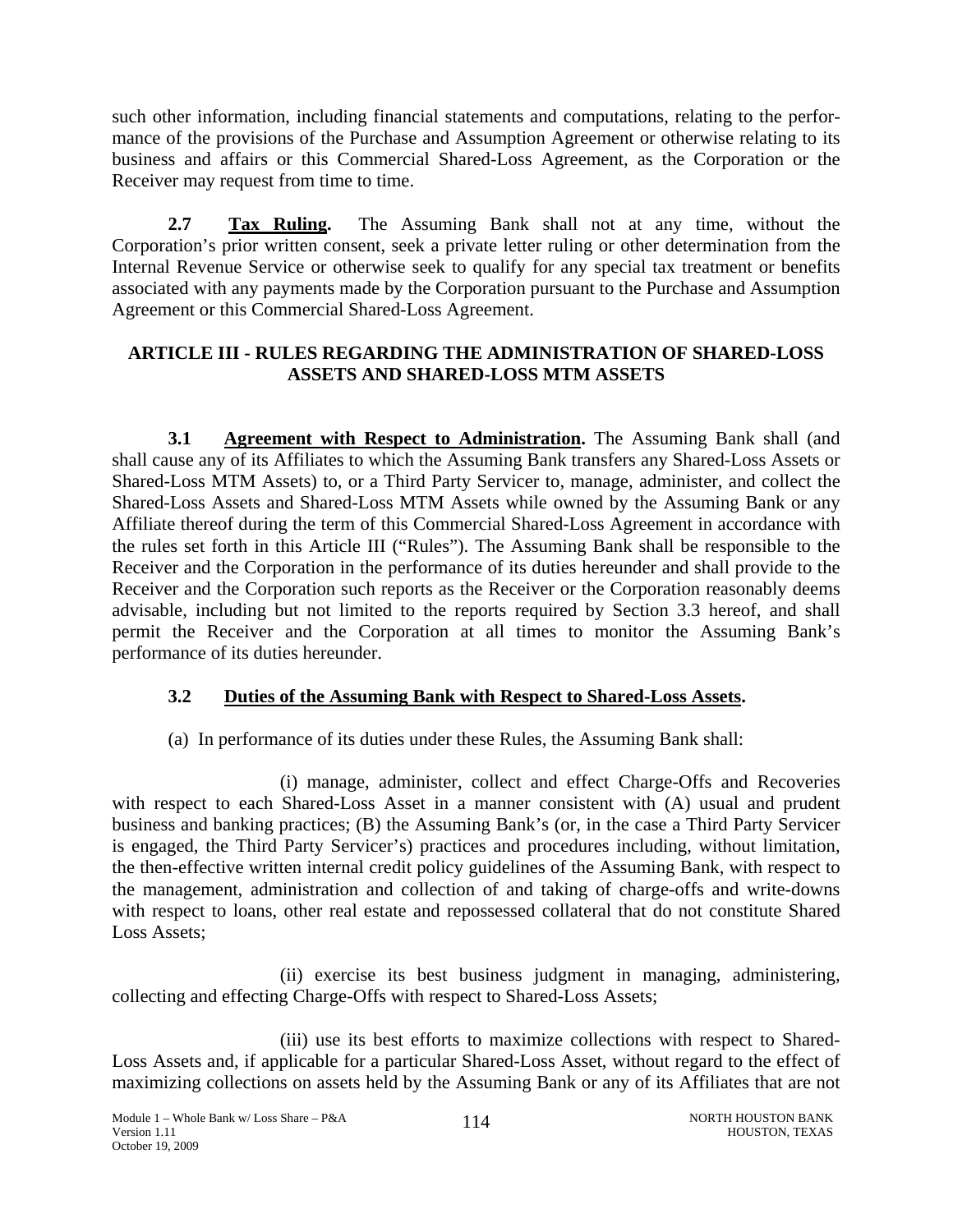Shared-Loss Assets;

(iv) adopt and implement accounting, reporting, record-keeping and similar systems with respect to the Shared-Loss Assets, as provided in Section 3.4 hereof;

(v) retain sufficient staff to perform its duties hereunder; and

(vi) provide written notification in accordance with Article IV of this Commercial Shared-Loss Agreement immediately after the execution of any contract pursuant to which any third party (other than an Affiliate of the Assuming Bank) will manage, administer or collect any of the Shared-Loss Assets, together with a copy of that contract.

(b) Any transaction with or between any Affiliate of the Assuming Bank with respect to any Shared-Loss Asset including, without limitation, the execution of any contract pursuant to which any Affiliate of the Assuming Bank will manage, administer or collect any of the Shared-Loss Assets, or any other action involving self-dealing, shall be subject to the prior written approval of the Receiver or the Corporation.

(c) The following categories of expenses shall not be deemed to be Reimbursable Expenses or Recovery Expenses:

(i) Federal, State, or local income taxes and expenses related thereto;

(ii) salaries or other compensation and related benefits of Assuming Bank employees and the employees of its Affiliates including, without limitation, any bonus, commission or severance arrangements, training, payroll taxes, dues, or travel- or relocationrelated expenses,;

(iii) the cost of space occupied by the Assuming Bank, any Affiliate thereof and their staff, the rental of and maintenance of furniture and equipment, and expenses for data processing including the purchase or enhancement of data processing systems;

(iv) except as otherwise provided herein, fees for accounting and other independent professional consultants (other than consultants retained to assess the presence, storage or release of any hazardous or toxic substance, or any pollutant or contaminant with respect to the collateral securing a Shared-Loss Loan that has been fully or partially charged-off); provided, that for purposes of this Section 3.2(c)(iv), fees of attorneys and appraisers engaged as necessary to assist in collections with respect to Shared-Loss Assets shall not be deemed to be fees of other independent consultants;

(v) allocated portions of any other overhead or general and administrative expense other than any fees relating to specific assets, such as appraisal fees or environmental audit fees, for services of a type the Assuming Bank does not normally perform internally;

(vi) any expense not incurred in good faith and with the same degree of care that the Assuming Bank normally would exercise in the collection of troubled assets in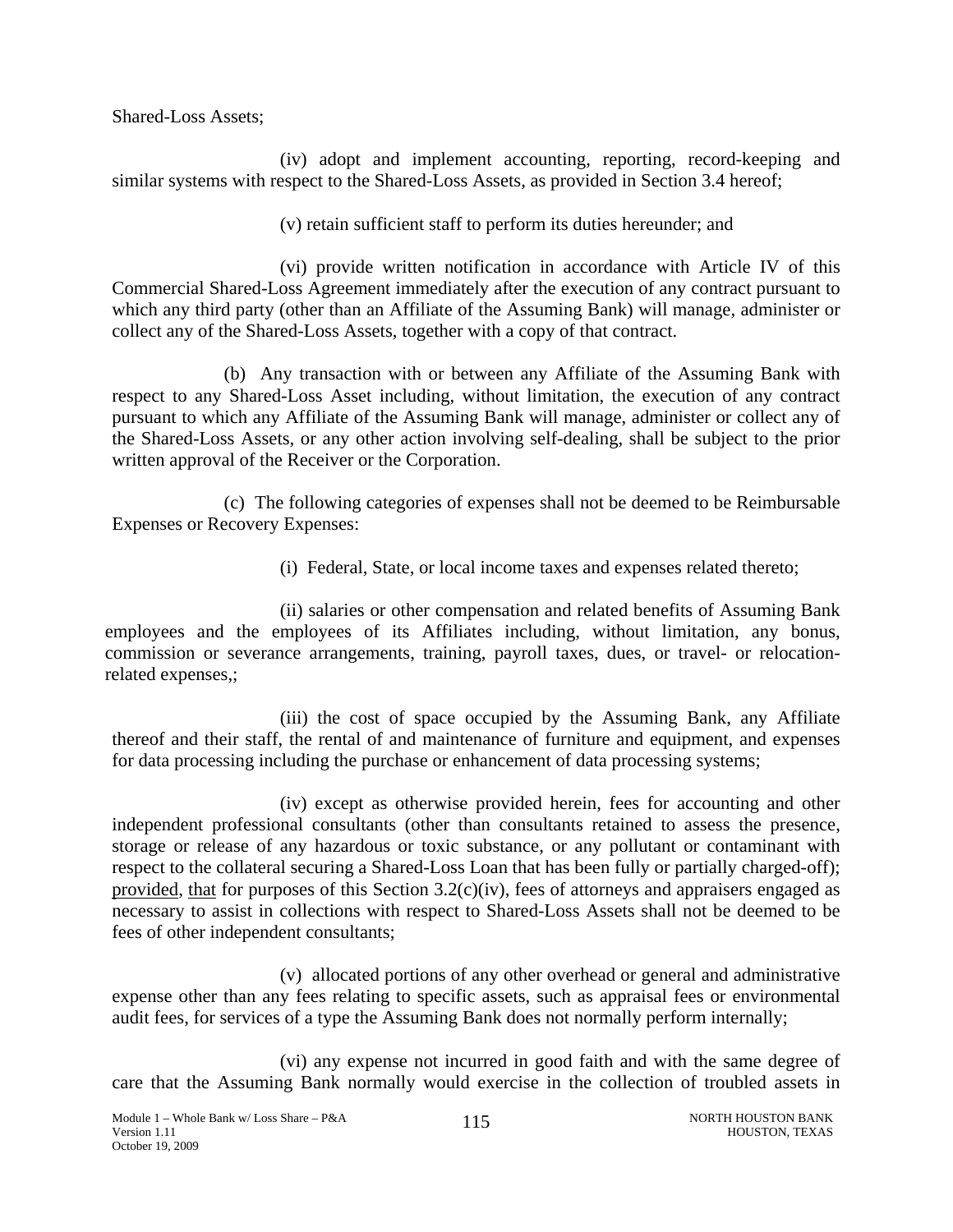which it alone had an interest; and

(vii) any expense incurred for a product, service or activity that is of an extravagant nature or design.

(d) Subject to Section 3.7, the Assuming Bank shall not contract with third parties to provide services the cost of which would be a Reimbursable Expense or Recovery Expense if the Assuming Bank would have provided such services itself if the relevant Shared-Loss Assets were not subject to the loss-sharing provisions of Section 2.1 of this Commercial Shared-Loss Agreement.

## **3.3 Duties of the Assuming Bank with Respect to Shared-Loss MTM Assets.**

(a) In performance of its duties under these Rules, the Assuming Bank shall:

(i) manage, administer, collect and each Shared-Loss MTM Asset in a manner consistent with  $(A)$  usual and prudent business and banking practices;  $(B)$  the Assuming Bank's practices and procedures including, without limitation, the then-effective written internal credit policy guidelines of the Assuming Bank, with respect to the management, administration and collection of similar assets that are not Shared-Loss MTM Assets;

(ii) exercise its best business judgment in managing, administering, collecting and effecting Charge-Offs with respect to Shared-Loss MTM Assets;

(iii) use its best efforts to maximize collections with respect to Shared-Loss MTM Assets and, if applicable for a particular Shared-Loss MTM Asset, without regard to the effect of maximizing collections on assets held by the Assuming Bank or any of its Affiliates that are not Shared-Loss MTM Assets, provided that, any sale of a Shared-Loss MTM Asset shall only be made with the prior approval of the Receiver or the Corporation;

(iv) adopt and implement accounting, reporting, record-keeping and similar systems with respect to the Shared-Loss MTM Assets, as provided in Section 3.4 hereof;

(v) retain sufficient staff to perform its duties hereunder; and

(vi) provide written notification in accordance with Article IV of this Commercial Shared-Loss Agreement immediately after the execution of any contract pursuant to which any third party (other than an Affiliate of the Assuming Bank) will manage, administer or collect any of the Shared-Loss MTM Assets, together with a copy of that contract.

(b) Any transaction with or between any Affiliate of the Assuming Bank with respect to any Shared-Loss MTM Asset including, without limitation, the execution of any contract pursuant to which any Affiliate of the Assuming Bank will manage, administer or collect any of the Shared-Loss Assets, or any other action involving self-dealing, shall be subject to the prior written approval of the Receiver or the Corporation.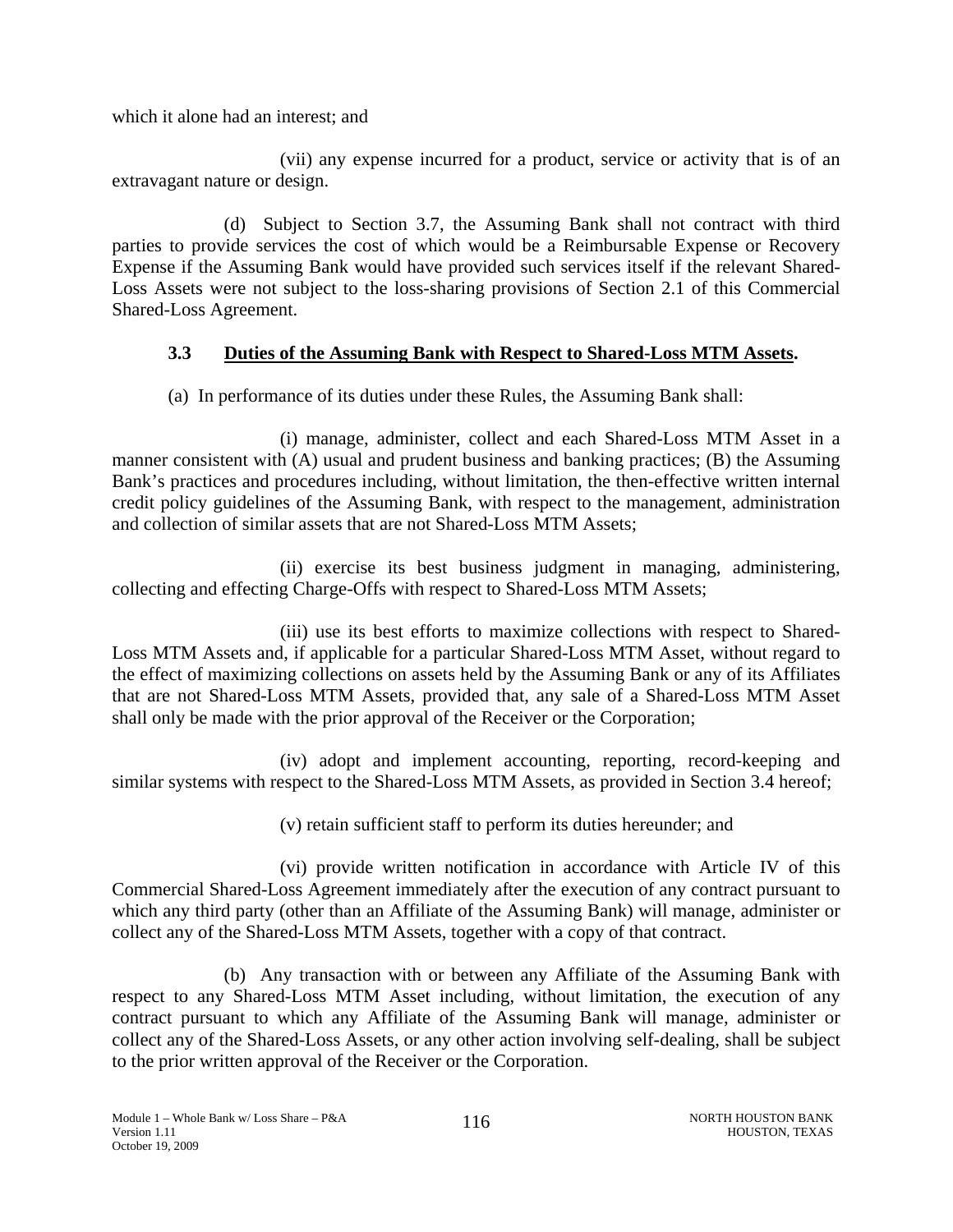(c) The Assuming Bank shall not contract with third parties to provide services the cost of which would be a Reimbursable Expense or Recovery Expense if the Assuming Bank would have provided such services itself if the relevant Shared-Loss Assets were not subject to the loss-sharing provisions of Section 2.1 of this Commercial Shared-Loss Agreement.

**3.4 Records and Reports**. The Assuming Bank shall establish and maintain records on a separate general ledger, and on such subsidiary ledgers as may be appropriate to account for the Shared-Loss Assets and the Shared-Loss MTM Assets, in such form and detail as the Receiver or the Corporation may require, to enable the Assuming Bank to prepare and deliver to the Receiver or the Corporation such reports as the Receiver or the Corporation may from time to time request regarding the Shared-Loss Assets, the Shared-Loss MTM Assets and the Quarterly Certificates required by Section 2.1 of this Commercial Shared-Loss Agreement.

# **3.5 Related Loans**.

(a) The Assuming Bank shall not manage, administer or collect any "Related Loan" in any manner which would have the effect of increasing the amount of any collections with respect to the Related Loan to the detriment of the Shared-Loss Asset to which such loan is related. A "Related Loan" means any loan or extension of credit held by the Assuming Bank at any time on or prior to the end of the final Recovery Quarter that is: (i) made to the same Obligor with respect to a Loan that is a Shared-Loss Asset or with respect to a Loan from which Other Real Estate, Additional ORE or Subsidiary ORE derived, or (ii) attributable to the same primary Obligor with respect to any Loan described in clause (i) under the rules of the Assuming Bank's Chartering Authority concerning the legal lending limits of financial institutions organized under its jurisdiction as in effect on the Commencement Date, as applied to the Assuming Bank.

(b) The Assuming Bank shall prepare and deliver to the Receiver with the Quarterly Certificates for the Calendar Quarters ending June 30 and December 31 for all Shared-Loss Quarters and Recovery Quarters, a schedule of all Related Loans which are commercial loans or commercial real estate loans with Legal Balances of \$500,000 or more on the Accounting Records of the Assuming Bank as of the end of each such semi-annual period, and all other commercial loans or commercial real estate loans attributable to the same Obligor on such loans of \$500,000 or more.

**3.6 Legal Action; Utilization of Special Receivership Powers**. The Assuming Bank shall notify the Receiver in writing (such notice to be given in accordance with Article IV below and to include all relevant details) prior to utilizing in any legal action any special legal power or right which the Assuming Bank derives as a result of having acquired a Shared-Loss Asset from the Receiver, and the Assuming Bank shall not utilize any such power unless the Receiver shall have consented in writing to the proposed usage. The Receiver shall have the right to direct such proposed usage by the Assuming Bank and the Assuming Bank shall comply in all respects with such direction. Upon request of the Receiver, the Assuming Bank will advise the Receiver as to the status of any such legal action. The Assuming Bank shall immediately notify the Receiver of any judgment in litigation involving any of the aforesaid special powers or rights.

**3.7** Third Party Servicer. The Assuming Bank may perform any of its obligations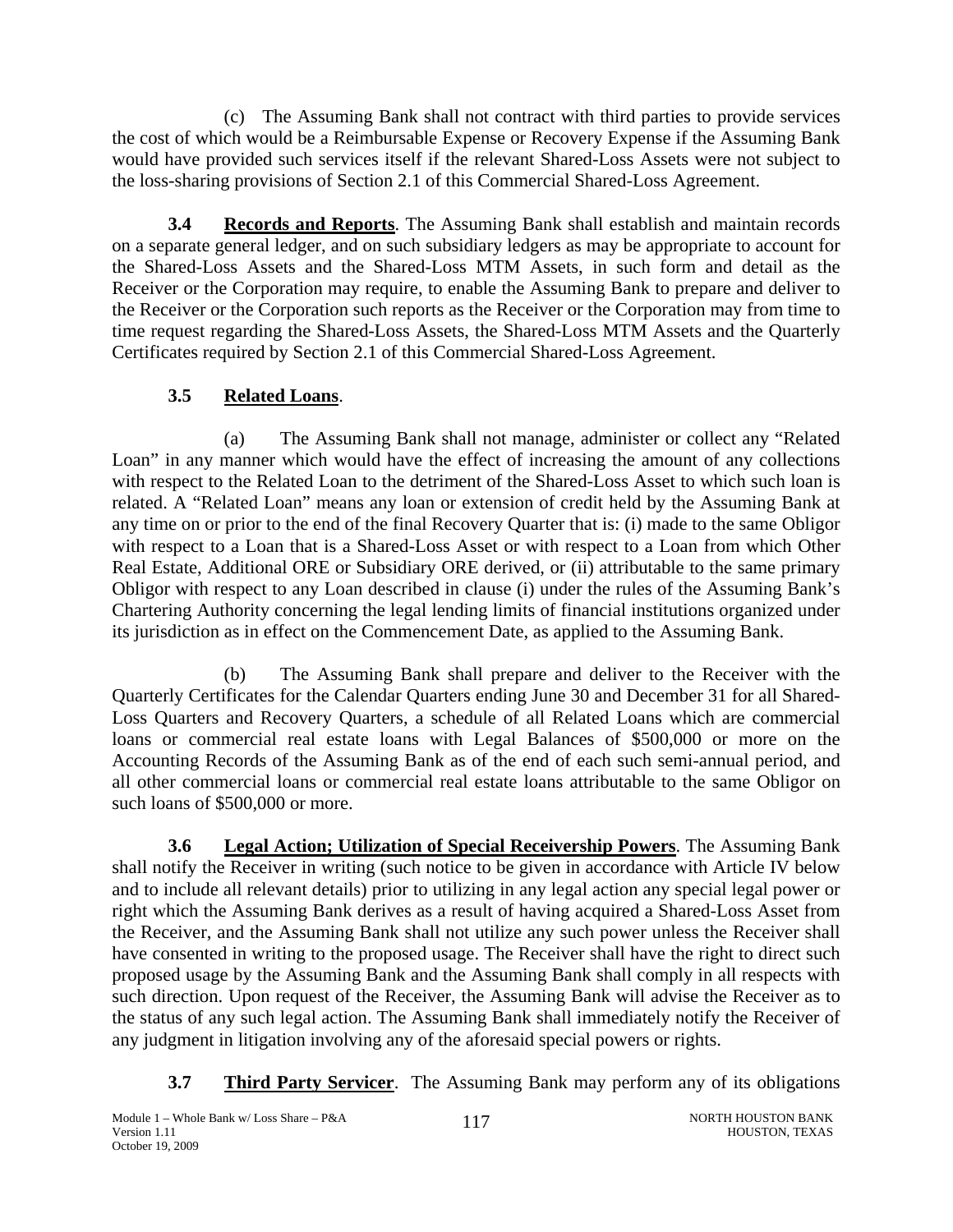and/or exercise any of its rights under this Commercial Shared-Loss Agreement through or by one or more Third Party Servicers, who may take actions and make expenditures as if any such Third Party Servicer was the Assuming Bank hereunder (and, for the avoidance of doubt, such expenses incurred by any such Third Party Servicer on behalf of the Assuming Bank shall be Reimbursable Expenses or Recovery Expenses, as the case may be, to the same extent such expenses would so qualify if incurred by the Assuming Bank); provided, however, that the use thereof by the Assuming Bank shall not release the Assuming Bank of any obligation or liability hereunder.

## **ARTICLE IV -- PORTFOLIO SALE**

**4.1 Assuming Bank Portfolio Sales of Remaining Shared-Loss Assets**. The Assuming Bank shall have the right with the concurrence of the Receiver, commencing as of the first day of the third to last Shared-Loss Quarter, to liquidate for cash consideration, in one or more transactions, all or a portion of Shared-Loss Assets held by the Assuming Bank ("Portfolio Sales"). If the Assuming Bank exercises its option under this Section 4.1, it must give thirty (30) days notice in writing to the Receiver setting forth the details and schedule for the Portfolio Sale which shall be conducted by means of sealed bid sales to third parties, not including any of the Assuming Bank's affiliates, contractors, or any affiliates of the Assuming Bank's contractors.

**4.2 Calculation of Sale Gain or Loss**. For Shared-Loss Assets gain or loss on the sales under Section 4.1 will be calculated as the sale price received by the Assuming Bank less the book value of the remaining Shared-Loss Assets.

## **ARTICLE V -- LOSS-SHARING NOTICES GIVEN TO CORPORATION AND/OR RECEIVER**

As a supplement to the notice provisions contained in Section 13.7 of the Purchase and Assumption Agreement, any notice, request, demand, consent, approval, or other communication (a "Notice") given to the Corporation and/or the Receiver in the loss-sharing context shall be given as follows:

**5.1** With respect to a Notice under Section 2 and Sections 3.1-3.5 of this Commercial Shared-Loss Agreement:

> Federal Deposit Insurance Corporation Division of Resolutions and Receiverships 550 17th Street, N.W. Washington, D.C. 20429

Attention: Assistant Director, Franchise and Asset Marketing

**5.2** With respect to a Notice under Section 3.6 of this Commercial Shared-Loss Agreement:

Federal Deposit Insurance Corporation Legal Division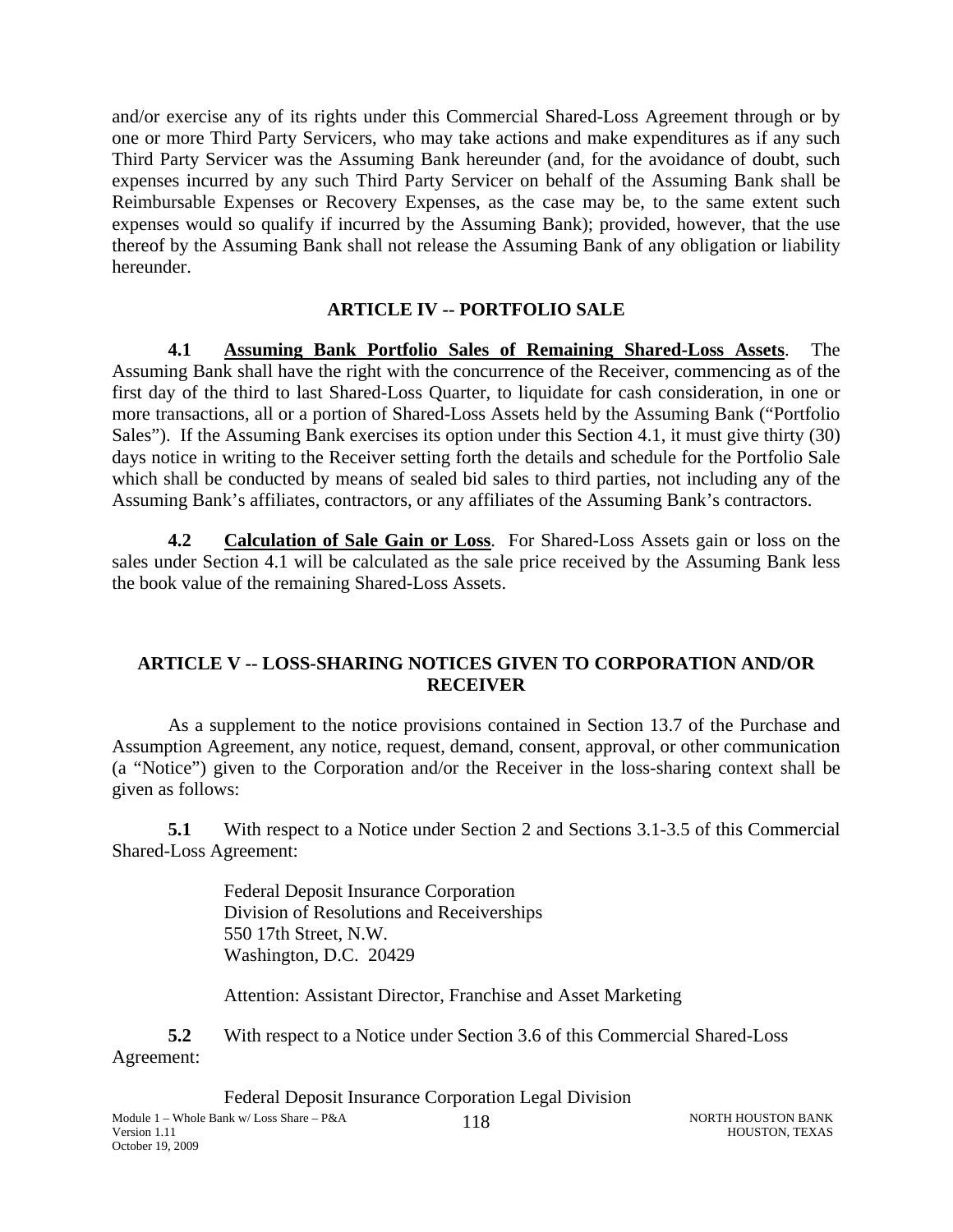1601 Bryan Street Dallas, Texas 75201 Attention: Regional Counsel

with a copy to:

Federal Deposit Insurance Corporation Legal Division 550 17th Street, N.W. Washington, D.C. 20429 Attention: Senior Counsel (Special Issues Group)

# **ARTICLE VI – MISCELLANEOUS**

**6.1** Expenses. Except as otherwise expressly provided herein, all costs and expenses incurred by a party hereto in connection with this Commercial Shared-Loss Agreement shall be borne by such party whether or not the transactions contemplated herein shall be consummated.

**6.2 Successors and Assigns; Specific Performance.** All terms and provisions of this Commercial Shared-Loss Agreement shall be binding upon and shall inure to the benefit of the parties hereto only; provided, however, that, Receiver may assign or otherwise transfer this Commercial Shared-Loss Agreement (in whole or in part) to the Federal Deposit Insurance Corporation in its corporate capacity without the consent of Assuming Bank. Notwithstanding anything to the contrary contained in this Commercial Shared-Loss Agreement, except as is expressly permitted in this Section 6.2, Assuming Bank may not assign or otherwise transfer this Commercial Shared-Loss Agreement (in whole or in part) without the prior written consent of the Receiver, which consent may be granted or withheld by the Receiver in its sole discretion, and any attempted assignment or transfer in violation of this provision shall be void *ab initio.*  For the avoidance of doubt, a merger or consolidation of the Assuming Bank with and into another financial institution, the sale of all or substantially all of the assets of the Assuming Bank to another financial institution constitutes the transfer of this Commercial Shared-Loss Agreement which requires the consent of the Receive; and for a period of thirty-six (36) months after Bank Closing, a merger or consolidation shall also include the sale by any individual shareholder, or shareholders acting in concert, of more than 9% of the outstanding shares of the Assuming Bank, or of its holding company, or of any subsidiary holding Shared-Loss Assets, or the sale of shares by the Assuming Bank or its holding company or any subsidiary holding Shared-Loss Assets, in a public or private offering, that increases the number of shares outstanding by more than 9%, constitutes the transfer of thisCommercial Shared-Loss Agreement which requires the consent of the Receiver. However, no Loss shall be recognized as a result of any accounting adjustments that are made due to any such merger, consolidation or sale consented to by the FDIC. The FDIC's consent shall not be required if the aggregate outstanding principal balance of Shared-Loss Assets is less than twenty percent (20%) of the initial aggregate balance of Shared-Loss Assets.

**6.3 Governing Law**. This Commercial Shared-Loss Agreement shall be construed in accordance with federal law, or, if there is no applicable federal law, the laws of the State of New York, without regard to any rule of conflict of law that would result in the application of the substantive law of any jurisdiction other than the State of New York.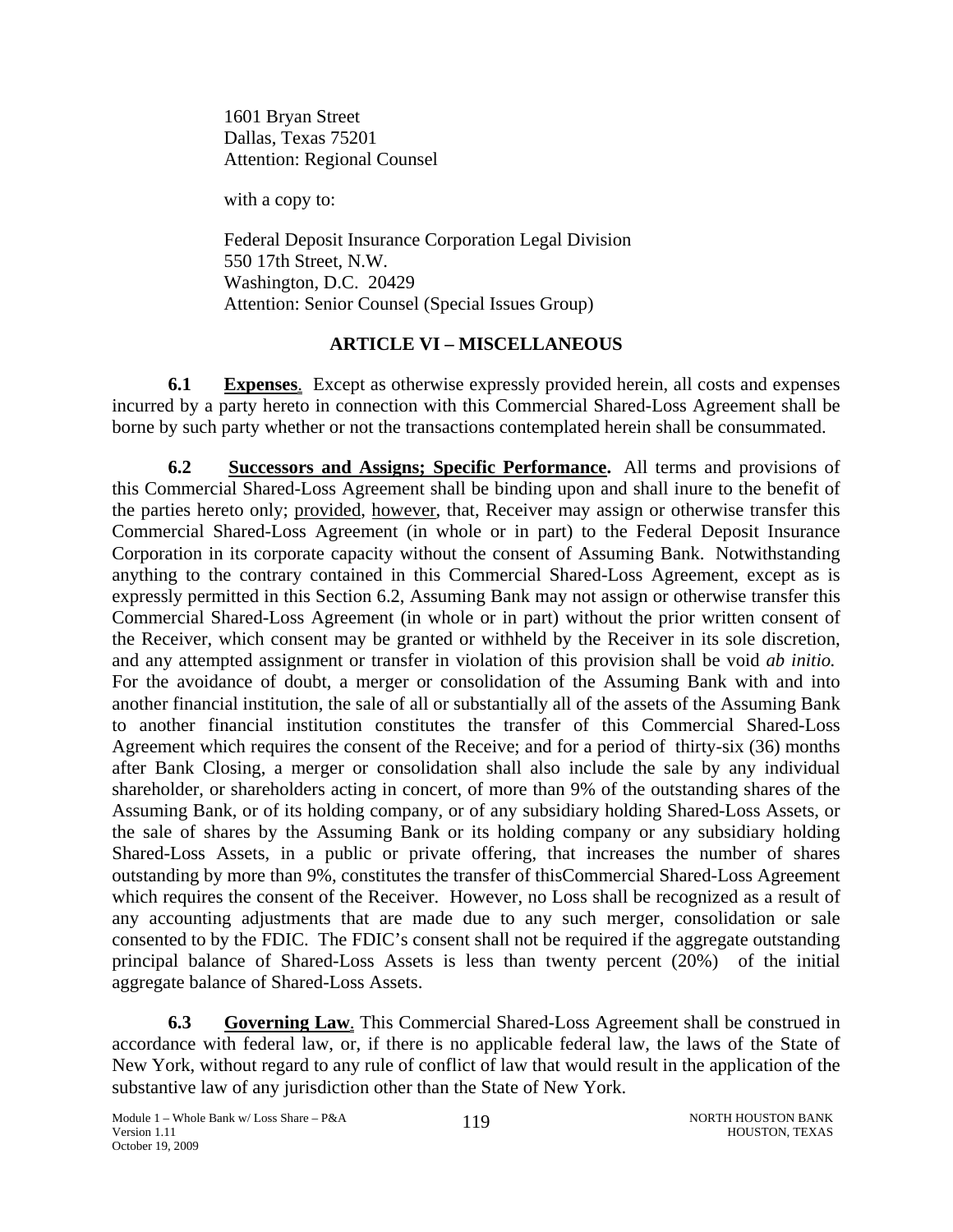**6.4 WAIVER OF JURY TRIAL**. EACH PARTY HERETO HEREBY IRREVOCABLY AND UNCONDITIONALLY WAIVES ALL RIGHT TO TRIAL BY JURY IN OR TO HAVE A JURY PARTICIPATE IN RESOLVING ANY DISPUTE, ACTION, PROCEEDING OR COUNTERCLAIM, WHETHER SOUNDING IN CONTRACT, TORT OR OTHERWISE, ARISING OUT OF OR RELATING TO OR IN CONNECTION WITH THIS COMMERCIAL SHARED-LOSS AGREEMENT OR ANY OF THE TRANSACTIONS CONTEMPLATED HEREBY.

**6.5 Captions**. All captions and headings contained in this Commercial Shared-Loss Agreement are for convenience of reference only and do not form a part of, and shall not affect the meaning or interpretation of, this Commercial Shared-Loss Agreement.

**6.6 Entire Agreement; Amendments**. This Commercial Shared-Loss Agreement, along with the Single Family Shared-Loss Agreement and the Purchase and Assumption Agreement, including the Exhibits and any other documents delivered pursuant hereto, embody the entire agreement of the parties with respect to the subject matter hereof, and supersede all prior representations, warranties, offers, acceptances, agreements and understandings, written or oral, relating to the subject matter herein. This Commercial Shared-Loss Agreement may be amended or modified or any provision thereof waived only by a written instrument signed by both parties or their respective duly authorized agents.

**6.7 Severability**. Whenever possible, each provision of this Commercial Shared-Loss Agreement shall be interpreted in such manner as to be effective and valid under applicable law, but if any provision of this Commercial Shared-Loss Agreement is held to be prohibited by or invalid, illegal or unenforceable under applicable law, such provision shall be construed and enforced as if it had been more narrowly drawn so as not to be prohibited, invalid, illegal or unenforceable, and the validity, legality and enforceability of the remainder of such provision and the remaining provisions of this Commercial Shared-Loss Agreement shall not in any way be affected or impaired thereby.

**6.8 No Third Party Beneficiary.** This Commercial Shared-Loss Agreement and the Exhibits hereto are for the sole and exclusive benefit of the parties hereto and their respective permitted successors and permitted assigns and there shall be no other third party beneficiaries, and nothing in Commercial Shared-Loss Agreement or the Exhibits shall be construed to grant to any other Person any right, remedy or claim under or in respect of this Commercial Shared-Loss Agreement or any provision hereof.

**6.9** Consent. Except as otherwise provided herein, when the consent of a party is required herein, such consent shall not be unreasonably withheld or delayed.